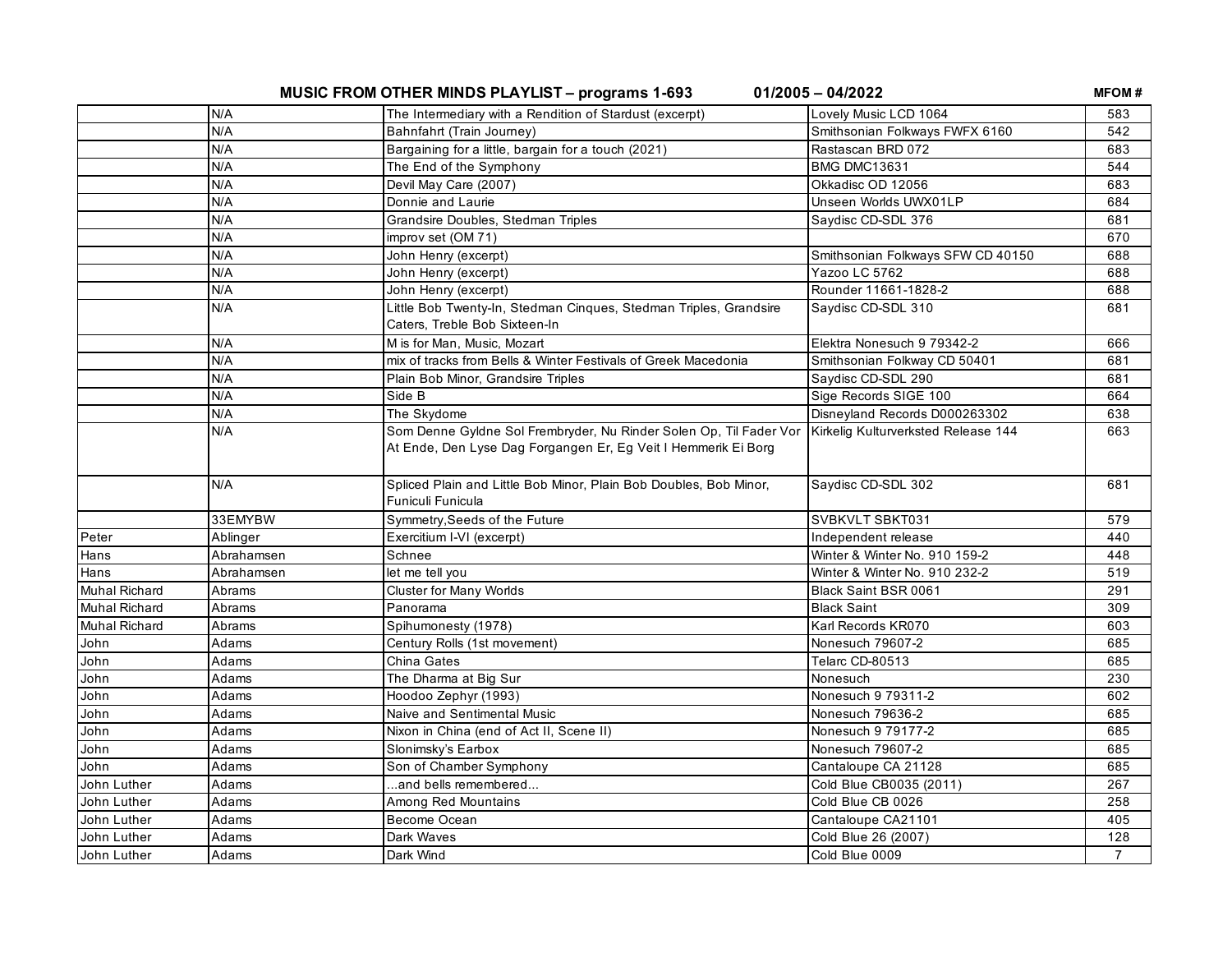| John Luther | Adams       | Dream in White on White                                      | <b>New Albion</b>             | $\mathbf{1}$ |
|-------------|-------------|--------------------------------------------------------------|-------------------------------|--------------|
| John Luther | Adams       | Far Country of Sleep (1988); Night Peace (1976)              | New Albion 061                | 398          |
| John Luther | Adams       | for Lou Harrison (2004) (excerpt, 2nd half)                  | New World 80669               | 121          |
| John Luther | Adams       | Four Thousand Holes (2010)                                   | Cold Blue CB0035 (2011)       | 265          |
| John Luther | Adams       | Lines Made By Walking                                        | Cold Blue 0051                | 626          |
| John Luther | Adams       | Lines Made By Walking II-Along The Ridges (2020)             | Cold Blue 0058                | 653          |
| John Luther | Adams       | Ilimaq                                                       | Cantaloupe CA21112            | 460          |
| John Luther | Adams       | Qilyuan                                                      | Cold Blue CB 0026             | 258          |
| John Luther | Adams       | Red Arc / Blue Veil                                          | Cold Blue 26 (2007)           | 131          |
| John Luther | Adams       | Red Arc/ Blue Veil                                           | Winter Music/Wesleyan UP      | $\mathbf{1}$ |
| John Luther | Adams       | Solitary And Time-Breaking Waves                             | Mode 153                      | 449          |
| John Luther | Adams       | songbirdsongs                                                | Mode 240                      | 310          |
| John Luther | Adams       | String Quartet #4 - Everything That Rises                    | Cold Blue CB0051              | 503          |
| John Luther | Adams       | The Immeasurable Space of Tones                              | Cold Blue                     | 6            |
| John Luther | Adams       | The Immeasurable Space of Tones                              | Cold Blue                     | 100          |
| John Luther | Adams       | The Light That Fills The World                               | Cold Blue 10                  | 52           |
| John Luther | Adams       | The Light That Fills The World                               | Unreleased CD from Jim Fox    | 61           |
| John Luther | Adams       | The Place Where You Go To Listen                             | MusicWorks 70                 | 346          |
| John Luther | Adams       | The Wind In High Places                                      | Cold Blue Music CB0041        | 515          |
| John Luther | Adams       | The Wind In High Places                                      | Cold Blue CB0041              | 419          |
| John Luther | Adams       | untouched                                                    | Cold Blue 0051                | 626          |
| John Luther | Adams       | Velocities Crossing in Phase-Space                           | Mode 153                      | 449          |
| Samuel Carl | Adams       | Pare for orchestra (2009)                                    | Private recording             | 207          |
| Samuel Carl | Adams       | Tension Study #1 (2011)                                      | Innova 863                    | 372          |
| Thomas      | Ades        | Violin Concerto "Concentric Paths"                           | EMI 50999                     | 301          |
| Christopher | Adler       | Ecstatic Volutions in a Neon Haze                            | Innova 694                    | 357          |
| Christopher | Adler       | Findlyandya                                                  | n/a                           | 660          |
| Peter       | Adriaansz   | 7 Dances for Percussion Quartet (2004)                       | Unreleased                    | 162          |
| Peter       | Adriaansz   | No. 44 Verdichtingen (2009)                                  | Private recording             | 258          |
| Peter       | Adriaansz   | Triple Concerto, Serenades, La Voce di Zarlino, 9 through 99 | unreleased                    | 143          |
| Eden        | Ahbez       | la Mer                                                       | Del-Fi Records DFLP-1211      | 656          |
| Yazz        | Ahmed       | The Space Between the Fish and the Moon                      | Naim Audio NAIMCD 340         | 526          |
| Andy        | Akiho       | Vick(i/v)                                                    | New World 083                 | 485          |
| Ambrose     | Akinmusire  | Americana / The Garden Waits For You To Match Her Wilderness | Blue Note B002866202          | 675          |
| Eleanor     | Alberga     | String Quartet #1                                            | Na                            |              |
| Saba        | Alizadeh    | Scattered Memories, Ladan Dead End, Kamancheh Version (20    | Navona Records 6234           | 621          |
| Bill        | Alves       | Mystic Canyon                                                | Microfest MF1                 | 671          |
| Bill        | Alves       | The Question Mark's Black Ink                                | Populist Records PR007        | 413          |
| Dennis      | Aman        | Prelude and Fugue No. 1                                      |                               | 455          |
| Siavash     | Amini       | Lustrous Residue, Perpetually Inwards (2020)                 | <b>Hallow Ground</b>          | 621          |
| Charles     | Amirkhanian | ChuLuLu, Bajanoom, Ver Les Anges                             | Starkland                     | 5            |
| Charles     | Amirkhanian | Gold and Spirit                                              | Starkland CA-206              | 428          |
| Charles     | Amirkhanian | Miatsoom                                                     | Other Minds Records OM 1029-2 | 679          |
| Charles     | Amirkhanian | Musical Lou                                                  | Cantaloupe CA21020            | 428          |
|             |             |                                                              |                               |              |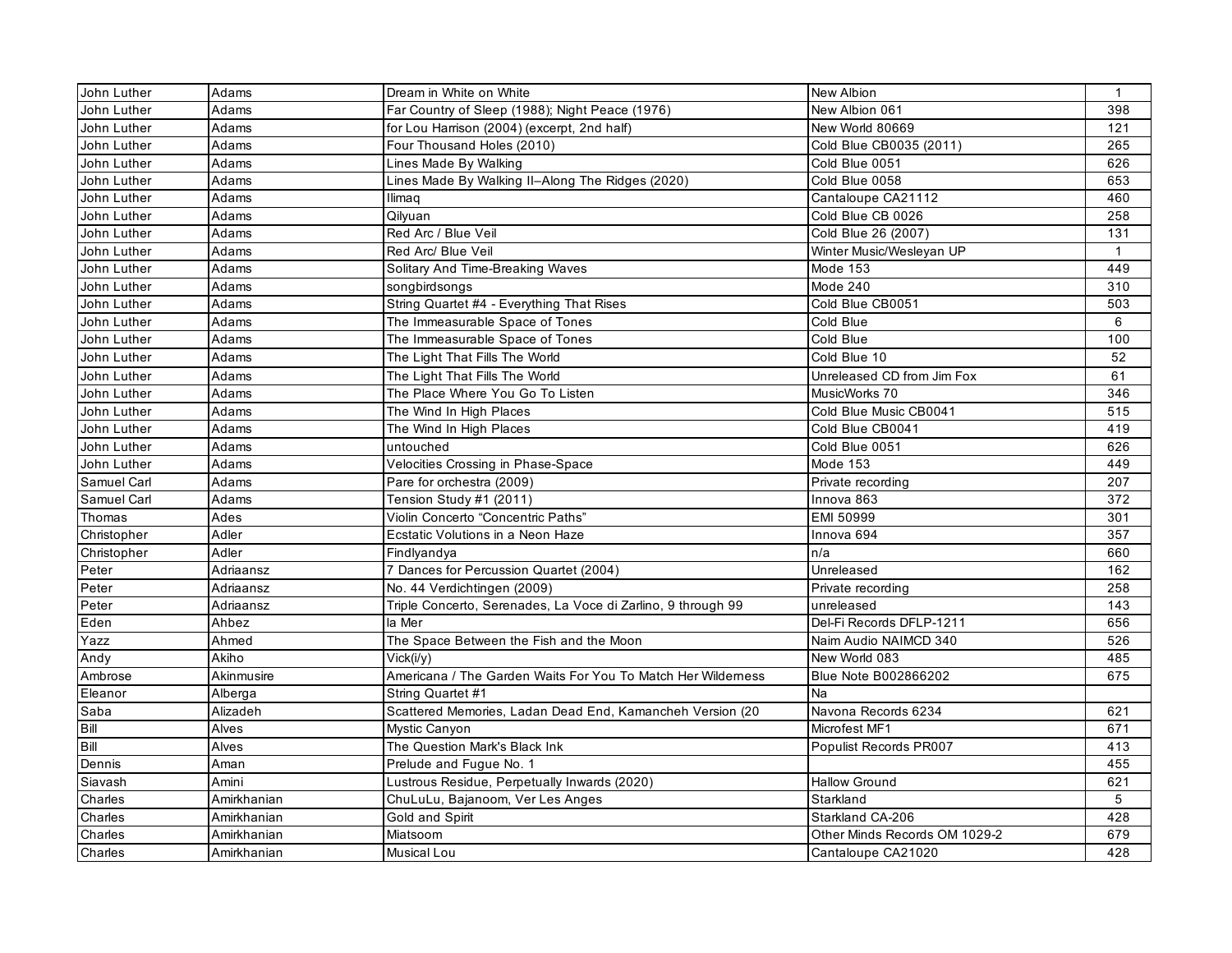| Charles     | Amirkhanian              | Rippling the Lamp                               | Other Minds 1019                     | 324 |
|-------------|--------------------------|-------------------------------------------------|--------------------------------------|-----|
| Charles     | Amirkhanian              | Son of Metropolis San Francisco (1997)          | New World 95584                      | 597 |
| Charles     | Amirkhanian              | Politics as Usual                               | Centaur Records CRC 2194             | 597 |
| Charles     | Amirkhanian              | Church Car (1971)                               | New World/ CRI NWCRL 523             | 572 |
| Charles     | Amirkhanian              | <b>Dutiful Ducks</b>                            | OM 2019                              | 555 |
| Charles     | Amirkhanian              | Bajamoom                                        | Starkland ST 206                     | 523 |
| Charles     | Amirkhanian              | Dog of Stravinsky (1982)                        | New World NWCR523                    | 509 |
| Beth        | Anderson                 | Piano Concerto                                  | New World 80610                      | 18  |
| Beth        | Anderson                 | Piano Concerto                                  | New World 80610                      | 689 |
| Beth        | Anderson                 | Rosemary Swale                                  | New World 80610                      | 57  |
| <b>Beth</b> | Anderson                 | Charles Amirkhanian, Hugo Ball, Kurt Schwitters | Other Minds OM 1027-2                | 613 |
| Beth        | Anderson                 | Ode                                             | Pogus 21939                          | 530 |
| Beth        | Anderson                 | Torero Piece (1973)                             | Other Minds 1006-2                   | 509 |
| Casey       | Anderson                 | possible dust (2011)                            | Wandelweiser 1405                    | 397 |
| Laurie      | Anderson                 | Ode to Gravity: The Music of Laurie Anderson    | <b>KPFA Archive</b>                  | 620 |
| Laurie      | Anderson                 | Walk the Dog (1982)                             | Warner Brothers R2 76648             | 651 |
| Laurie      | Anderson                 | From The Air, O Superman                        | Warner Brothers BSK 3674             | 651 |
| Laurie      | Anderson                 | Speak My Language, Night In Baghdad             | Warner Brothers 9 45534-2            | 651 |
| Leroy       | Anderson, Willem Breuker | The Typewriter                                  | BV Haast Records CD 9509             | 666 |
| Ruth        | Anderson                 | Points (1974)                                   | Arc Light Editions ALE011            | 653 |
| Timo        | Andres                   | You Broke It, You Bought It (2011)              | Innova 863                           | 372 |
| Louis       | Andriessen               | miserere (2006)                                 | Attacca 29121                        | 364 |
| Louis       | Andriessen               | Choralvorspiele                                 | Attacca: Solos for Virtuosi 2014-141 | 412 |
| Louis       | Andriessen               | Choralvorspiele                                 | Attacca ATT 2014141                  | 666 |
| Louis       | Andriessen               | De Staat                                        | Nonesuch Records                     | 554 |
| Louis       | Andriessen               | De Staat                                        | Elektra Nonesuch 979251-2            | 634 |
| Louis       | Andriessen               | De Stijl (1985)                                 | Nonesuch 979342                      | 255 |
| Louis       | Andriessen               | de Tijd (Time) (1980)                           | Nonesuch 79291 (1993)                | 218 |
| Louis       | Andriessen               | Image de Moreau                                 | Attacca: Solos for Virtuosi 2014-141 | 412 |
| Louis       | Andriessen               | La Commedia (Part 2)                            | Nonesuch 534877                      | 434 |
| Louis       | Andriessen               | The Only One                                    | Nonesuch 075597917338                | 666 |
| Louis       | Andriessen               | Overturn to Orpheus                             | Soundboard Records SBCD202           | 455 |
| Louis       | Andriessen               | Passeggiata In Tram In America E Ritorno        | BMOP Sound 1011                      | 417 |
| Louis       | Andriessen               | ROSA: The Death Of A Composer (Scenes 9 & 10)   | Nonesuch 7559-79559-2                | 434 |
| Louis       | Andriessen               | The Starting Plank                              | Attacca: Solos for Virtuosi 2014-141 | 412 |
| Louis       | Andriessen               | Very Sharp Trumpet Sonata                       | Attacca: Solos for Virtuosi 2014-141 | 412 |
| Louis       | Andriessen               | Woodpecker                                      | Attacca: Solos for Virtuosi 2014-141 | 412 |
| Louis       | Andriessen               | Writing To Vermeer (Scene 5)                    | Nonesuch 79887                       | 434 |
| Louis       | Andriessen               | Xenia: Sarabande, Caccia, Song                  | Attacca: Solos for Virtuosi 2014-141 | 412 |
| Paul        | Anka/ Jacques Revaux     | My Way (1969)                                   | Cherry Red Records CDBRED361         | 531 |
| George      | Antheil                  | Lithuanian Night, String Quartet #1             | OtherMinds 1008                      | 15  |
| George      | Antheil                  | Sonata #4 for violin and piano (1948)           | Auvidis Montaigne 782022             | 226 |
| George      | Antheil                  | Sonate #2 for Violin and Piano (1923)           | Disque Montaigne                     | 96  |
| George      | Antheil                  | String Quartet #2, #3                           | OtherMinds 1008                      | 16  |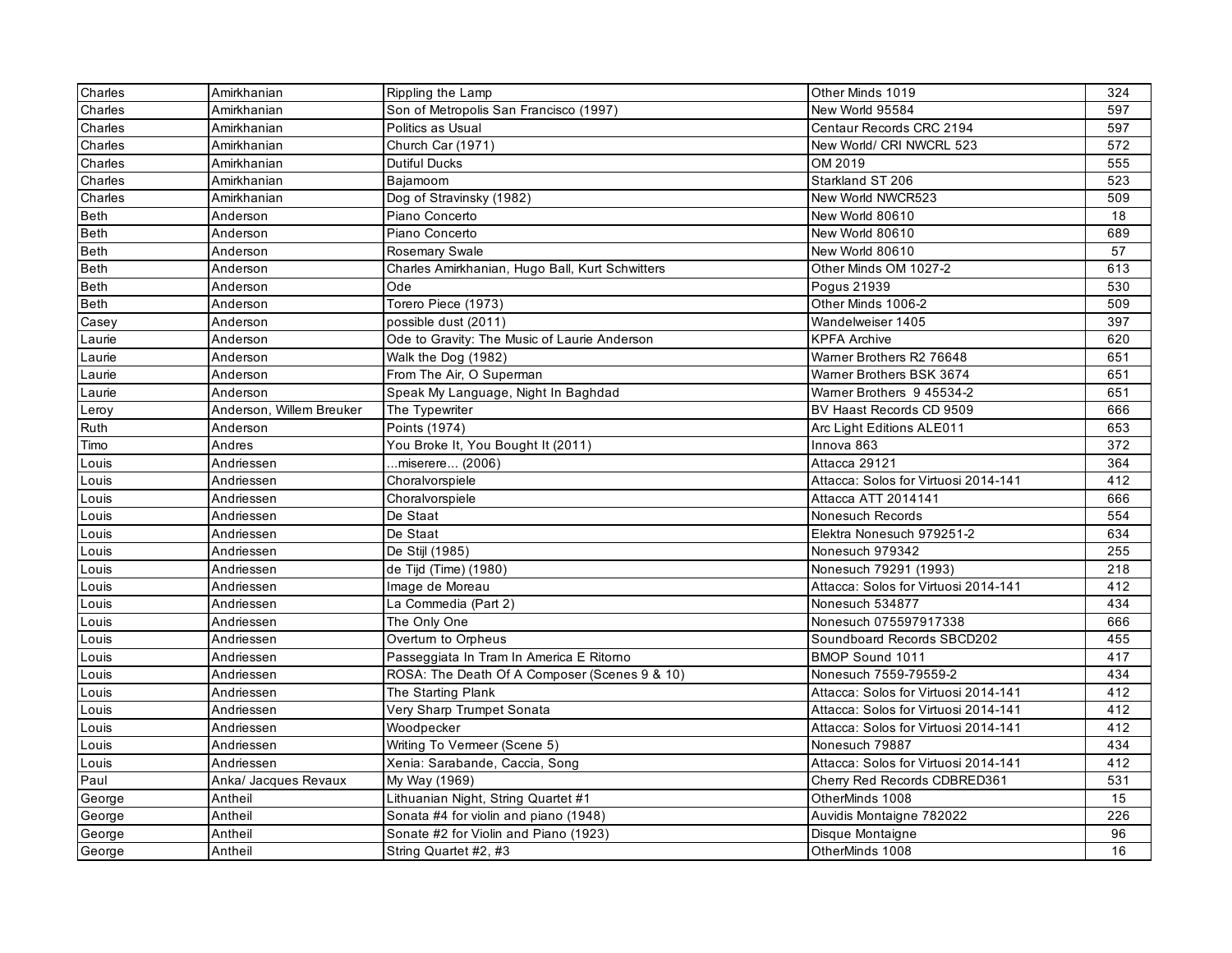| George           | Antheil                    | The Brothers (1954)                                   | CPO 7775452 (2011)                    | 272 |
|------------------|----------------------------|-------------------------------------------------------|---------------------------------------|-----|
| George           | Antheil                    | The Airplane Sonata                                   | Hat Hut Records 6144                  | 542 |
| George           | Antheil                    | Suite from Dementia                                   | Kino Video K185                       | 535 |
| George           | Antheil                    | Piano Concerto #1                                     | CPO                                   | 518 |
| 9T               | Antiope                    | Dry Run, Mise En Abyme (2019)                         | Eilean Records 096                    | 621 |
|                  | Apologist                  | Houston                                               | No Rent Records NRR67                 | 541 |
| Mark             | Applebaum                  | 30                                                    | Innova 928                            | 453 |
| Mark             | Applebaum                  | 20, for string quartet                                | <b>Tzadik</b>                         | 23  |
| Mark             | Applebaum                  | 30 / The First Decade + The Second Decade / The Third | Innova 928                            | 477 |
|                  |                            | Decade                                                |                                       |     |
| Mark             | Applebaum                  | Agitprop                                              | Innova 646                            | 382 |
| Mark             | Applebaum                  | Ferneyhough Remix                                     | Innova 602                            | 382 |
| Mark             | Applebaum                  | Merit, Seriousness, 56 1/2 feet                       | Innova 646                            | 58  |
| Mark             | Applebaum                  | Variations on Variations on a Theme by Mozart         | Innova 706                            | 286 |
| Mark             | Applebaum                  | Three Unlikely Sponsorships- General Motors (2016)    | Innova 996                            | 572 |
| Mark             | Applebaum                  | Three Unlikely Sponsorships- Nestlé                   | Innova 996                            | 509 |
| Ellen            | Arkbro                     | For Organ and Brass                                   | Bandcamp                              | 497 |
| Ellen            | Arkbro                     | CHORDS for Organ                                      | Subtext Records SUB029                | 615 |
| Ellen            | Arkbro                     | For Organ and Brass                                   | Subtext Records NBH050                | 643 |
| Ellen            | Arkbro                     | CHORDS for guitar                                     | Starkland CA-206                      | 643 |
| Gregor           | Asch                       | <b>Willow Over Easy</b>                               | <b>Record Blanks</b>                  | 616 |
| Gregor           | Asch/English/Reiter/Patton | 1, 3                                                  | Room 40 EDRM400                       | 616 |
| Nils Henrik      | Asheim                     | Genesis                                               | Aurora ACD 5033                       | 250 |
| Robert           | Ashley                     | No Legs, and The Angel of Lonliness: from Dust (1998) | Lovely Music 1006                     | 385 |
| Robert           | Ashley                     | Outcome Inevitable (1991)                             | Unsounds 15U                          | 385 |
| Robert           | Ashley                     | The Living Room: from Perfect Lives (1983)            | Lovely Music 4917                     | 385 |
| Robert           | Ashley                     | The Wolfman                                           | Pogus 21050-2                         | 557 |
| Robert           | Ashley                     | Perfect Lives: The Supermarket                        | Lovely Music 4917                     | 550 |
| Robert           | Ashley                     | She Was A Visitor                                     | Lovely Music 1002                     | 656 |
| Larry            | Austin                     | "art is self-alteration is Cage is"                   | Koch 3-7238                           | 311 |
| Larry            | Austin                     | Ottuplo (2000)                                        | Centaur CRC 2830                      | 114 |
| Arseny           | Avraamov                   | Symphony of Sirens                                    | ReR Megacorp ISBN 0-956018408         | 542 |
| Richard          | Ayres                      | No. 35                                                | BV HAAST 0102                         | 39  |
| Milton           | <b>Babbitt</b>             | Arie da Capo                                          | <b>PNM 26</b>                         | 60  |
| Milton           | <b>Babbitt</b>             | Arie da Capo (1974)                                   | <b>PNM 26</b>                         | 252 |
| Milton           | <b>Babbitt</b>             | Composition for Guitar (1984)                         | Tzadik 7088                           | 254 |
| Milton           | <b>Babbitt</b>             | Occasional Variations                                 | Tzadik 7088                           | 60  |
| Milton           | <b>Babbitt</b>             | String Quartet #6                                     | Tzadik 7088                           | 60  |
| Milton           | <b>Babbitt</b>             | Philomel                                              | Innova 986                            | 558 |
| Grazyna          | Bacewicz                   | Pensiere Notturni (1961)                              | PolMic - Warsaw Festival              | 353 |
| Johann Sebastian | <b>Bach</b>                | Brandenburg Concerto No. 5, Mvmt. 1                   | Archiv Produktion 423 492-2           | 422 |
| J.S.             | Bach / Delia Derbyshire    | Air                                                   | <b>BBC Radio Enterprises REC25MCD</b> | 445 |
| Krzysztof        | Baculewski                 | A Walking Shadow (1990)                               | PolMic - Warsaw Festival              | 354 |
| Chet             | <b>Baker</b>               | Alone Together                                        | Polydor/Riverside 12299               |     |
|                  |                            |                                                       |                                       |     |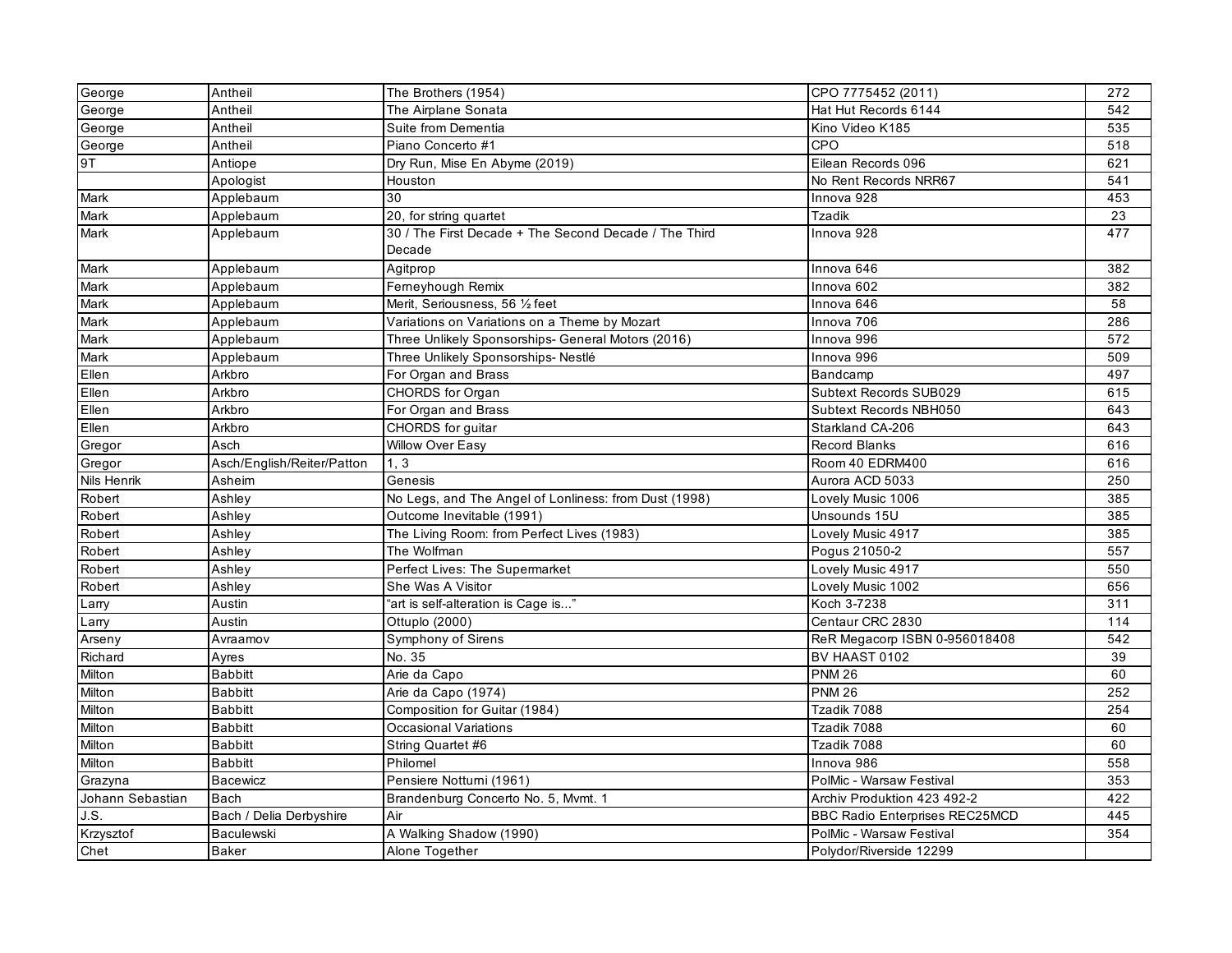| Jim          | Baker            | Watching the Interstate (2005)                                    | Watching the Interstate (2005)     | 683 |
|--------------|------------------|-------------------------------------------------------------------|------------------------------------|-----|
| Osvaldas     | Balakauskas      | Symphony #4: Octa                                                 | Naxos 8.557605                     | 313 |
| Alexander    | Balanescu        | Want Me                                                           | MUTE 61421                         | 26  |
| I Wayan      | Balawan          | Wayan Balawan OM 16 set                                           | N/A                                | 562 |
| Marcos       | <b>Balter</b>    | Pessoa (2013)                                                     | New Focus 135                      | 381 |
| Marcos       | <b>Balter</b>    | Pessoa (2013)                                                     | Corbett vs. Dempsey CvsD CD076     | 653 |
| Michel       | Banabila         | Imprints, Shift (2018)                                            | Tapu Records 024TR                 | 621 |
| <b>Billy</b> | Bang             | Fire in the Hole, Mystery of the Mekong                           | Justin Time                        | 3   |
| <b>Billy</b> | Bang             | <b>TET Offensive</b>                                              | <b>Justin Time</b>                 | 578 |
| Matthew      | Barnson          | String Quartet No. 3                                              | Tzadik TZ9005                      | 450 |
| Jean         | Barragué         | Concerto (1968)                                                   | Harmonia Mundi 905199 (1987)       | 79  |
| Natasha      | Barrett          | Moblis in Mobli; Fetters                                          | Private recording                  | 211 |
| Syd          | Barrett          | Astronomy Domine (1967)                                           | Pink Floyd Records PFR1            | 531 |
| Martin       | <b>Bartlett</b>  | Pulse Material in G                                               | Arc Light Editions (LP only)       | 576 |
| Martin       | <b>Bartlett</b>  | Pythagora's Ghost                                                 | Front 001                          | 576 |
| Martin       | <b>Bartlett</b>  | Hexachords                                                        | Periplum 0020                      | 576 |
| Martin       | Bartlett         | <b>American Variations</b>                                        | Arc Light Editions (LP only)       | 576 |
| Martin       | <b>Bartlett</b>  | The Arrival of Sir John Franklin in Paradise: "Fireworks"         | Front 001                          | 576 |
| Martin       | <b>Bartlett</b>  | Time Passing X                                                    | Arc Light Editions (LP only)       | 576 |
| Bela         | Bartok           | Ten Easy Pieces, No. 1 (Peasant's Song)                           | Fontec FOCD-9427                   | 424 |
| William      | Basinksi         | A Shadow in Time                                                  | 2062 Records 20621701CD            | 680 |
| William      | Basinksi         | dlp 1.1 (2002)                                                    | Temporary Residence Ltd. 194       | 617 |
| William      | Basinksi         | Melancholia IX                                                    | Temporary Residence TRR236         | 680 |
| William      | Basinksi         | On Time Out Of Time                                               | Temporary Residence Ltd. TRR 311   | 616 |
| Mason        | <b>Bates</b>     | Ford's Farm                                                       | Deutsche Grammophone 028947917     | 401 |
| Mason        | <b>Bates</b>     | Stereo is King (2014)                                             | Innova 882                         | 390 |
| Mason        | <b>Bates</b>     | Terry Cloth Troposphere                                           | Innova 758 (2010)                  | 204 |
| Mason        | <b>Bates</b>     | Zuni Visions from Canyon Walls (from "Red River")                 | MSR Classics MS 1342               | 337 |
| <b>Brian</b> | Baumbusch        | Hydrogen(2)Oxygen                                                 | N/A                                | 563 |
| <b>Brian</b> | <b>Baumbusch</b> | Isotropes                                                         | Other Minds OM 1032-2              | 691 |
| <b>Brian</b> | <b>Baumbusch</b> | Kings                                                             | Other Minds OM 1032-2              | 691 |
| David        | Beardsley        | as beautiful as a crescent of a new moon on a cloudless<br>spring | OgreOgress                         | 73  |
| Dan          | Becker           | Droned                                                            | Seventh Chapter                    | 54  |
| Dan          | <b>Becker</b>    | Fade; Keeping Time (I, II)                                        | Innova 855                         | 386 |
| Dan          | <b>Becker</b>    | Gridlock (1994)                                                   | trAce 024 (Paris)                  | 106 |
| Dan          | Becker           | Reinventions                                                      | Innova 885                         | 497 |
| Dan          | Becker           | S.T.I.C.                                                          | Albany 899                         | 99  |
| Dan          | <b>Becker</b>    | Tamper Resistant                                                  | Soundmark Records 48220            | 455 |
| T. R.        | Beery            | The Fox, The Girl, And The Honey                                  | Independent release                | 441 |
| David        | Behrman          | My Dear Siegfried, I, V, VI                                       | XI 129                             | 48  |
| David        | Behrman          | Pools of Phased Locked Loops                                      | XI 129                             | 50  |
| David        | Behrman          | On the Other Ocean, edit (1977)                                   | Ellipsis Arts 3691                 | 532 |
| David        | Behrman          | Unforseen Events                                                  | <b>Black Truffle Records BT082</b> | 684 |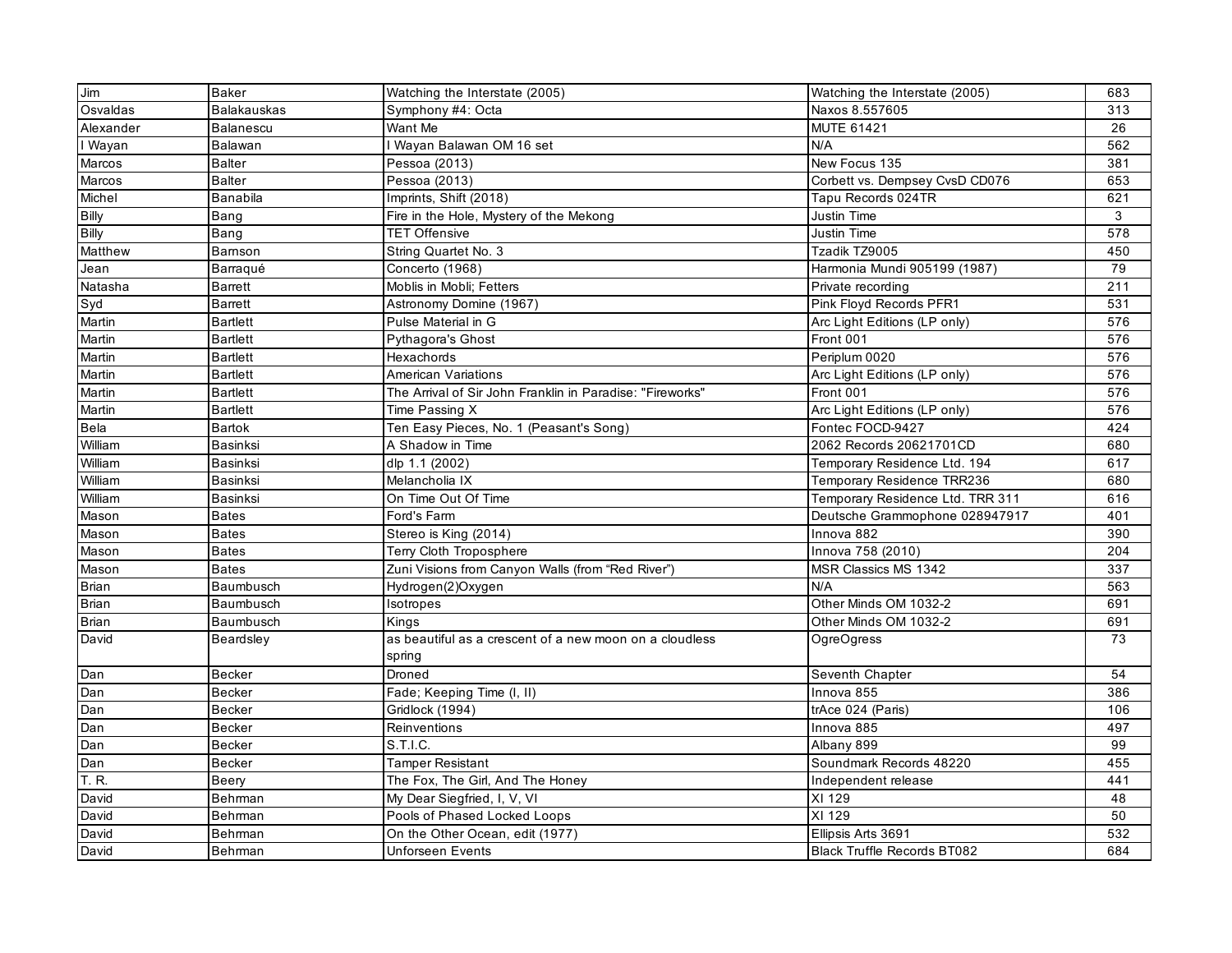| David       | Behrman, Paul de Marinis, | She's More Wild (compilation)                                                       | <b>Black Truffle Records BT059</b>        | 593 |
|-------------|---------------------------|-------------------------------------------------------------------------------------|-------------------------------------------|-----|
|             | Fern Friedman, Terri      |                                                                                     |                                           |     |
|             | Hanlon, Anne              |                                                                                     |                                           |     |
|             | Klingensmith              |                                                                                     |                                           |     |
| Barbara     | Benary                    | Aural Shoehorning, Downtown Steel                                                   | New World 80646                           | 87  |
| Barbara     | Benary                    | Barang II                                                                           | New World 80646                           | 88  |
| Ed          | Bennet                    | Stop-Motion Music (2010); Ghosts (2008)                                             | Decibel D169                              | 355 |
| Robert      | <b>Bentall</b>            | Music for Nyckelharpa and Electronics                                               | self released                             | 570 |
| Dewa Putu   | Berata                    | Geregel, Topeng Tua Tabuh Pisan                                                     | Vital Records VR 440                      | 671 |
| I Dewa Putu | Berata, I Made Arnawa     | In Deng                                                                             | Vital Records 444                         | 671 |
| I Wayan     | Berata                    | Tabuh Pat Jagul, Topeng Arsa Wijaya, Teruna Jaya                                    | <b>Vital Records</b>                      | 671 |
| Cathy       | Berberian                 | from the Italian Radio performances                                                 | Aura Classics                             | 9   |
| Cathy       | Berberian                 | Stripsody                                                                           | Wergo WER 60054-50                        | 651 |
| Luciano     | <b>Berio</b>              | Corale (1981)                                                                       | RCA 7898 (1990)                           | 243 |
| Luciano     | Berio                     | Corale (1982)                                                                       | <b>BIS</b>                                | 500 |
| Luciano     | Berio                     | Eindrücke (1974)                                                                    | Erato 2292-45228 (1986)                   | 243 |
| Luciano     | Berio                     | Folk Songs                                                                          | BMG Classics / RCA Victor Gold Seal 09026 | 663 |
| Luciano     | Berio                     | Glosse                                                                              | Montaigne/Naive 782155                    | 57  |
| Luciano     | Berio                     | Notturno                                                                            | Montaigne/Naive 782155                    | 52  |
| Luciano     | Berio                     | O King (Sinfonia part II)                                                           | Erato 2292-45228 (1986)                   | 243 |
| Luciano     | Berio                     | <b>Petite Suite</b>                                                                 | New Albion NA089                          | 456 |
| Luciano     | Berio                     | Quartetto per archi (1956)                                                          | Montaigne/Naive 782155                    | 67  |
| Luciano     | <b>Berio</b>              | Requies (1984)                                                                      | RCA 7898 (1990)                           | 243 |
| Luciano     | Berio                     | Ritorno degli Snovednia                                                             | Sony Classics                             | 154 |
| Luciano     | Berio                     | Sequenza 3 (1965)                                                                   | Philips 426662 (1970)                     | 243 |
| Luciano     | Berio                     | Sequenza III (Agata Zubel)                                                          | Unreleased                                | 122 |
| Luciano     | Berio                     | Sinfonia                                                                            | ADES 14.122-2                             | 437 |
| Luciano     | Berio                     | Thema (Omaggio a Joyce) (1958)                                                      | Sub Rosa Records SR300                    | 596 |
| Luciano     | Berio                     | Sequenza 3 (1965)                                                                   | Alpha Classics 239                        | 572 |
| Luciano     | Berio/Giacomo Puccini     | "Finale" from Turandot                                                              | Decca B0002141-02                         | 596 |
| Luciano     | Berio/Franz Schubert      | 'Rendering" after Schubert Symphony #10 in D (1989-1990)                            | Rubicon RCD1025                           | 596 |
| Irving      | Berlin                    | White Christmas (Binson Echorec Sleigh Ride)                                        | Warner Bros. Records 545311-2             | 680 |
| Lea         | Bertucci                  | Accumulations (2018)                                                                | NNA Tapes 108                             | 532 |
| Lea         | Bertucci                  | On Opposite Sides of Sleep, Refrain (A Whisper, An Alarm), An Arc of<br>the Horizon | Cibachrome Editions CB02                  | 678 |
| Lea         | Bertucci                  | Patterns for Alto                                                                   | NNA Tapes 108                             | 526 |
| Oscar       | Bettisson                 | Oh. Death                                                                           | Ensemble Klang - O, Death                 | 448 |
| Gregory     | Beyer                     | Berimbau Sextet No. 1 - "Kora"                                                      | Innova 922                                | 486 |
| Johanna     | Beyer                     | Dissonant Counterpoint, III, VI                                                     | New Albion 114                            | 48  |
| Johanna     | Beyer                     | Movement for Double Bass and Piano                                                  | New World 80722                           | 311 |
| Johanna     | Beyer                     | Quartet #2 (1936)                                                                   | New World 80678                           | 152 |
| Johanna     | Beyer                     | The Main Deep, The Composer's Forum Laboratory, The<br>People-Yes!                  | New World 80678                           | 558 |
| Lisa        | Bielawa                   | from Synopses, #1, 15                                                               | <b>BMOP 1017</b>                          | 239 |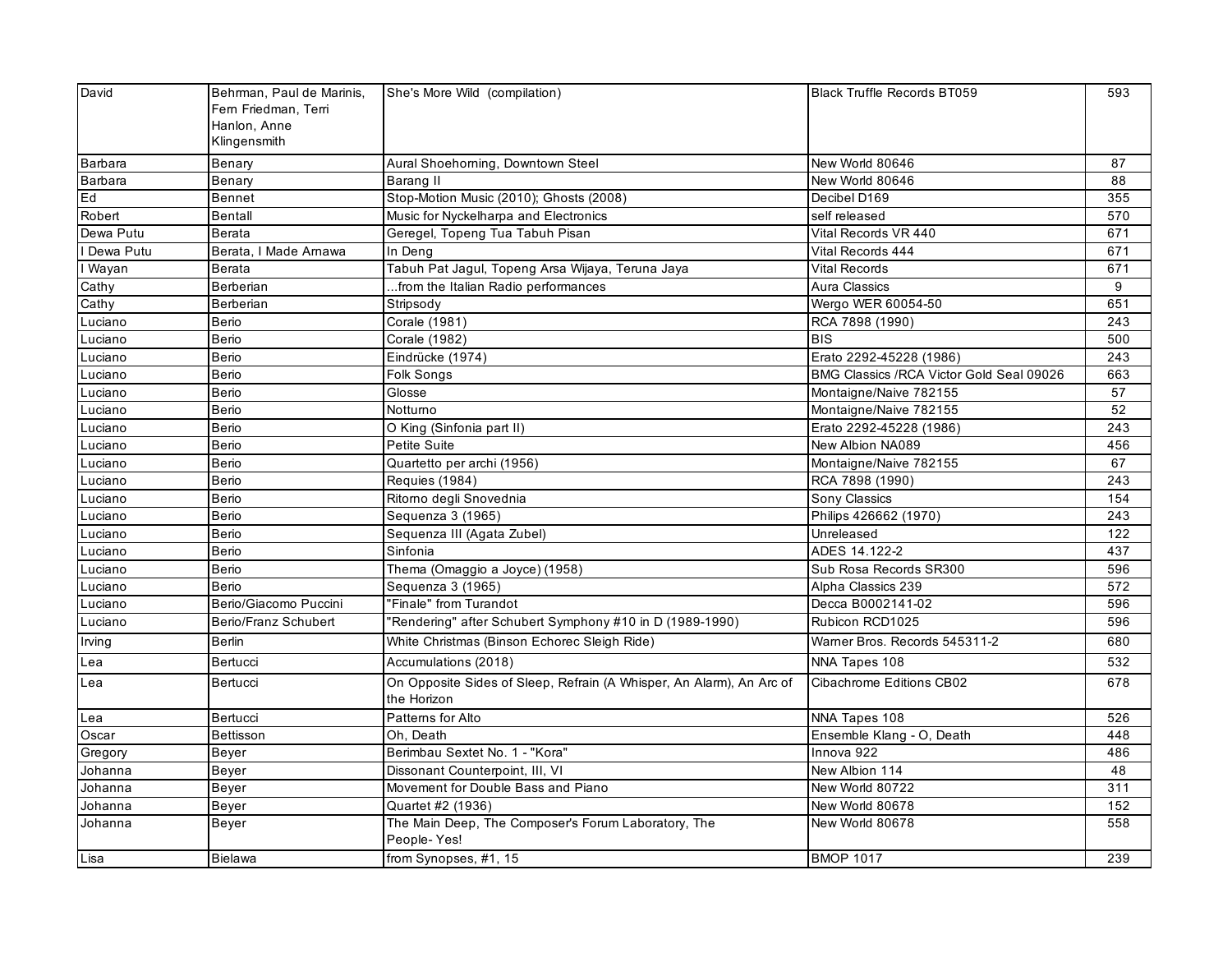| Lisa        | Bielawa                | In Media Res (2009)                                                 | BMOP/sound 1017 (2010)        | 242             |
|-------------|------------------------|---------------------------------------------------------------------|-------------------------------|-----------------|
| Phillip     | <b>Bimstein</b>        | Larkin Gifford's Harmonica                                          | Starkland ST 214              | 689             |
| Phillip     | <b>Bimstein</b>        | Lockdown!: Wihite Bricks, Green Doors                               | OM 2021                       | 555             |
| Phillip     | <b>Bimstein</b>        | Cats in the Kitchen                                                 | OM 2021                       | 533             |
| Henry       | <b>Birdsey</b>         | Catacomb Relay                                                      | n/a                           | 661             |
| Henry       | Birdsey                | Half Dragged parts 3 & 4                                            | OM 2027                       | 637             |
| John        | <b>Bischoff</b>        | Bitplicity                                                          | Artifact Recordings ART3012   | 684             |
| John        | <b>Bischoff</b>        | Local Color                                                         | New World 80727               | 382             |
| Jeb         | Bishop/Jaap Blonk, Lou | Ace Gotoid                                                          | Kontrans 159                  | 575             |
| Iva         | Bittová                | from Elida: Painters in Paris, Zapiskej (Whistle)                   | Cantaloupe 21027              | 122             |
| Iva         | Bittová                | from Mater (Vladimir Godar): Magnificat                             | ECM New 1985                  | 122             |
| Easley      | Blackwood              | 12 Microtonal Etudes                                                | Cedille Records CDR 90000 018 | 420             |
| Easely      | Blackwood              | Fanfare in 19 Equal Tuning op 28a                                   | Cedille Records B000009KIL    | 534             |
| Easely      | Blackwood              | 12 Microtonal Etudes, #1-6                                          | Cedille Records B000009KIL    | 534             |
| Marc        | Blitzstein             | The Cradle Will Rock                                                | Bridge 9511A/B                | 608             |
| Marc        | <b>Blitzstein</b>      | Penny Candy, I Wish It So                                           | Koch International Classics   | 608             |
| Marc        | Blitzstein             | Regina: "Birdie's Aria"                                             | ArchivMusic SONY 72912        | 607             |
| Marc        | <b>Blitzstein</b>      | Scherzo (1930); Sonata 1927; Piano Percussion Music (1929)          | Other Minds 1017 (2009)       | 180             |
| Mark        | Blitzstein             | Spoken arts recording                                               | Spoken Arts 717               | 8               |
| Karl-Birger | Blomdahl               | Aniara                                                              | Caprice Records CAP 22016:1-2 | 623             |
| Jaap        | <b>Blonk</b>           | Right On Ringing                                                    | eh?! 107                      | 552             |
| Dan         | Boadi                  | Money is the Root of All Evil                                       | Numero Group                  | 640             |
| Lars-Gunnar | <b>Bodin</b>           | Manual for Interdimensional Travel, Antofonia, Soprano 2,<br>Finale | Folkways FW33443              | 623             |
| Joseph      | Bohigian               | The Water Has Found its Crack                                       | Private recording             | 660             |
|             | Bonjour                | Friday 3PM                                                          | Canteloupe CA21120            | 490             |
| Cornelius   | <b>Boots</b>           | Sojourn of the Face                                                 | Sqwonkle McKonkle             | 323             |
| David       | Borden                 | C-A-G-E (part III) (1975)                                           | Arbiter 136 (2003)            | 193             |
| Stéphane    | <b>Borell</b>          | Three pieces from Anthology of Laughter                             | <b>NA</b>                     | 611             |
| Pierre      | <b>Boulez</b>          | .explosante-fixe (1993)                                             | DG 445833 (1995)              | 245             |
| Pierre      | <b>Boulez</b>          | Dérive 2                                                            | Naïve 782183                  | 300             |
| Pierre      | <b>Boulez</b>          | Dérive 2                                                            | Naïve 782183                  | 400             |
| Pierre      | <b>Boulez</b>          | Messagesquisse                                                      | DG 289 463 475                | 24              |
| Pierre      | <b>Boulez</b>          | Notations 1-4 (orchestrated)                                        | Erato 2292-45493              | 502             |
| Pierre      | <b>Boulez</b>          | Notations 1-4, 8-12 (1945)                                          | DG 445833 (1995)              | 502             |
| Pierre      | <b>Boulez</b>          | Notations I, VII, III; Rituel                                       | Naïve 782163                  | $\overline{24}$ |
| Pierre      | Boulez                 | Sur Incises (1998)                                                  | DG 289 463 475                | 502             |
| Pierre      | <b>Boulez</b>          | Sur Incises (I)                                                     | DG / Ens Intercontemporain    | 487             |
| Ann         | Boyd                   | As I Crossed A Bridge Of Dreams                                     | Dacapo 6.220597               | 307             |
| Tim         | Brady                  | Symphony #1, Playing Guitar                                         | AM 125                        | 42              |
| Tim         | <b>Brady</b>           | Unison Rituals                                                      | AM 110                        | 52              |
| Glenn       | <b>Branca</b>          | Symphony #3                                                         | Atavistic ALP 08              | 346             |
| Glenn       | <b>Branca</b>          | Symphony #3                                                         | Atavistic ALP 08              | 423             |
| Glenn       | <b>Branca</b>          | The Spectacular Commodity                                           | 99 Records 99-001LP           | 574             |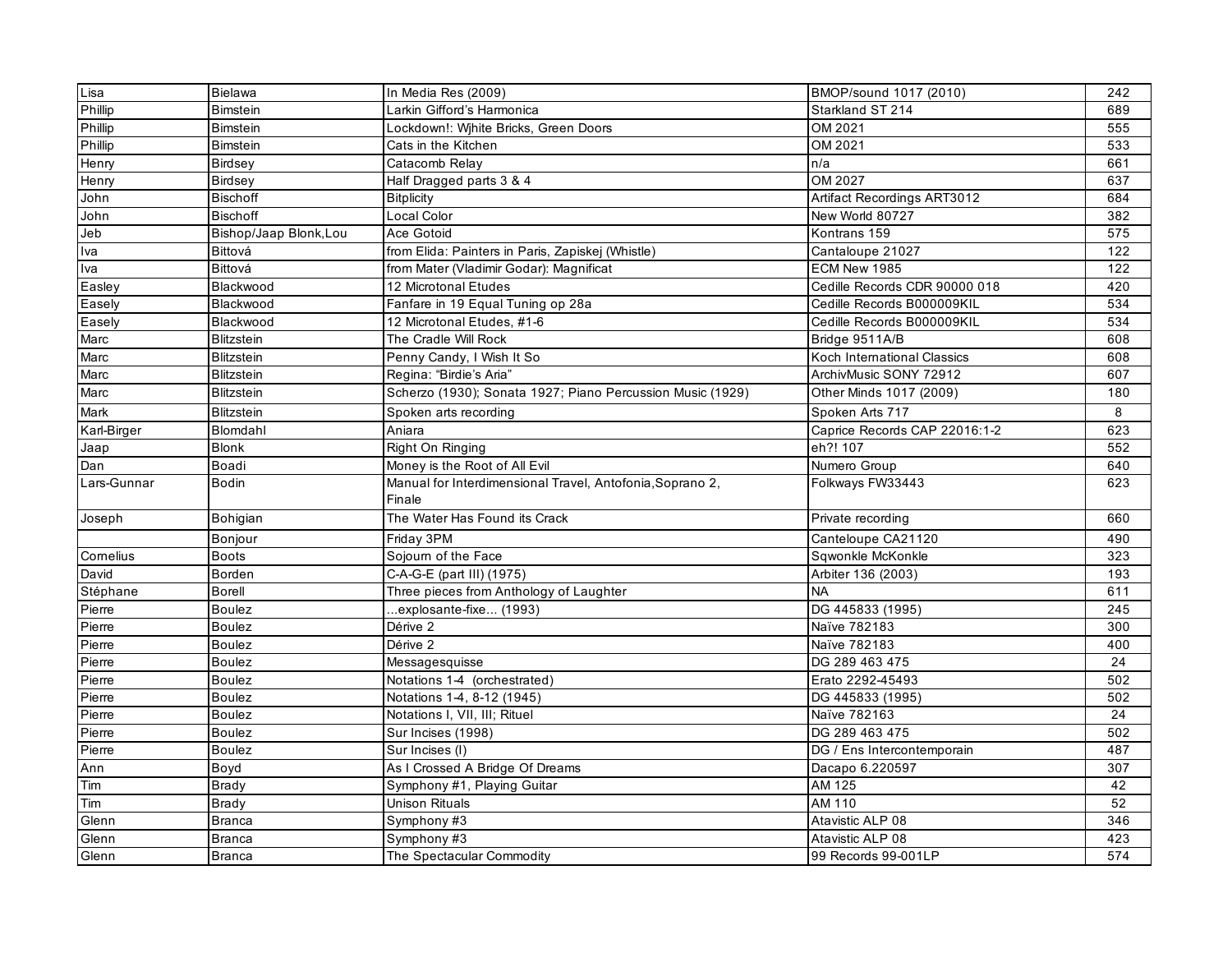| Glenn   | <b>Branca</b>            | The Tone Row That Ruled the World                                    | <b>Systems Neutralizers SN001</b>   | 574 |
|---------|--------------------------|----------------------------------------------------------------------|-------------------------------------|-----|
| Jamie   | <b>Branch</b>            | Theme Nothing (2017)                                                 | International Anthem IARC 0011      | 612 |
| Jamie   | <b>Branch</b>            | Prayer For Amerikka Pt. 1 & 2, Nuevo Roquero Estéreo (2019)          | International Anthem IARC 0027      | 556 |
| Jamie   | Branch                   | Leaves of Glass (2017)                                               | International Anthem IARC 0011      | 571 |
| Jamie   | <b>Branch</b>            | Jump Off, Thene 001, Meanwhile, Theme 002                            | International Anthem IARC 0011      | 612 |
| Jamie   | <b>Branch</b>            | SOS sessions 3: jaimie branch (2020)                                 | <b>Climate Control Projects</b>     | 665 |
| Jamie   | Branch/Jason Nazary      | Fossil Record (2018)                                                 | International Anthem IARC 0018      | 612 |
| Henry   | <b>Brant</b>             | <b>Consort for True Violins</b>                                      | independent release                 | 455 |
| Henry   | <b>Brant</b>             | Ghosts and Gargoyles (2001)                                          | New World 80636                     | 83  |
| Henry   | <b>Brant</b>             | Ghosts and Gargoyles (2001)                                          | New World 80636                     | 403 |
| Henry   | <b>Brant</b>             | <b>Trinity of Spheres</b>                                            | Innova 410                          | 404 |
| Henry   | <b>Brant</b>             | Music for a Five and Dime Store                                      | Innova 415                          | 529 |
| Henry   | <b>Brant</b>             | Revenge Before Breakfast                                             | Innova 415                          | 529 |
| Henry   | <b>Brant</b>             | Dialogue in the Jungle                                               | Innova 415                          | 529 |
| Henry   | <b>Brant</b>             | <b>Inside Track</b>                                                  | Innova 415                          | 529 |
| Anthony | <b>Braxton</b>           | Composition No. 19 for 100 Tubas                                     | <b>Tricentric Foundation TCF017</b> | 661 |
| Anthony | Braxton                  | Composition 998                                                      | Hat Hut Records                     | 309 |
| Anthony | <b>Braxton</b>           | Language Music 12: Subidentity Formings                              | Sound American                      | 672 |
| Anthony | Braxton                  | Opus 77E                                                             | Arista A2I 8602                     | 309 |
| Anthony | Braxton                  | Opus 77E                                                             | Arista A2I 8602                     | 588 |
| Anthony | <b>Braxton</b>           | Composition 8A, Compostion 8A/B/E                                    | Delmark Records DL-420/420          | 588 |
| Anthony | <b>Braxton</b>           | Composition No. 85                                                   | Sound Aspects Records SAS CD 031    | 642 |
| Anthony | Braxton                  | Composition No. 284, part 2; Composition No. 363h (+339, 366e)       | <b>Tricentric Foundation NBH050</b> | 642 |
|         |                          | (excerpt)                                                            |                                     |     |
| Anthony | <b>Braxton</b>           | Composition No. 23B                                                  | <b>Tricentric Foundation NBH010</b> | 642 |
| Anthony | <b>Braxton</b>           | Composition No. 17                                                   | <b>Tricentric Foundation</b>        | 642 |
| Anthony | Braxton/ Muhal Richard   | Opus 40P                                                             | Arista AL 4101                      | 588 |
| Dana    | Brayton                  | Rose Marie                                                           | Independent Release                 | 409 |
| Martin  | <b>Bresnick</b>          | Grace; "That Peace We Yearn For"                                     | New World 80635                     | 95  |
| Martin  | <b>Bresnick</b>          | Ishi's Song                                                          | Starkland ST-221                    | 456 |
| Martin  | <b>Bresnick</b>          | Paryers Remain Forever (2011)                                        | Starkland ST-221                    | 499 |
| Martin  | <b>Bresnick</b>          | The Bucket Rider                                                     | Cantaloupe 21041                    | 119 |
| Martin  | <b>Bresnik</b>           | Going Home - Vysoke, My Jerusalem                                    | Starkland ST-221                    | 416 |
| Martin  | Bresnik                  | Josephine the Singer                                                 | Starkland ST-221                    | 416 |
| Martin  | <b>Bresnik</b>           | Prayers Remain Forever                                               | Starkland ST-221                    | 416 |
| Martin  | <b>Bresnik</b>           | <b>Strange Devotion</b>                                              | Starkland ST-221                    | 416 |
| Willem  | Breuker                  | Four City Views                                                      | BV Haast Records CD 9509            | 666 |
| Willem  | Breuker                  | Minimal                                                              | BV Haast Records CD 8801            | 666 |
| Willem  | <b>Breuker</b>           | Piece for 2 Street Organs, Piece for 3 Street Organs, Postlude for 3 | BV Haast Records CD 0403            | 666 |
| King    | <b>Britt/Moor Mother</b> | …All                                                                 | King Britt Archives KBA016          | 656 |
| J Raoul | <b>Brody</b>             | Sampler Solo                                                         | n/a                                 | 660 |
| Peter   | Brötzmann, Maâlem        | The Catch of a Ghost, Almost With the Sun, Sound That Shimmers       | I Dischi Di Angelica IDA 041        | 675 |
| Chris   | <b>Brown</b>             | Conjunction                                                          | Private recording                   | 681 |
| Chris   | Brown                    | Retroscan, Rogue Wave                                                | Tzadik 8014                         | 35  |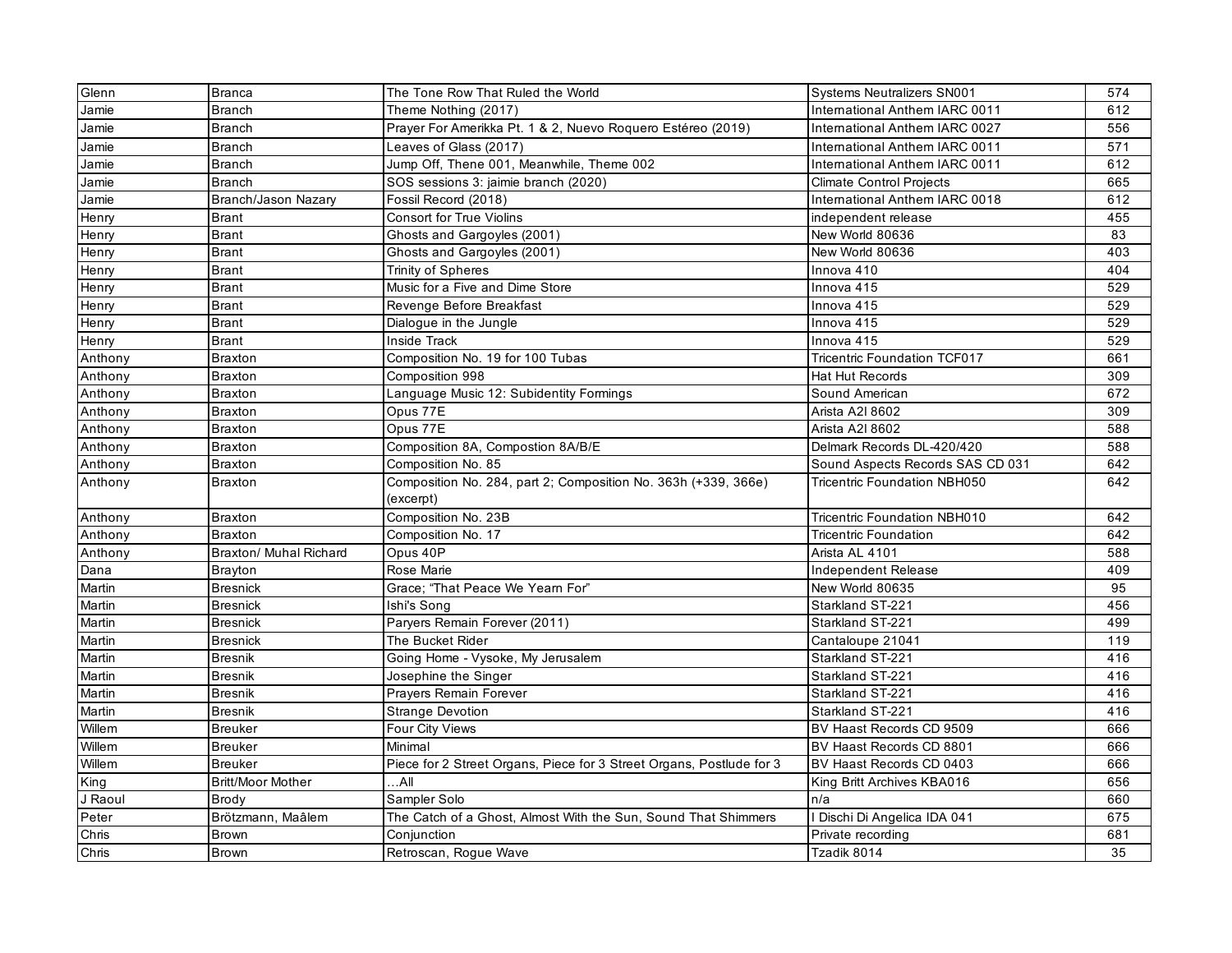| Earle                        | <b>Brown</b>     | Available Forms II                                                          | EB Archive EBCD02                       | 231 |
|------------------------------|------------------|-----------------------------------------------------------------------------|-----------------------------------------|-----|
| Earle                        | <b>Brown</b>     | December 1952 for solo piano                                                | New World 80650                         | 113 |
| Earle                        | Brown            | Folio                                                                       | Tzadik 8028                             | 130 |
| Earle                        | Brown            | Four Systems 1954                                                           | Tzadik 8028                             | 130 |
| $E$ arle                     | <b>Brown</b>     | Modules I and II, Time Spans, Cross Sections and Color Fields               | EBCD02                                  | 36  |
| Earle                        | <b>Brown</b>     | Navara (1962)                                                               | New World 80650                         | 84  |
| Earle                        | <b>Brown</b>     | Perspectives                                                                | New Albion NA082                        | 433 |
| Earle                        | <b>Brown</b>     | String Quartet 1964                                                         | Del Sol - Tear                          | 36  |
| Earle                        | <b>Brown</b>     | Tracking Pierrot (1992)                                                     | Hat [Now] Art 164 (1996)                | 270 |
| Earle                        | <b>Brown</b>     | Windsor Jambs (1980)                                                        | Hat [Now] Art 164 (1996)                | 270 |
| Galen                        | <b>Brown</b>     | Distance Over Time, Pulse Point                                             | unreleased                              | 34  |
| Ryan                         | <b>Brown</b>     | Bansky (2004)                                                               | trAce 024 (Paris)                       | 106 |
| Ryan                         | <b>Brown</b>     | Double Negative                                                             | web release                             | 465 |
| Kyle                         | <b>Bruckmann</b> | <b>Following Orders</b>                                                     | sfsound                                 | 481 |
| Gavin                        | <b>Bryars</b>    | After Handel's Vesper                                                       | Wellspringe 0008                        | 155 |
| Gavin                        | <b>Bryars</b>    | After Handel's Vesper (1995)                                                | Naxos 8.572570 (2011)                   | 263 |
| Gavin                        | <b>Bryars</b>    | <b>Biped</b>                                                                | GB CD 02                                | 318 |
| Gavin                        | <b>Bryars</b>    | Cadman Requiem: Kyrie - In Paradisum                                        | GB Records BCGBCD09                     | 466 |
| Gavin                        | <b>Bryars</b>    | Creamer Etudes (2005)                                                       | Meyer-Media M08010 (2008)               | 216 |
| Gavin                        | <b>Bryars</b>    | Double Bass Concerto "Farewell to St. Petersburg'                           | GB Records BCGBCD 11                    | 251 |
| Gavin                        | <b>Bryars</b>    | In Nomine (after Purcell)                                                   | <b>EMI Classics</b>                     | 57  |
| Gavin                        | <b>Bryars</b>    | New York (2004)                                                             | GB Records BCGBCD 17                    | 251 |
| Gavin                        | <b>Bryars</b>    | Piano Concerto "Solway Canal" (2010)                                        | Naxos 8.572570 (2011)                   | 283 |
| Gavin                        | <b>Bryars</b>    | Ramble on Cortona (2010)                                                    | Naxos 8.572570 (2011)                   | 263 |
| Gavin                        | <b>Bryars</b>    | The North Shore                                                             | Point Music                             | 11  |
| Gavin                        | <b>Bryars</b>    | The Sinking of the Titanic (1969)                                           | <b>GB Records Archive Series BCGBCD</b> | 617 |
| Gavin                        | <b>Bryars</b>    | The South Downs                                                             | Point Music                             | 11  |
| Gavin                        | <b>Bryars</b>    | The South Downs                                                             | Point Music                             | 100 |
| Gavin                        | <b>Bryars</b>    | The South Downs                                                             | Point Music                             | 400 |
| Gavin                        | <b>Bryars</b>    | Violin Concerto "The Bulls of Bashan"                                       | CBC 5523                                | 11  |
| Gavin                        | <b>Bryars</b>    | Wonderlawn Epilogue                                                         | Point 289 462 511                       | 40  |
| Gavin                        | <b>Bryars</b>    | Book of Madrigals (2002/2015) Book 4, #2 Chi è formata di menar sua<br>vita | live recording OM 21                    | 600 |
| Mary Clare                   | <b>Brzytwa</b>   | The Descent of Alette                                                       | Private recording                       | 340 |
| Harold                       | <b>Budd</b>      | Ambient 2/The Plateaux of Mirror                                            | EG EEGCD 18                             | 294 |
| Harold                       | <b>Budd</b>      | In Delius' Sleep                                                            | Advance FGR 13                          | 308 |
| Harold                       | Budd             | Madrigals of the Rose Angel                                                 | EEGCD 30                                | 301 |
| Harold                       | Budd et al       | <b>Memory Gongs</b>                                                         | 4AD CAD 611                             | 424 |
| Zbigniew                     | Bujarski         | Musica Domestica (1977)                                                     | PolMic - Warsaw Festival                | 354 |
| Nils                         | <b>Bultmann</b>  | <b>Ten Viola Duets</b>                                                      | Innova 851                              | 394 |
| $\overline{\mathsf{C}}$ aleb | <b>Burhans</b>   | Excelsior                                                                   | Cedille CDR 90000 148                   | 407 |
| Caleb                        | <b>Burhans</b>   | We are the sons of our fathers (itsnotyouitsme)                             | New Amsterdam                           | 217 |
| Matthew                      | <b>Burtner</b>   | Sonic Physiography of a Time-stretched Glacier                              | Ravello RR8001                          | 554 |
| Sylvano                      | <b>Bussotti</b>  | L'Enfant prodige, Timpani                                                   | Timpani 2C2114                          | 246 |
|                              |                  |                                                                             |                                         |     |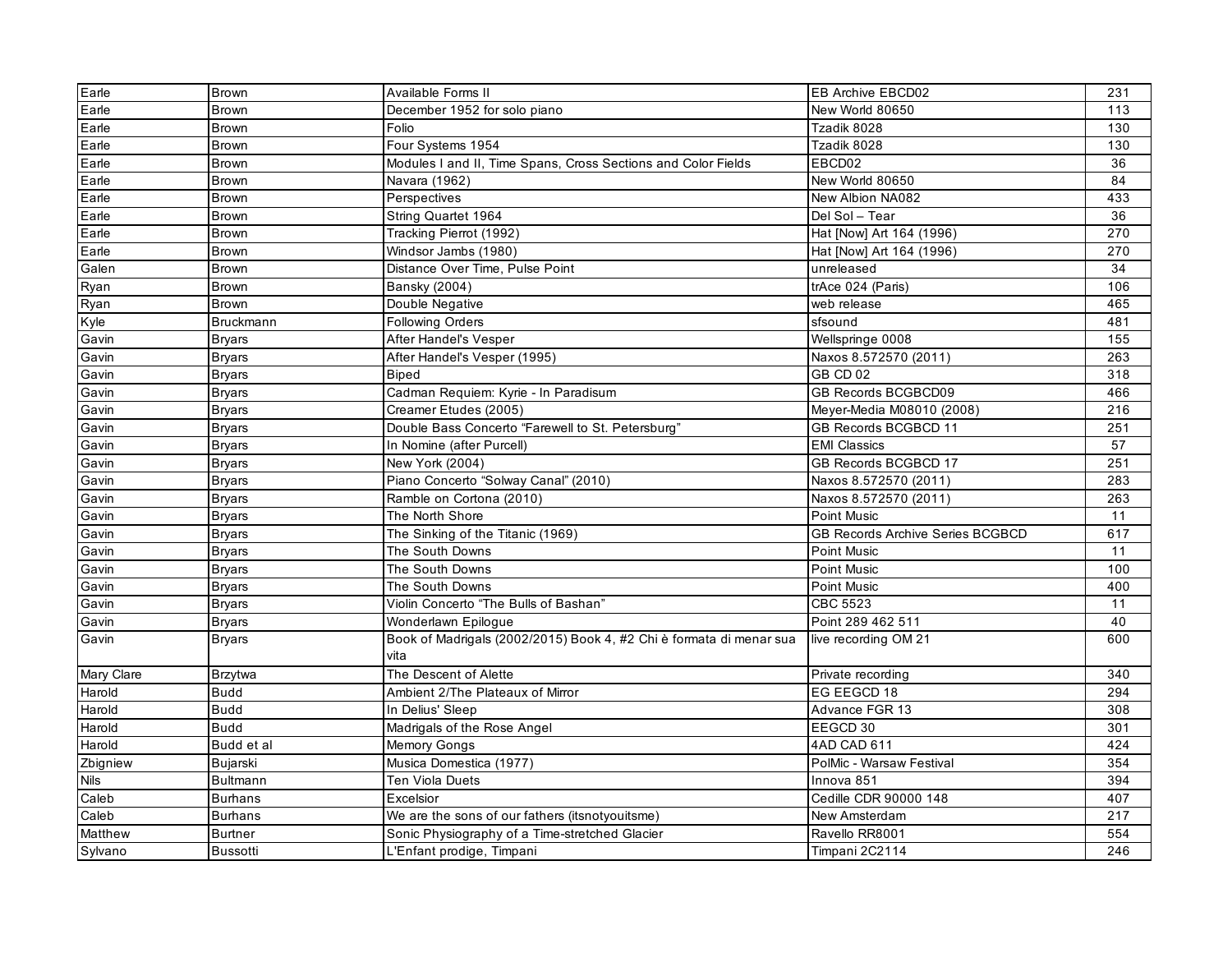| Sylvano | <b>Bussotti</b> | Lorenzaccio Symphony 1972                                       | DG 437739                    | 246 |
|---------|-----------------|-----------------------------------------------------------------|------------------------------|-----|
| Sylvano | <b>Bussotti</b> | Phrase a Trois 1960                                             | Live Recording               | 246 |
| Sylvano | <b>Bussotti</b> | Piano Piece for David Tudor (1959) recorded 1959                | edition RZ 1018-19           | 249 |
| Sylvano | <b>Bussotti</b> | Pianobar pur Phedre                                             | Mode 154/155                 | 246 |
| Sylvano | <b>Bussotti</b> | Ragramma                                                        | Timpani 2C2114               | 246 |
| Sylvano | <b>Bussotti</b> | Rara Requiem (excerpt from Part I) 1969                         | DG 437739                    | 246 |
| Joseph  | Byrd            | Densities I                                                     | New World 80738              | 382 |
| Joseph  | <b>Byrd</b>     | The American Metaphysical Circus, The Garden of Earthly         | Sun Dazed Records SC 11124   | 646 |
|         |                 | Delights                                                        |                              |     |
| Joseph  | <b>Byrd</b>     | Animals, Water Music                                            | New World 80738              | 646 |
| Andrew  | <b>Byme</b>     | Fata Morgana (2007)                                             | New World 80696              | 207 |
| Andrew  | Byme            | White Bone Country                                              | New World 80696 (2009)       | 212 |
| Don     | Byron           | Basquiat, from Romance With The Unseen                          | Blue Note 724349954526       | 427 |
| Don     | Byron           | Mainstem (from Tuskegee Experiments)                            | Elektra Nonesuch 9 79280     | 427 |
| Don     | Byron           | Tears (from Tuskegee Experiments)                               | Elektra Nonesuch 9 79280     | 427 |
| Michael | Byron           | A Bird Revealing the Unknown to the Sky (from                   | New World 80679              | 153 |
|         |                 | Dreamers of Pea                                                 |                              |     |
| Michael | Byron           | As She Sleeps                                                   | Cold Blue 0012               | 10  |
| Michael | <b>Byron</b>    | Marimbas in Dorian Mode                                         | Cold Blue 0008               | 10  |
| Michael | Byron           | Music of Nights Without Moon or Pearl; Inivible "Seeds" for Jam | Cold Blue 02                 | 43  |
| John    | Cage            | 10,000 Things                                                   | Microfest Records MF2        | 453 |
| John    | Cage            | 101 for Large Orchestra                                         | MODE 41                      | 25  |
| John    | Cage            | 109 (One <sup>1</sup> 8 + 108) (1991)                           | Ogreogress DVD               | 259 |
| John    | Cage            | 3rd Construction (1941)                                         | Stradivarius 33816 (2008)    | 162 |
| John    | Cage            | 44 Harmonies, #36, 5, 10, 42                                    | Mode 145/146                 | 47  |
| John    | Cage            | A Book of Music (1944) Part 1                                   | MDG 813 1731                 | 501 |
| John    | Cage            | A Book of Music (1944) part 2 excerpt                           | Wergo 6218 (1993)            | 226 |
| John    | Cage            | A Room (1943)                                                   | Mode 180 (2007)              | 269 |
| John    | Cage            | A Room (1943)                                                   | CordAria CACD 566-2          | 540 |
| John    | Cage            | Apartment House 1776                                            | Mode 41                      | 441 |
| John    | Cage            | Book of Music for two prepared pianos (1944)                    | Naxos 8.559726               | 384 |
| John    | Cage            | Cartridge Music                                                 | sfsound                      | 481 |
| John    | Cage            | Cheap Imitation                                                 | Mode 145/146                 | 47  |
| John    | Cage            | Cheap Imitation, Mvmt 2                                         | Ampersand Records - Ampere3  | 437 |
| John    | Cage            | Concerto for Piano and Orchestra (1958)                         | Mutable 17544 (2011)         | 281 |
| John    | Cage            | Concerto For Prepared Piano and Chamber Orchestra               | <b>ECM 1696</b>              | 433 |
| John    | Cage            | Daughters of the Lonesome Isle (1945); Music for Marcel         | Mode 180/181 (2007)          | 281 |
|         |                 | Duchamp                                                         |                              |     |
| John    | Cage            | Eight Whiskus (violin) (1985)                                   | Stradivarius 33819 (2008)    | 259 |
| John    | Cage            | Eight Whiskus                                                   | <b>SN Variations</b>         | 610 |
| John    | Cage            | Electronic Music for Piano (1964)                               | Omnivore Recordings OVCD-262 | 686 |
| John    | Cage            | Experience (1944)                                               | MD&G 613 1731-2              | 501 |
| John    | Cage            | Fads and Fancies in the Academy (1940)                          | Hungaroton HCD 31847 (2005)  | 199 |
| John    | Cage            | First Construction in Metal (1939)                              | Tomato TOM-2020              | 279 |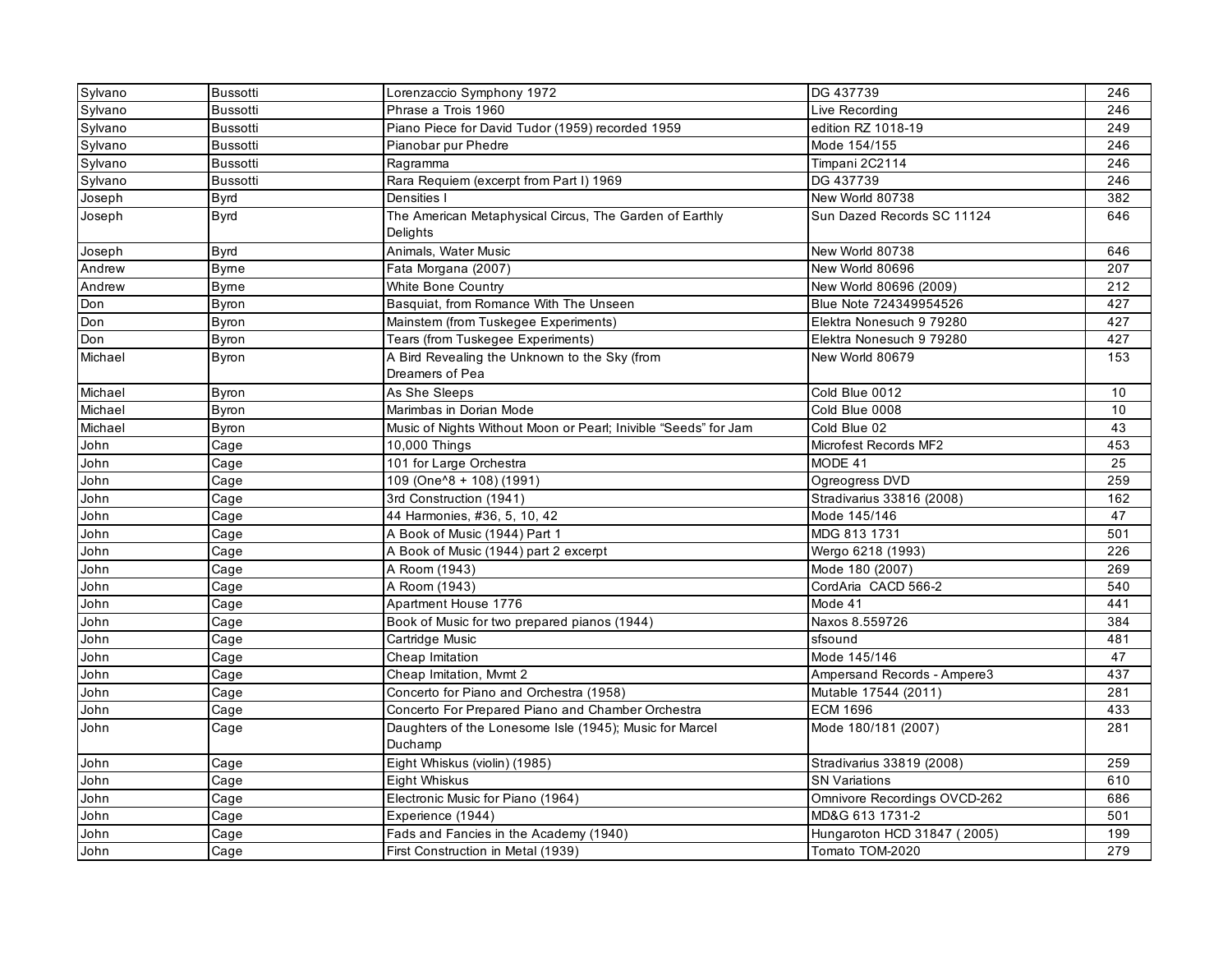| John | Cage | Five (1988)                                                  | Zeitkratzer zkr0009 (2010)    | 265            |
|------|------|--------------------------------------------------------------|-------------------------------|----------------|
| John | Cage | Fontana Mix/WBAI                                             | Full Spectrum FS 057          | 541            |
| John | Cage | Fontana Mix                                                  | Él Records ACMEM194CD         | 531            |
| John | Cage | Four Dances (1943)                                           | Hungaroton HCD 31847 (2005)   | 108            |
| John | Cage | Four Dances (1943)                                           | Hungaroton HCD 31847 (2005)   | 174            |
| John | Cage | Four Walls                                                   | New Albion NA 037             | 321            |
| John | Cage | Fourteen                                                     | Another Timbre at178x4        | 676            |
| John | Cage | Freeman Études Nos. 1-6                                      | Mode Records 32               | 654            |
| John | Cage | Imaginary Landscapes 1-5                                     | Mode Records 229              | 320            |
| John | Cage | Litany for the Whale                                         | Harmonia Mundi 907279         | 232            |
| John | Cage | Imaginary Landscape No. 4                                    | hatART CD 6179                | 433            |
| John | Cage | In a Landscape                                               | CordAria CACD 566-2           | 540            |
| John | Cage | In a Landscape                                               | ¿What Next? Recordings WN0016 | 671            |
| John | Cage | Melodies 5,6 (1950), Eight Whiskus (violin version)          | Stradivarius 33819 (2009)     | 182            |
| John | Cage | Music for Marcel Duchamp (1947)                              | MDG 813 1731                  | 501            |
| John | Cage | Music for Piano #4-19, 21-84 (1952-1956)                     | Hungaroton HCD 12893 (2001)   | 263            |
| John | Cage | Music for Piano 52-56                                        | Hat Art 6181                  | 29             |
| John | Cage | Music for Piano 55-63, 78-84 (1956)                          | editions RZ 4004 (2003)       | 182            |
| John | Cage | Music of Changes                                             | MDG 613 1731                  | 312            |
| John | Cage | Music of Changes, Book I                                     | Mode 147                      | 59             |
| John | Cage | Music of Changes, Book IV                                    | Mode 147                      | 53             |
| John | Cage | Quest, 2 Pieces for Piano, The Seasons, Ophelia, In a        | <b>ECM 1844</b>               | 56             |
|      |      | Landscape                                                    |                               |                |
| John | Cage | Raga 1                                                       | OM 1010-2                     | 555            |
| John | Cage | Root of an Unfocus, Tossed as it is Untrouble, A Room,       | DG Scene 6130781              | 45             |
|      |      | Bacchanale                                                   |                               |                |
| John | Cage | Ryonji (1984)                                                | Auvidis Montaigne 782076      | 275            |
| John | Cage | Sculptures Musicales (1989)                                  | <b>OgreOgress</b>             | 182            |
| John | Cage | Seven (1988)                                                 | Mode 239                      | 306            |
| John | Cage | Short Pieces for Prepared Piano: Mysterious Adventure (1945) | Mode 180/181                  | 115            |
| John | Cage | Sixteen Dances (1951)                                        | BMOP/sound 1012 (2009)        | 201            |
| John | Cage | Sixteen dances for soloist and company of 3 (1951)           | BMG Music (1994)              | $\frac{1}{13}$ |
| John | Cage | Solo for Piano (1958)                                        | MDG 813 1731                  | 501            |
| John | Cage | Solo for Voice 58, 18 Microtonal Ragas                       | Other Minds 1010              | 322            |
| John | Cage | Solo for Voice 58: 18 Microtonal Ragas (exceprts)            | Other Minds 1010 (2007)       | 122            |
| John | Cage | Solo for Voice 58: 18 Microtonal Ragas (exceprts)            | Other Minds 1010 (2007)       | 124            |
| John | Cage | Suite for Toy Piano (1948), Dream (1948)                     | Mode 221                      | 240            |
| John | Cage | The Perilous Night (1944), A Room (1943)                     | Mode 180                      | 118            |
| John | Cage | The Seasons                                                  | MDG 613 0793                  | 315            |
| John | Cage | Thirteen                                                     | Mode 239                      | 320            |
| John | Cage | Thirty Pieces for Five Orchestras (1981)                     | Hungaroton HCD 12893 (2001)   | 268            |
| John | Cage | Twenty-Eight                                                 | <b>OgreOgress</b>             | 138            |
| John | Cage | Two <sub>2</sub>                                             | Naxos 8.559728                | 404            |
| John | Cage | Two6                                                         | Mode 44                       | 297            |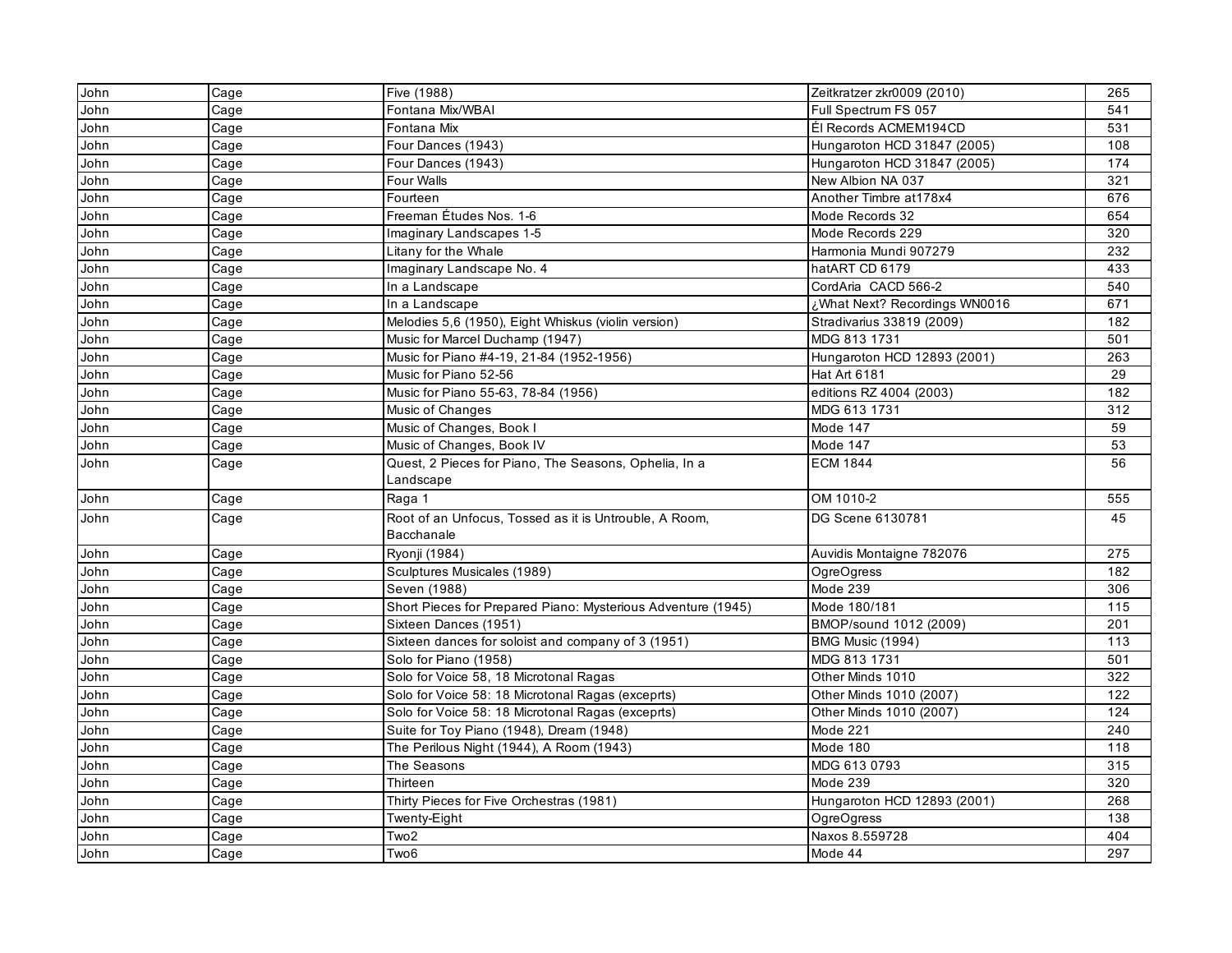| John               | Cage                    | Variations I (1958) recorded 1958                                  | edition RZ 1018-19                 | 249 |
|--------------------|-------------------------|--------------------------------------------------------------------|------------------------------------|-----|
| John               | Cage                    | Variations IV (1963)                                               | Everest 3230                       | 686 |
| John               | Cage                    | Williams Mix (1952)                                                | él Records ACMEM194CD              | 686 |
| John               | Cage                    | Winter Music (1957) recorded 1960                                  | edition RZ 1018-19                 | 249 |
| John               | Cage/ Kenneth           | The City Wears a Slouch Hat (1942)                                 | Él Records ACMEM194CD              | 547 |
| John               | Cage, et al             | A Chance Operation                                                 | Koch International 3-7238-2 Y6x2   | 453 |
| John               | Cale                    | Legs Larry at Television Centre (1972)                             | Reprise (Warner Bros) 7599026930-2 | 544 |
| Cesar              | Camarero                | Chorro de luz hacia el corazon de una galaxia                      | Verso 2016 (2004)                  | 147 |
| Cesar              | Camarero                | Finale                                                             | Verso 2016 (2004)                  | 147 |
| Cesar              | Camarero                | Poema a la memoria de Exiquio Garcia Carbajo                       | Verso 2016 (2004)                  | 147 |
| Edmund             | Campion                 | Outside Music (2005)                                               | Albany TROY 1037 (2008)            | 194 |
| Cornelius          | Cardew                  | The Great Learning, Paragraph 7 (excerpt)                          | DG 471 572                         | 307 |
|                    | The Caretaker AKA James | An Empty Bliss Beyond This World                                   | self released                      | 568 |
| Archie             | Carey                   | Bird Of Paradise in Paradise                                       | Populist PR005                     | 439 |
| Melody Sumner      | Carnahan/Dino J A       | Try Being Alive in this World                                      | AlbuZERXque/Burning Books          | 660 |
| Elliott            | Carter                  | Caténaires (2008) / Night Fantasies (1980)                         | Cedille CDR 90000 108 (2008)       | 168 |
| Elliott            | Carter                  | Dialogs (2004), Steep Steps (2001), Figments (2001),<br>Gra (1993) | Naxos 8.559614 (2008)              | 166 |
| Elliott            | Carter                  | Piano Sonata 1946                                                  | Cedille (2008)                     | 163 |
| Elliott            | Carter                  | What Next? Opera in One Act                                        | ECM New 1817                       | 329 |
| Christine          | Caulfield               | The Cat Ate My Rondo                                               | self released                      | 570 |
| Friedrich          | Cerha                   | Concerto for Cello and Orchestra (1989/1996)                       | ECM 1887 (2008)                    | 197 |
| Nicholas           | Chase                   | Bhajan                                                             | Cold Blue CB0046                   | 490 |
| Nicholas           | Chase                   | Gin Blossoms & Broccoli Boutonnieres                               | unreleased recording               | 296 |
| Rhys               | Chatham                 | A Crimson Grail (part 1) (2005)                                    | Nonesuch                           | 367 |
| Rhys               | Chatham                 | An Angel Moves Too Fast To See: Intro; Guitar Trio                 | Table of the Elements 56           | 370 |
| Rhys               | Chatham                 | Corn Maiden's Rite (2011); Outdoor Spell (2011)                    | Northern Spy 004                   | 370 |
| Rhys               | Chatham                 | Harmonie du Soir                                                   | Northern Spy 048                   | 567 |
| Rhys               | Chatham                 | Part One (2016)                                                    | Foom Music                         | 536 |
| Phyllis            | Chen                    | Chimers                                                            | Starkland ST-223                   | 470 |
| Phyllis            | Chen                    | <b>Hush</b>                                                        | Starkland ST-223                   | 470 |
| Luciano            | Chessa                  | Quartetto No. 2 'Delle Bomboniere'                                 | Stradavarius STR 33980             | 432 |
| Luciano            | Chessa                  | Sul Viale Delle Olimpiadi; Siepi; Coincidenze                      | Skank Block 09                     | 386 |
| Unsuk              | Chin                    | Concerto for Violin and Orchestra (2004)                           | Private recording                  | 304 |
| Unsuk              | Chin                    | Double Concerto                                                    | Kairos 0013062                     | 417 |
| Unsuk              | Chin                    | Su for Sheng and Orchestra (2009)                                  | Deutsche Grammophon 481 0971       | 653 |
| Henri              | Chopin                  | Définition des Lettres Suivantes                                   | Fylkingen 1024                     | 509 |
| John               | Chowning                | Stria (1977)                                                       | Ellipsis Arts 3691                 | 532 |
| Eric Kenneth Malco | Clark                   | Ekpyrotic: Layerings IV                                            | Aerocade Music AM004               | 477 |
| Hal                | Clark                   | Rouge Permanent; The Breath, Nerve, and The Pulse of Life          | Prisma Records PRISMACD716         | 664 |
| Danny              | Clay                    | a place that inhabits us                                           | Mobius Trio MT 001                 | 330 |
| Danny              | Clay                    | Bartok A/B                                                         | Unreleased Recording               | 424 |
| Ann                | Cleares                 | Eyam V (woven)                                                     | Contemporary Music Center Ireland  | 594 |
| Gerald             | Cleaver                 | Wrestling                                                          | Northern Spy NS039                 | 669 |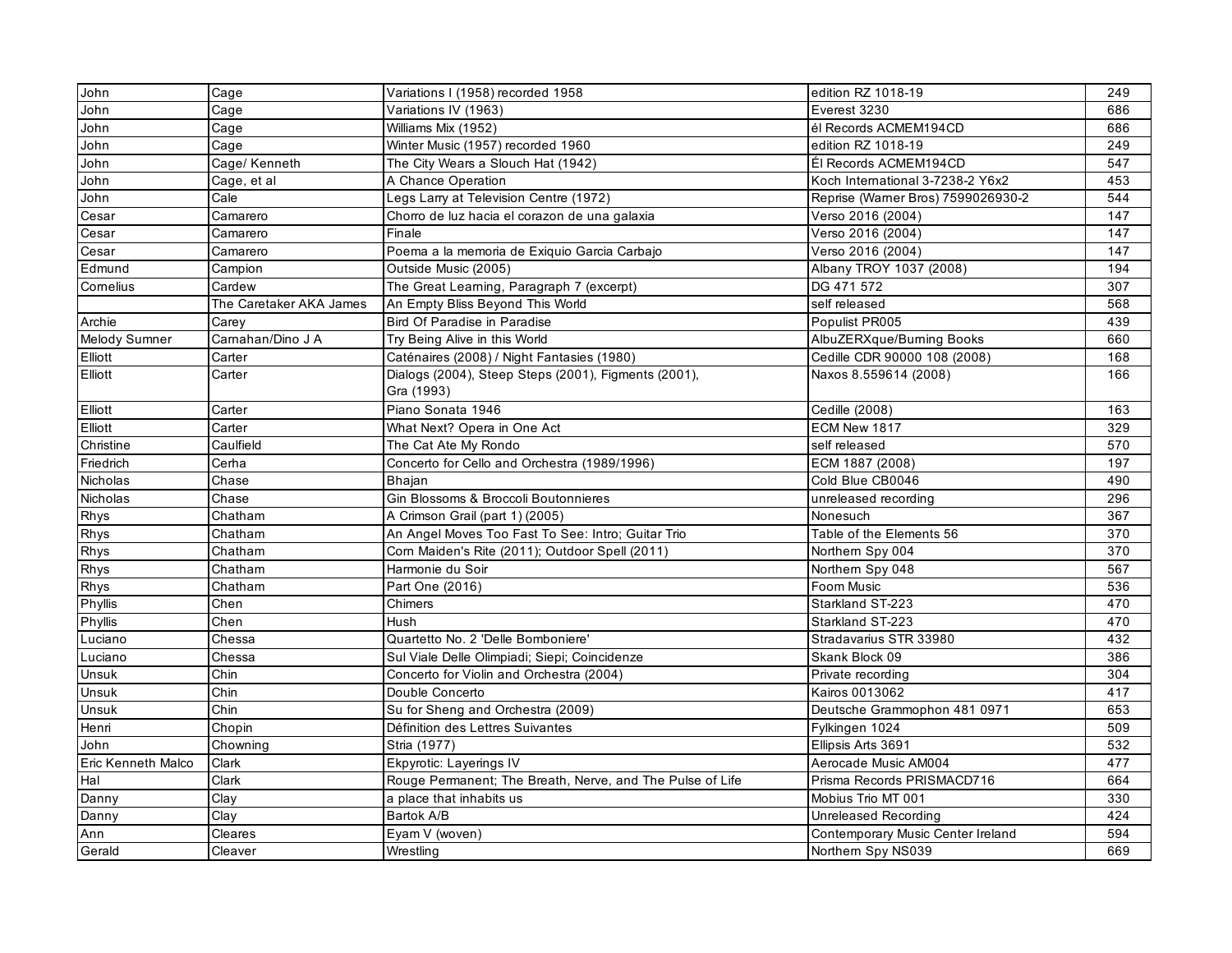| <b>Nels</b>  | Cline/ Julian Lage | Abstract                                                            | Mack Avenue Records 1091    | 567 |
|--------------|--------------------|---------------------------------------------------------------------|-----------------------------|-----|
|              | Cluster            | 7:43                                                                | <b>Bureau B 948862</b>      | 624 |
| Anna         | Clyne              | Within Her Arms (excerpt)                                           | private recording           | 431 |
| Matthew      | Cmiel              | Hot to Shatter Light: Homage to Benjamin Britten                    | Mobius Trio MT 001          | 330 |
| Matthew      | Cmiel              | Hot to Shatter Light: Homage to Benjamin Britten                    | Mobius Trio MT 001          | 415 |
| Gloria       | Coates             | Holographic Universe                                                | Tzadik TZ 8096              | 691 |
| Gloria       | Coates             | Quartet #5                                                          | Naxos                       | 276 |
| Gloria       | Coates             | String Quartet #1                                                   | Naxos 8.559091              | 293 |
| Gloria       | Coates             | String Quartet #3                                                   | Naxos 8.559152              | 293 |
| Gloria       | Coates             | Symphony #14                                                        | Naxos 8.559289              | 293 |
| Gloria       | Coates             | Wir Tönen Allein                                                    | New World 80599             | 293 |
| Leonard      | Cohen              | On That Day (2004)                                                  | Columbia Records CK 92891   | 617 |
| Ornette      | Coleman            | Lonely Woman, Chronology                                            | Atlantic 1317               | 231 |
| Ornette      | Coleman            | Focus on Sanity                                                     | Rhino Records 0081227956196 | 566 |
| Joseph M.    | Colombo            | I Watch The Fire As The Days Echo Away                              | Aerocade AM003              | 472 |
| Joseph M.    | Colombo            | Piano Piece VI                                                      | Private recording           | 350 |
| Joseph M.    | Colombo            | The Night Stretches Out Before Me                                   | private recording           | 401 |
| David        | Conte              | String Quartet No. 2                                                | Albany TROY 1573            | 444 |
| Lisa         | Coons              | <b>Music Painted From Memory</b>                                    | unreleased recording        | 296 |
| Lisa Renée   | Coons              | Myth's Daughter                                                     | Aerocade Music AM004        | 477 |
| Jacob        | Cooper             | Unspun                                                              | Nonesuch 540989-2           | 405 |
| Kevin        | Corcoran/ Gretchen | hirakito                                                            | <b>Full Spectrum</b>        | 552 |
| John         | Corigliano         | Chiaroscuro: Light-Shadow-Strobe                                    | Cedille CDR 90000 123       | 423 |
| Paul         | Corley             | Tristan da Cunha (2013)                                             | Bedroom Community 17        | 377 |
| Philip       | Corner             | Chopin Prelude I: The V9 chord (1969)                               | New World 80659             | 111 |
| Philip       | Corner             | chord - B Major / B minor 9                                         | Unseen Worlds UW032DIGITAL  | 664 |
| Jane Antonia | Cornish            | Continuum II and Tides                                              | Innova Records innova923    | 447 |
| Chris        | Corsano            | The Four Apprentices Cut                                            |                             | 677 |
| Ron          | Coulter            | Vibe Suite: IV Disappointment in the Smallness of Humanity          | Kreating SounD              | 552 |
| Mildred      | Couper             | Xanadu                                                              | Innova 586                  | 55  |
| John         | Courter            | Etudes in a New Age                                                 | Private recording           | 681 |
| Sylvie       | Courvoisier        | Free Hoops                                                          | Intakt Records CD 351       | 672 |
| Sylvie       | Courvoisier        | <b>Just Twisted</b>                                                 | Intakt Records CD 351       | 675 |
| Henry        | Cowell             | <b>Ballade</b>                                                      | Other Minds 1019            | 324 |
| Henry        | Cowell             | Concrto for Piano and Orch (1928), Concerto Piccolo (1941),<br>Iris | Col Legno WWE 20064 (2001)  | 108 |
| Henry        | Cowell             | Dance of Sport (1931); Four Combinations for Three                  | Mode 101                    | 109 |
| Henry        | Cowell             | Ensemble for string orch (1956); Hymn and Fuguing                   | CPO 999222 (1993)           | 199 |
| Henry        | Cowell             | Pulse (1939)                                                        | New World Records 80405-2   | 662 |
| Henry        | Cowell             | Ongaku for Orch. (1957); Symph #15 "Thesis" (1961)                  | Louisville Edition 0003     | 198 |
| Henry        | Cowell             | Ostinato Pianissimo (1934)                                          | Wergo 6928                  | 228 |
| Henry        | Cowell             | Quartet Euphometric (1919)                                          | Mode 73 (1999)              | 198 |
| Henry        | Cowell             | Rhythmicana (1938)                                                  | Other Minds Live Recording  | 206 |
| Henry        | Cowell             | Set of Five (1924)                                                  | Naxos 8.559193 (2005)       | 198 |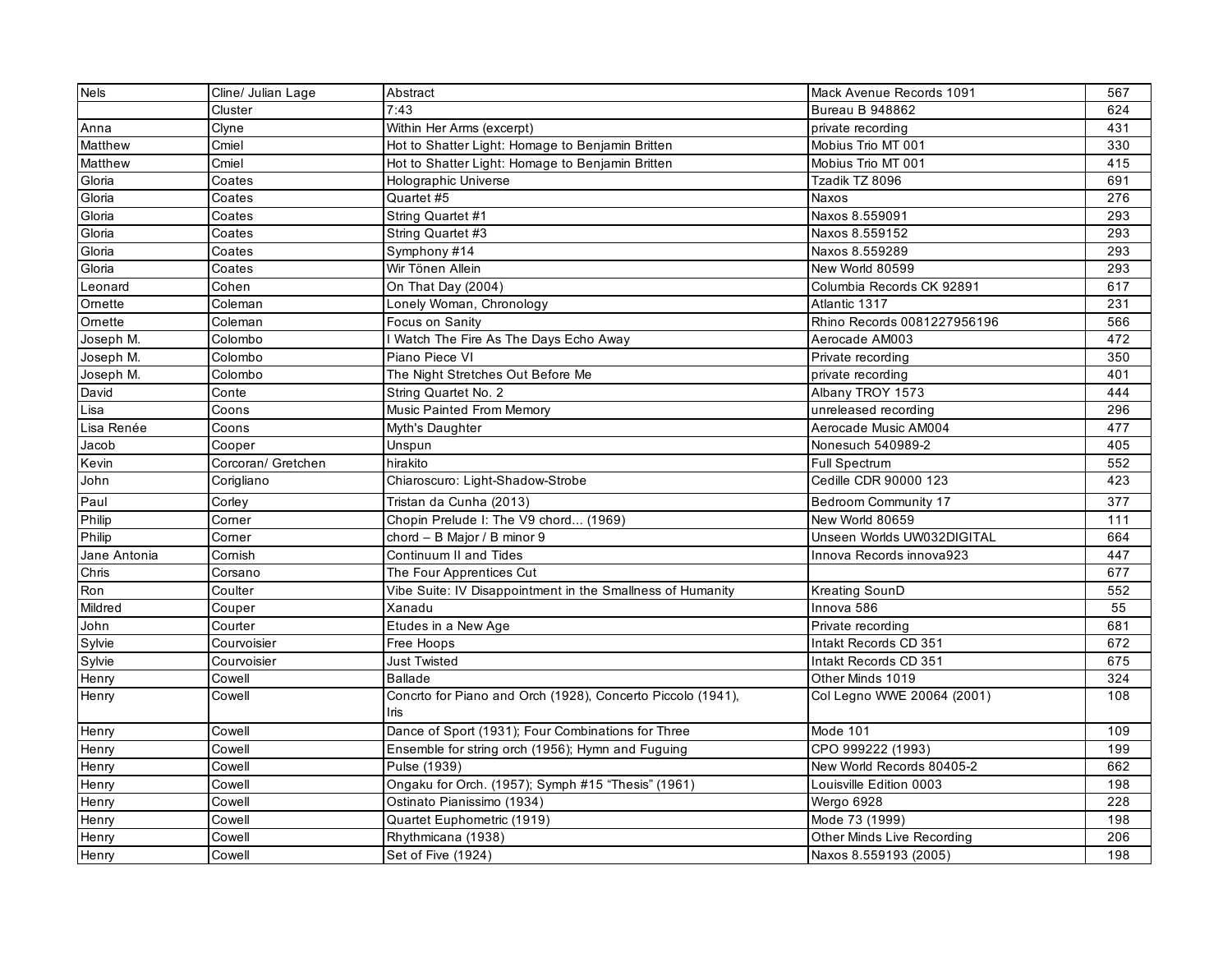| Henry                    | Cowell                               | Set of Five (1952)                                                    | <b>Other Minds Live Recording</b> | 206 |
|--------------------------|--------------------------------------|-----------------------------------------------------------------------|-----------------------------------|-----|
| Henry                    | Cowell                               | String Quartet #5 (1956)                                              | Other Minds Live Recording        | 206 |
| Henry                    | Cowell                               | Suite for Violin and Piano (1925)                                     | MHS 513109                        | 236 |
| Henry                    | Cowell                               | Suite for flute, oboe, cello, &harpsichord                            | Musical Heritage                  | 560 |
| Henry                    | Cowell                               | Violin Sonata: "Ballade"                                              | OM 1019                           | 555 |
| Rick                     | Cox                                  | <b>FADE</b>                                                           | Cold Blue 0020                    | 18  |
| <b>Rick</b>              | Cox                                  | Later                                                                 | Unreleased CD from Jim Fox        | 61  |
| <b>Rick</b>              | Cox                                  | When April May                                                        | Cold Blue 0009                    | 15  |
| Ruth                     | Crawford                             | Preludes 3, 8                                                         | New Albion 114                    | 48  |
| Ruth                     | Crawford                             | Suite for 5 Wind Instruments & Piano                                  | Naxos 8 559197                    | 560 |
| Ruth                     | Crawford                             | Prayers of Steel                                                      | Naxos 8 559197                    | 560 |
| Rosśa                    | Crean                                | The Priestess of Morphine                                             | Navona Records NV6343             | 650 |
| Patrick                  | <b>Cress</b>                         | Yosemite Soundscapes, Myts 1 & 2                                      | Independent release               | 431 |
| Donald                   | Crockett                             | Daglarym / My Mountains                                               | Innova 834                        | 330 |
| Alan                     | Cronin                               | Prelude & Double Fugue on a Theme by Bach (Glass Prelude & Fugue) n/a |                                   | 660 |
| George                   | Crumb                                | Beta Cygni (Makrokosmos IV)                                           | Sono Luminus DSL-92178            | 416 |
| Alvin                    | Curran                               | <b>Containment Etudes</b>                                             | <b>NA</b>                         | 611 |
| Alvin                    | Curran                               | <b>For Cornelius</b>                                                  | Mode 49                           | 504 |
| Alvin                    | Curran                               | Inner Cities #10                                                      | Long Distance                     | 102 |
| Alvin                    | Curran                               | Inner Cities 4                                                        | Long Distance 0560304             | 483 |
| Alvin                    | Curran                               | Inner Cities 4,7.5, 11                                                | Long Distance                     | 26  |
| Alvin                    | Curran                               | Inner Cities 6+7                                                      | Long Distance                     | 173 |
| Alvin                    | Curran                               | Natural History                                                       | Black Truffle BT 022LP            | 483 |
| Alvin                    | Curran                               | Schtetl Variations (I) (1987)                                         | Mode 49                           | 112 |
| Alvin                    | Curran                               | The Last Acts of Julian Beck                                          | Mode 49                           | 504 |
| Alvin                    | Curran                               | The Last Acts of Julian Beck (1985)                                   | Mode 49 (1995)                    | 101 |
| Alvin                    | Curran                               | Two Waltzes: Her Waltzing With Her; Underwater                        | New World 80748                   | 380 |
| Alvin                    | Curran/ Maria Monti                  | Il Pavone                                                             | unseen worlds UW08                | 557 |
| Dedelind                 | Cut                                  | \$uccessor (ded404) (2016)                                            | NON-DED004                        | 603 |
| Adam                     | Cuthbert                             | Universe Explosion                                                    | Private recording                 | 431 |
| Phil                     | Dadson, Paul Winstanley,<br>Tom Nunn | Accretion, Portal Two (South), Mantle, Portal Three (West) (2019)     | Rattle RAT-D091                   | 683 |
| Roland                   | Dahinden                             | String Quartet #2 "mind rock" (2000)                                  | Mode 175                          | 111 |
| Tim                      | Daisy                                | Construction House Pt 4                                               |                                   | 677 |
| Lecrecia                 | Dalt                                 | Disuelta, Seca, Caotlicue S., Ser Boca                                | Rvng International RVNGNL65       | 651 |
| Ivor                     | Darreg                               | from Beyond The Xenharmonic Frontier: 19 Tones, 31 Tones,             | private release                   | 390 |
|                          |                                      | an                                                                    |                                   |     |
| Sarah                    | Davachi                              | Perfumes: 1                                                           | <b>Superior Viaduct</b>           | 579 |
| <b>Sir Peter Maxwell</b> | Davies                               | Sonata for Guitar                                                     | New Albion NA023                  | 471 |
| Sir Peter Maxwell        | Davies                               | Symphony #10                                                          | LSO 0297                          | 471 |
| Sir Peter Maxwell        | <b>Davies</b>                        | The Yellow Cake Revue                                                 | Naxos 8.572408                    | 487 |
| Sir Peter Maxwell        | Davies                               | 8 Songs for a Mad King                                                | Unicorn-Kanchana B000001PCI       | 634 |
| Sir Peter Maxwell        | Davies                               | 3 Early Scottish Motets; Kinloch, his Fantassie                       | Unicorn-Kanchana KP8005           | 644 |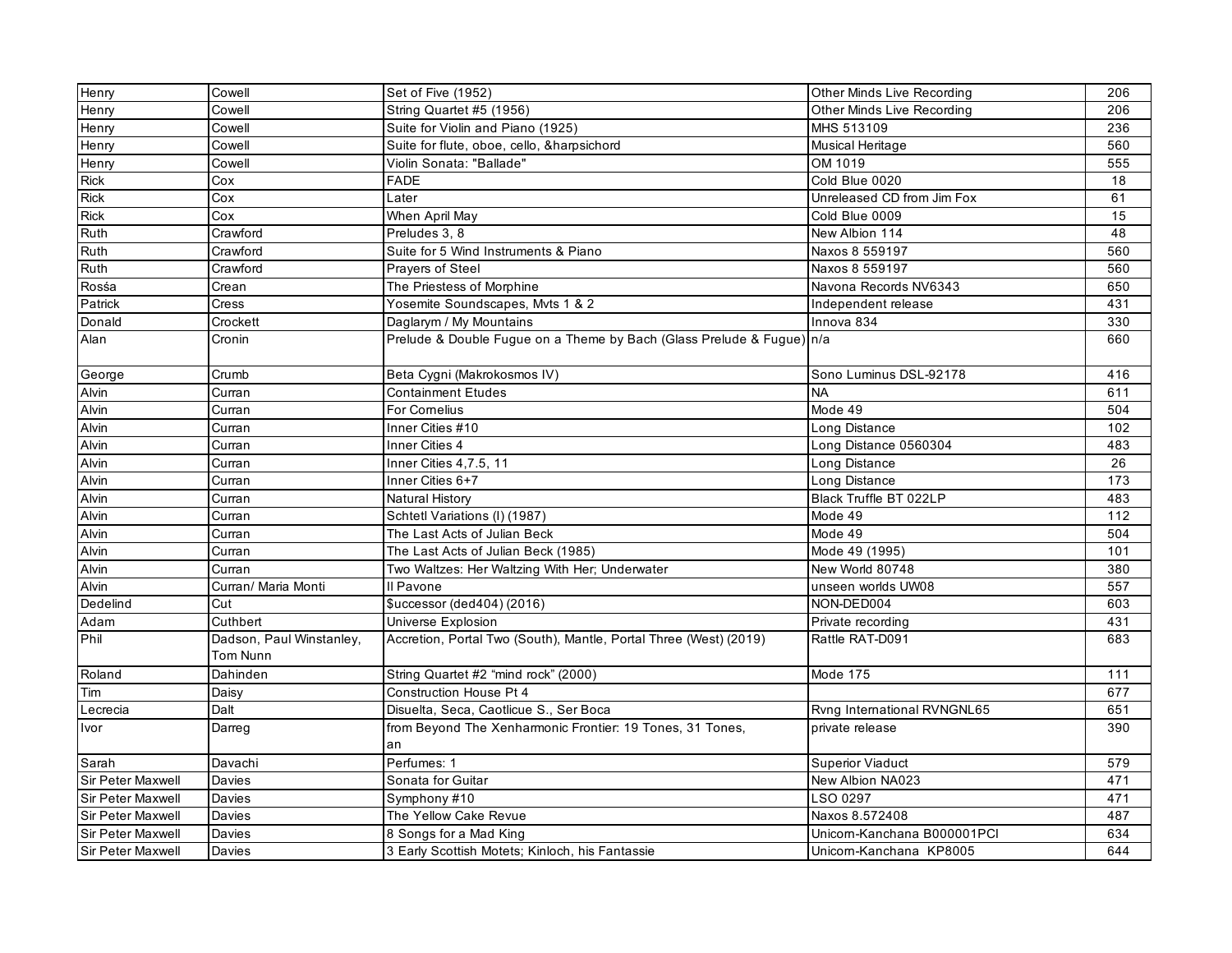| <b>Sir Peter Maxwell</b> | Davies/Henry Purcell      | Fantasia on a Ground, Pavan in A, Pavan in Bb, Fantasie upon one | Unicorn-Kanchana KP8005                   | 644            |
|--------------------------|---------------------------|------------------------------------------------------------------|-------------------------------------------|----------------|
|                          |                           | note                                                             |                                           |                |
| <b>Sir Peter Maxwell</b> | Davies/JS Bach            | Prelude & Fugue in C# min, Prelude & Fuge in C# maj              | Unicorn-Kanchana KP8005                   | 644            |
| Miles                    | Davis                     | <b>Black Satin</b>                                               | Columbia Records CK 53579                 | 656            |
| Nathan                   | Davis                     | pneApnea (2007)                                                  | New Focus 109                             | 365            |
| Nathan                   | Davis                     | The Bright and Hollow Sky (2008)                                 | New Focus 120                             | 397            |
| Angel Bat                | Dawid                     | Transition East (2020)                                           | <b>International Anthem Records</b>       | 603            |
| Angel Bat                | Dawid                     | <b>Black Family</b>                                              | <b>International Anthem Records IMRC0</b> | 656            |
| Maria                    | De Alvear                 | <b>ASKING (2001)</b>                                             | Mode 187 (2007)                           | 164            |
| Maria                    | de Alvear                 | Baum, World (excerpts), Thinking, Libertad excerpts              | World Edition                             | $\overline{4}$ |
| Maria                    | De Alvear                 | Equilibrio                                                       | Verso VRS 2101                            | 280            |
| Maria                    | De Alvear                 | Flores (excerpts)                                                | World-Edition 0019                        | 334            |
| Maria                    | De Alvear                 | Fuerzas (excerpts)                                               | <b>OgreOgress</b>                         | $\overline{7}$ |
| Maria                    | de Alvear                 | <b>THINKING (2000)</b>                                           | World Edition                             | 91             |
| Julian de la             | Chica                     | Preludes Op. 8, No. 6, 7, 10, 12, 13                             | Irreverence Group Music IGM-018           | 514            |
| <b>Manuel Pessoa</b>     | de Lima                   | Presenting Yourself                                              | Editions Verde EV006                      | 595            |
| Eric                     | de Visscher               | Stille und Lärm (1993)                                           | Megadisc MDC 7869                         | 157            |
| <b>Brett</b>             | Dean                      | Carlo                                                            | <b>ECM 2452</b>                           | 566            |
| lizzy Mercier            | Desclous                  | Birdy Num Num, Rosa Vertov, Morning High                         | ZE Records LP67                           | 646            |
| Claude                   | Debussy/arr. Isao         | Claire de Lune, Arabesque #1                                     | <b>RCA ARL1-0488</b>                      | 564            |
| David                    | Del Tredici               | <b>Final Alice</b>                                               | Japanese Tower/Decca SXDL 7516            | 657            |
| Frederick                | Delius                    | Florida Suite (excerpt)                                          | <b>EMI</b>                                | 308            |
| Donnacha                 | Dennehy                   | Elastic Harmonic (2005)                                          | <b>NMC D133</b>                           | 114            |
| Donnacha                 | Dennehy                   | Gra agus Bas                                                     | Nonesuch (2011)                           | 277            |
| Donnacha                 | Dennehy                   | Paddy (2003)                                                     | <b>NM CD 133</b>                          | 228            |
| Donnacha                 | Dennehy                   | The Weathering (2004)                                            | Attacca 27111                             | 257            |
| Dennis                   | <b>DeSantis</b>           | Sstrange imaginary remix (2006)                                  | Cedille Records                           | 105            |
| Bryce                    | Dessner                   | Tenebre                                                          | Anti 87296-2                              | 411            |
| Nicholas                 | Deyoe                     | Finally, the cylindrical voids tapping along                     | Populist Records PRO13                    | 575            |
| Francis                  | <b>Dhomont</b>            | Cycle du son                                                     | <b>IMED 0158</b>                          | 17             |
| Francis                  | Dhomont                   | Jalons                                                           | <b>IMED 0365</b>                          | 17             |
|                          | Dilla                     | People/ The Diff'rence                                           | Stones Throw Records STH2126              | 582            |
| Tom                      | Diil                      | Pair Time                                                        | OM 2019                                   | 555            |
| Todd                     | Dockstader                | Quatermass #1, Song & Laments                                    | Starkland ST 201                          | 523            |
| Charles                  | Dodge                     | Violin Variations for violin and computer (2009)                 | New World 80701                           | 226            |
| Franco                   | Donatoni                  | HOT (1989)                                                       | New Focus 130                             | 381            |
| Kui                      | Dong                      | Blue Bird and Red Bird                                           | Other Minds 1011 (2007)                   | 138            |
| Kui                      | Dong                      | Improvisation for Two Pianos and Fretless Guitar                 | Henceforth 111                            | 348            |
| Kui                      | Dong                      | Miniatures V-VII                                                 | Other Minds 1018                          | 288            |
| Kui                      | Dong                      | Spring, Summer, Autumn, and Winter (2006)                        | Other Minds 1018                          | 248            |
| Hamid                    | Drake, Michael Zerang     | For Ed Blackwell                                                 |                                           | 677            |
| Natalie                  | Draper                    | <b>Timelapse Variations</b>                                      | SNOtone ST03                              | 486            |
| Mark                     | Dresser, Davide Barbarino | Palazzo Branciforte, Pt. 2                                       |                                           | 669            |
| Dean                     | Drummond                  | Before the Last Laugh                                            | Innova 561                                | 351            |
|                          |                           |                                                                  |                                           |                |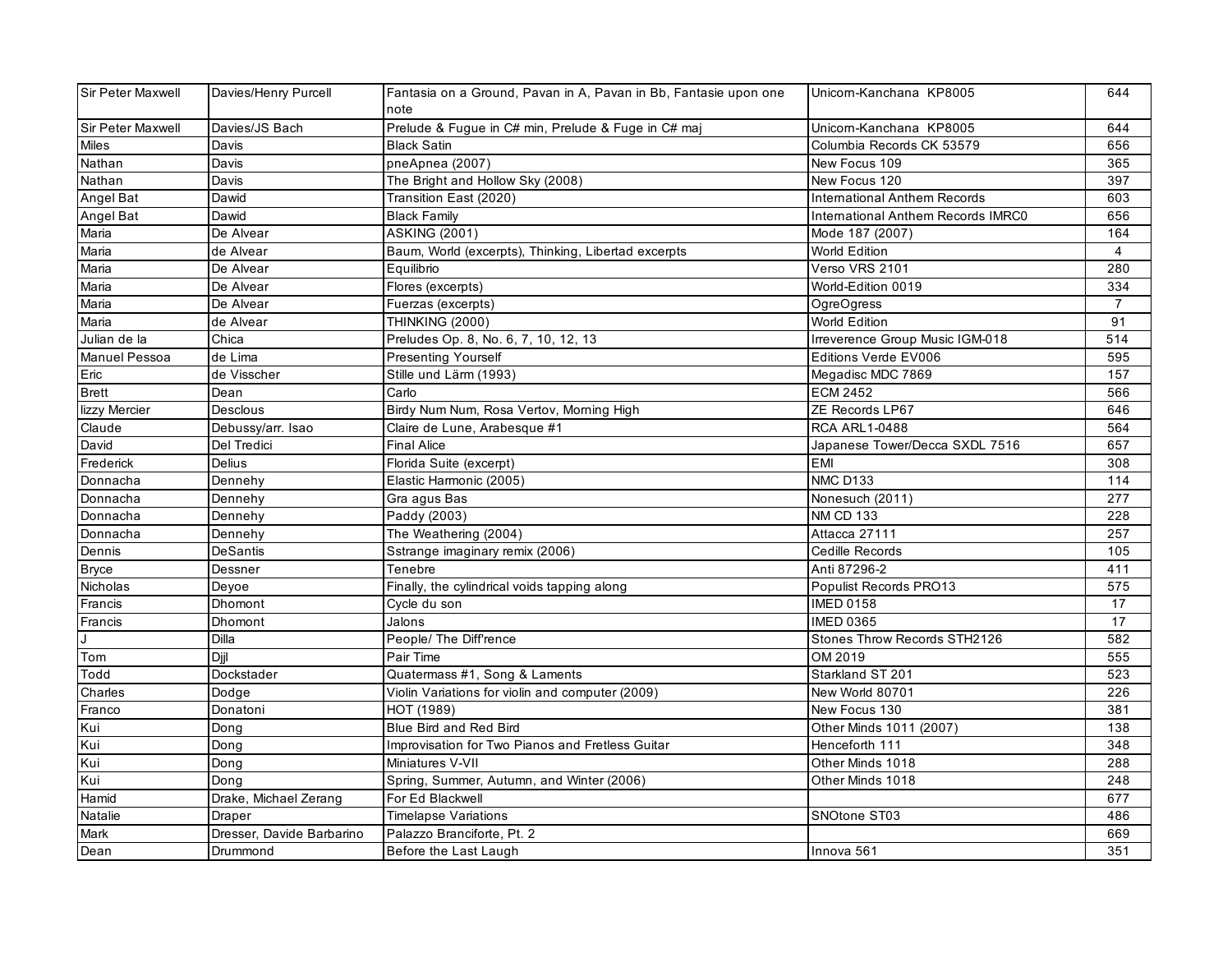| Spencer          | Dryden                   | Chushingura (1968)                                   | BMG Heritage 82876 53226 2           | 531 |
|------------------|--------------------------|------------------------------------------------------|--------------------------------------|-----|
| William          | Duckworth                | Slow Dancing in Yugoslavia                           | Starkland ST 207                     | 69  |
| William          | Duckworth                | Time Curve Preludes I-XII (1978)                     | Arabesque Z6806 (2009)               | 210 |
| William          | Duckworth                | Time Curve Preludes XIII-XVII                        | Irritable Hedgehog 003               | 329 |
| William          | Duckworth                | War Department, from Southern Harmony                | Brave Records BRAV0720               | 150 |
| Tan              | Dun                      | Symphonic Poem on Three Notes                        | Naxos 8.570608                       | 333 |
| Judy             | Dunaway                  | For Balloon and String Quartet                       | Innova 648                           | 452 |
| Judy             | Dunaway                  | The Rubber Forest                                    | Innova 648                           | 452 |
| John             | Duncan                   | NAV-FLEX (Zeitkratzer)                               | Allquestions 03 (FRESH)              | 35  |
| Werner           | Durand                   | Beehive - Durand                                     | rz x-tract 2004                      | 279 |
| Werner           | Durand                   | BerlIndia                                            | Other Minds OM2026                   | 635 |
| Werner           | Durand                   | pearldivers                                          | ANTS Records, na                     | 640 |
| Werner           | Durand                   | Triptychon                                           | Other Minds Records OM 2026          | 679 |
| Jan              | Dušek                    | Orbis ex Vitro                                       | N/A                                  | 564 |
| Henri            | <b>Dutilleux</b>         | Figures Résonances                                   | <b>ECM 2105</b>                      | 504 |
| Henri            | Dutilleux                | Preludes                                             | <b>ECM 2105</b>                      | 504 |
| Henri            | Dutilleux                | Sonate (1948); Prelude: D'ombre et de silence (1973) | ECM New 2105 (2010)                  | 219 |
| Henri            | <b>Dutilleux</b>         | Violin Concerto "The Tree of Dreams"                 | Chandos 9853                         | 51  |
| Antonin          | <b>Dvorak</b>            | Going Home                                           | Vanguard B000000EFU                  | 661 |
| Adris            | Dzenitis                 | Tratake.Point Noir (2011)                            | <b>LMIC 026</b>                      | 284 |
| Julius           | Eastman                  | Stay On It (1973)                                    | New World 80638 (2005)               | 82  |
| Julius           | Eastman                  | Stay On It (1973)                                    | New World 80638 (2005)               | 622 |
| Julius           | Eastman                  | The Holy Presence of Joan D'Arc (1981)               | New World 80638                      | 390 |
| Max              | Eilbacher                | <b>Custom Synthesis Method Study</b>                 | <b>NA</b>                            | 643 |
| Max              | Eilbacher                | <b>Telescope Casual</b>                              | superpang records SP42               | 643 |
| $\overline{Max}$ | Eilbacher & Henry        | <b>Bell Formations</b>                               | <b>NA</b>                            | 643 |
| Halim            | El-Dabh                  | Wire Recorder Piece (1944)                           | Sub Rosa 250                         | 531 |
| Hamza            | El Din                   | Greetings & Escalay (Water Wheel)                    | live recording OM 6                  | 600 |
| Nadan            | el Shazly                | Ana 'Ishiqt                                          | Nawa Recordings NAWA 007LP           | 659 |
|                  | Elephant Orchestra       | excerpts from Water Music                            | Mulatto Music MUL020                 | 528 |
| Liberty          | Ellman                   | Supercell                                            | Pi Recordings PI60                   | 669 |
| Lawrence         | English                  | <b>Hapless Gatherer</b>                              | Room 40 RM640                        | 616 |
| Lawrence         | English/Ai Yamamoto      | Something Shimmering Above                           | Phono-Statique Records P-S 007       | 616 |
| <b>Brian</b>     | Eno                      | <b>Music For Airports</b>                            | Cantaloupe CA21045                   | 437 |
| <b>Brian</b>     | Eno                      | Music for Airports (1978)                            | Cantaloupe 21045 (2007)              | 266 |
| Brian            | Eno                      | Music for Airports (excerpts)                        | Point 314536847 (1998)               | 125 |
| <b>Brian</b>     | Eno                      | Ode to Gravity, Brian Eno (1989)                     | <b>KPFA Archive</b>                  | 613 |
| Brian            | Eno                      | Zawinul/ Lava                                        | Virgin Records 0724357729123         | 569 |
| <b>Brian</b>     | Eno                      | Lizard Point                                         | Virgin/Astralwerks 724386649928 ENOC | 569 |
| Brian            | Eno                      | Over Fire Island                                     | Virgin Records 0724357729123         | 569 |
| <b>Brian</b>     | Eno                      | Dead Finks Don't Talk                                | Virgin Records 5099968453329         | 569 |
| <b>Brian</b>     | Eno/ David Bowie         | Warszawa                                             | <b>RCA CPL!-2030</b>                 | 569 |
| <b>Brian</b>     | Eno/ Phil Manzanera      | The True Wheel                                       | Virgin Records VJCP 68657            | 569 |
| <b>Brian</b>     | Eno/ Dieter Mobius, Hans | <b>Broken Head</b>                                   | Bureau B BB30                        | 523 |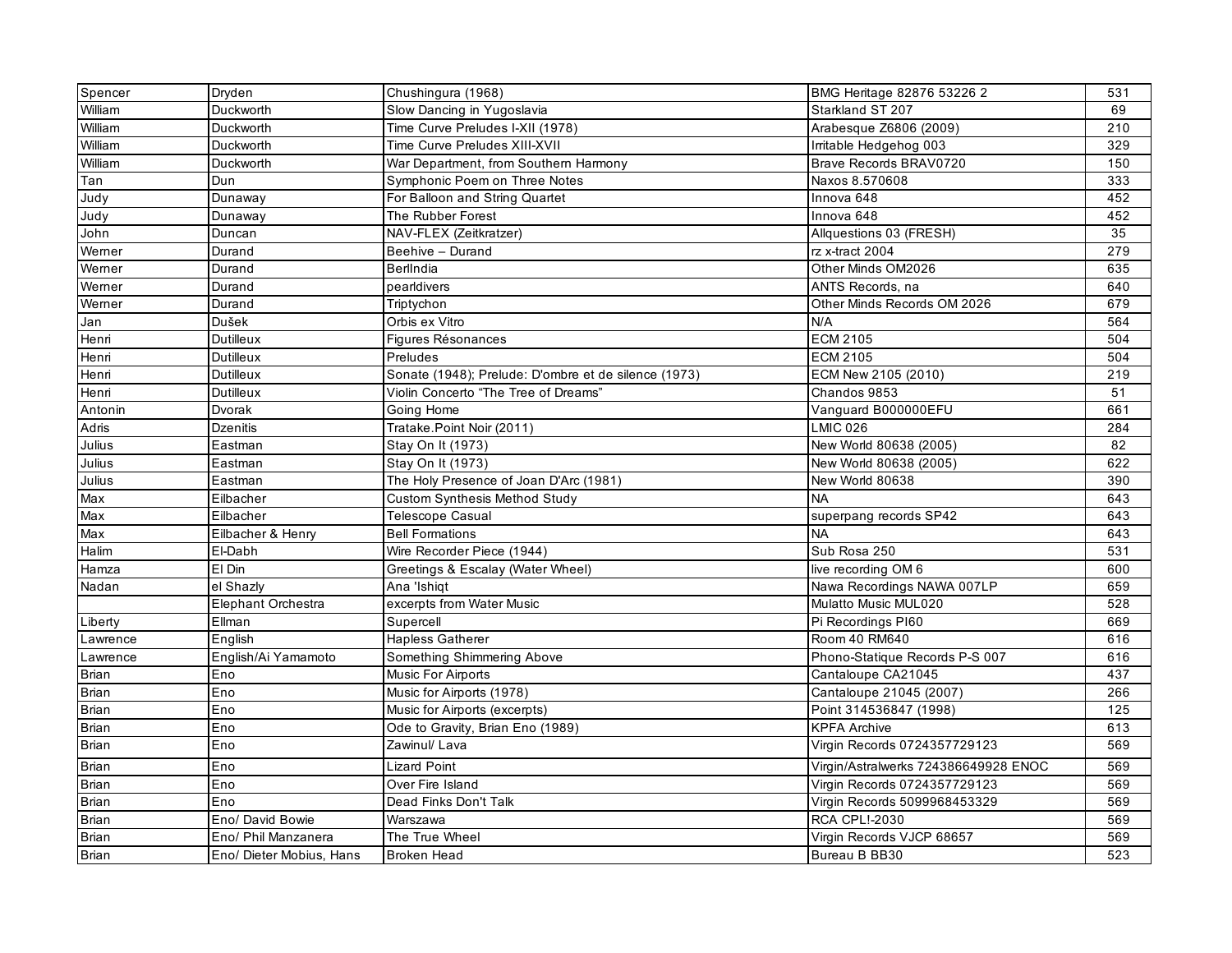| Martin       | Epstein   | Hypnagogia                                                              | Ludovico Ens Edition 636684991688 | 476 |
|--------------|-----------|-------------------------------------------------------------------------|-----------------------------------|-----|
| Paul A.      | Epstein   | Changes 3                                                               | Irritable Hedgehog IHM016         | 465 |
| Paul A.      | Epstein   | Drawing No. 6 (Horizontal and Vertical Broken Lines)                    | Irritable Hedgehog IHM016         | 465 |
| Turgut       | Erçetin   | " like dissolving ancient amber and letting a trapped insect fly away." | Private recording                 | 693 |
| Robert       | Erickson  | Auroras (1985)                                                          | New World 80682                   | 175 |
| Robert       | Erickson  | Night Music (1978)                                                      | New World 80682                   | 174 |
| Robert       | Erickson  | Pacific Sirens (1969)                                                   | NWCRL 494 (CRI)                   | 213 |
| Cenk         | Ergün     | Sonare                                                                  | New Focus Recordings fcr238       | 611 |
| Eriks        | Esenvalds | Sunset: St Louis (2010)                                                 | <b>LMIC 026</b>                   | 284 |
| Reena        | Esmail    | Darshan                                                                 | na                                | 642 |
| Monte        | Espina    | y culebra (excerpt)                                                     | Marginal Frequency MFCD F         | 583 |
| Douglas      | Ewart     | Blue Mountain (1994)                                                    | Arawak AA 003                     | 683 |
| Thea         | Farhadian | Time Shift                                                              | CS 365                            | 485 |
| Tim          | Feenev    | 18:55                                                                   | Weighter Records WR02             | 530 |
| James        | Fei       | The Old Waves Are The Best Waves                                        | Organized Sound Recordings        | 672 |
| Daniel David | Feinsmith | Solomon, Leviathan, Self                                                | Private recording                 | 89  |
| Richard      | Felciano  | Furies, Glossalia, Responsory, Four Poems from the Japanese             | Albany TROY1591                   | 668 |
| Richard      | Felciano  | <b>Words of Saint Peter</b>                                             | <b>Gothic G 78932</b>             | 668 |
| Morton       | Feldman   | 3 Pieces for String Quartet (1956)                                      | <b>OgreOgress</b>                 | 73  |
| Morton       | Feldman   | Christian Wolff in Cambridge (1963)                                     | New World Records 80550           | 205 |
| Morton       | Feldman   | Christian Wolff in Cambridge (1963)                                     | New World Records 80550           | 559 |
| Morton       | Feldman   | <b>Clarinet and String Quartet</b>                                      | Mode 119                          | 38  |
| Morton       | Feldman   | Coptic Light (1985)                                                     | Col Legno 20089 (2004)            | 221 |
| Morton       | Feldman   | Duration II (1960)                                                      | Aeon AECD 0977 (2008)             | 200 |
| Morton       | Feldman   | Durations II (1960)                                                     | Aeon AECD 0977 (2008)             | 253 |
| Morton       | Feldman   | Extensions 3                                                            | Mode 66                           | 433 |
| Morton       | Feldman   | Extensions 5 (1953)                                                     | Ogre Ogress                       | 216 |
| Morton       | Feldman   | First Piano Sonata, Preludio 1946                                       | <b>OgreOgress</b>                 | 14  |
| Morton       | Feldman   | Five Pianos (1972)                                                      | Wergo 67082 (2009)                | 185 |
| Morton       | Feldman   | For Aaron Copland (1981)                                                | Stradivarius 33819 (2008)         | 188 |
| Morton       | Feldman   | For Bunita Marcus (1985) (excerpt)                                      | ALCD <sub>88</sub>                | 375 |
| Morton       | Feldman   | For Bunita Marcus (excerpt)                                             | Nuscope 1024                      | 238 |
| Morton       | Feldman   | For Philip Guston (1963)                                                | Mode 54                           | 97  |
| Morton       | Feldman   | For Samuel Beckett                                                      | CPO 999647                        | 25  |
| Morton       | Feldman   | For Stefan Wolpe                                                        | New World 80550                   | 83  |
| Morton       | Feldman   | For Stockhausen, Cage, Stravinsky, and Mary Sprinson (1972)             | Ogre Ogress                       | 216 |
| Morton       | Feldman   | I Met Heine on Rue Fürstenberg (1971)                                   | Disque Montaigne 782018           | 145 |
| Morton       | Feldman   | I Met Heine on Rue Fürstenberg (1971)                                   | Disque Montaigne 782018           | 506 |
| Morton       | Feldman   | Marginal Intersections, Straits of Magellan, In Search of an            | Mode 146                          | 51  |
|              |           | Orch                                                                    |                                   |     |
| Morton       | Feldman   | Neither                                                                 | Hat Art 102                       | 20  |
| Morton       | Feldman   | Neither (1977)                                                          | Hat [Now] Art 180 (1990)          | 269 |
| Morton       | Feldman   | Neither (1977)                                                          | Hat [Now] Art 180 (1990)          | 569 |
| Morton       | Feldman   | Out of Last Pieces                                                      | Mode 146                          | 59  |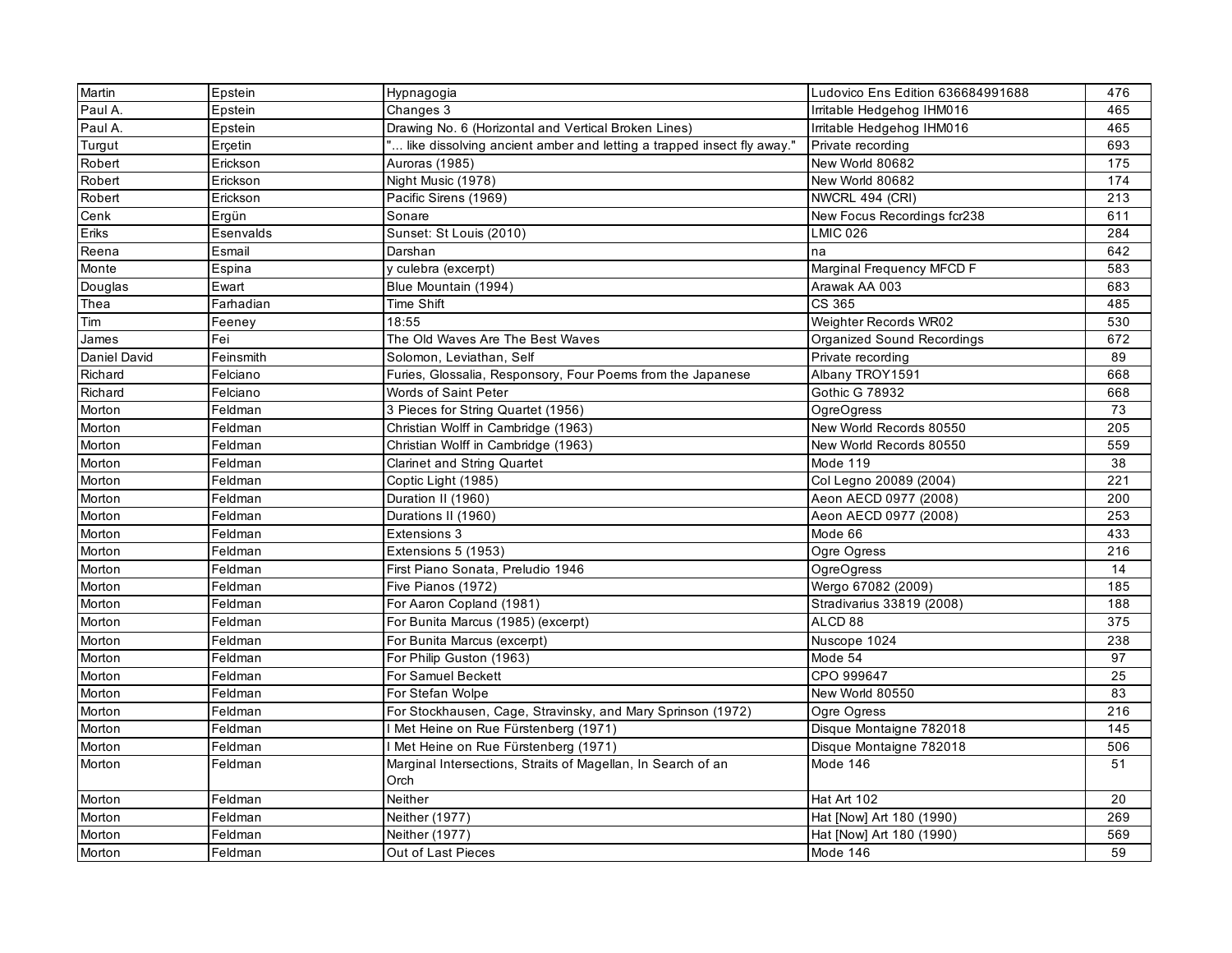| Morton      | Feldman           | Palais de Mari (1986)                                                   | Hat Now 6035 (1990)        | 131 |
|-------------|-------------------|-------------------------------------------------------------------------|----------------------------|-----|
| Morton      | Feldman           | Piano and Orchestra 1975                                                | Argo                       | 14  |
| Morton      | Feldman           | Piano and String Quartet                                                | Another Timbre at 182      | 676 |
| Morton      | Feldman           | Piano Piece for Philip Guston (1963)                                    | Hat Now 6035 (1990)        | 131 |
| Morton      | Feldman           | Piece for Four Pianos (1957) recorded 1959                              | edition RZ 1018-19         | 249 |
| Morton      | Feldman           | Projection I (1950); Composition - 8 Little Pieces (1950);<br>Interse   | Aeon AECD 0977 (2008)      | 196 |
| Morton      | Feldman           | The Viola in My Life (I-IV) (1970-71)                                   | ECM 1798 (2008)            | 145 |
| Morton      | Feldman           | The Viola in My Life (III and IV)                                       | <b>ECM 1798</b>            | 290 |
| Morton      | Feldman           | The Viola in My Life                                                    | <b>ECM 1798</b>            | 506 |
| Morton      | Feldman           | Three Voices (excerpt)                                                  | New Albion NA018           | 62  |
| Morton      | Feldman           | Two Instruments (1958)                                                  | Ogre Ogress                | 199 |
| Morton      | Feldman           | Two Pieces for Danny Stern (1948)                                       | Ogre Ogress                | 216 |
| Morton      | Feldman           | Violin and Orchestra (1979)                                             | Col Legno 20089 (2004)     | 205 |
| Morton      | Feldman           | Violin and Orchestra (1979)                                             | ECM New 2283               | 359 |
| Morton      | Feldman           | Words and Music (Beckett)                                               | Auvidis/Montaigne MO782084 | 62  |
| Morton      | Feldman           | Coptic Light                                                            | CPO 999189-2               | 411 |
| Morton      | Feldman           | Three Clarinets, Cello, & Piano (1971)                                  | Mode Records 119           | 649 |
| Morton      | Feldman           | The Possibility of a New Work for Electric Guitar (1966)                | Mode Records 280           | 649 |
| Morton      | Feldman           | Bass Clarinet and Percussion (1981)                                     | Mode Records 119           | 649 |
| Morton      | Feldman           | Rothko Chapel (1971)                                                    | New Albion Records NA039   | 649 |
| Daniel      | Felsenfeld        | To Committee: A Self Parody (2011)                                      | Meerenai Shim Records 200  | 365 |
| Luc         | Ferrari           | Collection de petites pieces (18-22), Histoire duplaisir,<br>Presque ri | <b>ADDA/BV HAAST</b>       | 37  |
| Luc         | Ferrari           | Conversation Intime (1988)                                              | Hat [Now] Art 152 (2010)   | 267 |
| Luc         | Ferrari           | Madame de Shanghai (1996)                                               | Mode 228                   | 252 |
| Luc         | Ferrari           | Sonatine Elyb (1954) (3rd and 4th movements)                            | Hat [Now] Art 165          | 252 |
| Luc         | Ferrari           | Tautologos III (1969)                                                   | Sub Rosa SR261             | 662 |
| Luc         | Ferrari           | Visage 1 (1956) for piano                                               | Hat [Now] Art 165          | 252 |
| Luc         | Ferrari           | Visage 2 (1956) for brass and percussion                                | Mode 228                   | 252 |
|             | [Field Recording] | NNN, Magnetic Fields Different Voice, NNN German                        | Irdial Discs 59 3rd tcp1   | 616 |
| Jem         | Finer             | Long Player (excerpt)                                                   | Private recording          | 240 |
| Michael Jon | Fink              | As Is Thought/Aurora                                                    | Cold Blue 0005             | 18  |
| Michael Jon | Fink              | From a Folio                                                            | Cold Blue Music CB0039     | 407 |
| Michael Jon | Fink              | Hear It In The Rain                                                     | Cold Blue 0004             | 10  |
| Michael Jon | Fink              | Hear It In The Rain                                                     | Unreleased CD from Jim Fox | 61  |
| Michael Jon | Fink              | Veil for Two Pianos (1977)                                              | Cold Blue CB 0014 (2003)   | 78  |
| Michael Jon | Fink              | Ruins, Call, First Star Last Star, From the Singing River,              | Cold Blue 0053             | 554 |
|             |                   | Nocturne for 3 Times, Triptych, After the End                           |                            |     |
| Michael     | Finnissy          | Âwâz-e Niyâz                                                            | Metier MSV28529            | 446 |
| Gunther     | Fischer et all    | KOSMOS                                                                  | All Score Media 010        | 629 |
| Martha      | Fisher            | of the South Seas                                                       | <b>Bad Cake Records</b>    | 552 |
| Chris       | Fisher-Lochead    | Hack                                                                    | Sono Luminus DSL-92198     | 465 |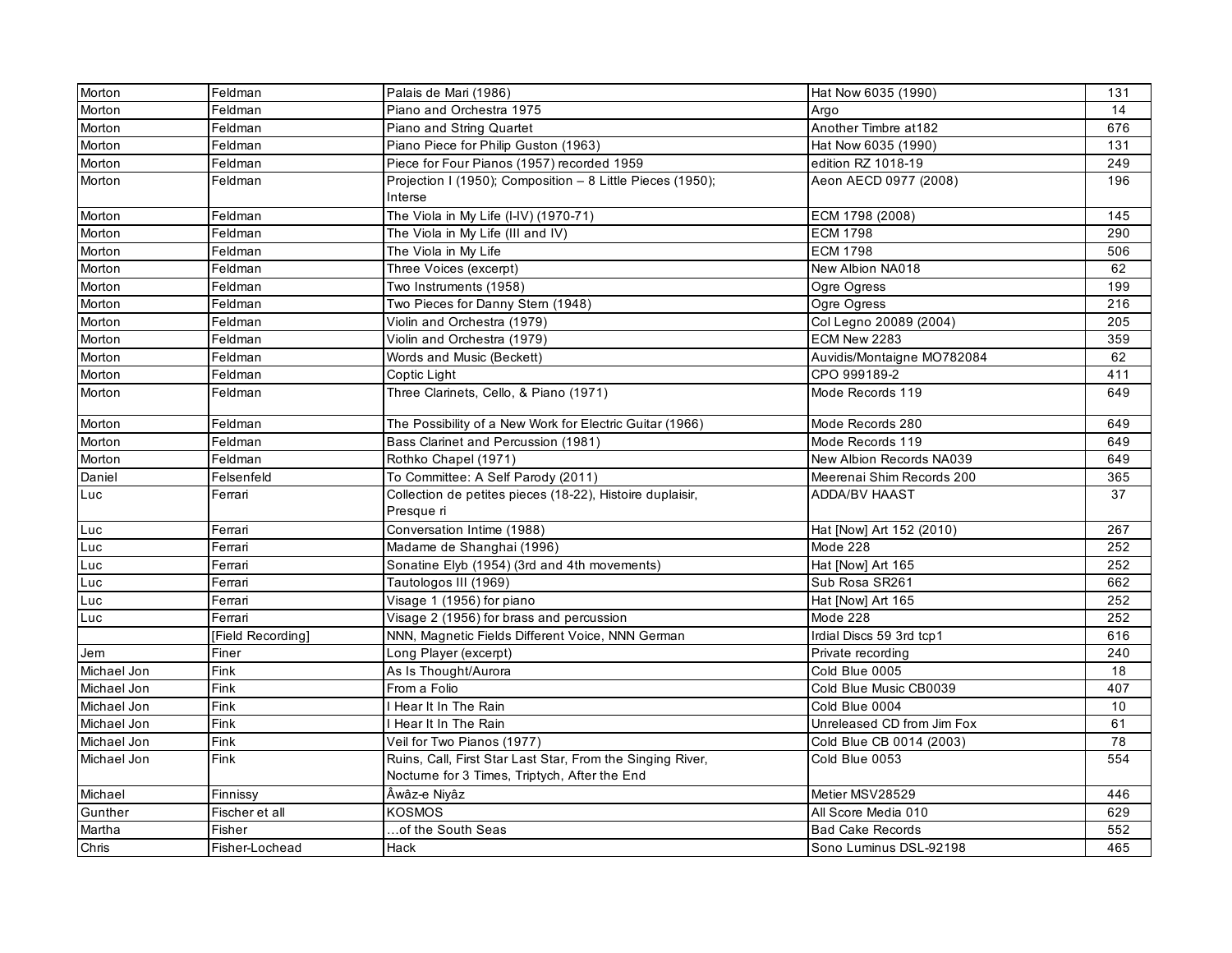| Gordon        | Fitzell                   | evanescence (2006)                               | Cedille Records                   | 105              |
|---------------|---------------------------|--------------------------------------------------|-----------------------------------|------------------|
| Tom           | Flaherty                  | Wagon Wheeling                                   | Populist Records PR007            | 413              |
| Lucas         | Floyd                     | Piano Thoughts, Vol. 2                           | private recording                 | 474              |
|               | <b>Flying Lotus</b>       | Arkestry (2010)                                  | Warp Records WARP195              | 602              |
|               | <b>Flying Lotus</b>       | Stirring/Coronus, The Terminator/Siren Song      | Warp Records WARPLP256            | 582              |
| Bill          | Fontana                   | Landscape Sculpture w/Foghorns, concert version  | Other Minds 1028-2                | 628              |
| Giovanni      | Fontana                   | Radio/dramma: Cancellature                       | Recital R 20                      | 595              |
| Reginald      | Foresythe, Willem Breuker | Serenade for a Wealthy Widow                     | BV Haast Records CD 8801          | 666              |
| Lukas         | Foss                      | <b>Baroque Variations</b>                        | Nonesuch (Japan) WPCS-5132        | 654              |
| Lukas         | Foss                      | Curriculum Vitae (1977)                          | New World 80703 (2010)            | 215              |
| Lukas         | Foss                      | String Quartet #3 (1976)                         | New World 80703 (2010)            | $\overline{215}$ |
| Jan           | Fotek                     | Partita for Bassons (1968)                       | PolMic - Warsaw Festival          | 353              |
| Jim           | Fox                       | Appearance of Red                                | Cold Blue 0008                    | 10               |
| Jim           | Fox                       | Appearance of Red                                | Cold Blue 0008                    | 100              |
| Jim           | Fox                       | Appearance of Red                                | Cold Blue 0008                    | 400              |
| Jim           | Fox                       | Black Water (1984)                               | Cold Blue 0037                    | 362              |
| Jim           | Fox                       | City the Wind Swept Away                         | Cold Blue 0015                    | 10               |
| Jim           | Fox                       | Colorless Sky Became Fog                         | Unreleased CD from Jim Fox        | 61               |
| Jim           | Fox                       | Colorless sky became fog                         | Cold Blue CB 0036                 | 328              |
| Jim           | Fox                       | Descansos, Past                                  | Cold Blue 0021                    | 16               |
| Jim           | Fox                       | Last Things (1987)                               | Cold Blue CB0001 (2000)           | 176              |
| Jim           | Fox                       | The pleasure of being lost (2012)                | Innova 846                        | 367              |
| Larnie        | Fox                       | Dark Eden 2                                      | n/a                               | 660              |
| Gabriela Lena | Frank                     | Leyendas- An Andean Walkabout                    | Sono Luminus DSL 92164            | 351              |
| Gabriela Lena | Frank                     | Peregrinos 2009                                  | Private recording                 | 304              |
| Dominic       | Frasca                    | Forced Entry                                     | Cantaloupe CA21032                | 57               |
| Don           | Freund                    | Ukrainian Fantasy                                | Private recording                 | 691              |
| Jürg          | Frey                      | String Quartet (1988)                            | Wandelweiser EWR 0410             | 209              |
| Robert        | Fripp/ Brian Eno          | An Index if Metals 1-6                           | Opal Records FGM0516              | 569              |
| Robert        | Fripp/ Brian Eno          | Evening Star                                     | Opal Records FGM0516              | 567              |
| Fred          | Frith                     | Four Corners                                     | Tzadik TZ 5005                    | 297              |
| Fred          | Frith                     | Rivers and Tides (excerpts)                      | Winter and Winter                 | $\overline{2}$   |
| Fred          | Frith                     | Ruins (1974)                                     | <b>RER Megacorp ReRHC2</b>        | 597              |
| Fred          | Frith                     | String Quartet #1, "Lelekovice" (1991)           | Winter and Winter 910 103-2       | 597              |
| Fred          | Frith                     | Rifka (1996)                                     | RecREc Music ReCDec 70            | 597              |
| Fred          | Frith                     | Meditation Upon Propaganda                       | Fred Records/ReR Megacorp ReR/FRO | 567              |
| Fred          | Frith                     | Part VIII (2003)                                 | Winter and Winter 910 092-2       | 597              |
| Fred          | Frith/Darren Johnston     | <b>Barn Dance</b>                                | Clean Feed CF357CD                | 653              |
| Fred          | Frith/ Hans Koch          | Strange Is The Night Where Black Stars Rise      | Intakt Records CD286              | 624              |
| Ben           | Frost                     | Theory of Machines                               | <b>Bedroom Community</b>          | 352              |
| <b>Ben</b>    | Frost/Daniel Bjarneson    | Solaris                                          | Bedroom Community HVALUR12        | 629              |
| Mamoru        | Fujieda                   | Patterns Of Plants - 21st Collection - Pattern A | Pinna 2                           | 411              |
| Dai           | Fujikura                  | Poison Mushroom (2003)                           | New Focus 109                     | 365              |
| Ellen         | Fullman                   | Change of Direction (excerpt)                    | New Albion 102                    | 13               |
|               |                           |                                                  |                                   |                  |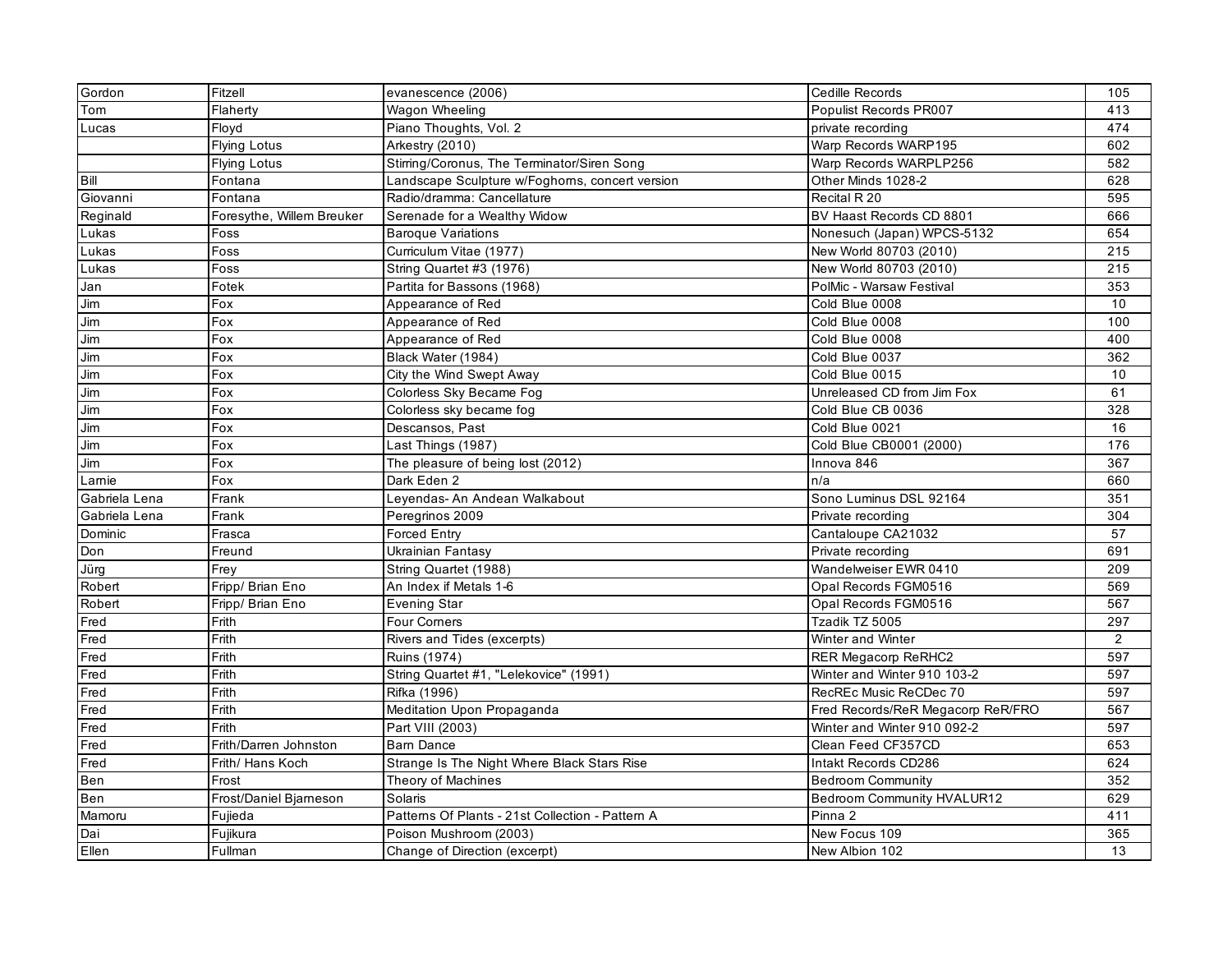| Vivian          | Fung                     | Glimpses for prepared piano                                      | Naxos Canadian Classics 8.573009 | 512              |
|-----------------|--------------------------|------------------------------------------------------------------|----------------------------------|------------------|
| Beat            | Furrer                   | auf tönemen füssen                                               | Musiques Suisses MGB CTS-M 141   | 432              |
| Daisuke         | Fuwa                     | Akkan                                                            | World Music Network RGNET1406CD  | 647              |
| Kenneth         | Gaburo                   | Dante's Joynte                                                   | Pogus 21020                      | 552              |
| Diamanda        | Galás                    | Ter Vogormia                                                     | Mute Records STUMM 205           | 693              |
| Diamanda        | Galás                    | Hastayım Yaşıyorum                                               | Mute Records STUMM 205           | 693              |
|                 | Gamelan Semar Pegulingan | <b>Tabuh Gari</b>                                                | Nonesuch Explorer Series 79720-2 | 662              |
| Kyle            | Gann                     | Disklavier Studies 2.3.5.6.8.10                                  | New World 80633                  | 30               |
| Kyle            | Gann                     | <b>Echoes of Nothing</b>                                         | Microfest MF3                    | 368              |
| Kyle            | Gann                     | From PRIVATE DANCES: Sad, Saintly                                | Unreleased CD from Jim Fox       | 61               |
| Kyle            | Gann                     | Hovenweep; The Day Revisited                                     | New Albion 137 (2007)            | 222              |
| Kyle            | Gann                     | Long Night                                                       | Cold Blue 0019                   | 15               |
| Kyle            | Gann                     | Long Night (1981)                                                | Cold Blue CB0019 (2005)          | 176              |
| Kyle            | Gann                     | On Reading Emerson                                               | New Albion 137 (2007)            | 132              |
| Kyle            | Gann                     | On Reading Emerson                                               | New Albion 137 (2007)            | 254              |
| Kyle            | Gann                     | Saintly (Private Dances)                                         | New Albion 137 (2007)            | 132              |
| Kyle            | Gann                     | Solitaire                                                        | web release                      | 464              |
| Kyle            | Gann                     | Summer Serenade                                                  | independent release              | 438              |
| Kyle            | Gann                     | The Day Revisited (2005)                                         | New Albion 137 (2007)            | 254              |
| Kyle            | Gann                     | The Planets, Book I (Sun, Moon, Venus, Mars)                     | Meyer-Media M10014               | 213              |
| Kyle            | Gann                     | The Planets, Book II (Jupiter, Mercury, Saturn)                  | Meyer-Media M10014               | 214              |
| Kyle            | Gann                     | The Planets, Book III (Uranus, Neptune, Pluto)                   | Meyer-Media M10014               | $\overline{215}$ |
| Kyle            | Gann                     | <b>Time Does Not Exist</b>                                       | New Albion 137 (2007)            | 132              |
| Kyle            | Gann                     | <b>Time Does Not Exist</b>                                       | New Albion 137 (2007)            | 327              |
| Kyle            | Gann                     | Unquiet Night (2004)                                             | New World 80633                  | 255              |
| Kyle            | Gann                     | War Is Just A Racket (2008)                                      | Other Minds 1022                 | 363              |
| Kyle            | Gann                     | Disklavier Studies, No. 6 (Bud Ran Back Out)                     | New World Records 80633          | 401              |
| Kyle            | Gann                     | Custer & Sitting Bull: Custer's Ghost to Sitting Bull            | New World Records 80801          | 550              |
| Orlando Jacinto | Garcia                   | A Gamelan in the Distance                                        | <b>NA</b>                        | 611              |
| <b>Russ</b>     | Garcia                   | Fantastica: Lost Souls of Saturn, Frozen Neptune, goofy peepl of | Liberty Records                  | 549              |
|                 |                          | Phobos, Venus                                                    |                                  |                  |
| Peter           | Garland                  | After The Wars                                                   | Cold Blue CB0044                 | 444              |
| Peter           | Garland                  | <b>Another Sunrise</b>                                           | Mode 110                         | 12               |
| Peter           | Garland                  | Coyote's Bones, Love Songs                                       | Tzadik 8012                      | 28               |
| Peter           | Garland                  | Days Run Away                                                    | Tzadik TZ 7053                   | 12               |
| Peter           | Garland                  | Elegy for All of Us; Sierra Madre                                | New World 80716                  | 310              |
| Peter           | Garland                  | Hermetic Bird                                                    | Unreleased CD from Jim Fox       | 61               |
| Peter           | Garland                  | Matachin Dances                                                  | Tzadik Records 8012              | 689              |
| Peter           | Garland                  | Nights in the Gardens of Maine                                   | Cold Blue CB 0036                | 328              |
| Peter           | Garland                  | Nostalgia for the Southern Cross                                 | Tzadik TZ 7053                   | 12               |
| Peter           | Garland                  | Nostalgia for the Southern Cross                                 | Tzadik TZ 7053                   | 12               |
| Peter           | Garland                  | Old Men of the Fiesta (1990)                                     | Tzadik 8059 (2008)               | 179              |
| Peter           | Garland                  | String Quartet #1                                                | Cold Blue CB 0031                | 327              |
| Peter           | Garland                  | String Quartet #2 "Crazy Cloud" (1994)                           | Cold Blue CB 0032 (2009)         | 178              |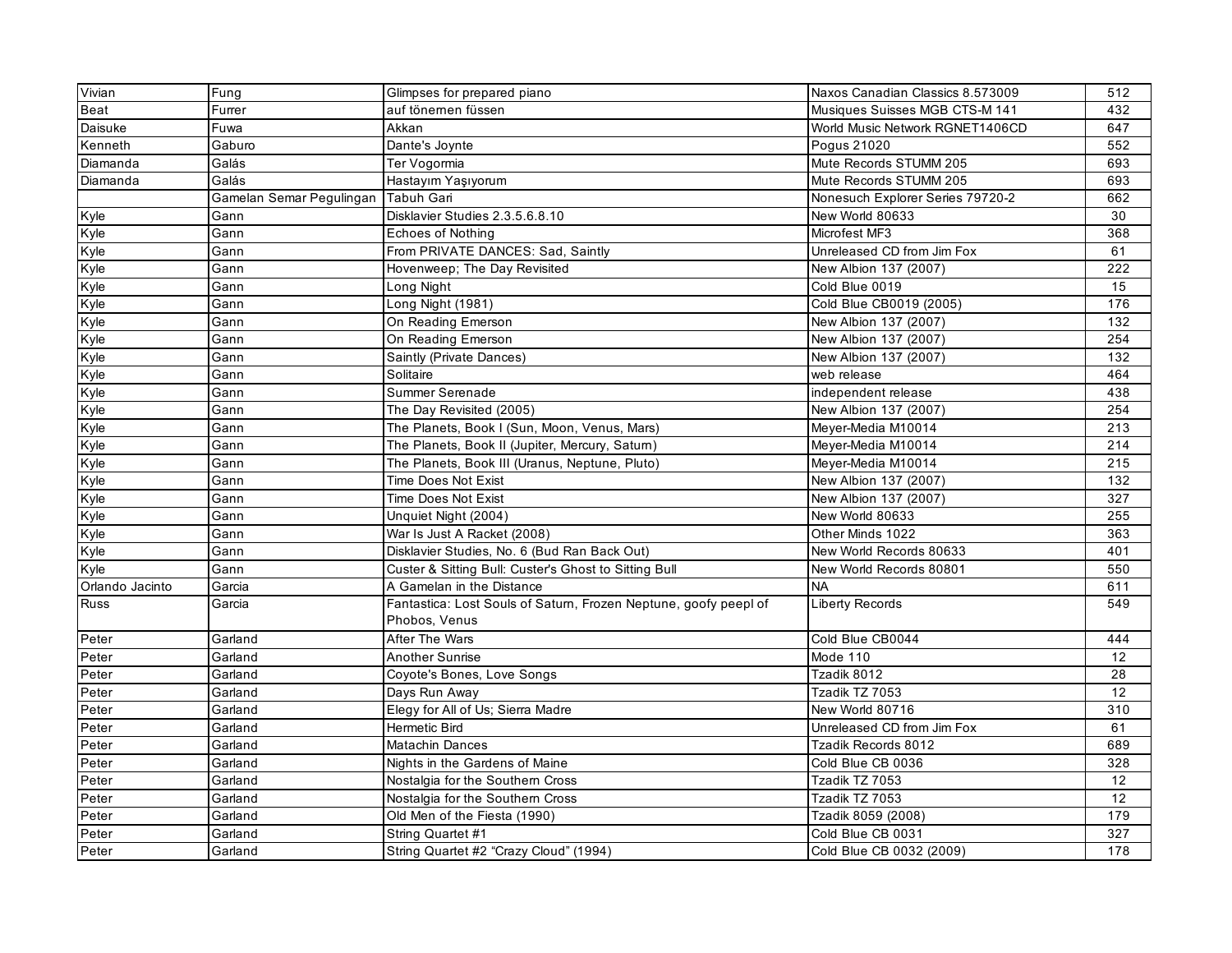| Peter            | Garland             | Waves Breaking on Rocks                                                                                                                                                                                                                                      | New World 80716                     | 315 |
|------------------|---------------------|--------------------------------------------------------------------------------------------------------------------------------------------------------------------------------------------------------------------------------------------------------------|-------------------------------------|-----|
| Peter            | Garland             | Moon Viewing Music                                                                                                                                                                                                                                           | Cold Blue Music CB0052              |     |
| David            | Gamer               | Chanson Für Morgen (Lied zur Nacht / Allerzeelen)                                                                                                                                                                                                            | <b>Centaur Records</b>              | 479 |
| Michael          | Gatonska            | Shinrin-Yoku                                                                                                                                                                                                                                                 | New World Records                   | 461 |
| <b>Ben LaMar</b> | Gay                 | Music For 18 Hairdressers, Jubilee & Swim Swim (2018)                                                                                                                                                                                                        | International Anthem IARC 0017      | 612 |
| <b>Ben LaMar</b> | Gay                 | Sometimes I Forget How Summer Looks On You, Hood Rich Happy,<br>Bang Melodically Bang, Aunt Lola and the Quail, Mestre Candeia's<br>Denim Hat, Oh Great Be The Lake, I Be Loving Me Some Of You, In<br>Tongues And In Droves, S'Phisticated Lady, We Gon Win | International Anthem IARC0051       | 678 |
| <b>Ben LaMar</b> | Gay                 | Whuss De Matter Baaby- Look At Me; They Done Left You                                                                                                                                                                                                        | <b>NA</b>                           |     |
| <b>Ben LaMar</b> | Gay                 | pink, green and gators                                                                                                                                                                                                                                       | <b>International Anthem Records</b> | 605 |
| Erin             | Gee                 | Mouthpieces IX, X                                                                                                                                                                                                                                            | Private recording                   | 345 |
| Anthony          | Genge               | Four Quiet Preludes (1995)                                                                                                                                                                                                                                   | Meyer-Media M08010 (2008)           | 216 |
| Anthony          | Genge               | Intermezzo                                                                                                                                                                                                                                                   | Artifact 025 (2001)                 | 181 |
| Anthony          | Genge               | String Quartet (2003)                                                                                                                                                                                                                                        | Opus 108 12008                      | 216 |
| Monica           | George              | Songs for PG                                                                                                                                                                                                                                                 | Private recording                   | 340 |
| Vytautas         | Germanavicius       | Pacific Bell                                                                                                                                                                                                                                                 | Domus Artis CDDA-008                | 313 |
| Aaron            | Gervais             | Culture #2 (Shoot Like a Film Star)                                                                                                                                                                                                                          | CentreDisques CMCCD 15009           | 344 |
|                  | Gesualdo/ Cornelius | losis                                                                                                                                                                                                                                                        | Col Legno WWE 1CD 20031             | 566 |
| Florent          | Ghys                | 2-pop                                                                                                                                                                                                                                                        | Cantaloupe CA21104                  | 418 |
| Florent          | Ghys                | Beauté Plastique                                                                                                                                                                                                                                             | Cantaloupe CA21104                  | 418 |
| Florent          | Ghys                | Blazer et/ou Cravate                                                                                                                                                                                                                                         | Cantaloupe CA21104                  | 418 |
| Florent          | Ghys                | No Lemon, No Melon                                                                                                                                                                                                                                           | Cantaloupe CA21104                  | 418 |
| Florent          | Ghys                | This Is The Album Of The Future                                                                                                                                                                                                                              | Cantaloupe CA21104                  | 418 |
| Lim              | Giang               | 林志峰                                                                                                                                                                                                                                                          | Sub Rosa SR265                      | 659 |
| Jon              | Gibson              | vocal delay                                                                                                                                                                                                                                                  | archival recording                  | 622 |
| Fredrick         | Gifford             | Hinge With Filament                                                                                                                                                                                                                                          | Milk Factory Productions MFP-008    | 463 |
| Paul             | Giger               | IV. Crossing                                                                                                                                                                                                                                                 | ECM New 1386                        | 311 |
| <b>Dizzy</b>     | Gillespie           | A Night In Tunesia                                                                                                                                                                                                                                           | <b>Tricentric Foundation NBH907</b> | 672 |
| Peggy            | Glanville-Hicks     | Concerto Romantico (3rd mvmt)                                                                                                                                                                                                                                | <b>MGM E 3559</b>                   | 335 |
| Peggy            | Glanville-Hicks     | Etruscan Concerto                                                                                                                                                                                                                                            | MusicMasters 67089                  | 335 |
| Peggy            | Glanville-Hicks     | from Sonata for Harp (3:Rondo)                                                                                                                                                                                                                               | Counterpoint 523                    | 335 |
| Peggy            | Glanville-Hicks     | He Would Not Stay                                                                                                                                                                                                                                            | Tall Poppies 112                    | 335 |
| Peggy            | Glanville-Hicks     | Nausicaa (opera, excerpt)                                                                                                                                                                                                                                    | New World NWCR 695                  | 335 |
| Peggy            | Glanville-Hicks     | Sonata for Piano and Percussion                                                                                                                                                                                                                              | Columbia ML 4990                    | 335 |
| Peggy            | Glanville-Hicks     | Three Gymnopedies                                                                                                                                                                                                                                            | Varese Sarabande VC 81046           | 335 |
| Philip           | Glass               | Concerto for Saxophone Quartet and Orchestra                                                                                                                                                                                                                 | Nonesuch 79469 (1998)               | 103 |
| Philip           | Glass               | Dance IV (1979) (Organ)                                                                                                                                                                                                                                      | BMG/Catalyst 09026-61825            | 160 |
| Philip           | Glass               | Elizabeth Chooses a Career, from Les Enfants Terribles (1996)                                                                                                                                                                                                | Ars Electronica 0022 (2004)         | 101 |
| Philip           | Glass               | Four scenese from Les Enfants Terribles                                                                                                                                                                                                                      | Ars Electronica 0022 (2004)         | 118 |
| Philip           | Glass               | Kepler (2009) excerpts                                                                                                                                                                                                                                       | Orange Mountain Music               | 306 |
| Philip           | Glass               | Modern Love Waltz (arranged by Robert Moran)                                                                                                                                                                                                                 | Ogreogress DVD                      | 339 |
| Philip           | Glass               | Music in Similar Motion                                                                                                                                                                                                                                      | Cedille 90000 133                   | 328 |
| Philip           | Glass               | Satyagraha (Act III Conclusion) (1980) (Organ)                                                                                                                                                                                                               | BMG/Catalyst 09026-61825            | 160 |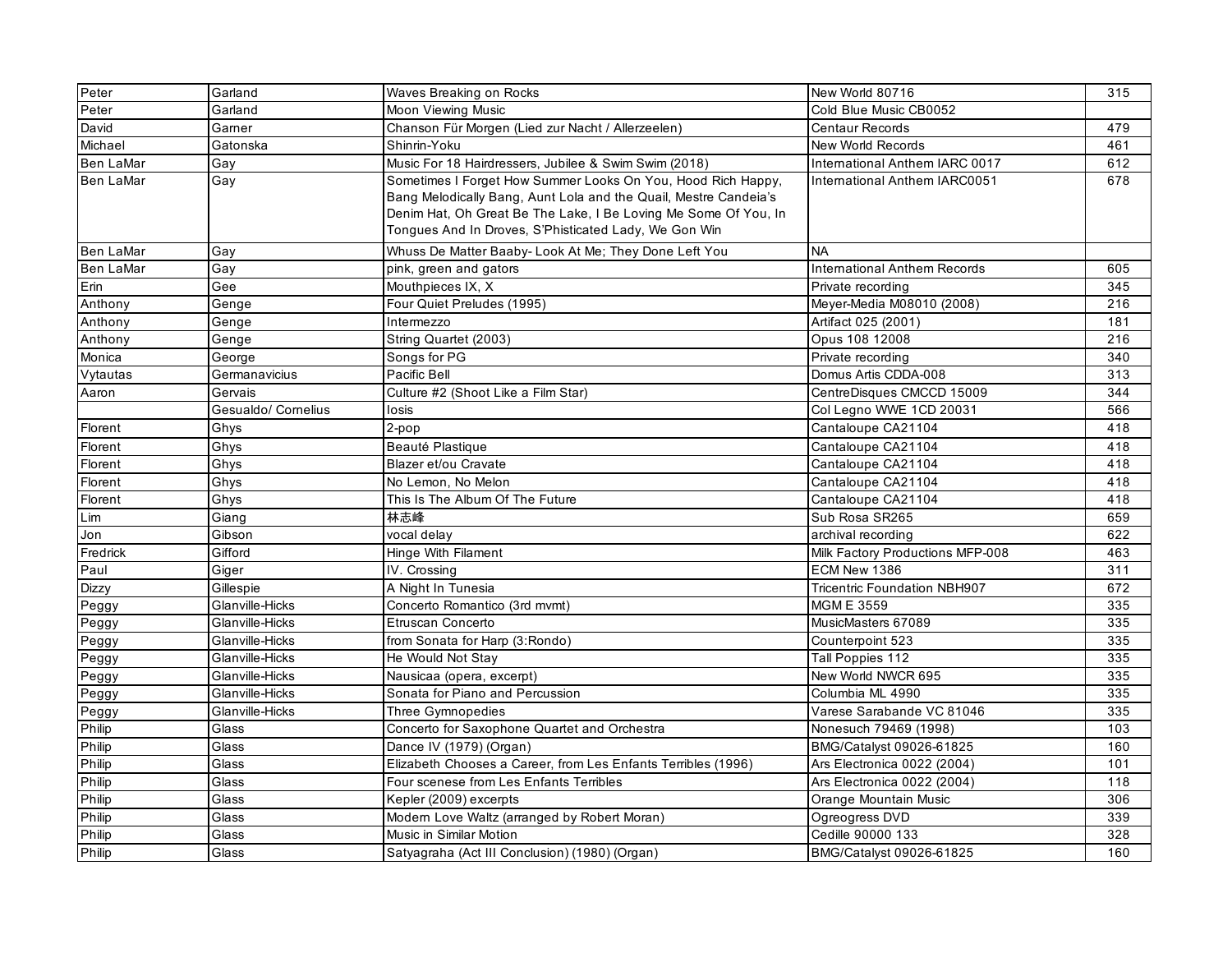| Philip   | Glass               | Six Etudes (numbers 2,3,4) (1994)                                                                                                                                                                                                                                                                                         | Arabesque Z6806 (2009)           | 210     |
|----------|---------------------|---------------------------------------------------------------------------------------------------------------------------------------------------------------------------------------------------------------------------------------------------------------------------------------------------------------------------|----------------------------------|---------|
| Philip   | Glass               | Songs and Poems for Solo Cello (2007)                                                                                                                                                                                                                                                                                     | Orange Mountain OMM0037          | 202     |
| Philip   | Glass               | Spaceship                                                                                                                                                                                                                                                                                                                 | Sony Classics 87970              | 482     |
| Philip   | Glass               | Three Songs for A Cappella Choir                                                                                                                                                                                                                                                                                          | Orange Mountan OMM 0063          | 218     |
| Philip   | Glass               | Tissues #1, 2, 6, 7                                                                                                                                                                                                                                                                                                       | Orange Mountain OMM0037          | 221     |
| Philip   | Glass               | Train                                                                                                                                                                                                                                                                                                                     | Sony Classics 87970              | 482     |
| Philip   | Glass               | Two Pages (1968)                                                                                                                                                                                                                                                                                                          | Nonesuch 79326 (1994)            | 160     |
| Philip   | Glass               | Two Pages (Dominic Frasca, guitar)                                                                                                                                                                                                                                                                                        | Cantaloupe CA21032               | 55      |
| Philip   | Glass               | Voices for Didgeridoo and Organ: Song 4                                                                                                                                                                                                                                                                                   | Orange Mountain 0094             | 387     |
| Philip   | Glass               | Serra Pelada, The Title, Anthem Part 1 (1988)                                                                                                                                                                                                                                                                             | Nonesuch 9 79192-2               | 606     |
| Philip   | Glass               | Music In 12 Parts, Part 1 (1974)                                                                                                                                                                                                                                                                                          | Orange Mountain Music OMM 0067   | 606     |
| Philip   | Glass               | String Quartet No. 5 (1991)                                                                                                                                                                                                                                                                                               | Nonesuch 79356-2                 | 606     |
| Philip   | Glass               | Music With Changing Parts (1970)                                                                                                                                                                                                                                                                                          | Orange Mountain Music OMM 0109   | 606     |
| Philip   | Glass               | Music With Changing Parts (1970)                                                                                                                                                                                                                                                                                          | Orange Mountain Music B0708JTKS  | 573     |
| Philip   | Glass               | Pruitt Igoe (1982)                                                                                                                                                                                                                                                                                                        | Orange Mountain Music OMM 0058   | 606     |
| Philip   | Glass               | Music in 8 Parts                                                                                                                                                                                                                                                                                                          | Orange Mountain Music UW005 DIGI | 601     |
| Philip   | Glass               | Etude #2 & Etude #9 (1994)                                                                                                                                                                                                                                                                                                | Orange Mountain Music OMM 0098   | 540     |
| Philip   | Glass               | Overture to Les Enfants Terrible                                                                                                                                                                                                                                                                                          | N/A                              | 562     |
| Philip   | Glass               | Small town Mvt I - Not dreaming, Telephone song, Mvt II - Not<br>tasting, Shine, shine, Mvt III - Not smelling, Neighborhood, Mvt IV -<br>Not hearing, I wonder how many people in this city, Mvt V - Not<br>seeing, Babel, Mvt VI - Not touching, Nobody wants a lonely heart,<br>Mvt VII - Not beginning, not<br>ending | Orange Mountain Music OMM 0137   | 655     |
| Philip   | Glass/ Robert Moran | The Juniper Tree                                                                                                                                                                                                                                                                                                          | Orange Mountain Music OMM 057CD  | 633     |
| Philip   | Glass/Ravi Shankar  | Offering (1990)                                                                                                                                                                                                                                                                                                           | Private Music 2074-2-P           | 606     |
| Jordan   | Glenn               | My Bike (arrangement for joint-group performances)                                                                                                                                                                                                                                                                        | private recording                | 431     |
| Anthony  | Gnazzo              | First Things First, A Radio Cartoon                                                                                                                                                                                                                                                                                       | Other Minds OM2014               | 462,584 |
| Anthony  | Gnazzo              | People Said (1982)                                                                                                                                                                                                                                                                                                        | Private recording                | 278     |
|          | Gnazzo              | People Said (1982)                                                                                                                                                                                                                                                                                                        | Other Minds OM2014               | 648     |
| Anthony  | Gnazzo              | Definition                                                                                                                                                                                                                                                                                                                | n/a                              | 648     |
| Anthony  | Gnazzo              | Did I Wake You?                                                                                                                                                                                                                                                                                                           | n/a                              | 648     |
| Anthony  | Gnazzo              | Not So                                                                                                                                                                                                                                                                                                                    | n/a                              | 648     |
| Anthony  | Gnazzo              | <b>Patriotic Mix</b>                                                                                                                                                                                                                                                                                                      | n/a                              | 648     |
| Anthony  | Gnazzo              | An Orchestra Is Born                                                                                                                                                                                                                                                                                                      | n/a                              | 648     |
| Anthony  | Gnazzo              | Stochata                                                                                                                                                                                                                                                                                                                  | n/a                              | 648     |
| Anthony  | Gnazzo              | The Art of Canning Music                                                                                                                                                                                                                                                                                                  | n/a                              | 648     |
| Vladimir | Godar               | from Mater: Magnificat                                                                                                                                                                                                                                                                                                    | ECM New 1985                     | 122     |
| Mario    | Godoy               | String Quartet                                                                                                                                                                                                                                                                                                            | Independent Release              | 415     |
| Manuel   | Goettsching         | E2-E4 (Zeitkratzer)                                                                                                                                                                                                                                                                                                       | unreleased                       | 34      |
| Manuel   | Goettsching         | Quasarsphere                                                                                                                                                                                                                                                                                                              | <b>Spalax 14245</b>              | 39      |
| Ben      | Goldberg            | Song and Dance                                                                                                                                                                                                                                                                                                            | Cryptogramophone CG126           | 669     |
| Malcom   | Goldstein           | Configurations of Darkness (1995)                                                                                                                                                                                                                                                                                         | New World 80676                  | 146     |
| Osvaldo  | Golijov             | Falling out of Time                                                                                                                                                                                                                                                                                                       | In A Circle Records ICR 017      | 627     |
|          |                     |                                                                                                                                                                                                                                                                                                                           |                                  |         |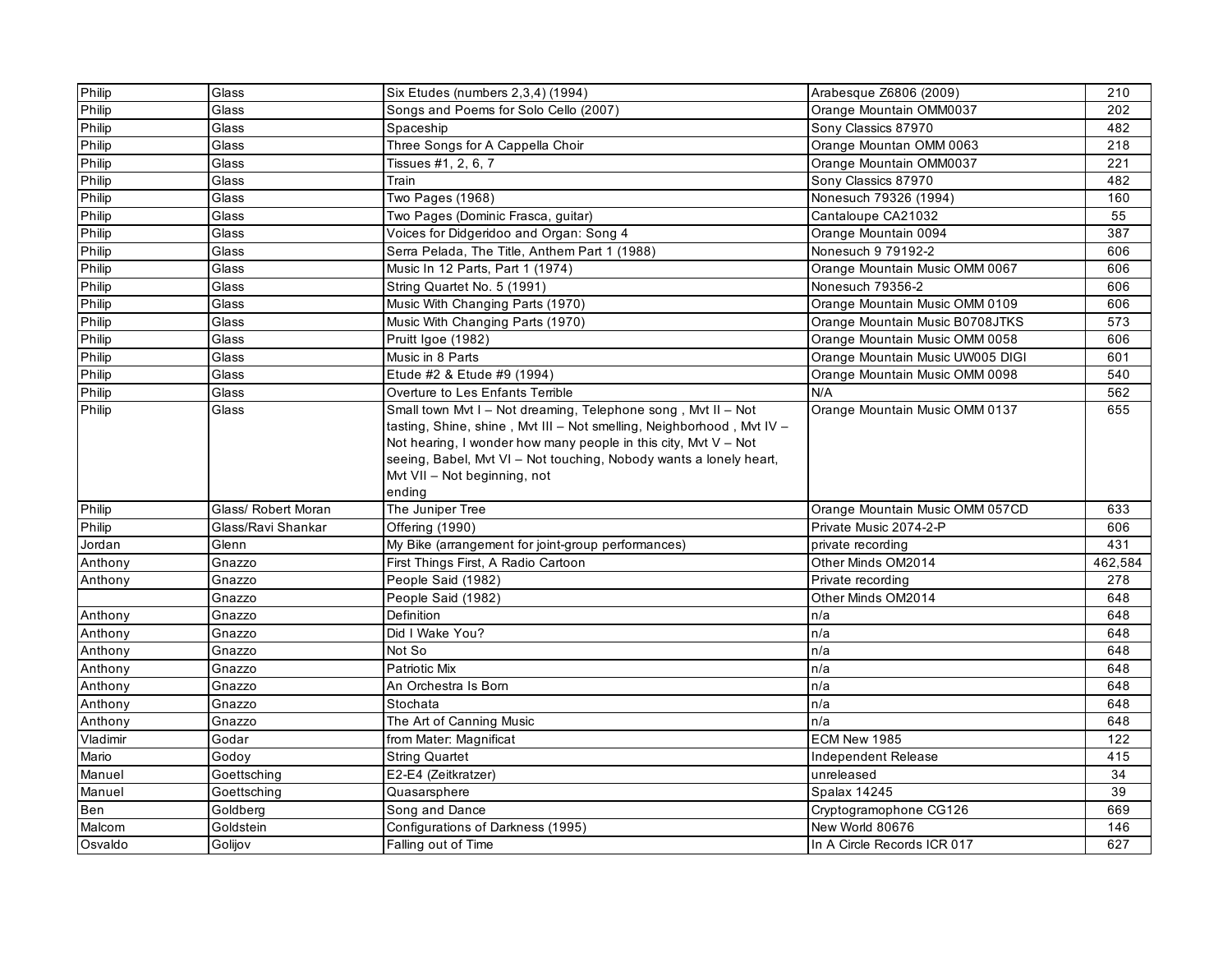| Daniel            | Goode             | Annbling (2007)                                                     | New World 80744                 | 378 |
|-------------------|-------------------|---------------------------------------------------------------------|---------------------------------|-----|
| Daniel            | Goode             | <b>Clarinet Quintet</b>                                             | New World 80828-2               | 655 |
| Daniel            | Goode             | Tunnel-Funnel (1985)                                                | Tzadik 7029 (1998)              | 140 |
| Kim               | Gordon/ Bill Nace | You Don't Need                                                      | Matador Records OLE 1361-2      | 567 |
| Michael           | Gordon            | Gotham                                                              |                                 | 467 |
| Michael           | Gordon            | Light Is Calling (excerpts Idle, Light is Calling, imreadywhenyouar | Nonesuch 78801 (2003)           | 103 |
| Michael           | Gordon            | Rewriting Beethoven's Seventh Symphony                              | Cantaloupe CA21105              | 432 |
| Michael           | Gordon            | Shelter: What We Build                                              | Cantaloupe CA21083              | 350 |
| Michael           | Gordon            | Strange Quiet (1987)                                                | CRI 628 (1992)                  | 193 |
| Michael           | Gordon            | The Hague - Part 1, from Van Gogh                                   | Cantaloupe 21044                | 409 |
| Michael           | Gordon            | Trance 3                                                            | Cantaloupe 21018                | 42  |
| Michael           | Gordon            | Van Gogh (excerpts) (2006)                                          | Cantaloupe 21044 (2007)         | 129 |
| Michael           | Gordon            | WEATHER (3) (1998)                                                  | Nonesuch 79553                  | 110 |
| Michael           | Gordon et. Al     | The Carbon Copy Building (Michael Gordon, David                     | Cantaloupe 21038                | 94  |
|                   |                   | Lang, Julia W                                                       |                                 |     |
| Henryk            | Gorecki           | Already It Is Dusk (String Quartet #1 - 1988)                       | Nonesuch 9 79319                | 245 |
| Henryk            | Górecki           | Amen                                                                | Elektra Nonesuch 9 79348-2      | 430 |
| Annie             | Gosfield          | Daughters of the Industrial Revolution                              | Tzadik TZA 8088                 | 340 |
| Peter             | Graham            | String Quartet #2                                                   | Private recording               | 289 |
| Peter             | Graham            | String Quartet #3 "Lunch Break in a Factory of the Future"          | unreleased recording            | 264 |
| Percy             | Grainger          | Free Music #2                                                       | Mode Records 199                | 619 |
| David             | Granström         | <b>Waning Moon</b>                                                  | <b>Xkatherdral XK1</b>          | 589 |
| Lily              | Greenham          | Tilllid                                                             | Paradigm Discs                  | 544 |
| Lily              | Greenham          | Friction (1973)                                                     | Paradigm Discs 22               | 509 |
| Judd              | Greenstein        | Change (2009)                                                       | New Amsterdam 0029              | 361 |
| Judd              | Greenstein        | Escape (2006)                                                       | New Amsterdam NWAM 016 (2009)   | 217 |
| Judd              | Greenstein        | The Night Gatherers (2005)                                          | New Amsterdam NWAM 016 (2009)   | 217 |
| Jonny             | Greenwood         | Overtones and Scan (2011) from 48 Responses to                      | Nonesuch 530223                 | 306 |
| Jonny             | Greenwood         | Popcorn Superhet Receiver                                           | Analekta AN 2 9992              | 338 |
| Randy             | Greif             | Alice in Wonderland (excerpt)                                       | Soleilmoon Recordings Sol 55 CD | 657 |
| Gerard            | Grisey            | Vortex Temporum (1996)                                              | Stradivarius 33734 (2007)       | 126 |
| Gerard            | Grisey            | Les Éspaces Acoustiques                                             | Kairos Records 0012422KAI       | 517 |
| Erik              | Griswold          | <b>Ecstatic Descent</b>                                             | Cold Blue CB0047                | 490 |
| Jorge             | Grossmann         | String Quartet #3                                                   | New Focus Recordings FCR150     | 410 |
| Heinz Karl "Mali" | Gruber            | Frankenstein!!                                                      | <b>EMI B000002RYW</b>           | 522 |
| Sofia             | Gubaidulina       | Concerto for Bassoon and Low Strings                                | BIS Records CD-636              | 661 |
| Sofia             | Gubaidulina       | String Quartet #2 (1987)                                            | Disque Montaigne 789007         | 93  |
| Sofia             | Gubaidulina       | The Lyre of Orpheus                                                 | Ecm New 2256                    | 299 |
| Pelle             | Gudmundsen-Hol    | Double                                                              | Other Minds 1019                | 324 |
| Pelle             | Gudmundsen-Hol    | Double (1994)                                                       | DaCapo 8.224225                 | 96  |
| Pelle             | Gudmundsen-Hol    | For Cello & Orchestra                                               | Marco Polo 8-224060             | 331 |
| Pelle             | Gudmundsen-Hol    | For Piano (1992)                                                    | Dacapo 6.220553                 | 202 |
| Pelle             | Gudmundsen-Hol    | Frere Jacques for chamber orchestra                                 | Dacapo 6.220548                 | 331 |
| Pelle             | Gudmundsen-Hol    | Last Ground for string quartet and ocean                            | Dacapo 6.220548                 | 331 |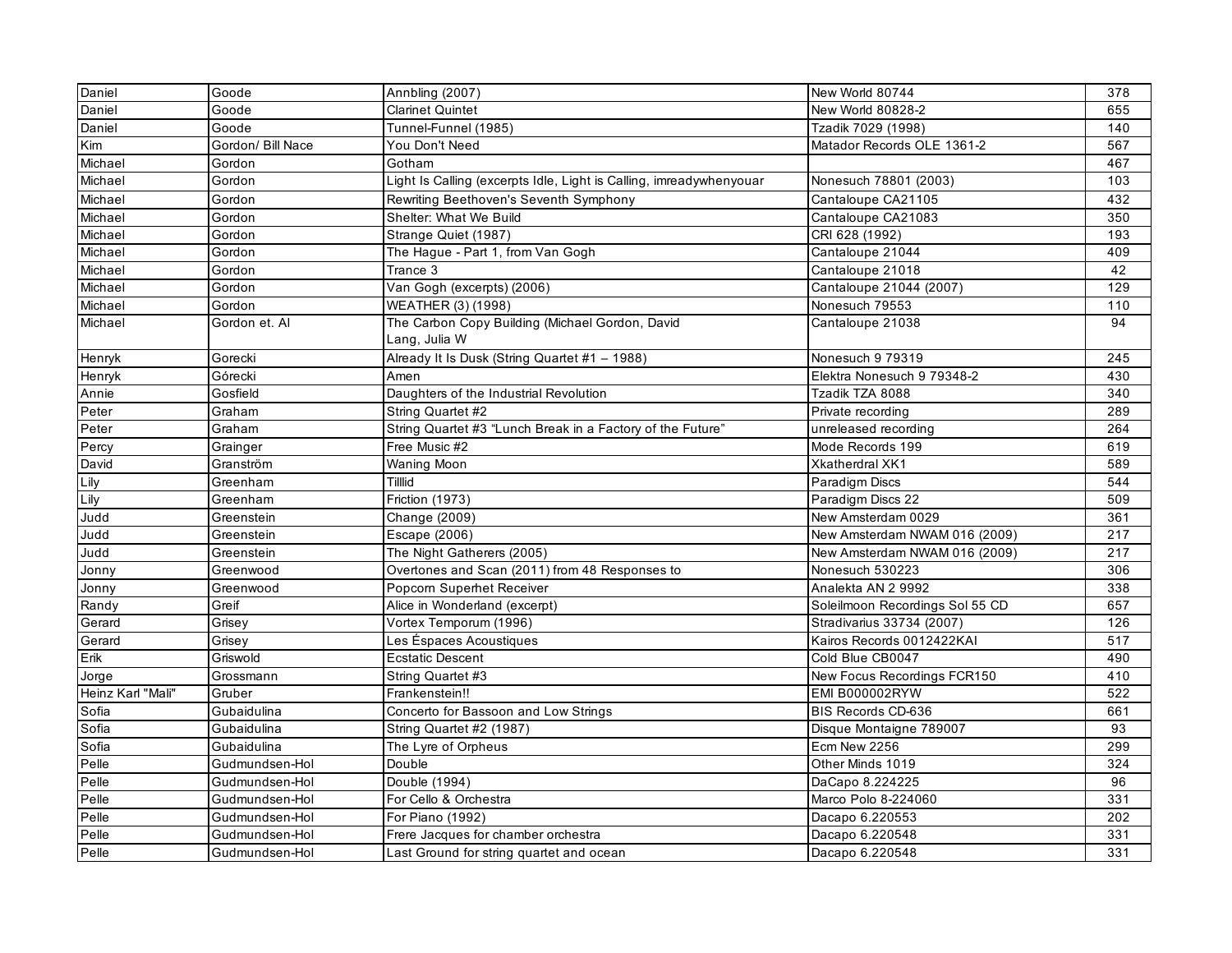| Pelle                      | Gudmundsen-Hol           | Plateaux for Piano and Orchestra (2005)                                                                           | Dacapo 6.220553                       | 241 |
|----------------------------|--------------------------|-------------------------------------------------------------------------------------------------------------------|---------------------------------------|-----|
| Pelle                      | Gudmundsen-Hol           | Statements (1970)                                                                                                 | Innova 856                            | 369 |
| Pelle                      | Gudmundsen-              | Ad Cor                                                                                                            | Innova 912                            | 494 |
| Rolf                       | Gupta                    | Chiaroscuro                                                                                                       | Aurora ACD 5027                       | 250 |
| Mats                       | Gustafsson/Joe           | Blame Game, Then Ingo Ate the Snake                                                                               | Corbett vs Dempsey CvsDCD 055         | 588 |
| <b>Barry</b>               | Guy                      | Folio (exceprts)                                                                                                  | ECM 1931 (2006)                       | 75  |
| Georg Friedrich            | Haas                     | und (2008)                                                                                                        | Neos 10919                            | 394 |
| Alois                      | Hába                     | Suite for 4 trombones in quarter tones                                                                            | Supraphon 11 1865-2 913               | 560 |
| Alois                      | Hába                     | Suite for Quarter-tone Piano, Op 62                                                                               | Supraphon 11 1865-2 913               | 534 |
|                            | <b>HACO</b>              | Over the Unfinished Bridge                                                                                        | World Music Network RGNET1406CD       | 647 |
| Lars Petter                | Hagen                    | Funeral March Over Edvard Grieg                                                                                   | Aurora ACD5074                        | 406 |
| Lars Petter                | Hagen                    | To Zeiblow - Concerto for Hardanger Fiddle and Orchestra                                                          | Aurora ACD5074                        | 406 |
| Lars-Petter                | Hagen                    | Kronologi (2003)                                                                                                  | Jazzaway JARCD019                     | 87  |
| Adolphus                   | Hailstork                | American Guernica                                                                                                 | U of Nevada, downloadable at iTunes   | 607 |
| Cristobal                  | Halffter                 | String Quartet #3 (1978)                                                                                          | Disque Montaigne 789006               | 93  |
| Frode                      | Haltli                   | Passing Images                                                                                                    | ECM New 1913                          | 115 |
| Mary                       | Halvorson                | Off The Record                                                                                                    | Firehouse 12 Records                  | 672 |
| Mary                       |                          | Halvorson, Sylvie Courcoisier Faceless Smears, Mind Out of Time                                                   | Pyroclastic Records PR 17             | 675 |
| Mary                       | Halvorson, John Dietrich | Short Knives, Balloon Chord                                                                                       | <b>New Amsterdam Records</b>          | 656 |
| Judith                     | Hamann                   | signal/centinela; under/over                                                                                      | <b>Black Truffle Recordings BT066</b> | 625 |
| Tom                        | Hamilton                 | City of Vorticity                                                                                                 | Pogus                                 | 546 |
| $\overline{\mathsf{Mark}}$ | Hand                     | Palimpsest                                                                                                        | Artifact 025 (2001)                   | 181 |
| Sten                       | Hanson                   | Sonosopher Retrospective                                                                                          | VocSon 079                            | 493 |
| Sten                       | Hanson                   | How Are You? (1969)                                                                                               | Fylkigen Records FYLP 1022            | 572 |
| Phil                       | Harmonic/ "Blue" Gene    | Timing                                                                                                            | Lovely Music 1062                     | 575 |
| Lou                        | Harrison                 | A Summerfield Set (1988)                                                                                          | Musical Heritage 5169928              | 188 |
| Lou                        | Harrison                 | Air In G Minor, for flute with optional drone                                                                     | New Albion NA093                      | 426 |
| Lou                        | Harrison                 | Avalokiteshvara from Suite #1 (1978)                                                                              | Mode 195 (2008)                       | 171 |
| Lou                        | Harrison                 | Canticle #1 (1939)                                                                                                | Wergo 6928                            | 228 |
| Lou                        | Harrison                 | Canticle #3 (1942, revised 1989)                                                                                  | New Albion Records NA122              | 692 |
| Lou                        | Harrison                 | Concerto for Organ with Percussion Orchestra                                                                      | <b>B009G86DIA</b>                     | 488 |
| Lou                        | Harrison                 | Concerto for Piano with Javanese Gamelan (1987)                                                                   | New World 80710 (2010)                | 238 |
| Lou                        | Harrison                 | Concerto in Slendro                                                                                               | New World 80643                       | 488 |
| Lou                        | Harrison                 | Double Concerto for Violin and Cello with Javanese Gamelan (1981-82) Music & Arts Programs of America Inc. CD-635 |                                       | 692 |
| Lou                        | Harrison                 | First Concerto for Flute and Percussion (1939)                                                                    | New World 80666 (2007)                | 174 |
| Lou                        | Harrison                 | Four Strict Songs                                                                                                 | New World 80666                       | 488 |
| Lou                        | Harrison                 | Four Strict Songs (1955, rev 1992)                                                                                | New World 80666 (2007)                | 109 |
| Lou                        | Harrison                 | <b>Gending Alexander</b>                                                                                          | Musical Heritage Society 513382K      | 692 |
| Lou                        | Harrison                 | Gending in Honor of the Poet Virgil                                                                               |                                       | 496 |
| Lou                        | Harrison                 | Here is Splendor (from Four Strict Songs)                                                                         | New World 80666 (2007)                | 121 |
| Lou                        | Harrison                 | La Koro Sutro                                                                                                     | BMOP Sound 1037                       | 402 |
| Lou                        | Harrison                 | Main Bersama-Sama                                                                                                 | <b>CRI CD 613</b>                     | 476 |
| Lou                        | Harrison                 | Main Bersama-Sama                                                                                                 | New World Records 80643               | 692 |
| Lou                        | Harrison                 | New Moon                                                                                                          | Kleos KL-5141                         | 350 |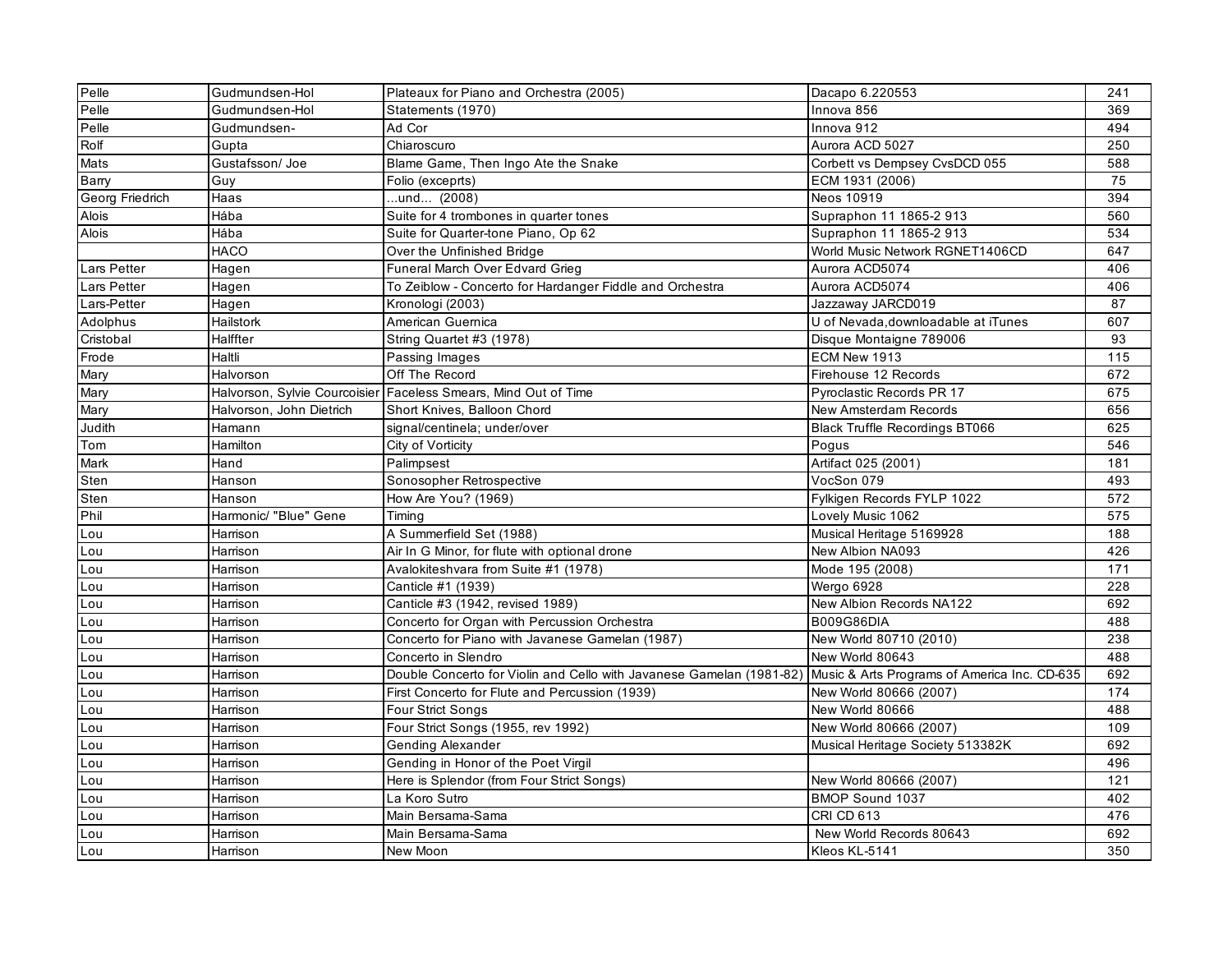| Lou                   | Harrison              | <b>Philemon and Baukis</b>                                   | Musical Heritage Society 513382K  | 692              |
|-----------------------|-----------------------|--------------------------------------------------------------|-----------------------------------|------------------|
| Lou                   | Harrison              | Piano Concerto                                               | New World Records NW 336-1        | 654              |
| Lou                   | Harrison              | Praises For The Beauty Of Hummingbirds                       | Dynamic CDS 400                   | 433              |
| Lou                   | Harrison              | Serenade (1978)                                              | Mode 195 (2008)                   | 171              |
| Lou                   | Harrison              | Serenade for Betty Freeman and Franco Assetto                | New World Records 80643-2         | 654              |
| Lou                   | Harrison              | Serenade for Betty Freeman and Franco Assetto (1978)         | New World Records 80643           | 692              |
| Lou                   | Harrison              | Serenado por Gitaro, Cinna                                   | Bridge 9132                       | 13               |
| Lou                   | Harrison              | Simfony No. 13                                               | New Albion NA122                  | 489              |
| Lou                   | Harrison              | Simfony No. 13                                               |                                   | 677              |
| Lou                   | Harrison              | Simfony No. 13                                               | New Albion NA122                  | 692              |
| Lou                   | Harrison              | Solstice (1950)                                              | New World 80666 (2007)            | 119              |
| Lou                   | Harrison              | Song of Quetzalcoatl (1941)                                  | New Albion Records NA055CD        | 662              |
| Lou                   | Harrison              | Song of Quetzalcoatl (1941); Solo for Anthony Cirone (1972)  | Poon Village                      | 391              |
| Lou                   | Harrison              | Song of Quetzalcoatl                                         |                                   | 677              |
| Lou                   | Harrison              | Songs In The Forest                                          | New Albion NA093                  | 426              |
| Lou                   | Harrison              | <b>String Quartet Set</b>                                    | New World 80643                   | 496              |
| Lou                   | Harrison              | Suite for Percussion                                         | New World 80643                   | 496              |
| Lou                   | Harrison              | Suite for Percussion                                         | New World 80643                   | 692              |
| Lou                   | Harrison              | Suites for Tuned Guitars: Serenade, Suite for National Steel | Mode 195 (2008)                   | 151              |
| Lou                   | Harrison/ Richard Dee | Suite for Violin & American Gamelan                          | live perf, OM 22                  | 521              |
| Lou                   | Harrison              | Symphony on G, movement 1                                    |                                   | 496              |
| Lou                   | Harrison              | The Triumph of Ariadne and Dionysos (1987)                   | New World 80666 (2007)            | 119              |
| Lou                   | Harrison              | Threnody for Carlos Chavez; Serenade (1978)                  | New World CRI 80643 (2006)        | 191              |
| Lou                   | Harrison              | Threnody for Carlos Chavez (1978)                            | New World Records 80643           | 692              |
| Lou                   | Harrison              | Variations on "Song of Palestine"                            | Etcetera KTC 1071                 | 286              |
| Lou                   | Harrison              | Varied Trio                                                  | New Albion NA015                  | 489              |
| Lou                   | Harrison              | Young Caesar                                                 | LA Philharmonic: digital download | 618              |
| Lou                   | Harrison              | Lullaby from Young Caesar (1971)                             | <b>Other Minds Audio Archive</b>  | 618              |
| Lou                   | Harrison              | Suite for National Guitar/No5, Music for Bill and Me         | Microfest Records MF-12           | 574              |
| Michael               | Harrison              | Revelation (excerpt)                                         | Cantaloupe 21043                  | 170              |
| Michael               | Harrison              | The Bells of Rome                                            | unreleased                        | 13               |
| Hanna                 | Hartman               | Crush                                                        | <b>Fireworks Editions</b>         | 619              |
| Hanna                 | Hartman               | Fracture                                                     | Fireworks Editions FER 1127       | 589              |
| Jon                   | Hassell               | Vernal Equinox                                               | Lovely Music 1021                 | 658              |
| Jonny                 | Hassell               | Ndeya (2018)                                                 | International Anthem IARC 0011    | $\overline{571}$ |
| Christos              | <b>Hatzis</b>         | Coming To                                                    |                                   | 478              |
| <b>Josef Matthias</b> | Hauer                 | Four Pieces for Violin and Piano                             | EX 473                            | 308              |
| <b>Josef Matthias</b> | Hauer                 | Jazz                                                         | Other Minds 1019                  | 324              |
| <b>Josef Matthias</b> | Hauer                 | Zwölftonspiel                                                | EX 473                            | 308              |
| Josef Matthias        | Hauer                 | Preludes for Celesta Op 45-49                                | md&g 6131890                      | 564              |
| Cara                  | Haxo                  | <b>Three Erasures</b>                                        | New Focus Recordings fcr203       | 525              |
| Robin                 | Hayward               | On the Other Ocean                                           | Lovely Music LCD 104              | 591              |
| Ted                   | Hearne                | Consent                                                      | CA21126                           | 494              |
| Ted                   | Hearne                | Privilege                                                    | CA 21126                          | 494              |
|                       |                       |                                                              |                                   |                  |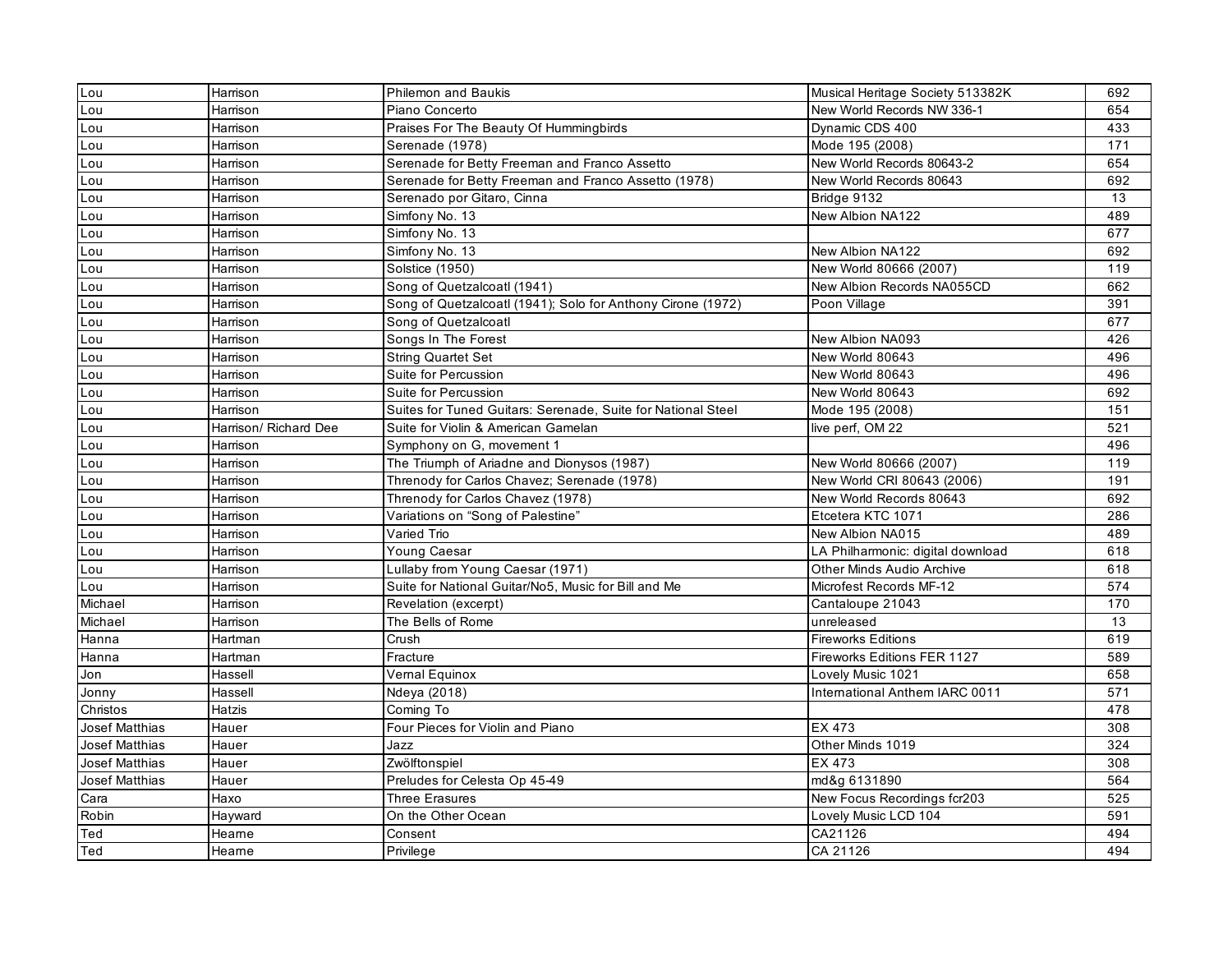| Jason                     | Heath                    | <b>Color Variations</b>                              | Microfest MF3                           | 368              |
|---------------------------|--------------------------|------------------------------------------------------|-----------------------------------------|------------------|
| Sarah                     | <b>Hennies</b>           | Reservoir 1- Preservation                            | <b>Black Truffle Recordings BT053</b>   | 588              |
| Sarah                     | Hennies                  | Falsetto                                             | No Rent Records NRR37                   | 530              |
| Catherine Christer        | Hennix                   | Music of Auspicious Clouds                           | <b>Blank Forms Editions</b>             | 615              |
| <b>Catherine Christer</b> | Hennix                   | The Well-Tuned Marimba                               | Empty Editions Blank 0021p              | $\overline{543}$ |
| Hans Werner               | Henze                    | <b>Being Beauteous</b>                               | Deutsche Grammophone 4791522            | 519              |
| <b>Gil Scott</b>          | Heron/Makaya             | People of the Light, Running                         | XL Recordings 1006CD                    | 656              |
| Ed                        | Herrmann                 | Hour Quartered                                       | Private recording                       | 681              |
| Ed                        | Herrmann                 | Sun Cycles                                           | Private recording                       | 681              |
| Ed                        | Herrmann                 | Winter Sun, Excerpts from Beneath the River          | Private recording                       | 681              |
|                           | Hey Exit                 | Every Recording Of Gymnopedia 1, Slowly              | Independent release                     | 462              |
| Anders                    | Hillborg                 | Kväll                                                | Naïve V5436                             | 484              |
| Lejaren                   | Hiller                   | Quartet #6 (1973)                                    | New World 80694                         | 152              |
| Hirokazu                  | Hiraishi                 | A Rainbow in the Mirror                              | Hat Art 103                             | 81               |
| <b>Ben</b>                | Hjertmann                | Etude                                                | Parlour Tapes PT+ 001                   | 426              |
| Ben                       | Hjertmann                | On The Drawing Of Constellations                     | New Focus FCR 144                       | 426              |
| Christopher               | Hobbs                    | Recitative                                           | Advance FGR 13                          | 308              |
| Christopher               | Hobbs                    | Soduku 82 (2008)                                     | Cold Blue CB0033 (2009)                 | 196              |
| Huck                      | Hodge                    | Out of a Dark Sea                                    | New World Records 80758                 | 414              |
| Heinz                     | Holliger                 | String Quartet #2 (2007)                             | ECM New 2196                            | $\overline{378}$ |
| Heinz                     | Holliger                 | Violin Concert (2002)                                | ECM New 1890 (2004)                     | 107              |
| <b>Bryan</b>              | Hollon (Boom-Bip)        | Soft and Open                                        | WIRE sampler 253                        | 39               |
| Jexper                    | Holmen                   | Intend/Ascend                                        | Dacapo 8.226530                         | 211              |
| Arthur                    | Honegger                 | Pacific 231                                          | Columbia XXP 7038 J 8229 (78 rpm)       | 542              |
| Robert                    | Honstein                 | Middle Ground                                        | Other Minds Records OM 2030             | 679              |
| Wayne                     | Horvitz, Sara Schoenbeck | piano & bassoon improvisation (2018)                 | CvsD CD059                              | 683              |
| Toshio                    | Hosokawa                 | <b>Circulating Ocean</b>                             | Naxos 8.573276                          | 414              |
| Matthew                   | Hough                    | ppppppppppppppp (2010)                               | <b>Original Abstractions 001</b>        | 376              |
| Kyle                      | Hovatter                 | From One's Own Pulse                                 | Independent Release                     | 423              |
| Eleanor                   | Hovda                    | If Tigers Were Clouds                                | Innova $586$                            | 55               |
| Eleanor                   | Hovda                    | Snapdragon; Leaning Into and Away                    | Innova 808                              | 351              |
| Alan                      | Hovhaness                | Bardo Sonata Op 192 (1959)                           | Ogre Ogress                             | 200              |
| Alan                      | Hovhaness                | Bardo Sonata Op 192 (1959)                           | Ogre Ogress                             | 400              |
| Alan                      | Hovhaness                | Concerto for 2 Pianos and Orchestra (1954)           | Black Box BBM 1103 (2004)               | 178              |
| Alan                      | Hovhaness                | Ghazal #1 (1933)                                     | Fortuna 17062                           | 256              |
| Alan                      | Hovhaness                | Khirgiz Suite                                        | Other Minds 1019                        | 324              |
| Alan                      | Hovhaness                | Lousadzak (1945)                                     | MHS 5180932                             | 153              |
| Alan                      | Hovhaness                | Shalimar (1950)                                      | Fortuna 17062                           | 256              |
| Alan                      | Hovhaness                | Sonate Ricercare for piano Op. 12 (1935)             | OgreOgress                              | 193              |
| Alan                      | Hovhaness                | Symphony #7 (1959) (1st movement)                    | Naxos 8.559385                          | 228              |
| Alan                      | Hovhaness                | Symphony No. 34 for bass trombone and strings (1977) | Die letzte Posaune Productions CD 51955 | 661              |
| Alan                      | Hovhaness                | Talin                                                | <b>OgreOgress</b>                       | 138              |
| Melissa                   | Hui                      | Common Ground, Come As You Are, And Blue Sparks      | CMC-CD 10605 & 5395                     | 76               |
| Melissa                   | Hui                      | When Soft Voices Die, Lacrymosa, San Rocco           | CMC-CD 10605 & 5395                     | 76               |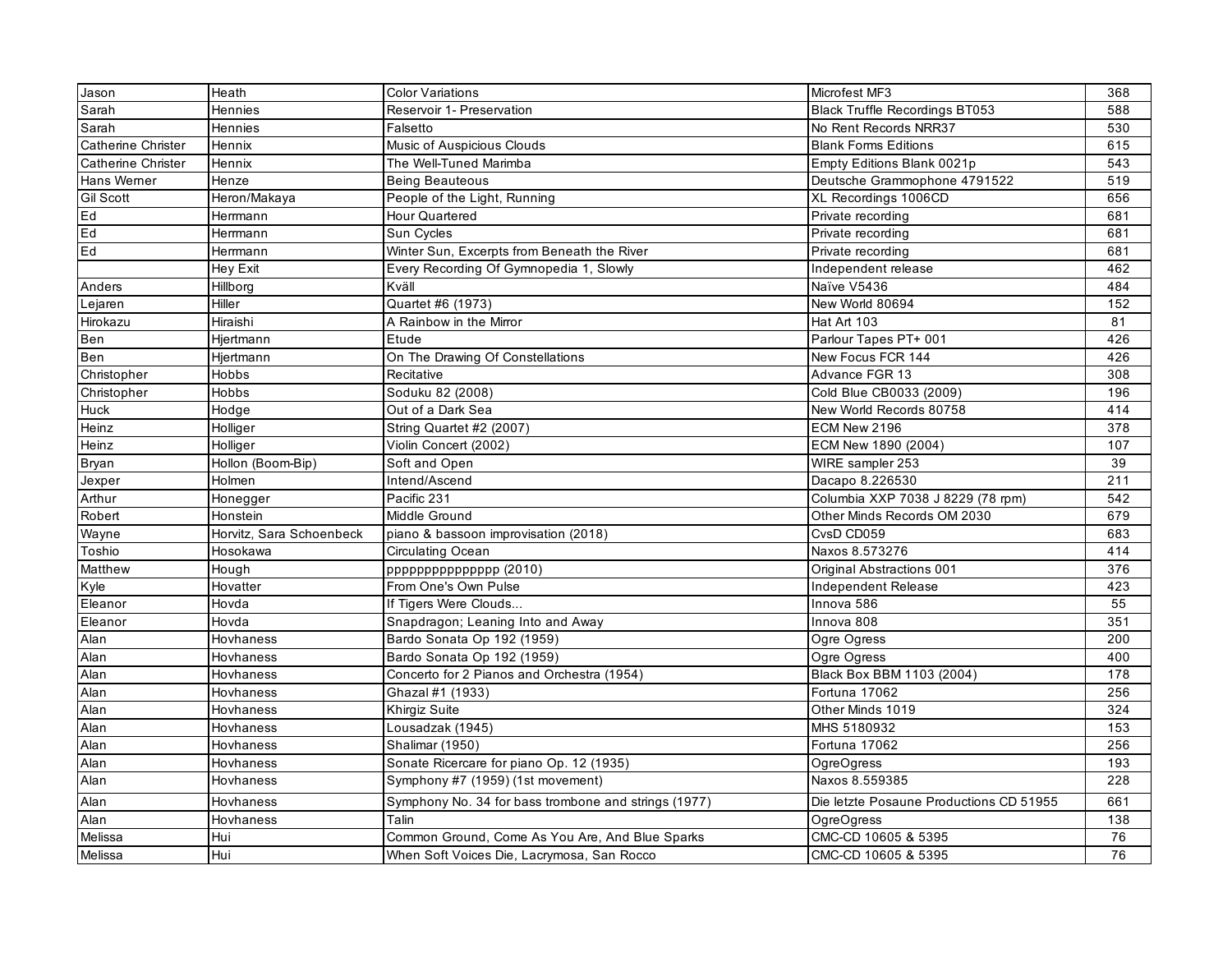| George             | Hurd                       | Four Went Down - Navigation Without Numbers - Flux - Locked In<br>Place | Innova 937                        | 472             |
|--------------------|----------------------------|-------------------------------------------------------------------------|-----------------------------------|-----------------|
| Philippe           | Hurel                      | Tombeau in Memoriam Gérard Grisey                                       | Aeon AECD 0105                    | 517             |
| <b>Ustad Tabib</b> | Hussain                    | tabla solo                                                              |                                   | 677             |
| Shabaka            | <b>Hutchings</b>           | Pick Up Your Burning Cross, In Remembrance of Those Fallen (2021)       | Impulse! B0033376-02              | 665             |
| Charles Céleste    | Hutchins                   | Airwaves #1, #3                                                         | Private recording                 | 383             |
| Charles Céleste    | <b>Hutchins</b>            | The Last Christmas                                                      | N/A                               | 586             |
| Charles Céleste    | <b>Hutchins</b>            | Christmawave (selections)                                               | N/A                               | 543             |
| <b>Brenda</b>      | Hutchinson                 | <b>Star-Strangled Banner</b>                                            | Deep Listening: Long Tubes        | 401             |
| Jenny              | Hval                       | Lions; High Alice; Accident; The Practice of Love; Ashes to Ashes.      | <b>Sacred Bones Records</b>       | 664             |
| Michael            | Hwang                      | Portrait Of A Horse From Chauvet Cave                                   | Independent release               | 441             |
| Clara              | lanotta                    | Earthing                                                                | Wergo 64332                       | 626             |
| David              | Ibbett                     | <b>Branches</b>                                                         | private recording                 | 463             |
| Toshi              | Ichiyanagi                 | Portrait of Forest (1983)                                               | Fontec FOCD3138                   | 662             |
| Shintaro           | Imai                       | fPB                                                                     | World Music Network RGNET1406CD   | 647             |
|                    | Interspecifics             | Topologías del deseo                                                    | Unexplained Sounds Group, na      | 639             |
|                    | Interspecifics             | Slime Mold Music                                                        | <b>NA</b>                         | 639             |
|                    | Interspecifics             | Non-Human Rhythms 1 (bacterial fuel cells)                              | <b>NA</b>                         | 639             |
|                    | Irreversible Entanglements | Chicago To Texas (2017)                                                 | International Anthem IARC 0014    | 612             |
|                    | Irreversible Entanglements | Keys to Creation                                                        | International Anthem IARC0049     | 675             |
| Maki               | Ishii                      | For Lily (1988)                                                         | New Focus 139                     | 388             |
| itsnotyouitsme     | itsnotyouitsme             | if the ground is governed, a                                            | New Amsterdam 052                 | 397             |
| Charles            | lves                       | Emerson Concerto (1911)                                                 | Naxos 8.559175 (2003)             | 90              |
| Charles            | <b>Ives</b>                | Five Songs                                                              | New World 80680 (2008)            | 180             |
| Charles            | Ives                       | In Flanders Fields (1917)                                               | Albany TROY 079                   | 363             |
| Charles            | lves                       | Songs 1897-1921                                                         | New World Records 80680 (2008)    | 165             |
| Charles            | lves                       | <b>Three Quarter-Tone Pieces</b>                                        | Naxos 8.559194                    | 423             |
| Charles            | lves                       | Songs My Mother Taught Me                                               | Music Edition 910 147-2           | 564             |
| Charles            | lves                       | A Symphony, New England Holidays: "The Fourth of July"                  | CBS Masterworks MK 4238           | 607             |
| Vijay              | Iver                       | End of the Tunnel, Poles                                                | <b>ECM 2581</b>                   | 556             |
| Adrian             | Jack                       | String Quartet #6 (2002); "08.02.01"                                    | Deux-Elles 1116                   | 373             |
| Timothy            | Jackson                    | Sonata for Piano (2009)                                                 | Hertfordshire 1016                | 227             |
| Martyn             | Jacques                    | Shockheaded Peter                                                       | NVC/Warner Music 3984 26552 2     | 641             |
| Marielle           | Jakobsons                  | Already Forming Lake (2008)                                             | Nexmap 001                        | 377             |
| Richard            | James (Aphex Twi           | April 14th, Jynweythek Ylow, Mt Saint Michel                            | <b>ACOUSTICA Cantaloupe 21028</b> | 58              |
| Richard            | James (Aphex Twi           | <b>Blue Calx, Cliffs</b>                                                | <b>ACOUSTICA Cantaloupe 21028</b> | 125             |
| Richard            | James (Aphex Twi           | Blue Calx, Cliffs (Alarm Will Sound)                                    | Cantaloupe CA21028                | 48              |
| Leos               | Janacek                    | Sonata 1.X.1905                                                         | DG 429857                         | 45              |
| Dobromila          | Jaskot                     | Linearia 2007                                                           | Unreleased                        | 172             |
| Dobromila          | Jaskot                     | Wiirje (2006)                                                           | Unreleased                        | $\frac{1}{172}$ |
| Joan               | Jeanrenaud                 | Axis, Transition, from Strange Toys                                     | Talking House (2008)              | 150             |
| Joan               | Jeanrenaud                 | Phillip Glass: Metamorphosis Four                                       | Private                           | $\overline{7}$  |
| Joan               | Jeanrenaud                 | <b>Vermont Rules</b>                                                    | Talking House (2008)              | 157             |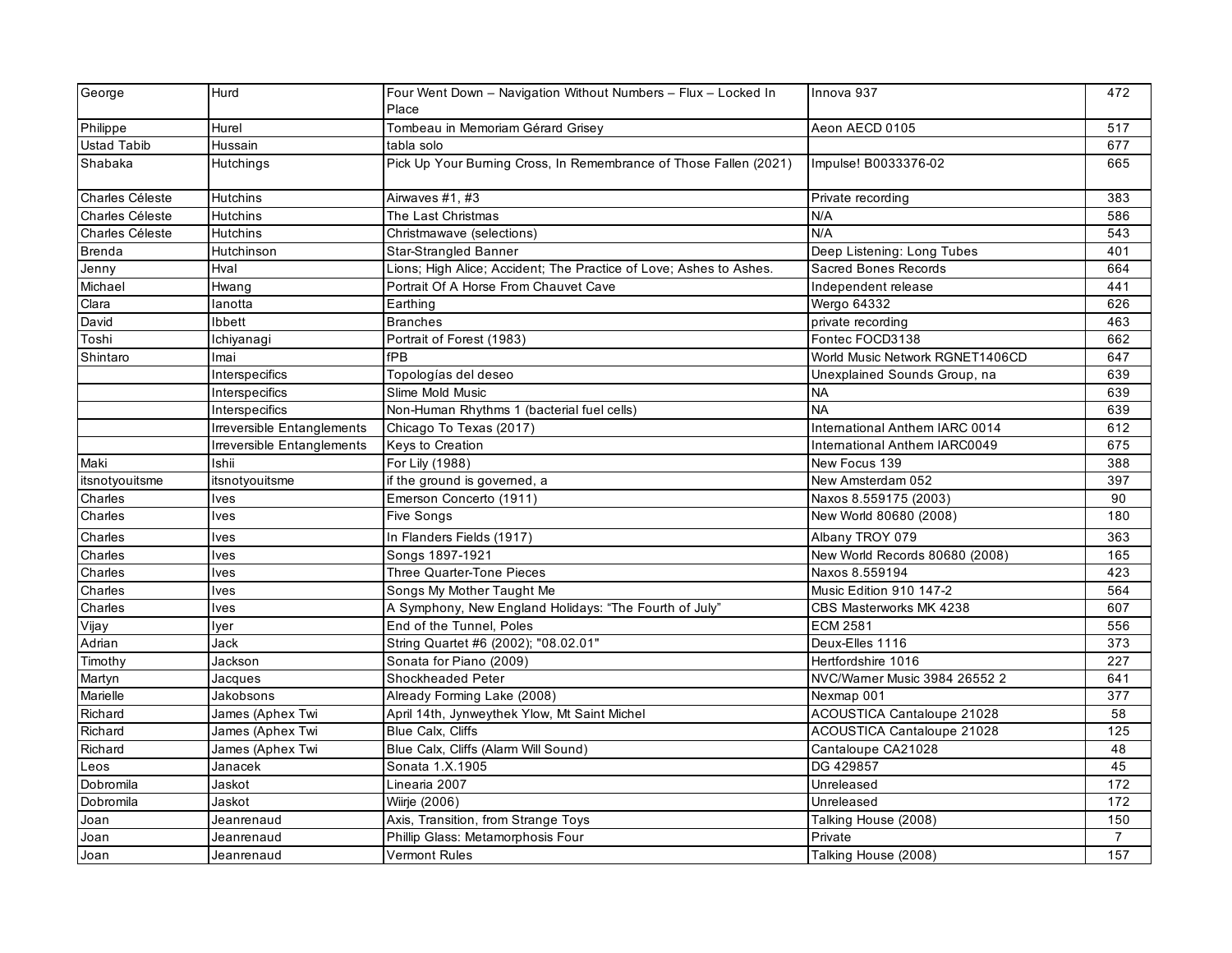| Simon        | <b>Jeffes</b>        | A Pythagorean Roll                                   | Cherry Red Records MXCY-80002     | 523 |
|--------------|----------------------|------------------------------------------------------|-----------------------------------|-----|
| Tunde        | Jegede               | Lamentation (1995)                                   | <b>Triciom Records TriCD 1001</b> | 617 |
| Leroy        | Jenkins              | Um Cha Chi Chum                                      | Lovely Music                      | 309 |
| Leroy        | Jenkins              | Wouldn't You, Giant Steps                            | Lovely Music 3061                 | 231 |
| Leroy        | Jenkins/Mary Griffin | On the Road to Blountstown                           | Unseen Worlds UW035CD             | 655 |
| Alden        | Jenks                | Lapis                                                | OM 2022                           | 555 |
| Alden        | Jenks                | Namo                                                 | OM 2022                           | 448 |
| Alden        | Jenks                | Attention-Glisten                                    | n/a                               | 660 |
| Terry        | Jennings             | song (1960)                                          | Saltern Records SLT 005           | 622 |
|              | Jiin                 | Black Origami, Carbon 7                              | Planet Mu ZIQ376CD                | 603 |
| Dennis       | Johnson              | November (excerpt)                                   | Irritable Hedgehog 007M           | 352 |
| Jenny Olivia | Johnson              | Starling                                             | Private recording                 | 340 |
| Robert       | Johnson              | Me and the Devil (2020)                              | <b>XL Recordings</b>              | 612 |
| Scott        | Johnson              | <b>Continental Divide' from Americans</b>            | Tzadik 8074                       | 578 |
| Scott        | Johnson              | Universal Phenomenon                                 | Tzadik 8074                       | 550 |
| Tom          | Johnson              | Block Design for piano (2005)                        | Wandelweiser EWR 0901             | 207 |
| Tom          | Johnson              | Failing: A Very Difficult Piece for String Bass      | <b>CRI 628</b>                    | 311 |
| Ben          | Johnston             | O Waly Waly Variations                               | Alanna 6006                       | 286 |
| Ben          | Johnston             | Sonata for Microtonal Piano (1964)                   | Koch 3-7369                       | 172 |
| Ben          | Johnston             | Sonata for Microtonal Piano (1964)                   | New World 80203-2                 | 539 |
| Ben          | Johnston             | String Quartet #10 (2005)                            | New World 80693                   | 254 |
| Ben          | Johnston             | String Quartet #3                                    | New World 80637                   | 66  |
| Ben          | Johnston             | String Quartet #4 (Amazing Grace)                    | New World 80637                   | 57  |
| Ben          | Johnston             | String Quartet #9                                    | New World 80637                   | 54  |
| Ben          | Johnston             | String Quartet #9 (1988)                             | New World 80637                   | 169 |
| Ben          | Johnston             | Suite for Microtonal Piano 1977                      | Koch 3-7369                       | 172 |
| Ben          | Johnston             | The Tavern (excerpts)                                | Microfest Records MF5             | 420 |
| Ben          | Johnston             | The Tavern (excerpts)                                | Microfest Records MF5             | 539 |
| Ben          | Johnston             | Amazing Grace                                        | Elektra-Nonesuch E2-79163         | 437 |
| Ben          | Johnston             | <b>Revised Standards</b>                             | Microfest Records MF 5            | 577 |
| Ben          | Johnston             | Crossings                                            | New World 80637                   | 539 |
| Barney       | Jones                | <b>Ephemeral Blues</b>                               | n/a                               | 660 |
| Darius       | Jones                | Chanteuse in Blue                                    | <b>AUM Fidelity AUM095</b>        | 672 |
| Darius       | Jones                | E-Gaz                                                | <b>AUM Fidelity AUM069</b>        | 672 |
| Kidd         | Jordan               | Peppermint Falls, Living Peace, Unity Call, So Often | AUM Fidelity AUM 308 (2006)       | 208 |
| Klaus        | Jorgensen            | <b>KOMMOS</b>                                        | Dacapo                            | 44  |
| Dan          | Joseph               | Percussion and Strings (2004)                        | Mutablemusic 17525                | 97  |
| Mauricio     | Kagel                | Four transcriptions from Rrrrr                       | AEON AECD 0311 (2003)             | 118 |
| Mauricio     | Kagel                | MM51 for Piano and Metronome (1976)                  | AEON AECD 0311 (2003)             | 107 |
| Mauricio     | Kagel                | Pandorasbox; Tango Aleman                            | Kagel Edition WDR 910 128         | 314 |
| Mauricio     | Kagel                | <b>Tactil (1970)</b>                                 | DG 445252                         | 154 |
| Tim          | Kaiser               | <b>Inferior Planets</b>                              | Crème deMentia                    | 447 |
| Paul         | Kalbach              | Plastic Wind (3)                                     | Other Minds 2023                  | 584 |
| Paul         | Kalbach              | Orange                                               | Self Released                     | 541 |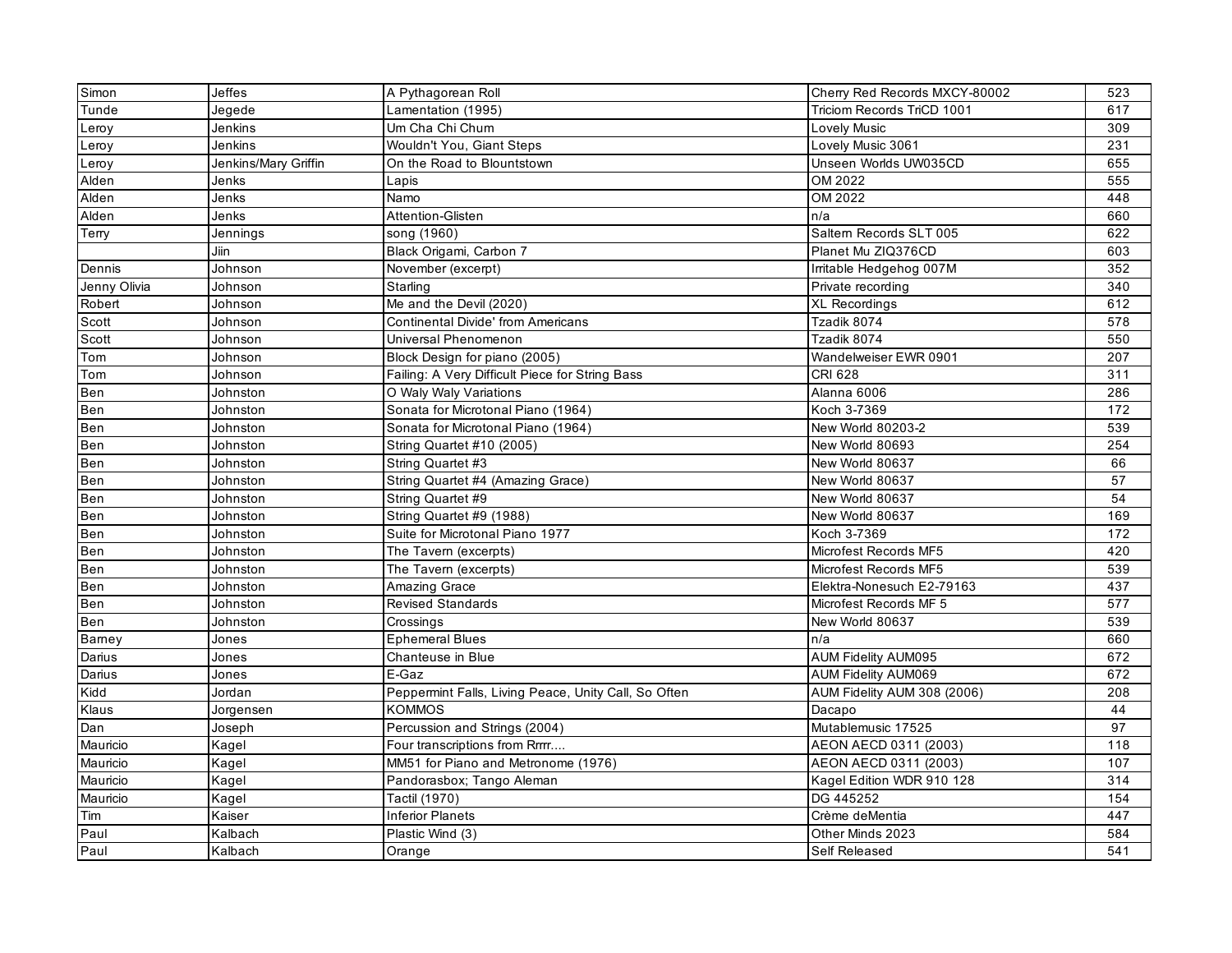| Chris        | Kallmyer              | This Next, Swift Passerine                                                                           | Populist PR005                  | 439 |
|--------------|-----------------------|------------------------------------------------------------------------------------------------------|---------------------------------|-----|
| Giya         | Kancheli              | Abii ne viderem (1994) for string orchestra and viola                                                | ECM New Series 1510             | 260 |
| Giya         | Kancheli              | Caris Mere                                                                                           | ECM New Series 1568             | 581 |
| Giya         | Kancheli              | Exil                                                                                                 | ECM New Series 1535             | 581 |
| Eleni        | Karaindrou            | Trojan Women                                                                                         | ECM New Series 1810             | 635 |
|              | Karin                 | Uiteruyo                                                                                             | World Music Network RGNET1406CD | 647 |
|              | Karkhana              | First Floor                                                                                          | Unrock LP009                    | 659 |
| Dominik      | Karski                | Superb Imposition                                                                                    | dB CD 143                       | 342 |
| Udo          | Kasemets              | The Eight Houses of the I Ching                                                                      | Koch 3-7165                     | 233 |
| Elena        | Kats-Chemin           | Clocks (1993)                                                                                        | ABC 4564682 (2004)              | 129 |
| Elena        | Kats-Chemin           | Concertino (1994)                                                                                    | ABC 4564682 (2004)              | 135 |
| Elena        | Kats-Chemin           | Gypsy Ramble (1996)                                                                                  | Tall Poppies TP181 2006         | 137 |
| Elena        | Kats-Chemin           | Variations in a Serious Black Dress                                                                  | ABC 4564682 (2004)              | 128 |
| Ulysses      | Kay                   | Six Dances for String Orchestra: Schottische, Waltz, Round                                           | <b>Menuetto Classics</b>        | 607 |
| Zoë          | Keating               | Zinc                                                                                                 | Innova 758 (2010)               | 204 |
| Milko        | Kelemen               | Varia Melodia for string quartet (1972)                                                              | Aurophon AU 31803               | 371 |
| John         | Kennedy               | Baghdad for String Orchestra                                                                         | unreleased recording            | 294 |
| Amirtha      | Kidambi               | Decolonize the Mind                                                                                  | Northern Spy NS113              | 656 |
| Carla        | Kihlstedt             | Nine Improvisations from Minamo                                                                      | <b>Tzadik (2009)</b>            | 209 |
| Wojciech     | Kilar                 | Riff 62 (1962)                                                                                       | PolMic - Warsaw Festival        | 354 |
| Mari         | Kimura                | Polytopia for violin and interactive computer (2004)                                                 | Bridge 9236                     | 123 |
| Mari         | Kimura                | Vitessimo (2007); Clone Barcarolle (2009)                                                            | Mutable 17542 (2010)            | 244 |
| Gershon      | Kingsley              | Popcorn                                                                                              | <b>Audio Fidelity</b>           | 586 |
| Stefan       | Kisielewski           | Danse Vive (1939)                                                                                    | PolMic - Warsaw Festival        | 353 |
| Phil         | Kline                 | John The Revelator: The Snow Fell - Alone -                                                          | Cantaloupe CA21047              | 466 |
| Phil         | Kline                 | The Long Winter: Crash and Embers (2009)                                                             | Other Minds 1022                | 363 |
| Philip       | Kline                 | In Cognito                                                                                           | Innova 758 (2010)               | 204 |
| Guy          | Klucevsek             | Perusal                                                                                              | Starkland ST 207                | 69  |
| Guy          | Klucevsek             | Viavy Rose Variations                                                                                | Starkland ST 207                | 69  |
|              | <b>KMRU</b>           | mood                                                                                                 | <b>NA</b>                       | 610 |
|              | <b>KMRU</b>           | Dawn, Odra, Whir                                                                                     | <b>NA</b>                       | 610 |
|              | <b>KMRU</b>           | On either side of you; for sure I saw him; like a postcard glimpsed;<br>guiding wind                 | <b>NA</b>                       | 676 |
| Adrian       | Knight                | Abide With Me                                                                                        | Timy of My Life - Pink Pamphlet | 445 |
| Adrian       | Knight                | <b>Border Fence</b>                                                                                  | <b>Pink Pamphlet</b>            | 398 |
| Adrian       | Knight                | Family Man (2012)                                                                                    | Innova 863                      | 372 |
| Adrian       | Knight                | Family Man (2012)                                                                                    | Innova 863                      | 415 |
| Adrian       | Knight                | Obsessions                                                                                           | Irritable Hedgehog              | 474 |
| Alison       | Knowles               | Red Beans & Rice for Charles Curtis                                                                  | Tone Gow Records 004            | 595 |
| Søren Lyngsø | Knudsen               | (Vectral) - AC-3 (from Anti-Climax)                                                                  | Dacapo 8.226559                 | 338 |
| Charles      | Koechlin              | Les Heures Persanes, excerpts                                                                        | Chandos 9974                    | 21  |
| Lia          | Kohl & Maisie Stewart | Open Winded, The Electric Slide, Scrimble Scramble, Stuff it in<br>your mouth and run, screaming tea | Astral Spirits, na              | 640 |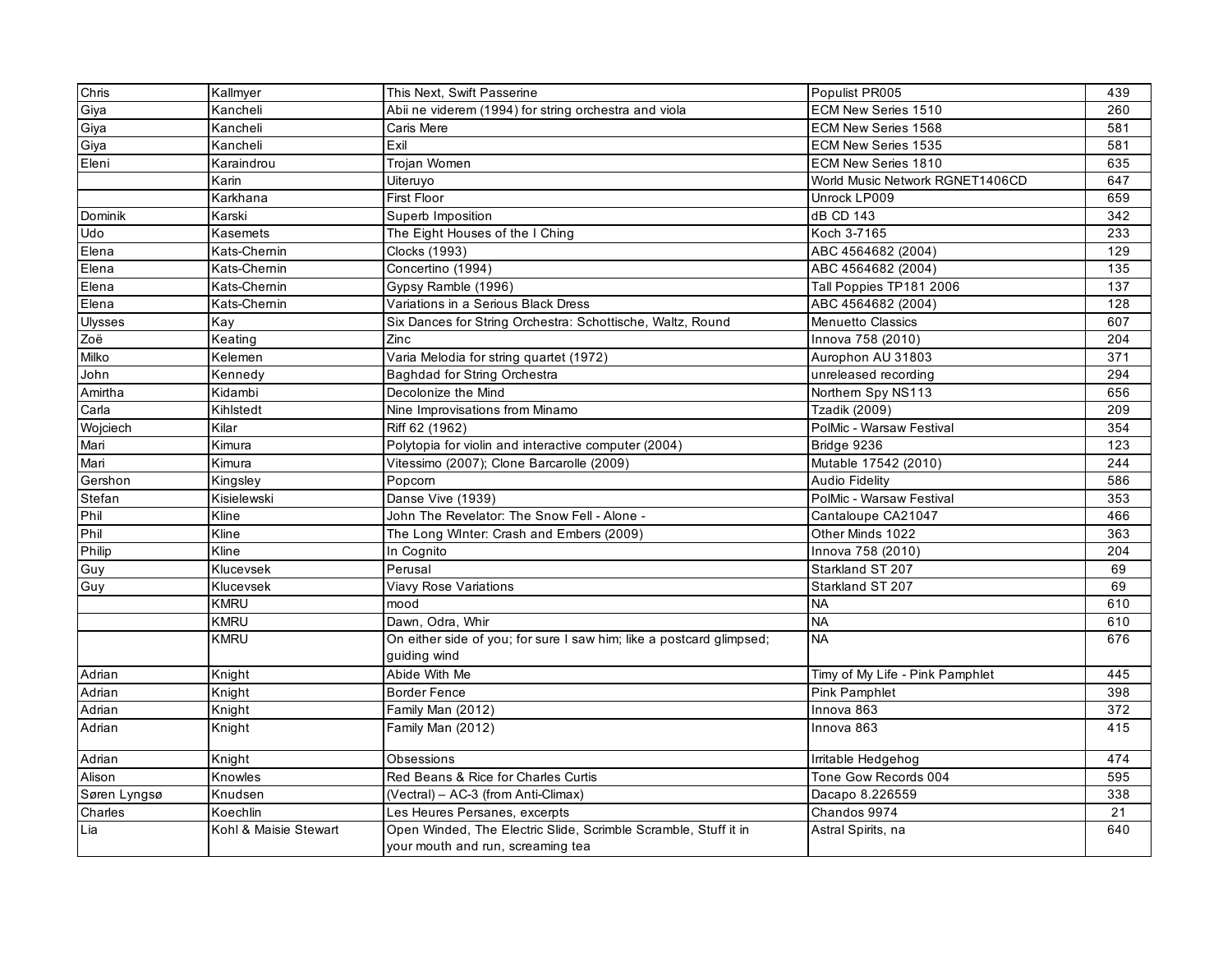| Yiğit          | Kolat        | Messenger of Sorrows                                     | Private recording               | 693          |
|----------------|--------------|----------------------------------------------------------|---------------------------------|--------------|
| Krzysztof      | Komeda       | "Lullaby" from Rosemary's Baby                           | N/A                             | 535          |
| Jo             | Kondo        | Aesculus (1992)                                          | <b>ART 035</b>                  | 90           |
| Jo             | Kondo        | Dance for Piano                                          | Hat(now)Art 135                 | 399          |
| Jo             | Kondo        | HAGOROMO (excerpts)                                      | CP2 117 (2004)                  | 75           |
| Jo             | Kondo        | High Window (1996)                                       | Hat [Now] Art 103               | 257          |
| Jo             | Kondo        | In Early Spring, Tango Mnemonic, High Window             | Hat Art 135                     | 81           |
| Jo             | Kondo        | Tango Mnemonic                                           | Hat(now)Art 135                 | 399          |
| John           | Korsrud      | Liquid (2006)                                            | ATMA ACD2-2394 (2008)           | 268          |
| Sarathy        | Korwar       | Bismillah, Dreaming (2016)                               | Ninja Tuner Records             | 621          |
| Sarathy        | Korwar       | <b>Elephant Hangover</b>                                 | Night Dreamer ND004             | 675          |
| Sarathy        | Korwar       | So said Said (2020)                                      | Night Dreamer ND004             | 665          |
| Glenn          | Kotche       | Anomaly                                                  | Cantaloupe 21098                | 387          |
| Glenn          | Kotche       | Mask                                                     | Locus Introducing               | 460          |
| Wlodzimierz    | Kotoński     | Pour Quatre                                              | Populist PR004                  | 439          |
| Mary           | Kouyoumdjian | Silent Cranes, iv. you flew away                         | Private recording               | 693          |
|                | Kraftwerk    | Trans Europe Express (1977)                              | Kling Klang 0190205873578       | 602          |
| Drew           | Krause       | Canon for LP                                             | Pogus P21036                    | 49           |
| Zygmunt        | Krauze       | Aus aller Welt Stammende (1973)                          | PolMic - Warsaw Festival        | 353          |
| Ron            | Kressman     | Suite No. 1                                              | Private recording               | 681          |
| Hanna          | Kulenty      | Trumpet Concerto, Piano Concerto #3                      | unreleased                      | 33           |
| Hanna          | Kulenty      | Trumpet Concerto #1                                      | N/A                             | 560          |
| Hanna          | Kulenty      | <b>First Flute Concerto</b>                              | de ereprijs                     | 575          |
| György         | Kurtag       | Der Wahlen Weg, from Kafka Fragments                     | ECM New 1965 (2006)             | 80           |
| György         | Kurtág       | Brefs Messages (2011); Double Concerto Op 27 #2 (1990)   | <b>ECM New 2506</b>             | 499          |
| György         | Kurtág       | Omaggio a Luigi Nono                                     | Hänssler 93174                  | 430          |
| Jen            | Kutler       | Remember to Sleep                                        | Flag Day Recordings             | 595          |
| <b>Bronius</b> | Kutavvicius  | Celebration of the Oak-Tree                              | Ondine ODE 972                  | 313          |
| Robert         | Kyr          | Threefold Vision, Songs of the Shining Wind, Unseen Rain | New Albion NA 075               | 668          |
| Helmut         | Lachenmann   | Ein Kinderspiel                                          | Ars Harmonica AH109             | 456          |
|                | _afawnda     | Old Prayer (2020)                                        | Concordia LTNC019               | 621          |
| Oliver         | Lake         | What I Heard                                             |                                 | 467          |
| Catherine      | Lamb         | Periphery (for two)                                      | Engraved Glass "Periphery" 2015 | 429          |
| Catherine      | ∟amb         | Three Bodies (moving)                                    | Another Timbre AT54R            | 429          |
| Giovanni       | Lami         | Soap Wolf part 1                                         | Sucata Tapes SUC39              | 659          |
| David          | _ang         | Death Speaks: I am Walking, You Will Return              | Cantaloupe CA21092              | 352          |
| David          | Lang         | Gravity                                                  | Sono Luminus DSL-92178          | 416          |
| David          | Lang         | I Want To Live (2005)                                    | Innova 856                      | 369          |
| David          | Lang         | light moving                                             | Deutsche Grammophone 028947917  | 401          |
| David          | Lang         | Memory Pieces (1997)                                     | Innova 734                      | 194          |
| David          | _ang         | <b>MEN</b>                                               | Cantaloupe 21029                | 44           |
| David          | _ang         | <b>Pierced</b> (2007)                                    | Naxos 8.559615 (2008)           | 225          |
| David          | Lang         | Press Release                                            | Bang on a Can                   | $\mathbf{1}$ |
| David          | Lang         | Shelter: What We Build                                   | Cantaloupe CA21083              | 350          |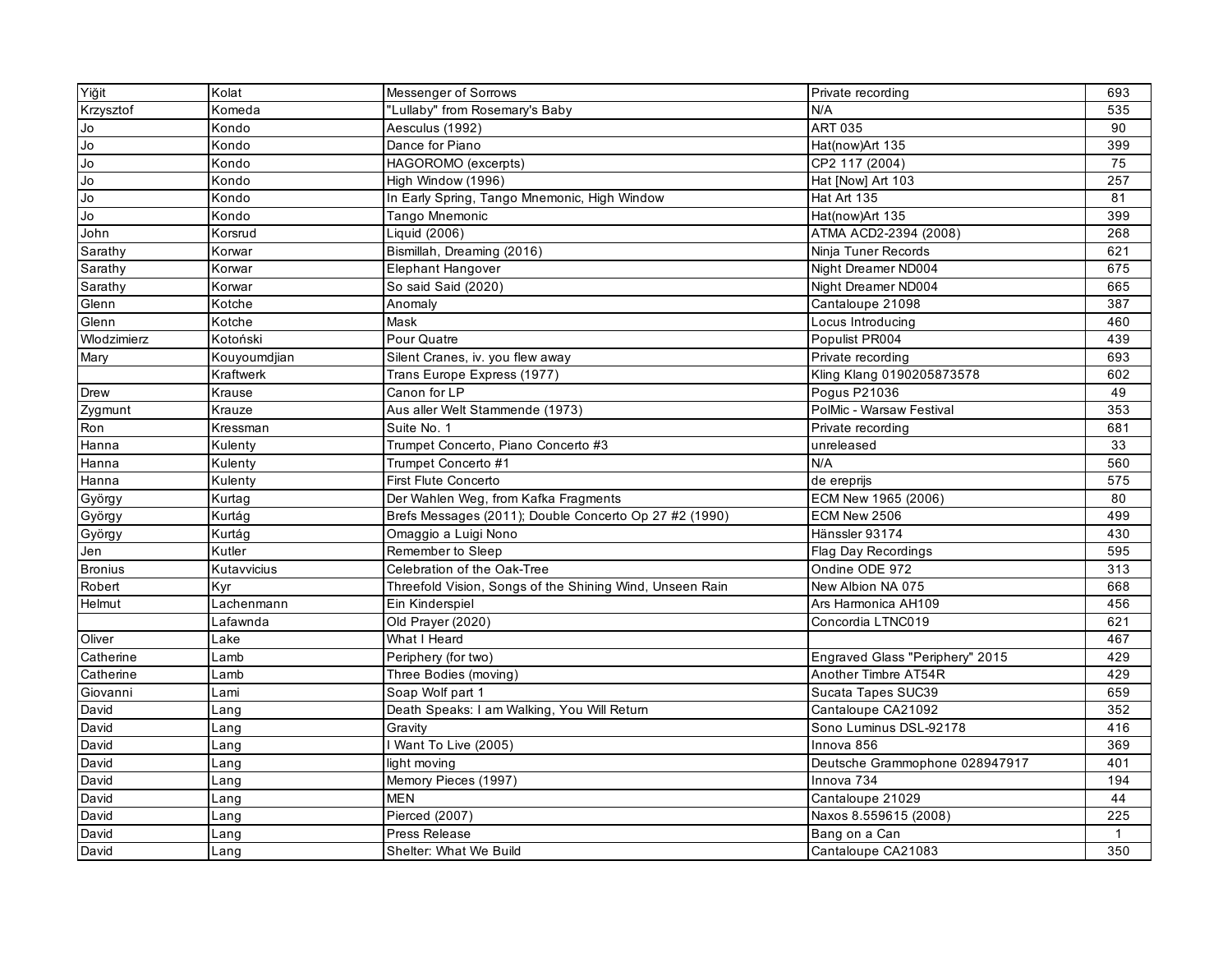| David          | Lang            | Simple Mix                                             | Innova 758 (2010)              | 204              |
|----------------|-----------------|--------------------------------------------------------|--------------------------------|------------------|
| David          | _ang            | The Passing Measures (1998)                            | Cantaloupe CA21003 (2001)      | 78               |
| David          | _ang            | Wed, How To Pray                                       | Cantaloupe CA21029             | 40               |
| David          | _ang            | The Little Match Girl Passion                          | Cantaloupe 5558                | $\overline{543}$ |
| Rued           | Langgaard       | Music of the Spheres (1918)                            | Dacapo                         | 274              |
| Rued           | Langgaard       | Music of the Spheres (1918)                            | Chandos 9517                   | 549              |
| Felipe         | Lara            | Tran(Slate)                                            | New Focus Recordings FCR150    | 410              |
| Thomas         | _archer         | Cold Farmer (1990), Mummien (2002)                     | ECM New 1967 (2006)            | 104              |
| Thomas         | _archer         | Ixxu (2004)                                            | ECM New 1967 (2006)            | 283              |
| Thomas         | Larcher         | Still (2004)                                           | ECM New 2111 (2010)            | 219              |
| Hannah         | Lash            | Leander & Hero                                         | New Focus Recordings fcr294    | 658              |
| Ingrid         | Laubrock        | tenor sax improvisation (2018)                         | CvsD CD059                     | 683              |
| Elodie         | Lauten          | The Death of Don Juan (Act I)                          | <b>Unseen Worlds</b>           | 158              |
| Elodie         | Lauten          | Sonate Modale (live at the Music Gallery 1985)         | Unseen Worlds UW005DIGITAL     | 601              |
| Elodie         | Lauten          | <b>Cat Counterpoint</b>                                | Unseen Worlds UW005DIGITAL     | 591              |
| Elodie         | ∟auten          | Variations on the Orange Cycle: Phase 2                | Lovely Music LCD 3052          | 583              |
| Elodie         | Lauten          | The Death of Don Juan                                  | Unseen Worlds UW04             | 537              |
| Joëlle         | Léandre/ Lauren | face it 2, 4, 6, 8                                     | Leo Records                    | 592              |
| Andrew Mckenna | Lee             | Spiral Knells                                          | New Amsterdam 051              | 387              |
| Andrew Mckenna | Lee             | The Dark Out Of The Nighttime                          | New Amsterdam 013              | 387              |
| Dohee          | -ee             | SoRi Of Hon (Spirits) and SoRi of Gongsu (Chant)       | Asian Improv AIR0073           | 343              |
| Dohee          | -ee             | SoRi of Toepyung- peace; SoRi of Go                    | Asian Improv Records           | 573              |
| John           | Lennon          | Revolution 9 (arr. Matt Marks)                         | Cantaloupe CA 21117            | 472              |
| John           | _ennon/ Paul    | Revolution 9                                           | Apple Records 0946 3 82466 2 6 | 544              |
| Daniel         | Lentz           | Celli                                                  | Cold Blue CB 0036              | 328              |
| Daniel         | _entz           | NightBreaker (1990)                                    | Cold Blue CB0028 (2007)        | 166              |
| Daniel         | _entz           | On The Leopard Altar (1984)                            | Cold Blue 0022                 | 379              |
| Daniel         | _entz           | Pacific Coast Highway                                  | Cold Blue CB0042               | 419              |
| Daniel         | _entz           | Point Conception (1979)                                | Cold Blue CB0028 (2009)        | 188              |
| Daniel         | Lentz           | Song of the Sirens                                     | Cold Blue 005                  | 26               |
| Daniel         | Lentz           | Temple of Lament                                       | Aoede Records AR101            | 333              |
| Daniel         | Lentz           | The Crack In The Bell (1986)                           | <b>EMI Angel 7 49180</b>       | 379              |
| Daniel         | _entz           | Wolf is Dead                                           | Cold Blue 22                   | 54               |
| Daniel         | _entz           | Oh-Ke-Wa, Missa Umbrarum, Postludium, Lascaux          | New Albion Records NA006       | 650              |
| Tania          | León            | Axion for violin and interactive computer (2002)       | Bridge 9236                    | 123              |
| Tania          | _eón            | Bailarin, Axon, Arenas d'un Tiempo, Horizons, Satiné   | Bridge 9231 (2008)             | 144              |
| Cheryl E.      | _eonard         | Uzumaki (2008)                                         | Nexmap 001                     | 377              |
| Cheryl E.      | _eonard         | Glugge                                                 | N/A                            | 562              |
| Cheryl E.      | Leonard         | Beach Adélie Penguins, Deep Underwater Brash, Storm on | N/A                            | 634              |
|                |                 | Gamage Point                                           |                                |                  |
| Fred           | -erdahl         | Waves                                                  | Bridge Records 9191            | 418              |
| Todd           | Lerew           | <b>Bowing To Pressure</b>                              | Independent release            | 440              |
| Todd           | _erew           | Variable Speed Machine (2013); 30 Notes for Drum       | Perishable Records             | 369              |
| Lisa           | -erkenfeldt     | 29 Degrees                                             | Longform Editions LE035        | 579              |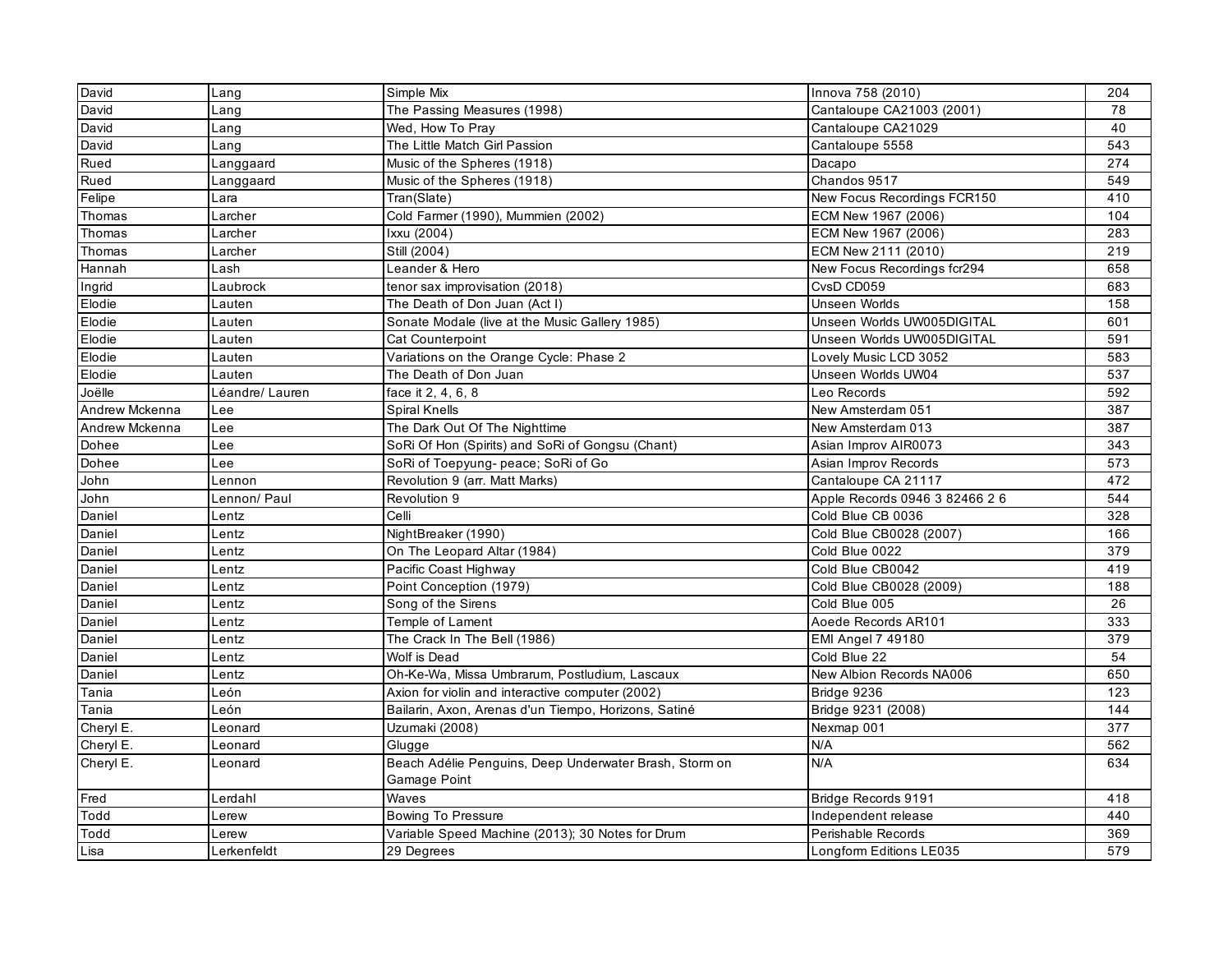| Arthur       | Levering                  | Catena (2000)                                     | New World 80662              | 156             |
|--------------|---------------------------|---------------------------------------------------|------------------------------|-----------------|
| Arthur       | Levering                  | Furies (2006); Partite sopra Ciaccona (2011)      | New World 80750              | 391             |
| Todd         | _evin                     | <b>Todd Levin DG Ultramix</b>                     | DG 108 659                   | 337             |
| George       | _ewis                     | Not Alone                                         | New Focus Records FCR 284    | 640             |
| George       | Lewis                     | Untitle Dream Sequence                            | Sackville                    | 309             |
| George E.    | Lewis                     | Triangle                                          | Jazz Head Recordings HEAD199 | 473             |
| Lei          | Liang                     | Yuan (2008)                                       | New World 80715 (2011)       | 265             |
| Lei          | Liang                     | Luminous                                          | New World 80784              | 512             |
| <b>Bruno</b> | Liberda                   | A Sphere of Air is Bound                          | Ravello Records B01MSEFHHR   | 611             |
| Jorge        | Liderman                  | Aires de Sefarad (1-20)                           | Albany TROY 829              | 64              |
| Jorge        | Liderman                  | Aires de Sefarad: #1, #24                         | Albany TROY 829              | $\frac{132}{ }$ |
| Jorge        | Liderman                  | Barcelonazo (2003)                                | Bridge 9241 (2008)           | 147             |
| Jorge        | Liderman                  | Open Strings                                      | Bridge 9150                  | 64              |
| Jorge        | Liderman                  | String Quartet #3 (1994)                          | Albany 651                   | 93              |
| Jorge        | Liderman                  | Swirling Streams (2003)                           | Bridge 9150                  | 132             |
| Gyorgi       | Ligeti                    | Etudes for piano #6, #7                           | Sony SK 62308                | 288             |
| Gyorgi       | Ligeti                    | Lux Aetema                                        | Harmonia Mundi 901985        | 307             |
| György       | Ligeti                    | Aventures                                         | DG 423 244                   | 72              |
| György       | Ligeti                    | Atmosphères (1961)                                | DG 429 260-2                 | 651             |
| György       | Ligeti                    | Chamber Concerto for 13 Instrumentalists (1969)   | Sony Classics SK 58945       | 70              |
| György       | Ligeti                    | Double Concerto                                   | London 425 623               | 72              |
| György       | Ligeti                    | Le Grand Macabre (excerpts)                       | Sony Classical S2K 62312     | 457             |
| György       | Ligeti                    | Loop                                              | Auvidis/Montaigne MO782027   | 72              |
| György       | Ligeti                    | Lux Aetema                                        | DG 423 244                   | 71              |
| György       | Ligeti                    | Melodien                                          | London 425 623               | 72              |
| György       | Ligeti                    | Piano Concerto                                    | Sony Classics SK 58945       | 71              |
| György       | Ligeti                    | Ramifications                                     | DG 423 244                   | 72              |
| György       | Ligeti                    | String Quartet #2                                 | DG 423 244                   | $\overline{71}$ |
| György       | Ligeti                    | Three Pieces For Two Pianos                       | Dynamic Italy - CDS434       | 438             |
| György       | Ligeti                    | Violin Concerto                                   | Ondine 1213                  | 393             |
| György       | Ligeti                    | Nonsense Madrigals 1-6                            | Sony Classics SK 62311       | 572             |
| Lukas        | Ligeti                    | Delta Space                                       | Sony                         | 438             |
| Liza         | Lim                       | Tongue of the Invisible                           | Wergo WE 68592               | 520             |
| Magnus       | Lindberg                  | Cantigas                                          | Sony Classical SK89810       | 464             |
| Magnus       | Lindberg                  | Cello Concerto No 2                               | Ondine ODE 1281              | 480             |
| Kajsa        | Lindgren                  | Epilogue                                          | self released                | 589             |
| Arto         | Lindsey                   | Arto vs Arto                                      | Northern Spy Records 090     | 567             |
| David T.     | Little                    | Haunt Of Last Nightfall, Act 2                    | New Amsterdam NWAM 054       | 402             |
|              | Liturgy                   | Follow II                                         | Thrill 387 - 2015            | 438             |
| Lucy         | Liyou                     | Some Form of Kindness                             | n/a                          | 595             |
| Nicole       | Lizee                     | White Label Experiment                            |                              | 478             |
| Nicole       | Lizée                     | Family Sing-A-Long And Game Night                 | New World 082                | 485             |
| Nicole       | Lizée                     | The Man With The Golden Arms                      |                              | 467             |
|              | -OAN (Tongo Eisen-Martin; | Church Bell, Booster, Commercial Break, Like God. | <b>NA</b>                    | 605             |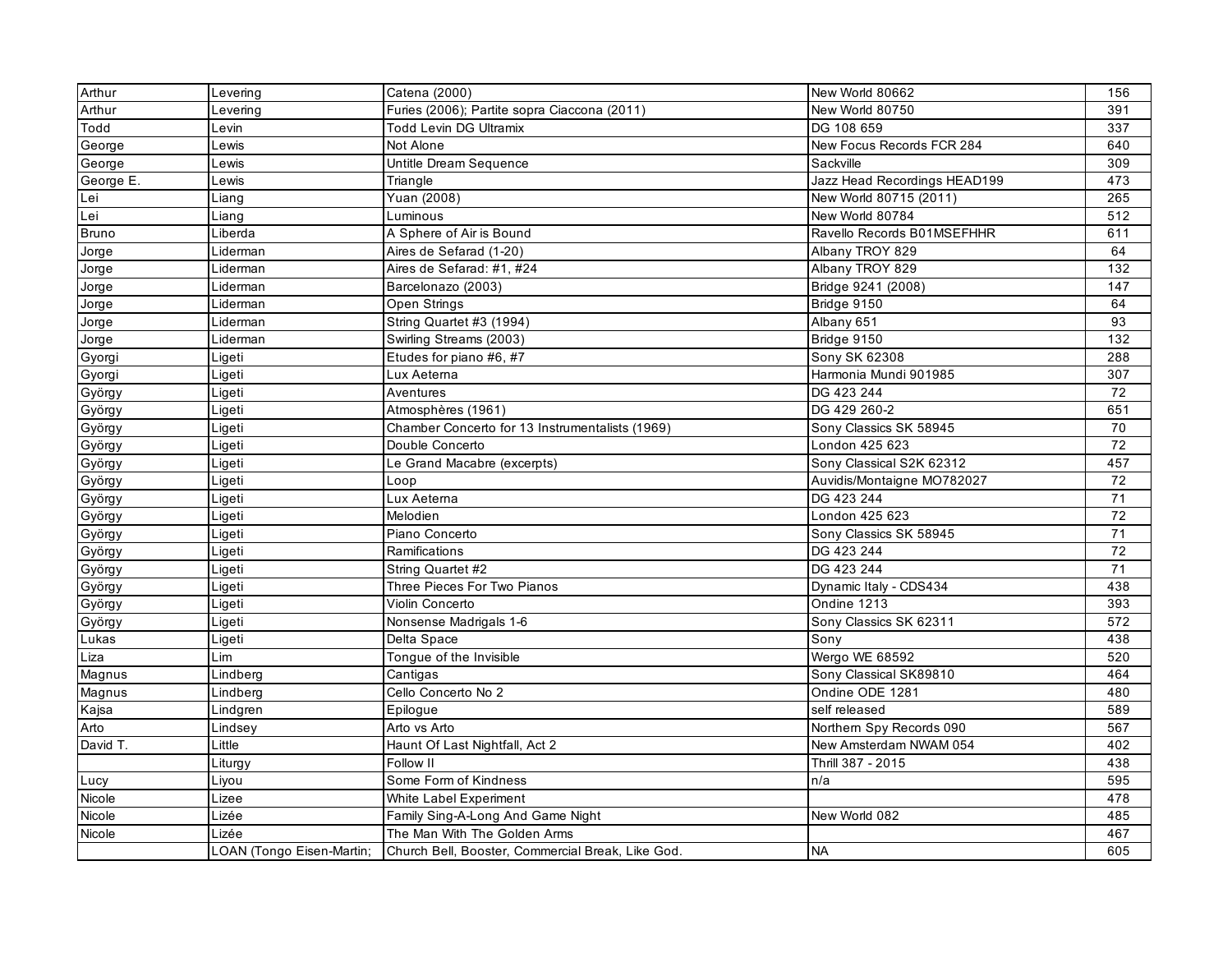| Damon        | Locks               | Now (Forever Momentary Space), The People vs The Rest of Us, Keep   International Anthem Recording Company<br>Your Mind Free (20 | <b>IARC0039</b>                    | 665             |
|--------------|---------------------|----------------------------------------------------------------------------------------------------------------------------------|------------------------------------|-----------------|
| Annea        | _ockwood            | <b>Becoming Air</b>                                                                                                              | <b>Black Truffle Records BT080</b> | 676             |
| Annea        | Lockwood            | Tiger Balm                                                                                                                       | Pogus 21050-2                      | 557             |
| Norman W     | Long                | Neighborhood Listening Garden                                                                                                    | <b>NA</b>                          | 605             |
|              | Los Siquicox        | El Rey Apatico, La Danza Del Brontosaurio, Chamamacolico,                                                                        | Hive Mind Records HMRLP008         | 659             |
| I Wayan      | Lotring             | Gonténg (Djawa)                                                                                                                  | World Arbiter 2001                 | 521             |
| Maurice      | _ouca               | The Palm of a Ghost (2019)                                                                                                       | Northern Spy 111                   | 621             |
| Maurice      | Louca               | Saet El Hazz (The Luck Hour), El-Fazza'ah (The Slip and Slide), Bidayat (Holocene), Higamah (Hirudinea)                          | Northern Spy NS143                 | 678             |
| Alvin        | Lucier              | 947                                                                                                                              | Mode 178                           | 440             |
| Alvin        | Lucier              | Distant Drums for amplified percussion (1994)                                                                                    | Wergo 6660                         | 279             |
| Alvin        | Lucier              | Exploration of the House (2005)                                                                                                  | New World 80755                    | 368             |
| Alvin        | _ucier              | Slices                                                                                                                           | New World Records 80755-2          | 409             |
| Alvin        | Lucier              | I am Sitting in a Room                                                                                                           | Pogus 21050-2                      | 557             |
| Alvin        | Lucier              | Music on a Long Thin Wire                                                                                                        | Ellipsis Arts 3691                 | 532             |
| Alvin        | Lucier              | <b>Orpheus Variations</b>                                                                                                        | Important Records n/a              | 655             |
| Otto         | Luening             | Low Speed (1952)                                                                                                                 | Ellipsis Arts 3691                 | 532             |
| Witold       | Lutoslawski         | Cello Concerto                                                                                                                   | Philips Digital Classics 416 817   | 495             |
| Witold       | Lutoslawski         | Chain 2 (1985)                                                                                                                   | Naxos 8.572450                     | 244             |
| Witold       | Lutoslawski         | Concerto for Orchestra                                                                                                           | Warner Classics 2153182            | 495             |
| Witold       | Lutoslawski         | Paganini Variations, arr Rex Lawson                                                                                              | Other Minds 1001                   | 286             |
| Witold       | Lutoslawski         | Partita for violin and orchestra 1988                                                                                            | Naxos 8.572450                     | 244             |
| Witold       | Lutosławski         | Symphony No. 3                                                                                                                   | Sony Classical SK66280             | 421             |
| Jenna        | Lyle                | <b>Breathpiece</b>                                                                                                               | Private recording                  | 340             |
| Gilda        | Lyons               | <b>Bone Needles</b>                                                                                                              | New Focus Rordings fcr203          | 525             |
| David        | Macbride            | <b>Bells of Remembrance</b>                                                                                                      | Innova 886                         | 512             |
| David        | Macbride            | Klung                                                                                                                            | Equilibrium Records EQ91           | 512             |
| David        | Macbride            | For Watson Morris                                                                                                                | Albany Records TROY677             | 512             |
| Pierre-Yves  | Mace                | Circulations III                                                                                                                 | Sub Rosa 240                       | $\overline{27}$ |
| Todd         | Machover            | Valis                                                                                                                            | Bridge 9007                        | 630             |
| Todd         | Machover            | Hyper Dim-Sums, Interludes 1 & 2                                                                                                 | Bridge 9346                        | 630             |
| Todd         | Machover            | Begin Again Again                                                                                                                | Oxingale 2003                      | 630             |
| Hannah       | Mackay/ Paul Lansky | 6 Fantasies on a Poem by Thomas Campion/Her Song                                                                                 | Composers/CRI                      | 523             |
| Sky          | Macklay             | Many Many Cadences                                                                                                               | Sono Luminus DSL-92198             | 465             |
| Angus        | MacLise             | <b>Another Druid's Nest</b>                                                                                                      | Stiltbreeze SB 81                  | 530             |
| Angus        | MacLise             | <b>Haight Riot Mime</b>                                                                                                          | Stiltbreeze SB 81                  | 530             |
| Angus        | MacLise             | Epiphany                                                                                                                         | Stiltbreeze SB 81                  | 530             |
| <b>Bruno</b> | Maderna             | Aura; Biogramma (1972)                                                                                                           | DGG 423-246                        | 371             |
| <b>Bruno</b> | Madema              | Quadrivium (1969)                                                                                                                | DG 423 246                         | 70              |
| Valentina    | Magaletti           | A Perspective With No End                                                                                                        | Hands in the Dark HITD030          | 659             |
| Rudresh      | Mahanthappa         | Abhoai                                                                                                                           | ACT 9537-2                         | 656             |
| David        | Mahler              | A Rose Blooming for Charles Ives (1971)                                                                                          | New World 80702 (2010)             | 225             |
| David        | Mahler              | Day Creek Piano Works and The Teams Are Waiting in the<br>Field                                                                  | New World 80702 (2010)             | 225             |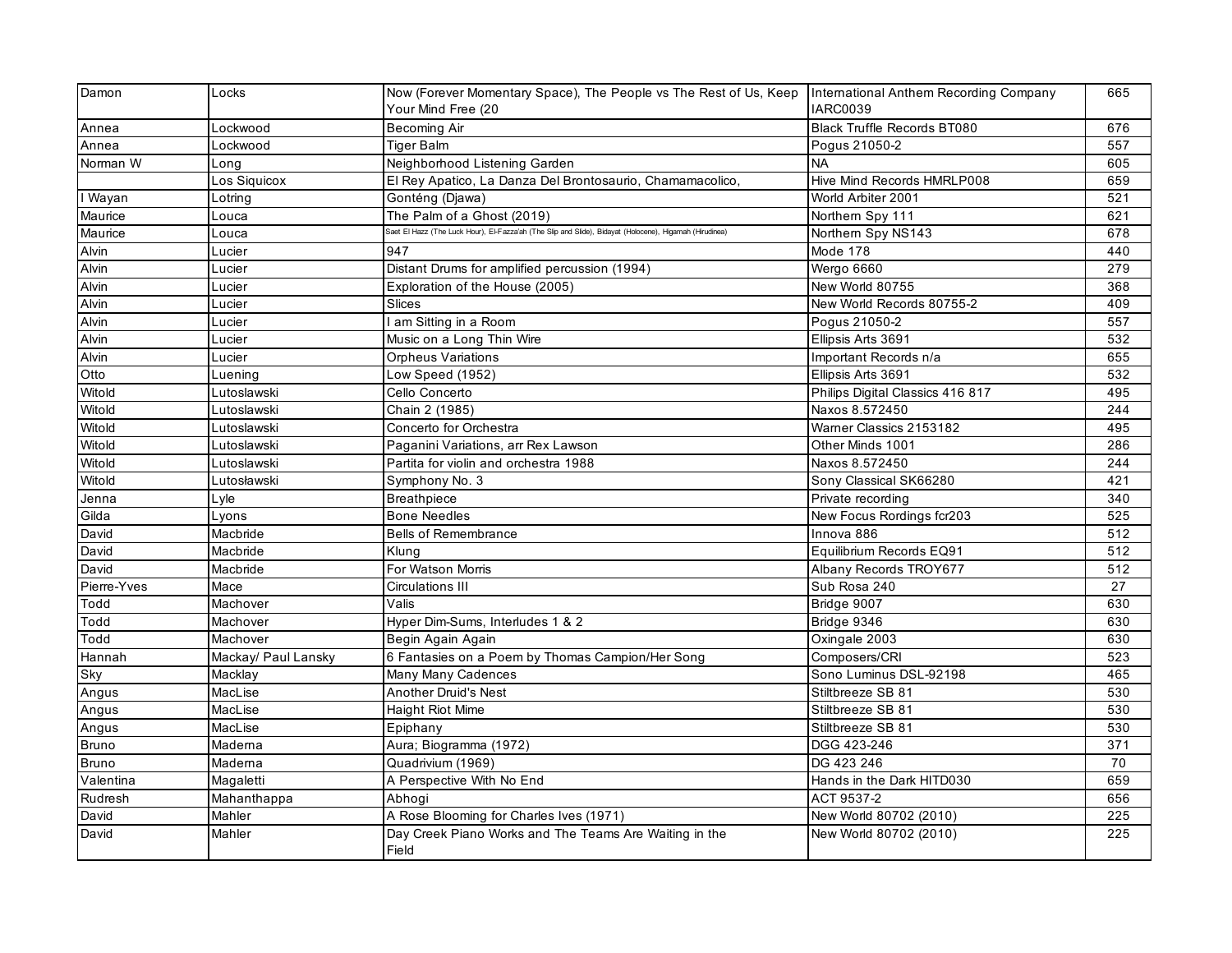| David         | Mahler                     | La Cuidad de Nuestra Senora la Reina de Los Angeles           | Cold Blue 0008                  | 10               |
|---------------|----------------------------|---------------------------------------------------------------|---------------------------------|------------------|
| David         | Mahler                     | La Cuidad de Nuestra Senora la Reina de Los Angeles           | Unreleased CD from Jim Fox      | 61               |
| David         | Mahler                     | La Cuidad de Nuestra Senora la Reina de Los Angeles           | Cold Blue CB0008 (2002)         | 176              |
| David         | Mahler                     | Only Music Can Save Me Now (1978)                             | New World 80702 (2010)          | 224              |
| Michael       | Maierhof                   | Exit F                                                        | Migro MIG004                    | 452              |
| Michael       | Maierhof                   | Shopping 4                                                    | Migro MIG004                    | 452              |
| Keeril        | Makan                      | Still for violin viola and chamber orch (2006)                | Unreleased                      | 135              |
| Keeril        | Makan                      | Washed in Fire (2007)                                         | Tzadik 8053                     | 146              |
| Caroline      | Mallonee                   | Tomorrow Sharpened (2011)                                     | New Focus 139                   | 388              |
| Kali          | Malone                     | Prelude (live at Hagakyrka)                                   | Ideal Recordings ideal 192      | 579              |
| Kali          | Malone                     | Glory III                                                     | <b>Ascetic Houses</b>           | $\overline{541}$ |
| Eric          | Manday                     | The Jungle                                                    | Advance Recordings FGCD-32      | 408              |
| Felicity      | Mangan                     | Stere'o'frogic                                                | Longform Editions               | 619              |
| Philippe      | Manoury                    | The 60th Parallel                                             | Naxos 8.554249/50               | 94               |
| Phillipe      | Manoury                    | The Book of Keyboards-VI (1987)                               | fcr187 SR265                    | 662              |
| Phillipe      | Manoury                    | Fragments d'Heraclite (2003)                                  | naïve V5217 (2011)              | 283              |
| Tigran        | Mansurian                  | from Ars Poetica: Three Night Songs- Night, Insomnia, Anxiety | ECM 1895 (2006)                 | 74               |
| Tigran        | Mansurian                  | String Quartet #2                                             | <b>ECM 1905</b>                 | 67               |
| Tigran        | Mansurian                  | Testament                                                     | <b>ECM 1905</b>                 | 67               |
| Tigran        | Mansurian                  | Three Arias (Sung out the Window Facing Mount Ararat)         | ECM 2065 (2009)                 | 197              |
| Tigran        | Mansurian                  | Three Arias (Sung out the Window Facing Mount Ararat)         | ECM 2065 (2009)                 | 197              |
| Tigran        | Mansurian                  | Three Arias (Sung out the Window Facing Mount Ararat)         | ECM 2065 (2009)                 | 693              |
| Tigran        | Mansurian                  | Lacrimosa, Agnus Dei from Requiem                             | ECM New Series 2508             | 578              |
|               | Marateck                   | Moses the Black; 1000 Self_organizing Robots                  | private recording               | 482              |
| Juçara        | Marçal & Cadu Tenório      | Canto II                                                      | QTV Label                       | 541              |
| Lionel        | Marchetti                  | Cinc                                                          | Intransitive Recordings INT 014 | 583              |
| Christian     | Marclay                    | Johann Strauss/ Lpouis Armstrong                              | Morphius Records                | 582              |
| Christian     | Marclay/Elliott            | <b>Blinding Shadow</b>                                        | Intakt Records CD 063           | 624              |
| <b>Bunita</b> | Marcus                     | but to fashion a lullaby for you; Sugar Cubes                 | Testklang                       | 328              |
| <b>Bunita</b> | <b>Marcus</b>              | Sugar Cubes (1996); Sleeping Women (1984); Merry Christmas    | TestKlang                       | 379              |
| Valentina     | Magaletti/Marlene          | Intro, Apples From Peru, Icky Dream                           | Horn of Plenty hop4             | 659              |
|               | Mariachi Antiguo de Acatic | The Bruxo, The Entrance to the Altos, Stone Terraza           | Suplex 72                       | 639              |
| Igor          | Markevitch                 | LeEnvol d'Icare                                               | Marco Polo 8.223666 (1997)      | 79               |
| Ingram        | Marshall                   | Fog Tropes                                                    | New Albion A 002                | 685              |
| Ingram        | Marshall                   | Authentic Presence; Five Easy Pieces                          | New Albion NA130                | 99               |
| Ingram        | Marshall                   | Kingdom Come                                                  | Nonesuch                        | 229              |
| Ingram        | Marshall                   | Savage Altars (1991)                                          | New Albion NA 130               | 80               |
| Ingram        | Marshall                   | September Canons (2002)                                       | New World 80704                 | 200              |
| Ingram        | Marshall                   | <b>Three Penitential Visions</b>                              | Nonesuch 7559-79227-2           | 619              |
| Ingram        | Marshall                   | Kingdom Come                                                  | Nonesuch Records 79613-2        | 578              |
| Ingram        | Marshall                   | Dark Waters                                                   | New Albion Records NA 112       | 564              |
| Ingram        | Marshall                   | Fog Tropes                                                    | New Albion Record NA 002        | 552              |
| Ingram        | Marshall                   | Gradual Requiem                                               | New Albion Record               | 548              |
| Ed            | Martin                     | Swirling Sky                                                  | Innova 846                      | 367              |
|               |                            |                                                               |                                 |                  |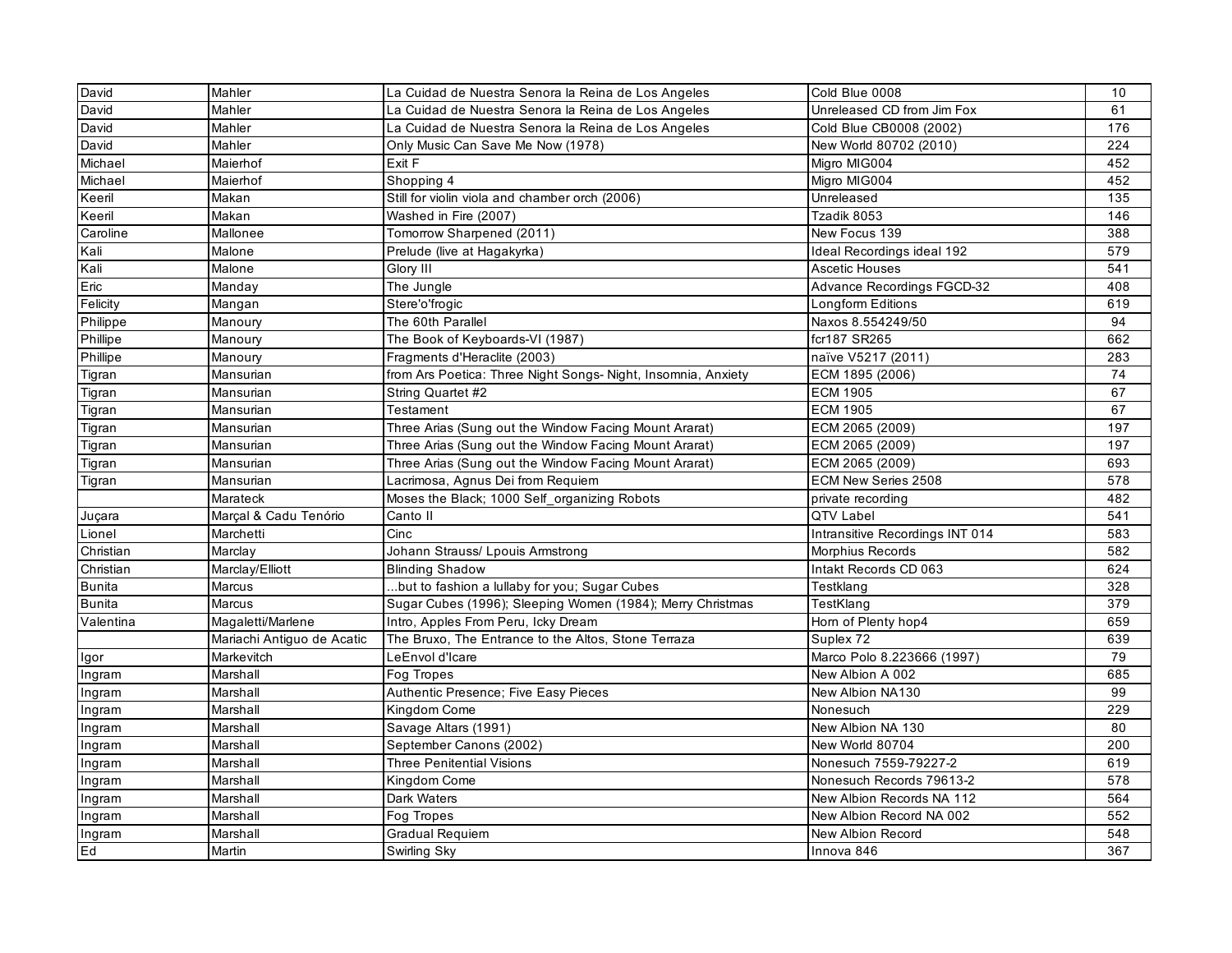| Zibuokle | Martinaityte            | A Thousand Doors To The World                  | Unreleased Recording                | 421 |
|----------|-------------------------|------------------------------------------------|-------------------------------------|-----|
| Zibuokle | Martinaityte            | Completely Embraced by the Beauty of Emptiness | LMIPC 048                           | 313 |
| Žibuoklė | Martinaitytė            | Driving Force                                  | private recording                   | 491 |
| Israel   | Martinez                | Wrhiicha, Evangelizadores                      | Suplex 74                           | 639 |
| Steve    | Martland                | Babi Yar (1983)                                | Catalyst 09026-68397                | 376 |
| Steve    | Martland                | Terminal                                       | <b>Black Box Music</b>              | 2   |
| Vladimir | Martynov                | Schubert-Quintet (Unfinished)                  |                                     | 445 |
| Miya     | Masaoka, Zeena Parkins, | <b>Red Spider</b>                              | Infrequent Seams IS1015             | 669 |
| Miya     | Masaoka                 | Still/Motion/Less                              | Asian Improv AIR00014               | 426 |
| Silvia   | Matheus                 | Phoneme (2006)                                 | N/A                                 | 509 |
| Stephan  | Mathieu/David Sylvian   | <b>Velvet Revolution</b>                       | Samadhisound SS 023                 | 651 |
| Mikhail  | Matiushin/Julia         | Victory Over the Sun (reconstruction)          | ReR Megacorp ISBN 0-956018408       | 542 |
| Paula    | Matthusen               | "but because without this"                     | Private recording                   | 344 |
| Paula    | Matthusen               | The End Of An Oragne (2010)                    | Innova 741                          | 377 |
| Dylan    | Mattingly               | <b>Six Night Sunrise</b>                       | Innova 822                          | 311 |
| Janis    | Mattox                  | Canto de Luna Llena                            | May 2005 Good Sound                 | 80  |
| Janis    | Mattox                  | Desenho                                        | unreleased                          | 13  |
| Toshiro  | Mayuzumi                | Prelude for String Quartet (1961)              | DGG 423245                          | 93  |
| Missy    | Mazzoli                 | In Spite Of All This                           | New Amsterdam NWAM026               | 418 |
| Missy    | Mazzoli                 | Isabelle Eberharrdt Dreams Of Pianos           | Independent Release                 | 418 |
| Michael  | <b>McClure</b>          | Ghost Tanra 39                                 | live recording OM 23                | 600 |
| Makaya   | McCraven                | Above & Beyond & Left Fields (2017)            | International Anthem IARC 0013      | 612 |
| Makaya   | McCraven                | Ox Tails, Suite for Artis Gilmore (2018)       | International Anthem IARC 0020      | 612 |
| Makaya   | McCraven                | Wise Man, Wiser Woman (2018)                   | International Anthem IARC 0022      | 612 |
| Gerard   | McDonnell               | bodhrán solo                                   |                                     | 677 |
| John     | <b>McGuire</b>          | Cadence Music (1985)                           | Edition RZ 20003                    | 261 |
| John     | McGuire                 | Frieze for four pianos (1974)                  | Edition RZ 20004                    | 261 |
| John     | McGuire                 | Pulse Music III                                | Unseen Worlds UW036                 | 689 |
| Andrew   | McIntosh                | Hyenas In The Temples of Pleasure (I-IV)       | Populist PR006                      | 439 |
| Colin    | McPhee                  | Balinese Ceremonial Music (1936)               | Music Masters 67159                 | 192 |
| Colin    | McPhee                  | Concerto for Wind Orchestra (1960)             | CBC SMCD5181 (1997)                 | 191 |
| Colin    | McPhee                  | Suite in Six Movements (1946)                  | CBC MUCO 1057 (1993)                | 192 |
| Colin    | McPhee                  | Taboeh Teloe                                   | 1941 recording                      | 191 |
| Colin    | McPhee                  | Tabuh-Tabuhan                                  | Mercury 434410 (1956/92)            | 190 |
| Colin    | McPhee                  | Tabuh-Tabuhan                                  | Argo 444 560-2                      | 521 |
| Colin    | McPhee                  | Two Flute Transcriptions                       | World Arbiter 1991                  | 191 |
| Myra     | Melford                 | Sagrada Familia; Curtain                       | Firehouse 12                        | 383 |
| Myra     | Melford                 | City of Illusion (2018)                        | Firehouse 12 Records FH12-04-01-0   | 604 |
| Myra     | Melford                 | Life Carries Me This Way (OM 19)               |                                     | 670 |
| Myra     | Melford                 | Moon Bird (2005)                               | Firehouse 12 Records FH12-04-01-012 | 669 |
| Myra     | Melford                 | The Other Side of Air I, Chorale               | Firehouse 12 Records FH12-04-01-029 | 669 |
| Marc     | <b>Mellits</b>          | Dark Age Machinery                             | Cantaloupe CA21032                  | 64  |
| Marc     | Mellits                 | Dometude                                       | Cantaloupe CA21032                  | 57  |
| Marc     | <b>Mellits</b>          | Dreadlocked                                    | Dacia Music "Paranoid Cheese"       | 64  |
|          |                         |                                                |                                     |     |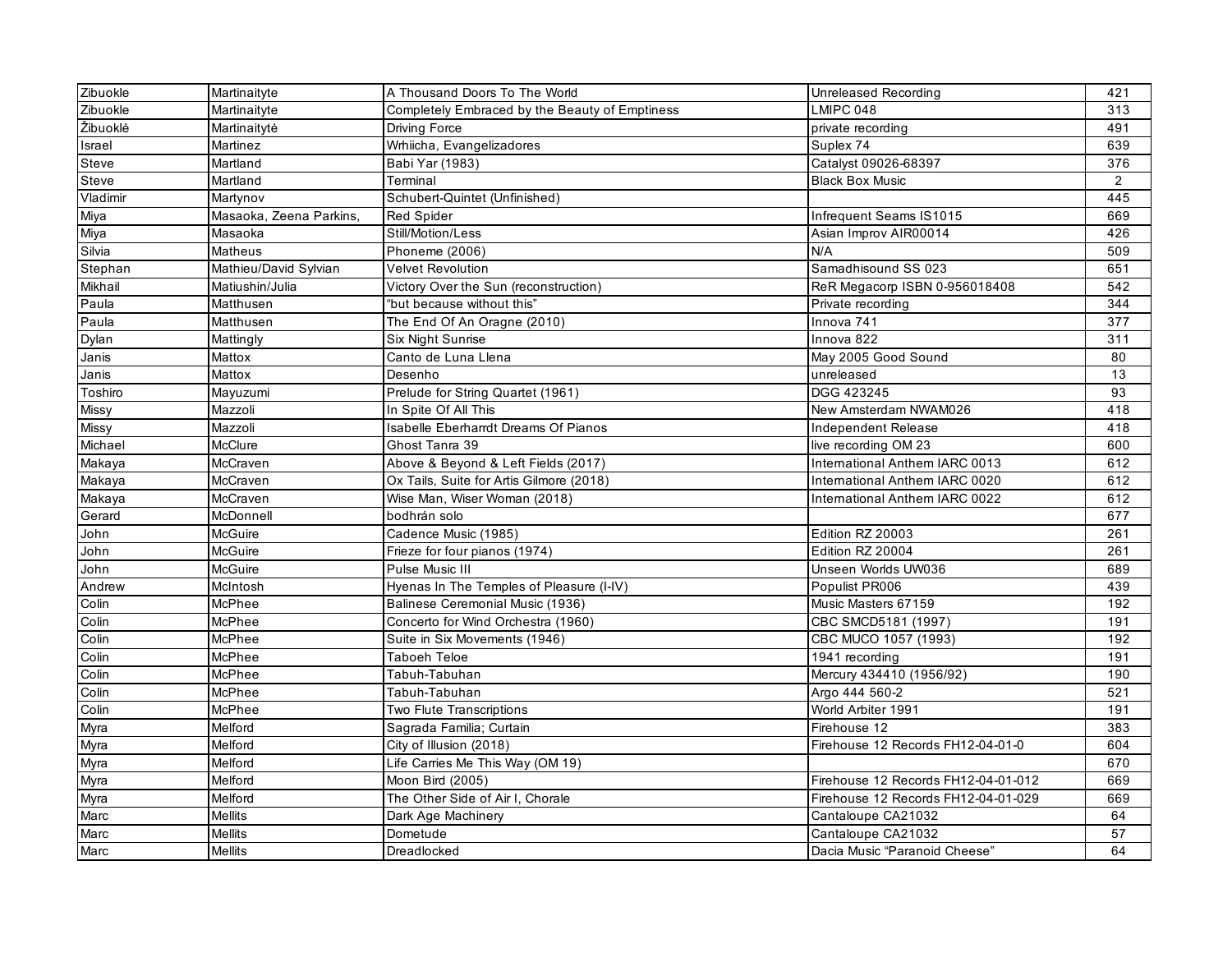| Marc         | <b>Mellits</b> | Lefty's Elegy                                                           | Cantaloupe CA21032             | 64  |
|--------------|----------------|-------------------------------------------------------------------------|--------------------------------|-----|
| Marc         | <b>Mellits</b> | Platter of Discontent (2004)                                            | Innova 719                     | 227 |
| Marc         | <b>Mellits</b> | Spam                                                                    | Albany 899                     | 97  |
| Marc         | <b>Mellits</b> | Tapas                                                                   | Innova Records 1 004           | 577 |
| Misha        | Mengelberg     | Op Naar de Mooche                                                       | ICP 046                        | 255 |
| Gian Carlo   | Menotti        | Piano Concerto                                                          | Vanguard Classics OVC4029      | 518 |
| Anna         | Meredith       | Orlok                                                                   | Moshi Moshi 54                 | 398 |
| Anna         | Meredith       | Tassel                                                                  | New World 082                  | 485 |
| Olivier      | Messiaen       | Chronochromie (1960)                                                    | Hänssler Classic 93.185        | 175 |
| Olivier      | Messiaen       | Et Exspecto Resurrectionem (1964)                                       | Hänssler Classic 93.225        | 161 |
| Olivier      | Messiaen       | La Fauvette des Jardins (1970)                                          | Unicorn DKP 9090 (1990)        | 141 |
| Olivier      | Messiaen       | Poems pour Mi (1948)                                                    | Hänssler Classic 93.225        | 161 |
| Olivier      | Messiaen       | Preludes 6,7,8 (1929)                                                   | Hyperion CDA 67054 (1998)      | 163 |
| Olivier      | Messiaen       | Réveil des Oiseaux (1953)                                               | Erato 0630-12702 (1996)        | 141 |
| Olivier      | Messiaen       | Sept Haikai (1962)                                                      | Disques Montaigne 1988         | 220 |
| Olivier      | Messiaen       | Theme and Variations (1932)                                             | DG 427351                      | 92  |
| Olivier      | Messiaen       | Un Sourire 1989                                                         | Hänssler Classic 93.225        | 158 |
| Olivier      | Messiaen       | Vingt Regards sur l'Enfant Jesus 1,3,4,15                               |                                | 63  |
| Olivier      | Messiaen       | Visions de l'Amen (4,5,6)                                               |                                | 63  |
| Olivier      | Messiaen       | XV, XVII, XX from Vingt Regards sur l'Enfant Jesus                      | Ades 14.112 (1987)             | 220 |
| Olivier      | Messiaen       | Oraison (1937)                                                          | Ellipsis Arts 3691             | 532 |
| Olivier      | Messiaen       | Fête des belles eaux                                                    | Atma Classics ACD2 2621        | 638 |
| Pat          | Metheny        | Sueño con Mexico (1979)                                                 | <b>ECM 1131</b>                | 574 |
| <b>MEV</b>   | <b>MEV</b>     | Mass. Pike (2007) (Curran/Rzewski/Teitelbaum)                           | New World 80675                | 211 |
| Krzysztof    | Meyer          | Fireballs (1976)                                                        | PolMic - Warsaw Festival       | 354 |
| Jon          | Meyers         | Mobile (2013)                                                           | Perishable Records             | 369 |
| Julius       | Meytuss        | The Dneiper River Water Power Station                                   | Smithsonian Folkways FWFX 6160 | 542 |
|              | Microtub       | Sonic Drift                                                             | Sofa Records 586               | 661 |
| Darius       | Milhaud        | A Frenchman in New York (1963)                                          | RCA Victor LSC-2702            | 256 |
| Darius       | Milhaud        | Concerto #1 for Viola and Orch (1929)                                   | Vox CDX 5109                   | 256 |
| <b>Brent</b> | Miller         | Milton                                                                  | <b>NA</b>                      | 624 |
| <b>Brent</b> | Miller         | Miniatures, Book 3 - Koans                                              | Aerocade Music AM004           | 477 |
| Chris        | Miller         | Thinly, roundly                                                         | Songlines 2404                 | 40  |
| Donald       | Miller         | A Little Treatise on Morals (excerpt)                                   | Audiofiles Tapes YG 58         | 625 |
| Enzo         | Minarelli      | Sun Light, Earth Motion, Viriditas for Hildegard von Bingen, Tree Word, | Other Minds Records OM 3001    | 684 |
|              |                | Almagesto-Tolomeo, Spherical Earth, Gravity                             |                                |     |
| Attilio      | Mineo          | Man is Space with Sounds                                                | Subliminal Sounds SUBCD 4      | 638 |
| Charles      | Mingus         | Weird Nightmare                                                         | Columbia CK 52739              | 421 |
| Charles      | Mingus         | Work Song                                                               | Columbia CK 52739              | 421 |
| Charles      | Mingus         | Eat That Chicken (1996)                                                 | Atlantic Jazz 90667-2          | 544 |
| Nicole       | Mitchell       | Up Out Of The Ugly (2020)                                               | <b>NA</b>                      | 612 |
| Roscoe       | Mitchell       | Eeltwo Part 2                                                           | <b>Black Saint</b>             | 309 |
| Roscoe       | Mitchell       | Jump, Sailing, Miranda                                                  | Mutable Music 17515-2          | 672 |
| Roscoe       | Mitchell       | Ride the Wind                                                           | Wide Hive                      | 382 |
|              |                |                                                                         |                                |     |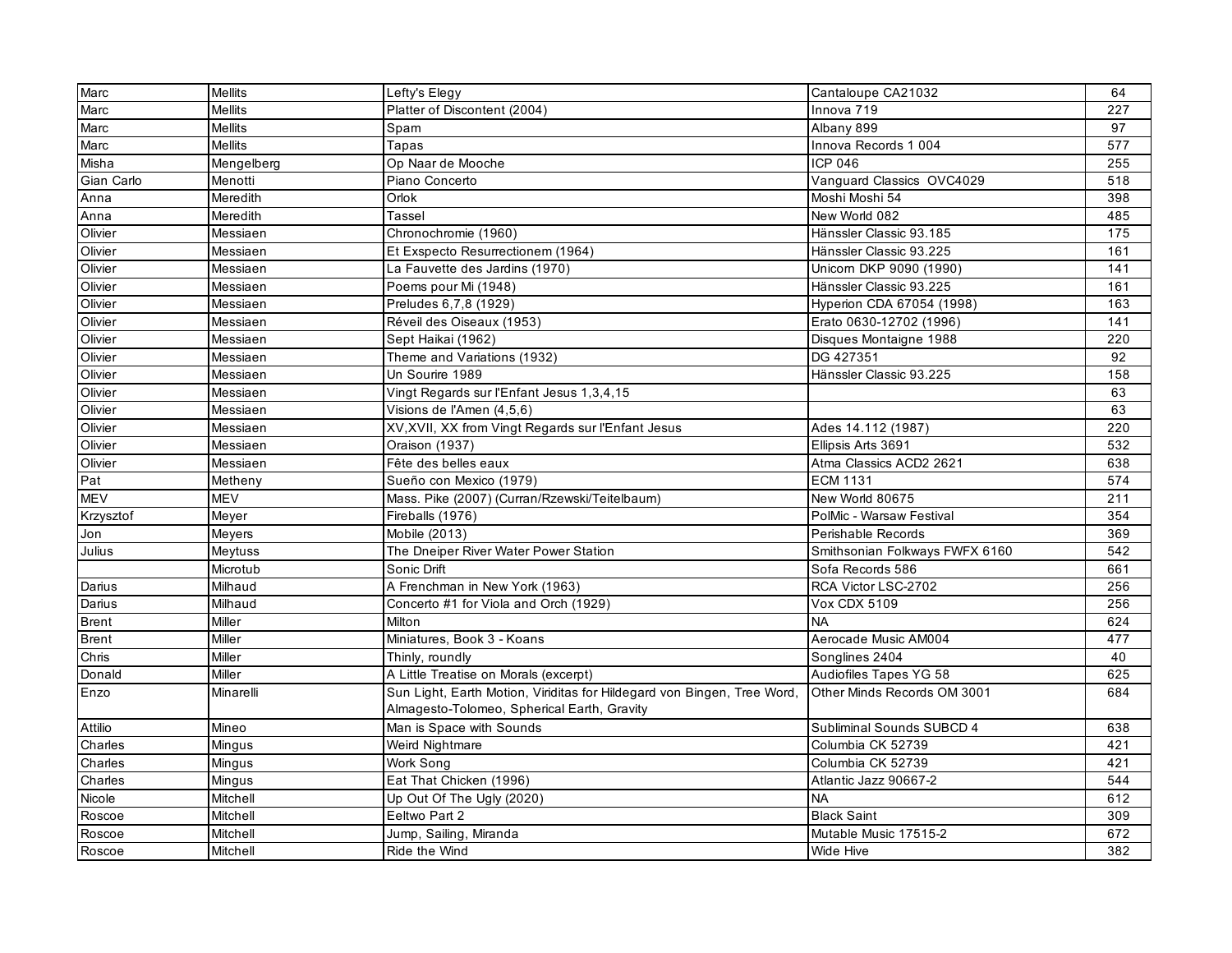| Roscoe     | Mitchell                  | Six Gongs and Two Woodblocks                                       | ECM Records ECM 2494/95           | 672 |
|------------|---------------------------|--------------------------------------------------------------------|-----------------------------------|-----|
| Roscoe     | Mitchell                  | Tahquemenon; Off Five Dark Six                                     | Nessa 9/10                        | 383 |
| Roscoe     | Mitchell                  | Cactus and a Rose, Chant                                           | Wild Hive Records WH-0311         | 592 |
| Roscoe     | Mitchell                  | Rapid Transmission                                                 | Victo Victo CD011                 | 592 |
| Roscoe     | Mitchell                  | Nonaah                                                             | AECO B001R6EQW4                   | 592 |
| Roscoe     | Mitchell, Anthony Braxton | Line Fine Lyon Seven                                               | Delmark Records SAC3016           | 672 |
| Dary John  | <b>Mizelle</b>            | Polyphonies I                                                      | Other Minds Records OM 2031       | 679 |
| Ole Henrik | Moe                       | Eraser's Edge (1995)                                               | Aurora ACD 5036                   | 253 |
| Meredith   | Monk                      | Atlas: Airport                                                     | <b>ECM New 1491</b>               | 229 |
| Meredith   | Monk                      | Atlas: Earth Seen From Above                                       | ECM New 1491/92                   | 430 |
| Meredith   | Monk                      | Atlas: Explorer's Junctures                                        | <b>ECM New 1491/92</b>            | 430 |
| Meredith   | Monk                      | Atlas: Other Worlds Revealed                                       | <b>ECM New 1491/92</b>            | 430 |
| Meredith   | Monk                      | Atlas: Rite Of Passage B                                           | ECM New 1491/92                   | 430 |
| Meredith   | Monk                      | Ellis Island                                                       | ECM New Series 2374 4810712       | 402 |
| Meredith   | Monk                      | St. Petersburg Waltz                                               | ECM New Series 2374 4810712       | 402 |
| Meredith   | Monk                      | Strand, from Songs of Ascension                                    | ECM New 2154                      | 301 |
| Meredith   | Monk                      | Three Heavens and Hells                                            | ECM New 1589                      | 525 |
| Meredith   | Monk, orch Randall        | Memory Song                                                        | live recording                    | 644 |
| Thelonius  | Monk                      | In Walked Bud                                                      | Blue Note CDP 7 95636 2           | 401 |
| Thelonius  | Monk                      | Crepuscule with Nellie, Monkishness, Round Midnight                | Tum Records TUM CD 053            | 588 |
| Stephen    | Montague                  | <b>Tonques of Fire</b>                                             | Private recording                 | 308 |
| Thurston   | Moore                     | Grace Lake                                                         | Matador Records OLE 1062-1        | 574 |
| Moore      | Mother                    | Looking Up At Down & True Lies of History (2020)                   | <b>NA</b>                         | 612 |
| Moore      | Mother                    | Time Float, DIY Time Machine                                       | Don Giovanni DG-121               | 656 |
| Moore      | Mother                    | Working Machine From "Circuit City"                                | Don Giovanni DG 197               | 625 |
| Moore      | Mother                    | Repeater, Don't Die, After Images, Engineered Uncertainty, Masters | <b>NA</b>                         | 605 |
|            |                           | Clock, Black Flight.                                               |                                   |     |
| Jason      | Moran                     | Conlon Nancarrow Study #6                                          | <b>Blue Note</b>                  | 255 |
| Jason      | Moran                     | Slang (OM 16)                                                      |                                   | 670 |
| Jason      | Moran                     | Study #6                                                           | Blue Note 509994                  | 231 |
| Ikue       | Mori                      | various selections                                                 | <b>Tzadik</b>                     | 292 |
| Ikue       | Mori, Fred Firth          | Nothing To It (2015)                                               | Intakt Records Intakt CD 352      | 669 |
| Ikue       | Mori, Julianna Barwick    | Rain And Shine At The Lotus Pond                                   | Rvng Intl FRKWYS06                | 669 |
| Ikue       | Mori/ Zeena Parkins       | Savage Flowers                                                     | Mega Records 071                  | 592 |
| Ikue       | Mori                      | Agate Amulets, Orot                                                | Tzadik 4007                       | 592 |
| Jeff       | <b>Morris</b>             | Rain (1987)                                                        | What Next/Nonsequitur 16 (1994)   | 190 |
| Charles    | Morrow                    | Wave Music VII for 30 harps                                        | XI records                        | 276 |
| Charles    | Morrow                    | Wave Music III for 60 clarinets and a boat                         | Recital R41                       | 595 |
| Stephen    | Mosko                     | Indigenous Muisc I: Renderings, Indigenous Music II: Piano         | Oodiscs oo39                      | 53  |
| Alexandr   | Mosolov                   | The Steel Foundry                                                  | Columbia (UK) E302924 LB (78 rpm) | 542 |
| Moor       | Mother                    | Time Float, DIY Time Machine                                       | Don Giovanni Records DG-121       | 656 |
| Marjan     | Mozetich                  | Time to Leave                                                      | Artifact 025 (2001)               | 181 |
| Nico       | Muhly                     | Etude 1 (2007)                                                     | New Amsterdam NWAM 016 (2009)     | 217 |
| Nico       | Muhly                     | Etude 1A (2007)                                                    | New Amsterdam                     | 217 |
|            |                           |                                                                    |                                   |     |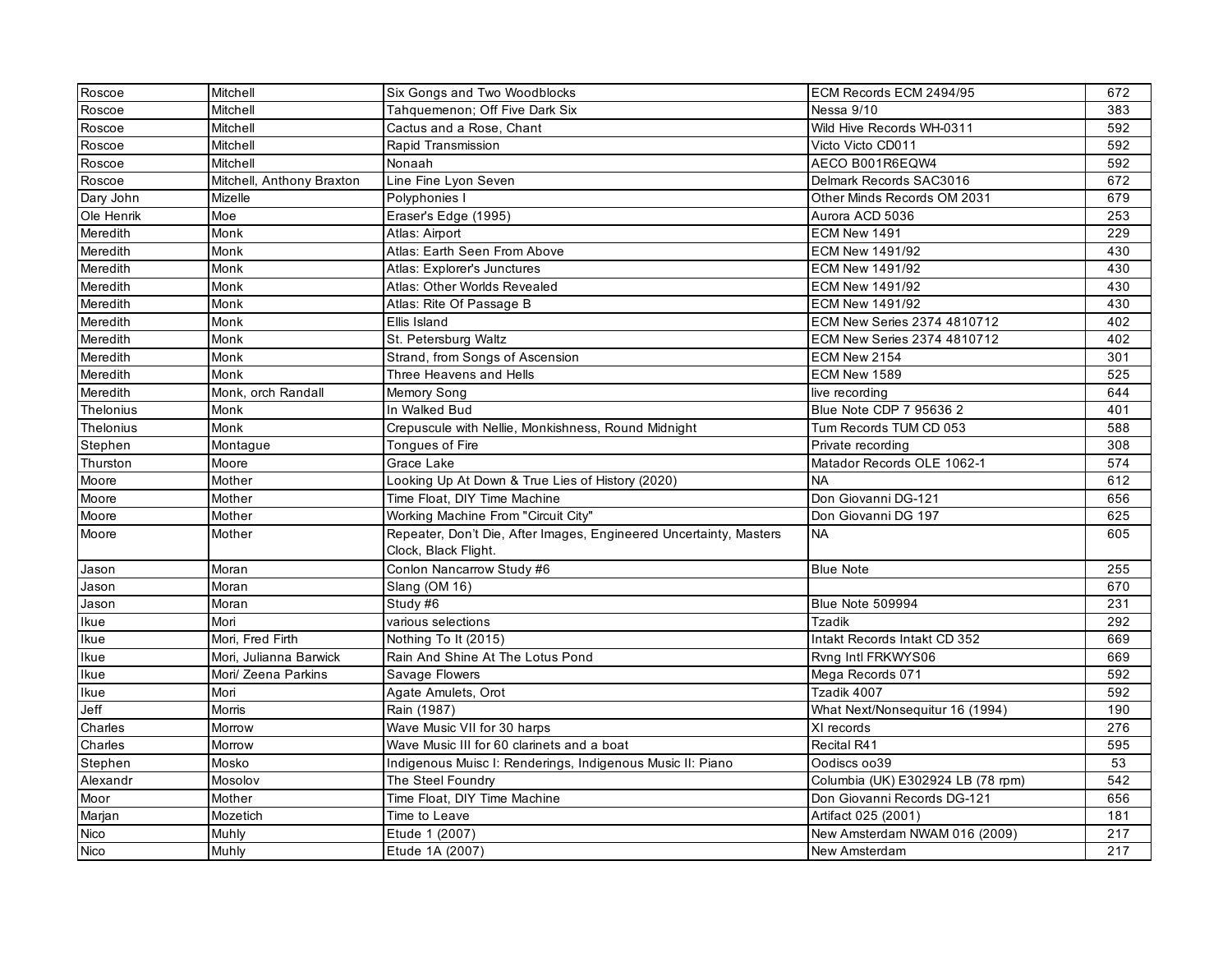| <b>Nico</b> | Muhly                    | I Dring the Air Before Me (2009)                                                                                                                                                                               | Decca 478 2570                    | 357 |
|-------------|--------------------------|----------------------------------------------------------------------------------------------------------------------------------------------------------------------------------------------------------------|-----------------------------------|-----|
| Nico        | Muhly                    | The Only Tune                                                                                                                                                                                                  | <b>Brassland</b>                  | 229 |
| Nico        | Muhly                    | The Only Tune                                                                                                                                                                                                  | <b>Bedroom Community HVALUR5</b>  | 445 |
| Nico        | Muhly                    | Two Voices                                                                                                                                                                                                     | Deutsche Grammophone 028947917    | 401 |
| Nico        | Muhly                    | Viola Concerto                                                                                                                                                                                                 | Bedroom Community HVALUR26        | 480 |
| Nico        | Muhly                    | Two Boys (excerpts)                                                                                                                                                                                            | Nonesuch NON 541941               | 457 |
| Gordon      | Mumma                    | Cirqualtz                                                                                                                                                                                                      | New World Records NW 80632        | 684 |
| Tristan     | Murall                   | Tellur                                                                                                                                                                                                         | dB Productions 31                 | 517 |
| Olli        | Mustonen                 | Triple Concerto for 3 violins and orch (1998)                                                                                                                                                                  | Ondine ODE 974-2                  | 278 |
| Aragaki     | Mutsumi                  | Interlude (entrance), Kajadihuu-bushi', Naakuni-hantabaru,<br>Time Machine, Harmony of Silence, Layers, Nankuru Nankuru,<br>Chijuyaa, Interlude (Lights & Shadows), Too Much Love For You,<br>Interlude (Exit) | Ninuhai Recordings NNH-001        | 647 |
| Pawel       | Mykietyn                 | Cello Sonata (2006)                                                                                                                                                                                            | nina.gov.pl/en/cd-mykietyn        | 209 |
| Hyo-Shin    | Na                       | All the Noises in the World (2006)                                                                                                                                                                             | New World Records 80674-2         | 662 |
| Hyo-Shin    | Na                       | Walking, Walking (2004)                                                                                                                                                                                        | New World 80674 (2008)            | 137 |
| Norio       | Nakagawai                | Kyogen Qabbalah                                                                                                                                                                                                | World Music Network RGNET1406CD   | 647 |
| Conlon      | Nancarrow                | <b>Blues (1935)</b>                                                                                                                                                                                            | Other Minds 1002 (2000)           | 77  |
| Conlon      | Nancarrow                | Concerto for Pianola and Chamber Orchestra                                                                                                                                                                     | Wergo 6733                        | 298 |
| Conlon      | Nancarrow                | Para Yoko, Sonatina, Studies 50/51/30                                                                                                                                                                          | Other Minds 1002 (2000)           | 98  |
| Conlon      | Nancarrow                | Piece #1 for Small Orchestra                                                                                                                                                                                   | Naxos 8.559196                    | 325 |
| Conlon      | Nancarrow                | Piece #2 for Small Orchestra                                                                                                                                                                                   | RCA Victor Red Seal 09026 61180 2 | 654 |
| Conlon      | Nancarrow                | Pieces #1 & #2 for small orchestra (1943/1986)                                                                                                                                                                 | Naxos 8.559196                    | 98  |
| Conlon      | Nancarrow                | Sonatina, Studies #1,2,7,8                                                                                                                                                                                     | Other Minds 1012 (2008)           | 151 |
| Conlon      | Nancarrow                | String Quartet #1                                                                                                                                                                                              | Naxos 8.559196                    | 325 |
| Conlon      | Nancarrow                | String Quartet #1 (1945)                                                                                                                                                                                       | Naxos 8.559196 (2005)             | 77  |
| Conlon      | Nancarrow                | String Quartet #3                                                                                                                                                                                              | Wergo 6696                        | 298 |
| Conlon      | Nancarrow                | Studies for Player Piano #18 and #19 arranged for<br>ensemble                                                                                                                                                  | BMG Classics/RCA 09026-61180      | 326 |
| Conlon      | Nancarrow                | Studies for Player Piano numbers 21, 25, 27, 28, 30, 37, 40a,<br>40b                                                                                                                                           | Other Minds 1012-1015             | 326 |
| Conlon      | Nancarrow                | Studies for Player Piano numbers 3a, 5, 7, 11, 12                                                                                                                                                              | Other Minds 1012-1015             | 325 |
| Conlon      | Nancarrow                | Study #6                                                                                                                                                                                                       | Other Minds 1012-1015             | 231 |
| Conlon      | Nancarrow                | Study 19                                                                                                                                                                                                       | Other Minds 1012-1015             | 555 |
| Conlon      | Nancarrow                | Study 41                                                                                                                                                                                                       | Other Minds 1012-1015             | 298 |
| Conlon      | Nancarrow                | Study 42                                                                                                                                                                                                       | Other Minds 1012-1015             | 654 |
| Conlon      | Nancarrow                | Tango, Contraption #1, Piece for Tape                                                                                                                                                                          | Other Minds 1012-1015             | 326 |
| Conlon      | Nancarrow                | Toccata                                                                                                                                                                                                        | Naxos 8.559196                    | 325 |
| Conlon      | Nancarrow                | Toccata for violin and player piano (1935)                                                                                                                                                                     | Bridge 9236                       | 123 |
| Conlon      | Nancarrow                | Trio; Sarabande & Scherzo                                                                                                                                                                                      | RCA Victor 09026-6118 0           | 325 |
| Qasim       | Nagvi                    | Preamble and Meg Erase Meta                                                                                                                                                                                    | <b>NNA Tapes NNA084</b>           | 463 |
| Mayke       | $\overline{\text{N}}$ as | To Hell (2005)                                                                                                                                                                                                 | Etcetera KTC 1397 (2010)          | 237 |
| Eric        | Nathan                   | Omaggio a Gesualdo                                                                                                                                                                                             | Albany Records                    | 566 |
| Aquiles     | Navarro                  | No Mas                                                                                                                                                                                                         | Troy 158                          | 610 |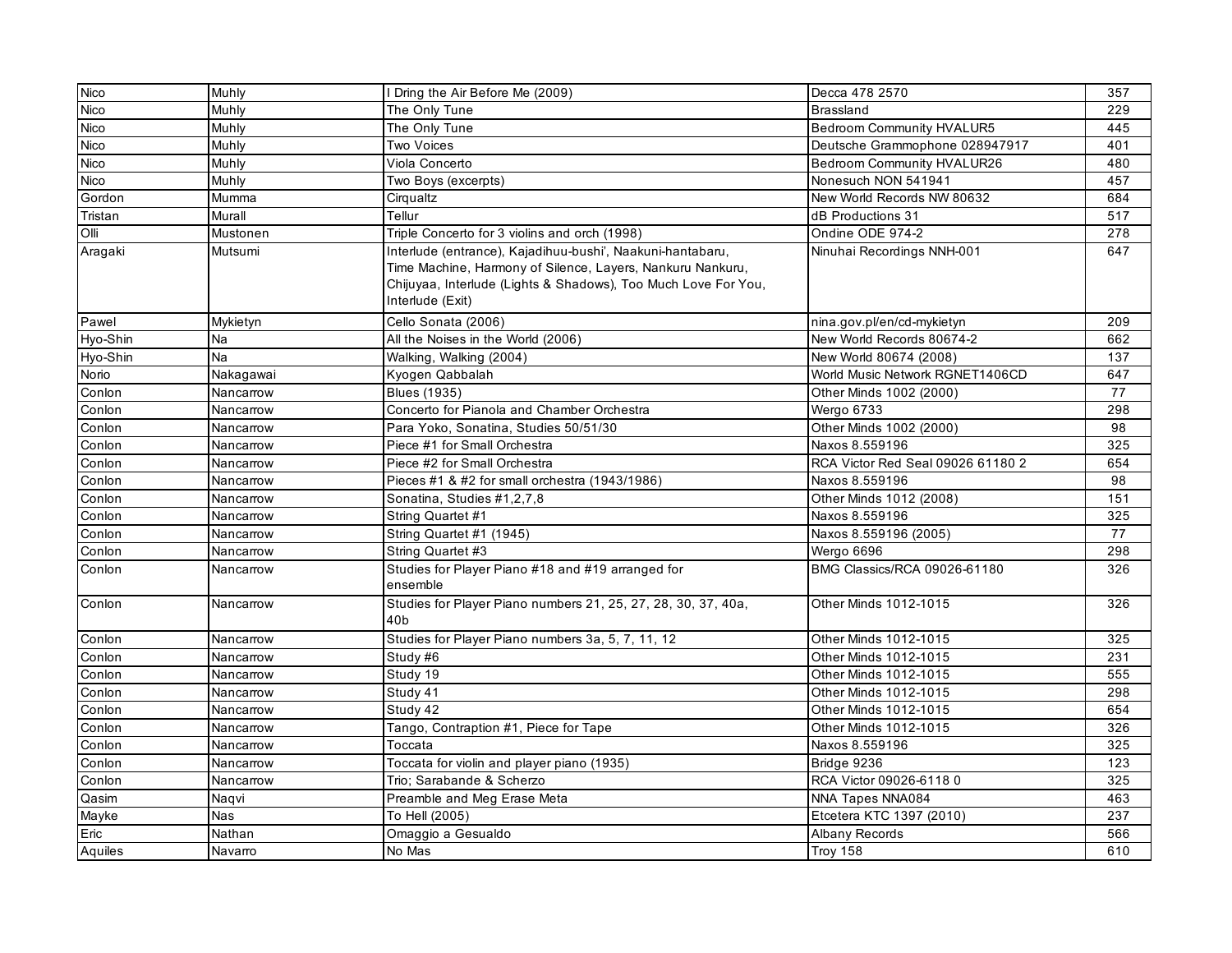| The<br><b>Necks</b><br>22<br>Drive Bv<br>Morphius 0009<br>Fatal, from CHEMIST (2006)<br>The<br><b>Necks</b><br><b>ReR NECKS7 (2006)</b><br>110<br>577<br>Guns Tehn, Guns Now<br>Negativland<br>SST Records SST291<br>565<br>Seeland Records 002<br>Negativland<br>The Answer Is<br>SST Records SST CD 252<br>565<br>Negativland<br>The Perfect Cut<br>SST Records SST CD 133<br>651<br>Negativland<br>Announcement, Quiet Please<br>Smithsonian Folkways FW33440<br>629<br>Vaclav<br>Nelhybel<br><b>Outer Space Music</b><br>Aurora ACD 5023<br>250<br>Jon Oivind<br><b>Ness</b><br>1-2-3 Happy Happy Happy!<br>Beware of Darkness (2002)<br>Aurora ACD 5025 (2004)<br>285<br>Jon Oivind<br>Ness<br>"The Gooseneck" and "Schrapnel"<br>MinMax MM017<br>344<br>Amy X<br>Neuburg<br>Other Minds 1019<br>324<br>Amy X<br>Neuburg<br>Nonette<br>Amy X<br>Neuburg<br>She Got Away<br>Private recording<br>386<br>Kairos 0012242<br>Olga<br>Neuwrith<br>Hooloomooloo<br>40<br>Phil<br>Niblock<br>481<br><b>Disseminate</b><br>sfsound<br>Phill<br><b>Niblock</b><br>Disseminate Ostrava<br>Mode<br>5<br>Phill<br>5<br><b>Niblock</b><br><b>Sweet Potato</b><br><b>Touch Music</b><br>656<br>Nico<br>Elektra EKS-74029<br>Evening of Light<br>Nico/Lou Reed/<br>It was a Pleasure Then<br>Verve V-5032<br>624<br>Populist PR005<br>439<br>Odeya<br>Nini<br>Dante Quartet<br>628<br>$\mathsf{Jim}$<br>Nollman<br>47 whale raga<br>Interspecies<br>679<br>Jim<br>Nollman<br>Cretaceous Songbook<br>Other Minds Records OM 2033<br>Orca Jazzing, Bubble Symphony, Amazon Headwaters, Calm,<br>658<br>Jim<br>Nollman<br>Other Minds Records OM 2033<br>Cretaceous Songbook.<br>628<br>Jim<br>Nollman<br><b>Turkey Song</b><br>archival/NA<br>Hänssler 93179<br>430<br>Nono<br>Cori di Didone<br>Luigi<br>Aurora ACD 5075<br>347<br>Ame<br>Nordheim<br>Concerto for Cello and Chamber Orchestra "Tenebrae"<br>Per<br>DaCapo 6.220510<br>65<br>Nørgård<br>2 Nocturnes - Morning Meditation<br>212<br>Per<br>A Light Hour (sections III, IV)<br>Nørgård<br>Dacapo 8.226100 (2009)<br>Per<br>Borderlines - Violin Concerto #2<br><b>BIS 1872</b><br>319<br>Nørgård<br>Per<br>Cello Concerto #2 "Momentum"<br>Aurora ACD 5075<br>347<br>Nørgård<br>239<br>Per<br>Nørgård<br>from "En Lys Time", parts II, III<br>Dacapo 8.226100 (2009)<br>Per<br>Late Summer Elegy for Cello (1991)<br>DaCapo 8.224007<br>85<br>Nørgård<br>201<br>Per<br>Nine Friends<br>Dacapo 8.226089<br>Nørgård<br>Per<br>152<br>Nørgård<br>Quartet #9 (2001)<br>Da Capo 8.226059 (2008)<br>Per<br>Spaces of Time - for orchestra with piano<br><b>BIS 1872</b><br>319<br>Nørgård<br>88<br>Per<br>String Qtet #3, #4, #5<br>Kontrapunkt 32015<br>Nørgård<br>Per<br>String Quartet #10 (2005)<br>242<br>Nørgård<br>Dacapo 8.226059 (2008)<br>Per<br>Nørgård<br>String Quartet #8<br>Unreleased<br>86<br>Per<br>Symphony #7 (2006)<br>Da Capo 6.220547 (2008)<br>183<br>Nørgård<br>Violin Concerto "Borderlines" (2002)<br>85<br>Per<br>Nørgård<br>DaCapo 8.226014<br>Per<br>Nørgård<br>Voyage into the Golden Screen (1968)<br>DaCapo 8.226014<br>86<br>Per<br>Nørgård<br>Voyage Into the Golden Screen (1968)<br>Dacapo 8.226014<br>358<br>BMOP Sound 1040<br>435<br>Andrew<br>Norman | The | <b>Necks</b> | Abillera, from CHEMIST | <b>ReR NECKS7 (2006)</b> | 82 |
|--------------------------------------------------------------------------------------------------------------------------------------------------------------------------------------------------------------------------------------------------------------------------------------------------------------------------------------------------------------------------------------------------------------------------------------------------------------------------------------------------------------------------------------------------------------------------------------------------------------------------------------------------------------------------------------------------------------------------------------------------------------------------------------------------------------------------------------------------------------------------------------------------------------------------------------------------------------------------------------------------------------------------------------------------------------------------------------------------------------------------------------------------------------------------------------------------------------------------------------------------------------------------------------------------------------------------------------------------------------------------------------------------------------------------------------------------------------------------------------------------------------------------------------------------------------------------------------------------------------------------------------------------------------------------------------------------------------------------------------------------------------------------------------------------------------------------------------------------------------------------------------------------------------------------------------------------------------------------------------------------------------------------------------------------------------------------------------------------------------------------------------------------------------------------------------------------------------------------------------------------------------------------------------------------------------------------------------------------------------------------------------------------------------------------------------------------------------------------------------------------------------------------------------------------------------------------------------------------------------------------------------------------------------------------------------------------------------------------------------------------------------------------------------------------------------------------------------------------------------------------------------------------------------------------------------------------------------------------------------------------------------------------------------------------------------------------------------------------------------------------------------------------------------------------------------------------------------------------------------------|-----|--------------|------------------------|--------------------------|----|
|                                                                                                                                                                                                                                                                                                                                                                                                                                                                                                                                                                                                                                                                                                                                                                                                                                                                                                                                                                                                                                                                                                                                                                                                                                                                                                                                                                                                                                                                                                                                                                                                                                                                                                                                                                                                                                                                                                                                                                                                                                                                                                                                                                                                                                                                                                                                                                                                                                                                                                                                                                                                                                                                                                                                                                                                                                                                                                                                                                                                                                                                                                                                                                                                                                            |     |              |                        |                          |    |
|                                                                                                                                                                                                                                                                                                                                                                                                                                                                                                                                                                                                                                                                                                                                                                                                                                                                                                                                                                                                                                                                                                                                                                                                                                                                                                                                                                                                                                                                                                                                                                                                                                                                                                                                                                                                                                                                                                                                                                                                                                                                                                                                                                                                                                                                                                                                                                                                                                                                                                                                                                                                                                                                                                                                                                                                                                                                                                                                                                                                                                                                                                                                                                                                                                            |     |              |                        |                          |    |
|                                                                                                                                                                                                                                                                                                                                                                                                                                                                                                                                                                                                                                                                                                                                                                                                                                                                                                                                                                                                                                                                                                                                                                                                                                                                                                                                                                                                                                                                                                                                                                                                                                                                                                                                                                                                                                                                                                                                                                                                                                                                                                                                                                                                                                                                                                                                                                                                                                                                                                                                                                                                                                                                                                                                                                                                                                                                                                                                                                                                                                                                                                                                                                                                                                            |     |              |                        |                          |    |
|                                                                                                                                                                                                                                                                                                                                                                                                                                                                                                                                                                                                                                                                                                                                                                                                                                                                                                                                                                                                                                                                                                                                                                                                                                                                                                                                                                                                                                                                                                                                                                                                                                                                                                                                                                                                                                                                                                                                                                                                                                                                                                                                                                                                                                                                                                                                                                                                                                                                                                                                                                                                                                                                                                                                                                                                                                                                                                                                                                                                                                                                                                                                                                                                                                            |     |              |                        |                          |    |
|                                                                                                                                                                                                                                                                                                                                                                                                                                                                                                                                                                                                                                                                                                                                                                                                                                                                                                                                                                                                                                                                                                                                                                                                                                                                                                                                                                                                                                                                                                                                                                                                                                                                                                                                                                                                                                                                                                                                                                                                                                                                                                                                                                                                                                                                                                                                                                                                                                                                                                                                                                                                                                                                                                                                                                                                                                                                                                                                                                                                                                                                                                                                                                                                                                            |     |              |                        |                          |    |
|                                                                                                                                                                                                                                                                                                                                                                                                                                                                                                                                                                                                                                                                                                                                                                                                                                                                                                                                                                                                                                                                                                                                                                                                                                                                                                                                                                                                                                                                                                                                                                                                                                                                                                                                                                                                                                                                                                                                                                                                                                                                                                                                                                                                                                                                                                                                                                                                                                                                                                                                                                                                                                                                                                                                                                                                                                                                                                                                                                                                                                                                                                                                                                                                                                            |     |              |                        |                          |    |
|                                                                                                                                                                                                                                                                                                                                                                                                                                                                                                                                                                                                                                                                                                                                                                                                                                                                                                                                                                                                                                                                                                                                                                                                                                                                                                                                                                                                                                                                                                                                                                                                                                                                                                                                                                                                                                                                                                                                                                                                                                                                                                                                                                                                                                                                                                                                                                                                                                                                                                                                                                                                                                                                                                                                                                                                                                                                                                                                                                                                                                                                                                                                                                                                                                            |     |              |                        |                          |    |
|                                                                                                                                                                                                                                                                                                                                                                                                                                                                                                                                                                                                                                                                                                                                                                                                                                                                                                                                                                                                                                                                                                                                                                                                                                                                                                                                                                                                                                                                                                                                                                                                                                                                                                                                                                                                                                                                                                                                                                                                                                                                                                                                                                                                                                                                                                                                                                                                                                                                                                                                                                                                                                                                                                                                                                                                                                                                                                                                                                                                                                                                                                                                                                                                                                            |     |              |                        |                          |    |
|                                                                                                                                                                                                                                                                                                                                                                                                                                                                                                                                                                                                                                                                                                                                                                                                                                                                                                                                                                                                                                                                                                                                                                                                                                                                                                                                                                                                                                                                                                                                                                                                                                                                                                                                                                                                                                                                                                                                                                                                                                                                                                                                                                                                                                                                                                                                                                                                                                                                                                                                                                                                                                                                                                                                                                                                                                                                                                                                                                                                                                                                                                                                                                                                                                            |     |              |                        |                          |    |
|                                                                                                                                                                                                                                                                                                                                                                                                                                                                                                                                                                                                                                                                                                                                                                                                                                                                                                                                                                                                                                                                                                                                                                                                                                                                                                                                                                                                                                                                                                                                                                                                                                                                                                                                                                                                                                                                                                                                                                                                                                                                                                                                                                                                                                                                                                                                                                                                                                                                                                                                                                                                                                                                                                                                                                                                                                                                                                                                                                                                                                                                                                                                                                                                                                            |     |              |                        |                          |    |
|                                                                                                                                                                                                                                                                                                                                                                                                                                                                                                                                                                                                                                                                                                                                                                                                                                                                                                                                                                                                                                                                                                                                                                                                                                                                                                                                                                                                                                                                                                                                                                                                                                                                                                                                                                                                                                                                                                                                                                                                                                                                                                                                                                                                                                                                                                                                                                                                                                                                                                                                                                                                                                                                                                                                                                                                                                                                                                                                                                                                                                                                                                                                                                                                                                            |     |              |                        |                          |    |
|                                                                                                                                                                                                                                                                                                                                                                                                                                                                                                                                                                                                                                                                                                                                                                                                                                                                                                                                                                                                                                                                                                                                                                                                                                                                                                                                                                                                                                                                                                                                                                                                                                                                                                                                                                                                                                                                                                                                                                                                                                                                                                                                                                                                                                                                                                                                                                                                                                                                                                                                                                                                                                                                                                                                                                                                                                                                                                                                                                                                                                                                                                                                                                                                                                            |     |              |                        |                          |    |
|                                                                                                                                                                                                                                                                                                                                                                                                                                                                                                                                                                                                                                                                                                                                                                                                                                                                                                                                                                                                                                                                                                                                                                                                                                                                                                                                                                                                                                                                                                                                                                                                                                                                                                                                                                                                                                                                                                                                                                                                                                                                                                                                                                                                                                                                                                                                                                                                                                                                                                                                                                                                                                                                                                                                                                                                                                                                                                                                                                                                                                                                                                                                                                                                                                            |     |              |                        |                          |    |
|                                                                                                                                                                                                                                                                                                                                                                                                                                                                                                                                                                                                                                                                                                                                                                                                                                                                                                                                                                                                                                                                                                                                                                                                                                                                                                                                                                                                                                                                                                                                                                                                                                                                                                                                                                                                                                                                                                                                                                                                                                                                                                                                                                                                                                                                                                                                                                                                                                                                                                                                                                                                                                                                                                                                                                                                                                                                                                                                                                                                                                                                                                                                                                                                                                            |     |              |                        |                          |    |
|                                                                                                                                                                                                                                                                                                                                                                                                                                                                                                                                                                                                                                                                                                                                                                                                                                                                                                                                                                                                                                                                                                                                                                                                                                                                                                                                                                                                                                                                                                                                                                                                                                                                                                                                                                                                                                                                                                                                                                                                                                                                                                                                                                                                                                                                                                                                                                                                                                                                                                                                                                                                                                                                                                                                                                                                                                                                                                                                                                                                                                                                                                                                                                                                                                            |     |              |                        |                          |    |
|                                                                                                                                                                                                                                                                                                                                                                                                                                                                                                                                                                                                                                                                                                                                                                                                                                                                                                                                                                                                                                                                                                                                                                                                                                                                                                                                                                                                                                                                                                                                                                                                                                                                                                                                                                                                                                                                                                                                                                                                                                                                                                                                                                                                                                                                                                                                                                                                                                                                                                                                                                                                                                                                                                                                                                                                                                                                                                                                                                                                                                                                                                                                                                                                                                            |     |              |                        |                          |    |
|                                                                                                                                                                                                                                                                                                                                                                                                                                                                                                                                                                                                                                                                                                                                                                                                                                                                                                                                                                                                                                                                                                                                                                                                                                                                                                                                                                                                                                                                                                                                                                                                                                                                                                                                                                                                                                                                                                                                                                                                                                                                                                                                                                                                                                                                                                                                                                                                                                                                                                                                                                                                                                                                                                                                                                                                                                                                                                                                                                                                                                                                                                                                                                                                                                            |     |              |                        |                          |    |
|                                                                                                                                                                                                                                                                                                                                                                                                                                                                                                                                                                                                                                                                                                                                                                                                                                                                                                                                                                                                                                                                                                                                                                                                                                                                                                                                                                                                                                                                                                                                                                                                                                                                                                                                                                                                                                                                                                                                                                                                                                                                                                                                                                                                                                                                                                                                                                                                                                                                                                                                                                                                                                                                                                                                                                                                                                                                                                                                                                                                                                                                                                                                                                                                                                            |     |              |                        |                          |    |
|                                                                                                                                                                                                                                                                                                                                                                                                                                                                                                                                                                                                                                                                                                                                                                                                                                                                                                                                                                                                                                                                                                                                                                                                                                                                                                                                                                                                                                                                                                                                                                                                                                                                                                                                                                                                                                                                                                                                                                                                                                                                                                                                                                                                                                                                                                                                                                                                                                                                                                                                                                                                                                                                                                                                                                                                                                                                                                                                                                                                                                                                                                                                                                                                                                            |     |              |                        |                          |    |
|                                                                                                                                                                                                                                                                                                                                                                                                                                                                                                                                                                                                                                                                                                                                                                                                                                                                                                                                                                                                                                                                                                                                                                                                                                                                                                                                                                                                                                                                                                                                                                                                                                                                                                                                                                                                                                                                                                                                                                                                                                                                                                                                                                                                                                                                                                                                                                                                                                                                                                                                                                                                                                                                                                                                                                                                                                                                                                                                                                                                                                                                                                                                                                                                                                            |     |              |                        |                          |    |
|                                                                                                                                                                                                                                                                                                                                                                                                                                                                                                                                                                                                                                                                                                                                                                                                                                                                                                                                                                                                                                                                                                                                                                                                                                                                                                                                                                                                                                                                                                                                                                                                                                                                                                                                                                                                                                                                                                                                                                                                                                                                                                                                                                                                                                                                                                                                                                                                                                                                                                                                                                                                                                                                                                                                                                                                                                                                                                                                                                                                                                                                                                                                                                                                                                            |     |              |                        |                          |    |
|                                                                                                                                                                                                                                                                                                                                                                                                                                                                                                                                                                                                                                                                                                                                                                                                                                                                                                                                                                                                                                                                                                                                                                                                                                                                                                                                                                                                                                                                                                                                                                                                                                                                                                                                                                                                                                                                                                                                                                                                                                                                                                                                                                                                                                                                                                                                                                                                                                                                                                                                                                                                                                                                                                                                                                                                                                                                                                                                                                                                                                                                                                                                                                                                                                            |     |              |                        |                          |    |
|                                                                                                                                                                                                                                                                                                                                                                                                                                                                                                                                                                                                                                                                                                                                                                                                                                                                                                                                                                                                                                                                                                                                                                                                                                                                                                                                                                                                                                                                                                                                                                                                                                                                                                                                                                                                                                                                                                                                                                                                                                                                                                                                                                                                                                                                                                                                                                                                                                                                                                                                                                                                                                                                                                                                                                                                                                                                                                                                                                                                                                                                                                                                                                                                                                            |     |              |                        |                          |    |
|                                                                                                                                                                                                                                                                                                                                                                                                                                                                                                                                                                                                                                                                                                                                                                                                                                                                                                                                                                                                                                                                                                                                                                                                                                                                                                                                                                                                                                                                                                                                                                                                                                                                                                                                                                                                                                                                                                                                                                                                                                                                                                                                                                                                                                                                                                                                                                                                                                                                                                                                                                                                                                                                                                                                                                                                                                                                                                                                                                                                                                                                                                                                                                                                                                            |     |              |                        |                          |    |
|                                                                                                                                                                                                                                                                                                                                                                                                                                                                                                                                                                                                                                                                                                                                                                                                                                                                                                                                                                                                                                                                                                                                                                                                                                                                                                                                                                                                                                                                                                                                                                                                                                                                                                                                                                                                                                                                                                                                                                                                                                                                                                                                                                                                                                                                                                                                                                                                                                                                                                                                                                                                                                                                                                                                                                                                                                                                                                                                                                                                                                                                                                                                                                                                                                            |     |              |                        |                          |    |
|                                                                                                                                                                                                                                                                                                                                                                                                                                                                                                                                                                                                                                                                                                                                                                                                                                                                                                                                                                                                                                                                                                                                                                                                                                                                                                                                                                                                                                                                                                                                                                                                                                                                                                                                                                                                                                                                                                                                                                                                                                                                                                                                                                                                                                                                                                                                                                                                                                                                                                                                                                                                                                                                                                                                                                                                                                                                                                                                                                                                                                                                                                                                                                                                                                            |     |              |                        |                          |    |
|                                                                                                                                                                                                                                                                                                                                                                                                                                                                                                                                                                                                                                                                                                                                                                                                                                                                                                                                                                                                                                                                                                                                                                                                                                                                                                                                                                                                                                                                                                                                                                                                                                                                                                                                                                                                                                                                                                                                                                                                                                                                                                                                                                                                                                                                                                                                                                                                                                                                                                                                                                                                                                                                                                                                                                                                                                                                                                                                                                                                                                                                                                                                                                                                                                            |     |              |                        |                          |    |
|                                                                                                                                                                                                                                                                                                                                                                                                                                                                                                                                                                                                                                                                                                                                                                                                                                                                                                                                                                                                                                                                                                                                                                                                                                                                                                                                                                                                                                                                                                                                                                                                                                                                                                                                                                                                                                                                                                                                                                                                                                                                                                                                                                                                                                                                                                                                                                                                                                                                                                                                                                                                                                                                                                                                                                                                                                                                                                                                                                                                                                                                                                                                                                                                                                            |     |              |                        |                          |    |
|                                                                                                                                                                                                                                                                                                                                                                                                                                                                                                                                                                                                                                                                                                                                                                                                                                                                                                                                                                                                                                                                                                                                                                                                                                                                                                                                                                                                                                                                                                                                                                                                                                                                                                                                                                                                                                                                                                                                                                                                                                                                                                                                                                                                                                                                                                                                                                                                                                                                                                                                                                                                                                                                                                                                                                                                                                                                                                                                                                                                                                                                                                                                                                                                                                            |     |              |                        |                          |    |
|                                                                                                                                                                                                                                                                                                                                                                                                                                                                                                                                                                                                                                                                                                                                                                                                                                                                                                                                                                                                                                                                                                                                                                                                                                                                                                                                                                                                                                                                                                                                                                                                                                                                                                                                                                                                                                                                                                                                                                                                                                                                                                                                                                                                                                                                                                                                                                                                                                                                                                                                                                                                                                                                                                                                                                                                                                                                                                                                                                                                                                                                                                                                                                                                                                            |     |              |                        |                          |    |
|                                                                                                                                                                                                                                                                                                                                                                                                                                                                                                                                                                                                                                                                                                                                                                                                                                                                                                                                                                                                                                                                                                                                                                                                                                                                                                                                                                                                                                                                                                                                                                                                                                                                                                                                                                                                                                                                                                                                                                                                                                                                                                                                                                                                                                                                                                                                                                                                                                                                                                                                                                                                                                                                                                                                                                                                                                                                                                                                                                                                                                                                                                                                                                                                                                            |     |              |                        |                          |    |
|                                                                                                                                                                                                                                                                                                                                                                                                                                                                                                                                                                                                                                                                                                                                                                                                                                                                                                                                                                                                                                                                                                                                                                                                                                                                                                                                                                                                                                                                                                                                                                                                                                                                                                                                                                                                                                                                                                                                                                                                                                                                                                                                                                                                                                                                                                                                                                                                                                                                                                                                                                                                                                                                                                                                                                                                                                                                                                                                                                                                                                                                                                                                                                                                                                            |     |              |                        |                          |    |
|                                                                                                                                                                                                                                                                                                                                                                                                                                                                                                                                                                                                                                                                                                                                                                                                                                                                                                                                                                                                                                                                                                                                                                                                                                                                                                                                                                                                                                                                                                                                                                                                                                                                                                                                                                                                                                                                                                                                                                                                                                                                                                                                                                                                                                                                                                                                                                                                                                                                                                                                                                                                                                                                                                                                                                                                                                                                                                                                                                                                                                                                                                                                                                                                                                            |     |              |                        |                          |    |
|                                                                                                                                                                                                                                                                                                                                                                                                                                                                                                                                                                                                                                                                                                                                                                                                                                                                                                                                                                                                                                                                                                                                                                                                                                                                                                                                                                                                                                                                                                                                                                                                                                                                                                                                                                                                                                                                                                                                                                                                                                                                                                                                                                                                                                                                                                                                                                                                                                                                                                                                                                                                                                                                                                                                                                                                                                                                                                                                                                                                                                                                                                                                                                                                                                            |     |              |                        |                          |    |
|                                                                                                                                                                                                                                                                                                                                                                                                                                                                                                                                                                                                                                                                                                                                                                                                                                                                                                                                                                                                                                                                                                                                                                                                                                                                                                                                                                                                                                                                                                                                                                                                                                                                                                                                                                                                                                                                                                                                                                                                                                                                                                                                                                                                                                                                                                                                                                                                                                                                                                                                                                                                                                                                                                                                                                                                                                                                                                                                                                                                                                                                                                                                                                                                                                            |     |              |                        |                          |    |
|                                                                                                                                                                                                                                                                                                                                                                                                                                                                                                                                                                                                                                                                                                                                                                                                                                                                                                                                                                                                                                                                                                                                                                                                                                                                                                                                                                                                                                                                                                                                                                                                                                                                                                                                                                                                                                                                                                                                                                                                                                                                                                                                                                                                                                                                                                                                                                                                                                                                                                                                                                                                                                                                                                                                                                                                                                                                                                                                                                                                                                                                                                                                                                                                                                            |     |              |                        |                          |    |
|                                                                                                                                                                                                                                                                                                                                                                                                                                                                                                                                                                                                                                                                                                                                                                                                                                                                                                                                                                                                                                                                                                                                                                                                                                                                                                                                                                                                                                                                                                                                                                                                                                                                                                                                                                                                                                                                                                                                                                                                                                                                                                                                                                                                                                                                                                                                                                                                                                                                                                                                                                                                                                                                                                                                                                                                                                                                                                                                                                                                                                                                                                                                                                                                                                            |     |              |                        |                          |    |
|                                                                                                                                                                                                                                                                                                                                                                                                                                                                                                                                                                                                                                                                                                                                                                                                                                                                                                                                                                                                                                                                                                                                                                                                                                                                                                                                                                                                                                                                                                                                                                                                                                                                                                                                                                                                                                                                                                                                                                                                                                                                                                                                                                                                                                                                                                                                                                                                                                                                                                                                                                                                                                                                                                                                                                                                                                                                                                                                                                                                                                                                                                                                                                                                                                            |     |              |                        |                          |    |
|                                                                                                                                                                                                                                                                                                                                                                                                                                                                                                                                                                                                                                                                                                                                                                                                                                                                                                                                                                                                                                                                                                                                                                                                                                                                                                                                                                                                                                                                                                                                                                                                                                                                                                                                                                                                                                                                                                                                                                                                                                                                                                                                                                                                                                                                                                                                                                                                                                                                                                                                                                                                                                                                                                                                                                                                                                                                                                                                                                                                                                                                                                                                                                                                                                            |     |              |                        |                          |    |
|                                                                                                                                                                                                                                                                                                                                                                                                                                                                                                                                                                                                                                                                                                                                                                                                                                                                                                                                                                                                                                                                                                                                                                                                                                                                                                                                                                                                                                                                                                                                                                                                                                                                                                                                                                                                                                                                                                                                                                                                                                                                                                                                                                                                                                                                                                                                                                                                                                                                                                                                                                                                                                                                                                                                                                                                                                                                                                                                                                                                                                                                                                                                                                                                                                            |     |              |                        |                          |    |
|                                                                                                                                                                                                                                                                                                                                                                                                                                                                                                                                                                                                                                                                                                                                                                                                                                                                                                                                                                                                                                                                                                                                                                                                                                                                                                                                                                                                                                                                                                                                                                                                                                                                                                                                                                                                                                                                                                                                                                                                                                                                                                                                                                                                                                                                                                                                                                                                                                                                                                                                                                                                                                                                                                                                                                                                                                                                                                                                                                                                                                                                                                                                                                                                                                            |     |              |                        |                          |    |
|                                                                                                                                                                                                                                                                                                                                                                                                                                                                                                                                                                                                                                                                                                                                                                                                                                                                                                                                                                                                                                                                                                                                                                                                                                                                                                                                                                                                                                                                                                                                                                                                                                                                                                                                                                                                                                                                                                                                                                                                                                                                                                                                                                                                                                                                                                                                                                                                                                                                                                                                                                                                                                                                                                                                                                                                                                                                                                                                                                                                                                                                                                                                                                                                                                            |     |              | Play                   |                          |    |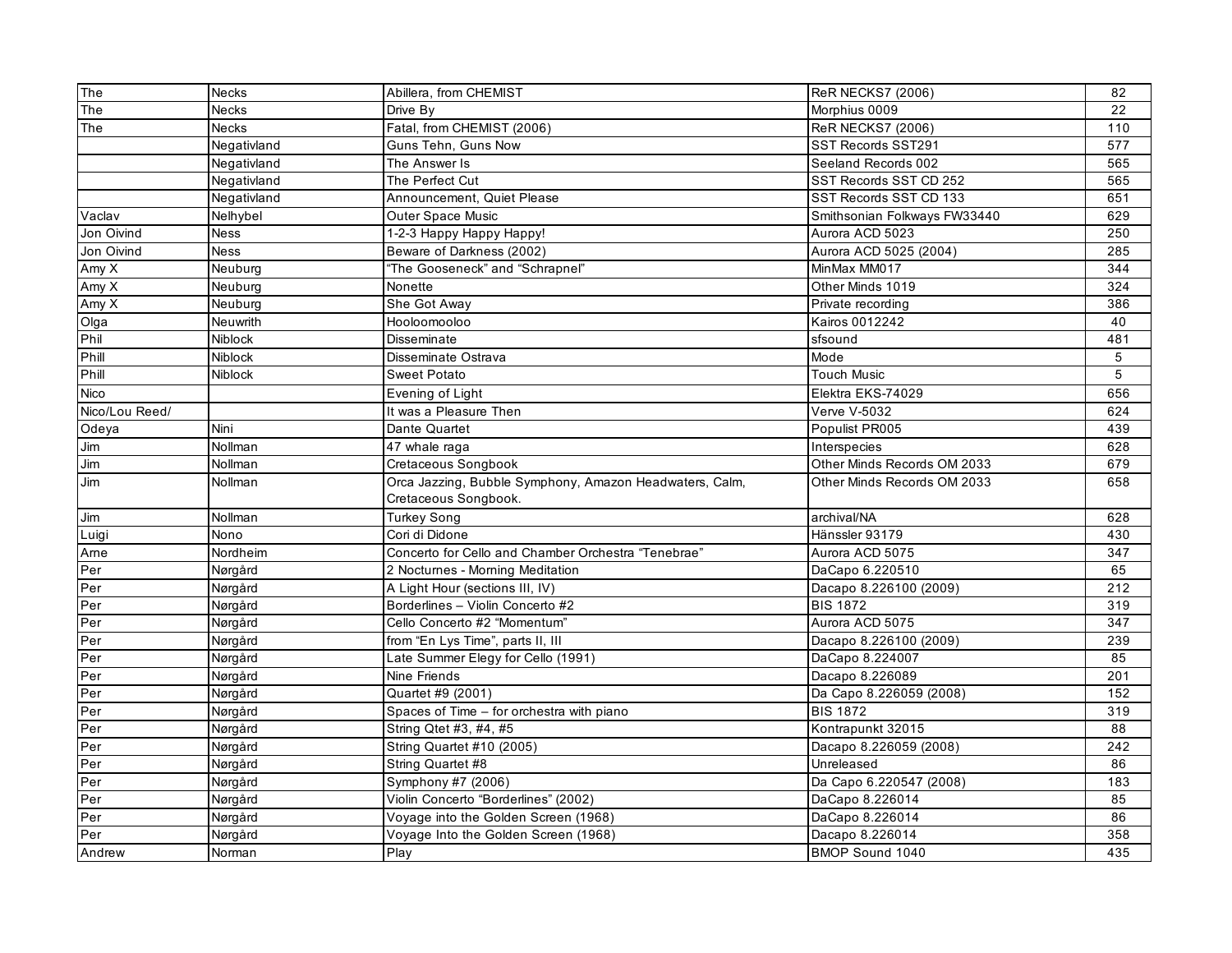| M.A.<br>Numminen<br>Song VI from the Tractatus Suite (1989)<br>Zweitausendeins 260.010<br>Michael<br>Full Fathom Five (from Prospero's Books)<br>London 425 224-2<br>Nyman | 278<br>428   |
|----------------------------------------------------------------------------------------------------------------------------------------------------------------------------|--------------|
|                                                                                                                                                                            |              |
|                                                                                                                                                                            |              |
| Michael<br>Nyman<br>Knowing the Ropes, Chasing Sheep, Miranda<br>Mnrecords 117 (2009)                                                                                      | 224          |
| Michael<br>Nyman<br>String Quartet #2<br>Argo                                                                                                                              | 6            |
| MN Records 124<br>Michael<br>Nyman<br>String Quartet #3 (1990)                                                                                                             | 356          |
| Michael<br>Nyman<br>The Photography Of Chance<br>Michael Nyman Records MNRCD120                                                                                            | 464          |
| Michael<br>Nyman<br>Where the Bee Dances<br>Argo                                                                                                                           | $\mathbf{1}$ |
| Michael<br>Nyman<br>Naxos 8.554168<br>Where The Bee Dances                                                                                                                 | 428          |
| Knut<br>2L 029-SACD<br><b>Nystedt</b><br>Immortal Bach                                                                                                                     | 307          |
| O'Leary<br>Reflections II<br>Navona Records NV5835<br>Jane                                                                                                                 | 577          |
| From Sea-Grey Shores<br>Navona Records NV6334<br>Jane<br>O'Leary                                                                                                           | 652          |
| O'Leary<br>The Echo of All that's Happened<br>CMC Ireland, n/a<br>Jane                                                                                                     | 652          |
| O'Leary<br>The passing of sound forever<br>Jane<br>Navona Records NV6068                                                                                                   | 652          |
| O'Raghallaigh<br>Where the One-Eyed Man is King<br>Caoimhin<br>State of Chassis Records (2007)                                                                             | 277          |
| O'Rourke/Elliott Sharp<br>Kola Superdeep Borehole, Kokytos<br>zOaR Music<br>Jim                                                                                            | 656          |
| Ochs, Donald Robinson<br>A Civil Right, Yesterday and Tomorrow<br>Larry                                                                                                    | 672          |
| Ohana<br>Maurice<br>Lys de Madrigaux<br>Naïve Records                                                                                                                      | 558          |
| Pauline<br>Oliveros<br>A Little Noise in the System (excerpt)<br>Sub Rosa SR190                                                                                            | 487          |
| Duo For Accordion And Bandoneon With Possible Mynah Bird<br>New World Records 80762-2<br>Pauline<br>Oliveros                                                               | 427          |
| Pauline<br>Oliveros<br>Mewsak<br>Important Records imprec 352                                                                                                              | 684          |
| Monkey / Chango<br>Deep Listening DL 07<br>Pauline<br>Oliveros                                                                                                             | 427          |
| Oliveros<br>Poem of Change<br>New World NWCR780<br>Pauline                                                                                                                 | 487          |
| Oliveros<br><b>Sound Patterns</b><br>sfsound<br>Pauline                                                                                                                    | 481          |
| Pauline<br>Oliveros<br>The Beauty of Sorrow<br>Deep Listening 22                                                                                                           | 50           |
| The Inner/Outer Sound Matrix<br>Pauline<br>Oliveros<br>sfsound                                                                                                             | 481          |
| Ona<br>Per Ivan Lermoliev<br>CUMUS 106<br>Erik                                                                                                                             | 39           |
| Aki<br>Onda<br>Room 40 DRM456<br><b>Flickering Lights</b>                                                                                                                  | 616          |
| Sub Rosa SRV500<br><b>Opening Performance</b><br>The Acid Lands                                                                                                            | 656          |
| selections from "Oramics"<br>Paradigm Records PD21<br>Daphne<br>Oram                                                                                                       | 590          |
| Ring<br><b>SN Variations</b><br>Aisha<br>Orazbayeva                                                                                                                        | 610          |
| Bill<br>Ol' Man River<br>Palilalia Records, PAL-048<br>Orcutt                                                                                                              | 567          |
| Ore<br>Cecilie<br>Schwirren<br>Aurora ACD 5055                                                                                                                             | 466          |
| Six Preludes for Cello & Piano; Composition #1<br>New World 80655<br>Leo<br>Ornstein                                                                                       | 96           |
| Violin Sonata (posthumous)<br><b>Brilliant Classics 95079</b><br>Leo<br>Ornstein                                                                                           | 667          |
| Sergio<br>El pueblo unido jamás será vencido<br><b>NA</b><br>Ortega                                                                                                        | 625          |
| Pablo<br>Ortiz<br>Albany TROY875<br>Milonguitas                                                                                                                            | 314          |
| Österling<br>Fredrik<br>Small Words for a Little Baby<br>db CD 134                                                                                                         | 343          |
| Oswald<br>Dab<br>John                                                                                                                                                      | 684          |
| O'Hell<br>Oswald<br>Elektra PRCD 8247-2<br>John                                                                                                                            | 468          |
| Oswald<br>Pretender<br>Seeland 515<br>John                                                                                                                                 | 468          |
| John<br>Oswald<br>spRite<br>web release                                                                                                                                    | 468          |
| Imagined Overtures (2005)<br>Electric 8 Independent Release<br>Frank<br>Oteri                                                                                              | 379          |
| Otte<br>Hans<br>Celestial Harmonies 12069<br>Book of Hours (excerpts nos. 19-48)                                                                                           | 248          |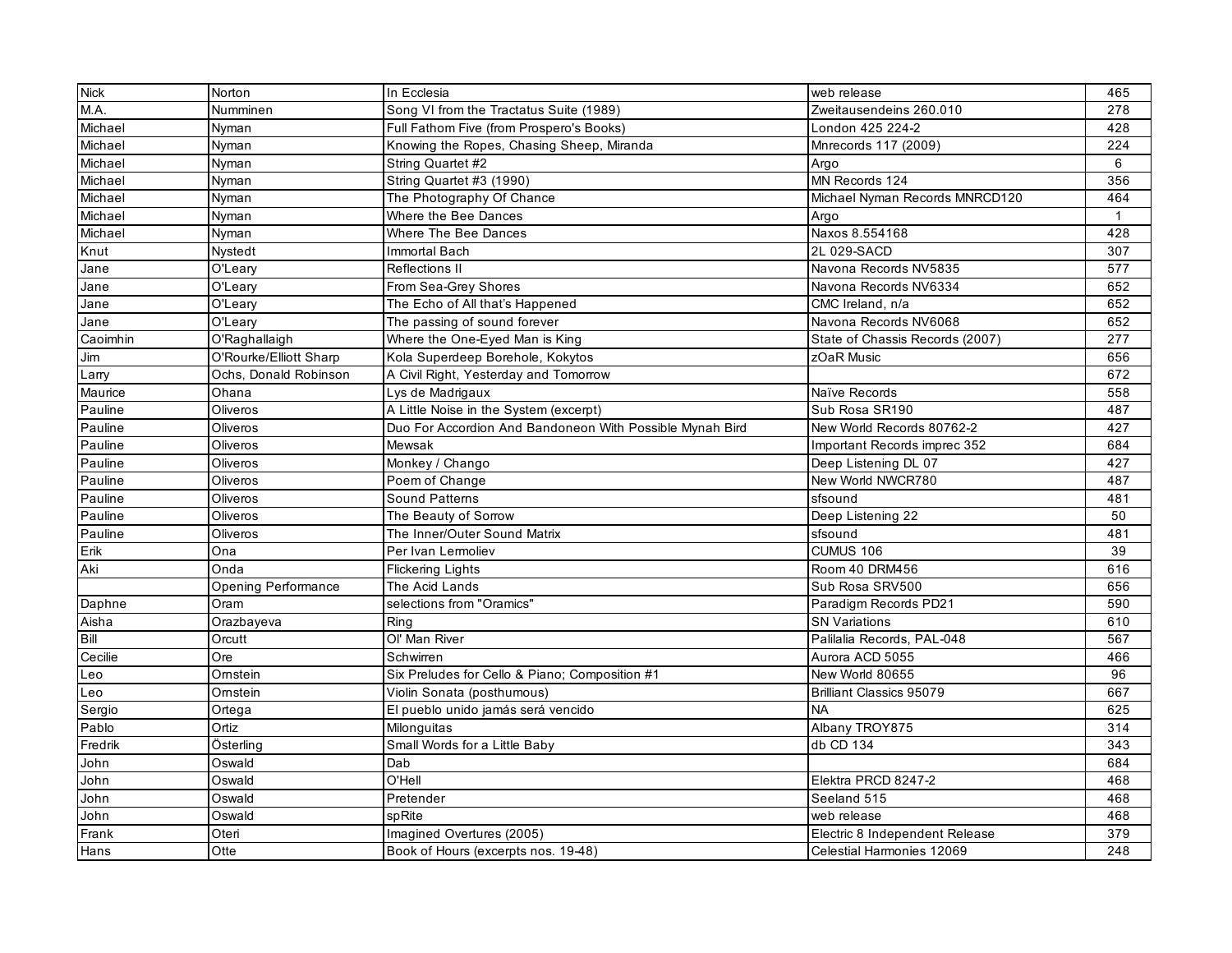| Hans         | Otte                  | Das Buch der Klänge (Book of Sounds) excerpts         | Celestial Harmonies 12069 (2006)    | 133 |
|--------------|-----------------------|-------------------------------------------------------|-------------------------------------|-----|
| Hans         | Otte                  | Das Buch der Klänge: #10, 2, 5                        | Celestial Harmonies 12069           | 507 |
| Hans         | Otte                  | Das Buch der Klänge: #10, 2, 5                        | Naxos 8.554820 (2001)               | 262 |
| Hans         | Otte                  | Orient:Occident                                       | Pogus P21037                        | 50  |
| Deva         | Ovel                  | Ippocrate, metodica                                   | Kohlhaas Records KHS 019            | 659 |
| Harry        | Owens                 | Sweet Leilani (Bing Crosby)                           | Decca Records 1175                  | 651 |
| Matti        | Paalanen              | Nyckelharpa                                           | self released                       | 570 |
| Martijn      | Padding               | Eight Metal Strings (2007)                            | Etcetera KTC 1406                   | 278 |
| Nam June     | Paik                  | Hommage à John Cage (1959)                            | Sub Rosa SR190                      | 531 |
| Charlegmagne | Palestine             | <b>Strumming Music</b>                                | Sub Rosa SR297                      | 442 |
| Charlegmagne | Palestine             | Schlingen-Blängen                                     | New World Records 80578-2           | 634 |
| Gerard       | Pape                  | Le Flueve du Desir III (1994)                         | CCMIX, Paris Mode 99                | 81  |
| Charlie      | Parker                | Ko Ko                                                 | Savoy Jazz 1208                     | 422 |
| Charlie      | Parker                | Now's The Time                                        | Savoy Jazz 1208                     | 422 |
| Charlie      | Parker                | Thriving On A Riff                                    | Savoy Jazz 1208                     | 422 |
| Charlie      | Parker or Miles Davis | Donna Lee                                             | America                             | 672 |
| William      | Parker                | <b>Baldwin</b>                                        | Centering Records 1020-1029         | 669 |
| William      | Parker                | Come Sunday                                           | Thirsty Ear Recordings THI 57088.29 | 669 |
| William      | Parker                | Drum & Bass Interlude, Eternity                       | AUM Fidelity AUM 110/111            | 588 |
| William      | Parker                | Spirit Catcher (OM 9)                                 |                                     | 670 |
| Zeena        | Parkins               | Determined                                            | Good Child Music GCM0006            | 669 |
| Zeena        | Parkins               | s:c:a:t:t:e:r:i:n:g (2012)                            | New World 80740                     | 360 |
| Åke          | Parmerud              | Out of Sight                                          | <b>FYLP 1026</b>                    | 493 |
| Åke          | Parmerud              | Dreaming in Darkness                                  | live recording OM 13                |     |
|              | Panaiotis             | Awakening                                             | N/A                                 | 546 |
| Arvo         | Pårt                  | <b>Berliner Messe</b>                                 | Scribe Records                      | 498 |
| Arvo         | Pårt                  | Fratres (1977)                                        | ECM Records ECM 2464                | 624 |
| Arvo         | Pärt                  | In Principio (2003)                                   | ECM New 2050 (2009)                 | 180 |
| Arvo         | Pärt                  | La Sindone (2005)                                     | ECM New 2050 (2009)                 | 173 |
| Arvo         | Pärt                  | Litany (1994)                                         | ECM New 1592                        | 389 |
| Arvo         | Pärt                  | Mein Weg (1994)                                       | ECM New 2050 (2009)                 | 175 |
| Arvo         | Pärt                  | My Heart Is In The Highlands                          | Hyperion                            | 364 |
| Arvo         | Pärt                  | Stabat Mater (1985)                                   | Challenge 72616                     | 389 |
| Arvo         | Pärt                  | Symphony #4 "Los Angeles" (2008)                      | <b>ECM 2160</b>                     | 234 |
| Arvo         | Pärt                  | Trisagion for string orchestra (1992)                 | ECM New 1592                        | 366 |
| Arvo         | Pärt                  | Für Alina (1976)                                      | <b>ECM 2464</b>                     | 627 |
| Harry        | Partch                | 15676                                                 | Bridge 9132                         | 171 |
| Harry        | Partch                | A Dream, from 17 Lyrics of Li Po                      | Tzadik TZ 7012                      | 87  |
| Harry        | Partch                | And on the Seventh Day Petals Fell in Petaluma (1966) | CRI/New World 7000 (1989)           | 271 |
| Harry        | Partch                | Castor & Pollox (1952)                                | Arkiv Music/Sony 74929              | 384 |
| Harry        | Partch                | Daphne of the Dunes (1967)                            | Sony Masterworks 74929              | 662 |
| Harry        | Partch                | Delusion of the Fury                                  | <b>INNOVA</b>                       | 273 |
| Harry        | Partch                | II. Pollux (from Castor and Pollux)                   | CRI/New World (1994)                | 273 |
| Harry        | Partch                | Letter from Hobo Pablo                                | Bridge 9132                         | 13  |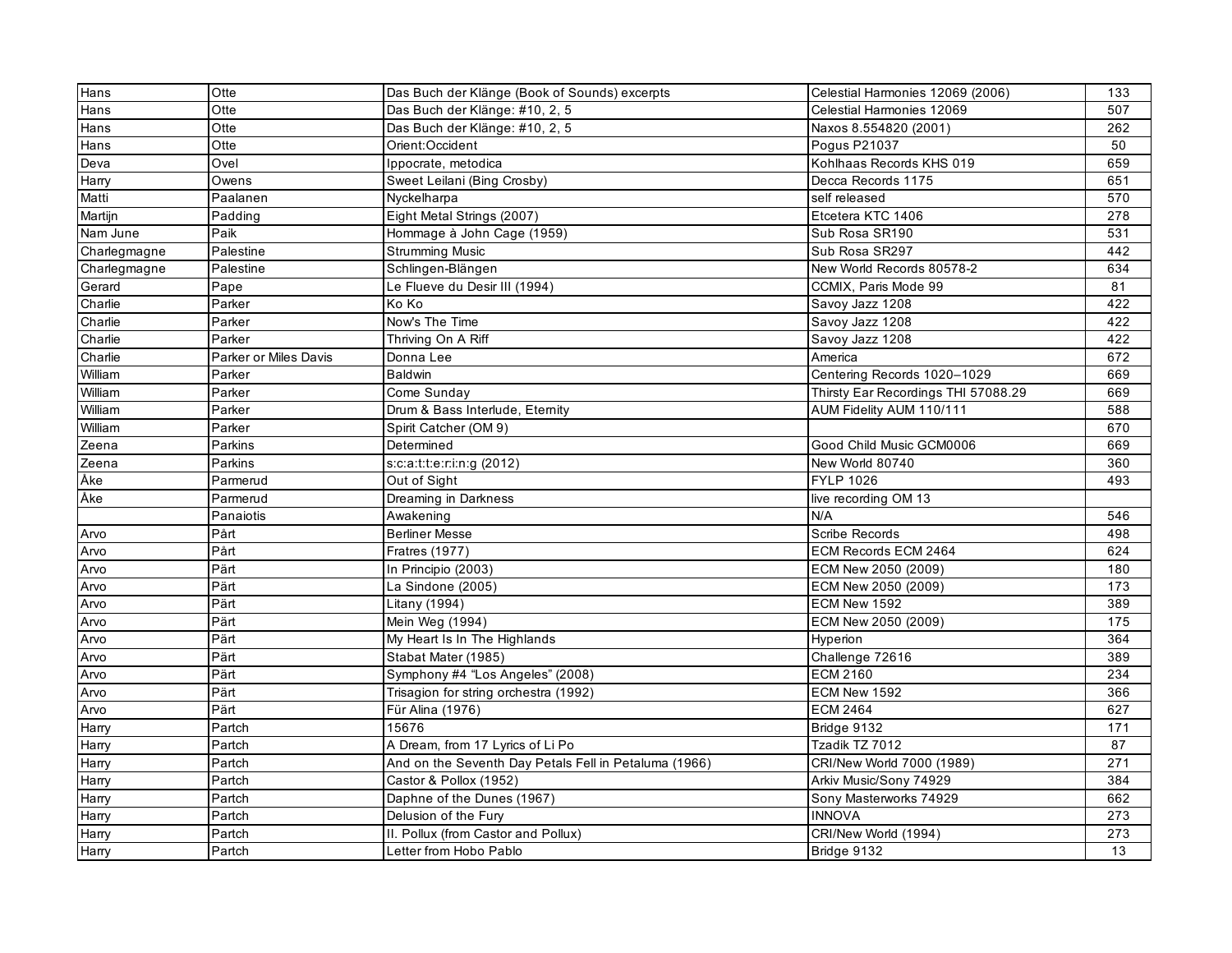| Harry          | Partch             | Letter from Hobo Pablo (1943)                                  | Bridge 9132                    | 171 |
|----------------|--------------------|----------------------------------------------------------------|--------------------------------|-----|
| Harry          | Partch             | The Bewitched (excerpts)                                       | New World 80624                | 29  |
| Harry          | Partch             | The Bewitched (complete)                                       | CRI CD752                      | 614 |
| Harry          | Partch             | Three Intrusions 1949                                          | Bridge 9132                    | 171 |
| Harry          | Partch             | The Wayward I, III                                             | CRI CD752                      | 614 |
| Harry          | Partch             | Dark Brother                                                   | Innova 401                     | 550 |
| Harry          | Partch             | The Dreamer That Remains                                       | New World Records 80623-2      | 654 |
| Harry          | Partch             | 11 Intrusions: The Rose                                        | New World/CRI 80621-2          | 539 |
| Harry          | Partch             | 11 Intrusions: The Crane                                       | New World/CRI 80621-2          | 539 |
| Junius         | Paul               | Baker's Dozen (2019)                                           | International Anthem IARC 0028 | 612 |
| Junius         | Paul               | Bowl Hit, View From the Moon                                   | International Anthem IARC0028  | 672 |
| Maggi          | Payne              | Through Space and Time                                         | Longform Editions LE 095       | 689 |
| Matthew Joseph | Payne              | "Obviously I Was Abducted By Paper Aliens" from "Flight Of The | Meerenai Shim Records 200      | 365 |
| Matthew Joseph | Payne              | Echologuacious                                                 | Independent Release            | 406 |
| Matthew Joseph | Payne              | Polish Cold War Neon                                           | Independent Release            | 424 |
| Krzysztof      | Penderecki         | Canon (1962)                                                   | PolMic - Warsaw Festival       | 353 |
| Krzysztof      | Penderecki         | Concerto for Viola and Chamber Orchestra (1983)                | <b>ECM New 1506</b>            | 260 |
| Krzysztof      | Penderecki         | Threnody for the Victims of Hiroshima                          | EMI B000002S5H                 | 578 |
| Tristan        | Perich             | Observations                                                   | Bridge 9370                    | 411 |
| Tristan        | Perich             | Surface Image                                                  | New Amsterdam NWAM 060         | 413 |
| Freddie        | Perren             | Will Survive (2016)                                            | CD Baby                        | 544 |
| Fredrik        | Pesson             | La Vita, Non Sapremo, Mes Béatitudes                           | Stradivarius 33755             | 117 |
| Steve          | Peters             | Ancestral Memory (1996)                                        | trAce 024 (Paris)              | 106 |
| Steve          | Peters             | From Shelter                                                   | Cold Blue 018                  | 39  |
| Steve          | Peters             | The Webster Cycles (1981)                                      | Cold Blue                      | 140 |
| Kristaps       | Petersons          | Oktets                                                         | Private recording              | 284 |
| Matthias       | Petersson          | Neverfield                                                     | Ideal 056                      | 344 |
| Astor          | Piazzolla          | Maria de Buenos Aires                                          | Alfa                           | 314 |
| Astor          | Piazzolla          | Four for Tango                                                 | Nonesuch 79181                 | 627 |
| Astor          | Piazzolla          | Tres tangos para bandonéon y orquestra                         | Nonesuch 79174                 | 627 |
| Astor          | Piazzolla          | Asleep, Despetar                                               | Nonesuch 79254                 | 627 |
| Kartik         | Pillai             | Music to be Nothing For                                        | n/a                            | 659 |
| Paul           | Pinto              | Minis (11, 4, 5)                                               | Gold Bolus GBR 024             | 479 |
| Michael        | Pisaro             | July Mountain (California Version)                             | Gravity Wave GW 002            | 611 |
| Michael        | Pisaro             | A single charm is doubtful (2005)                              | Wandelweiser 1405              | 397 |
| Michael        | Pisaro             | a wave and waves, part 2                                       | Cathnor 009                    | 233 |
| Michael        | Pisaro             | <b>Fields Have Ears</b>                                        | Gravity Wave GW 007            | 516 |
|                | Plinth AKA Michael | <b>Collected Machine Muisc</b>                                 | Time Released Sound TRS 11     | 533 |
| Leon           | Pober              | <b>Tiny Bubbles</b>                                            | Reprise Records 6357-2         | 680 |
| Larry          | Polansky           | Eskimo Lullaby                                                 | Unreleased CD from Jim Fox     | 61  |
| Larry          | Polansky           | Horn (1989)                                                    | Artifact 1011                  | 358 |
| Larry          | Polansky           | Improvisation for Two Pianos and Fretless Guitar               | Henceforth 111                 | 348 |
| Larry          | Polansky           | Movement for Lou Harrison for just bass quartet (1977)         | Artifact ART 1011              | 275 |
| Larry          | Polansky           | Piano Piece #5                                                 | Bandcamp                       | 497 |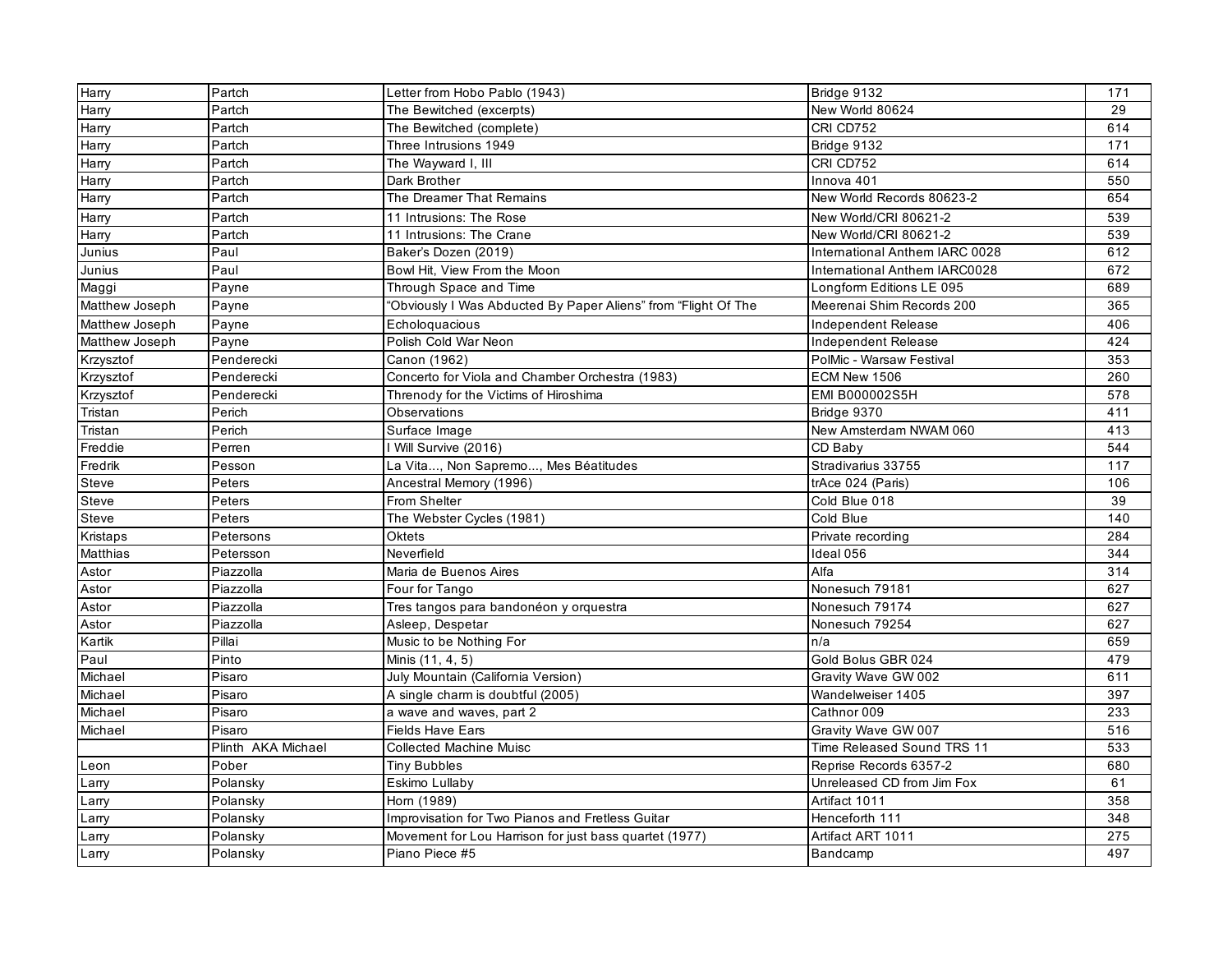| Larry            | Polansky       | The World's Longest Melody                                    | New World 80700                  | 480 |
|------------------|----------------|---------------------------------------------------------------|----------------------------------|-----|
| Marek            | Poliks         | Lamina Hollow Volume                                          | unreleased recording             | 450 |
| Pierre-Dominique | Ponnelle       | String Quartet #2 (2006)                                      | Genuin GEN 10163 (2010)          | 237 |
| Jonathan         | Pontier        | Arte Faxxx                                                    | Private                          | 65  |
| André            | Popp           | Perles de Cristal, La Polka du Roi, Java, La Polka du Colonel | <b>Basta 9031</b>                | 590 |
| Anthony          | Porter         | Needle-play                                                   | Mobius Trio MT 001               | 330 |
| Henri            | Pousseur       | Séismogrammes, pt 1                                           | Sub Rosa Records SR415           | 602 |
| Karen            | Power          | Location, Location, Location                                  | n/a                              | 652 |
| Wendy            | Prezament      | Recollection                                                  | Artifact 025 (2001)              | 181 |
| Alwynne          | Pritchard      | Invisible Cities (1999)                                       | Metier 92040 (2002)              | 137 |
| Gabriel          | Prokofiev      | String Quartet #2                                             | Nonclassical Recordings NONCLSS0 | 403 |
| Gabriel          | Prokofiev      | The Triadic Riddles of Water (2010) remix                     | Nonclassical S012                | 278 |
| Serge            | Prokofiev      | Toccata, op. 11                                               | <b>RCA/BMG 60377</b>             | 45  |
| John             | Prokop         | New England, Late Summer                                      | OgreOgress                       | 59  |
|                  | Psychic TV     | Southern Comfort                                              | <b>Temple Records</b>            | 624 |
| Jan              | Pusina         | Nine Pieces Of Light                                          | Other Minds OM2012               | 462 |
| Sun              | Ra             | The Cosmos                                                    | ESP Disk ESP 1014                | 401 |
| Sun              | Ra             | Neptune (2010)                                                | <b>Enterplanetary Koncepts</b>   | 602 |
| Sun              | Ra             | Space is the Place                                            | Grp Records B0000065KI           | 524 |
| Sun              | Ra             | Space is the Place                                            | Jackpot Records JPR049           | 665 |
| Sun              | Ra             | Sun Ra & his Band from Outer Space                            | ESP Disk 1045                    | 524 |
| Sun              | Ra             | The Shadow World                                              | ESP Disk 1045                    | 524 |
| Sun              | Ra             | Theme of the Stargazers                                       | ESP Disk 1045                    | 524 |
| Sun              | Ra             | India                                                         | <b>Enterplanetary Koncepts</b>   | 524 |
| Sun              | Ra             | Sunology @1                                                   | <b>Enterplanetary Koncepts</b>   | 524 |
| Sun              | Ra             | Davice to Medics                                              | <b>Enterplanetary Koncepts</b>   | 524 |
| Sun              | Ra             | The Nile-Part 1                                               | Modern Harmonic MH-8012          | 656 |
| <b>Dick</b>      | Raaijmakers    | Canon 5- Super 'dis moi'                                      | Composer's Voice CV-NEAR 09/10/1 | 582 |
| Éliane           | Radigue        | Chry-ptus                                                     |                                  | 687 |
| Éliane           | Radigue        | Occam V                                                       | Saltern Records                  | 689 |
| Éliane           | Radigue        | Tryptic                                                       |                                  | 687 |
| Horatiu          | Radulescu      | 2nd Sonata / 4th Sonata (1991/1993)                           | Ars Musici AM 1086/1142          | 168 |
| Horatiu          | Radulescu      | Piano Sonata #2                                               | CPO 999880 (2004)                | 241 |
| Horatiu          | Radulescu      | The Quest - Piano Concerto 1996                               | cpo 999589                       | 159 |
| Horatiu          | Radulescu      | Third Piano Sonata (1999) "you will endure forever"           | CPO 999880 (2004)                | 177 |
| David            | Rakowski       | Piano Concerto (2006)                                         | BMOP/sound 1009 (2009)           | 203 |
| David            | Rakowski       | Piano Edude #63 (killer B's)                                  | Bridge 9310                      | 357 |
| Lee              | Ranaldo        | <b>Maelstrom from Drift</b>                                   | Three Lobed Recordings           | 574 |
| <b>Brendon</b>   | Randall-Meyers | <b>Making Good Choices</b>                                    | Mobius Trio MT001                | 415 |
| Brendon          | Randall-Myers  | Making Good Choices - excerpt                                 | Mobius Trio MT 001               | 330 |
| Sunleif          | Rasmussen      | Goodnight & Farewell, Accvire, Ormurin langi, Brestiskvoedi.  | Da Capo Classical 6.220640       | 663 |
| Sunleif          | Rasmussen      |                                                               | OUR Recordings 6.220605          | 344 |
| Sunleif          | Rasmussen      | Saxophone Concerto: Dem Licht entgegen                        | Dacapo 6.220506                  | 342 |
| Sunleif          | Rasmussen      | Symphony #1                                                   | Dacapo 6.220506                  | 342 |
|                  |                |                                                               |                                  |     |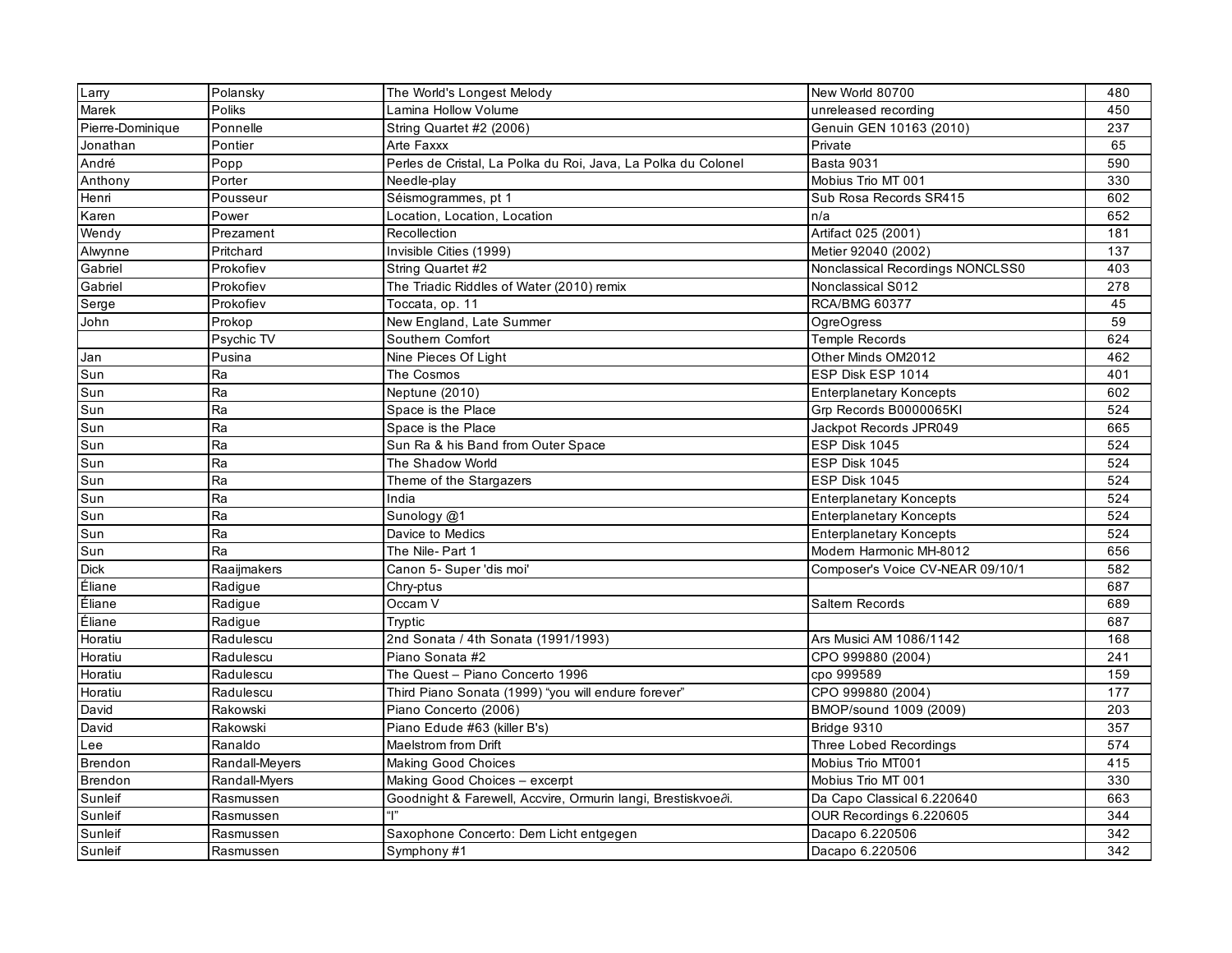| Maja           | Ratkje                                          | No Title Tango and Milonga (2003)                               | Jazzaway JARCD019             | 84  |
|----------------|-------------------------------------------------|-----------------------------------------------------------------|-------------------------------|-----|
| Maja S.K.      | Ratkje                                          | Sound Check                                                     | Pica Disk PICA009             | 426 |
| Maja S.K.      | Ratkje                                          | Waves IIB                                                       | Tzadik TZ8051                 | 426 |
| Santa          | Ratniece                                        | Saline                                                          | <b>LMIC 024</b>               | 287 |
| Einojuhani     | Rautavaara                                      | Adagio Celeste for string orch (2000)                           | Ondine ODE 1064-5             | 278 |
| Einojuhani     | Rautavaara                                      | Cantus Arcticus: Concerto For Birds and Orchestra (1972)        | Catalyst 09026-62671          | 585 |
| Einojuhani     | Rautavaara                                      | Cantus Arcticus: Concerto For Birds and Orchestra (1972)        | Catalyst 09026-62671          | 374 |
| Maurice        | Ravel, orch. Marius Constant Gaspard de la Nuit |                                                                 | ADDA 590047                   | 644 |
| Steve          | Reich                                           | Electric Counterpoint (1987)                                    | Signum Records 143 (2008)     | 224 |
| Steve          | Reich                                           | Electric Counterpoint (1987)                                    | Nonesuch Records 544123       | 574 |
| Steve          | Reich                                           | Four Organs                                                     | Private recording             | 690 |
| Steve          | Reich                                           | Mallet Quartet (2009)                                           | Nonesuch 52812361-2           | 602 |
| Steve          | Reich                                           | Music for 18 Musicians                                          | <b>ECM 1129</b>               | 511 |
| Steve          | Reich                                           | Music for 18 Musicians                                          | <b>ECM 1129</b>               | 690 |
| Steve          | Reich                                           | Music for a Large Ensemble (1978)                               | ECM Records 1168              | 662 |
| Steve          | Reich                                           | My Name Is                                                      | Private recording             | 690 |
| Steve          | Reich                                           | Nagoya Marimbas (1994)                                          | Nonesuch 79451-2              | 602 |
| Steve          | Reich                                           | Octet                                                           | ECM Records 1168              | 422 |
| Steve          | Reich                                           | <b>Phase Patterns</b>                                           | Private recording             | 690 |
| Steve          | Reich                                           | Piano Phase                                                     | Private recording             | 690 |
| Steve          | Reich                                           | Radio Rewrite                                                   | Nonesuch 5431232              | 408 |
| Steve          | Reich                                           | Sextet                                                          | Nonesuch 79451-2              | 680 |
| Steve          | Reich                                           | Sextet Mov. 5 (Fast)                                            |                               | 677 |
| Steve          | Reich                                           | Sextet; Music for Pieces of Wood                                | Cedille CDR 90000 161         | 470 |
| Steve          | Reich                                           | Variations for Winds, Strings, and Keyboards                    | <b>Philips 412214</b>         | 286 |
| Steve          | Reich                                           | Vermont Counterpoint (1982)                                     | New Focus 135                 | 381 |
| Steve          | Reich                                           | <b>WTC 9/11</b>                                                 | Nonesuch 528236               | 301 |
| Steve          | Reich                                           | WTC 9/11, 1st movement (2010)                                   | Nonesuch 528236               | 617 |
| Wendy          | Reid                                            | Tree Piece #1                                                   | Frog Peak Niente              | 383 |
| the            | <b>Residents</b>                                | Drum, no fife (2008)                                            | Other Minds 1022              | 363 |
| the            | Residents                                       | Santa Dog, Dumbo The Clown (Who Loved Christmas)                | <b>Ralph Records</b>          | 543 |
| the            | <b>Residents</b>                                | Eskimo                                                          | Ralph Records                 | 515 |
| the            | Residents                                       | The Gingerbread Man (selections)                                | East Side Digital ESD 81072   | 632 |
| Ottorino       | Respighi                                        | Laude to the Nativity                                           | Decca Records 4448422         | 586 |
| <b>Belinda</b> | Reynolds                                        | Coming around                                                   | Albany 899                    | 97  |
| <b>Belinda</b> | Reynolds                                        | Cover                                                           | Innova 653                    | 58  |
| <b>Belinda</b> | Reynolds                                        | $\overline{P}$ lay                                              | Innova 653                    | 54  |
| <b>Belinda</b> | Reynolds                                        | Weave                                                           | Seventh Chapter               | 54  |
| Roger          | Reynolds                                        | imAge/piano, imagE/piano (2007)                                 | Mode 212 (2009)               | 193 |
| Aarin          | Richard, Michael                                | Monsanto House of the Future (excerpt), Space Mountain I, Space | Disneyland Records D002192002 | 638 |
|                | Giacchino                                       | Mountain II                                                     |                               |     |
| Eric           | Richards                                        | finalbells (2004)                                               | New World 80673               | 121 |
| Marga          | Richter                                         | Lament for String Orchestra (1956)                              | <b>MGM E-3422</b>             | 609 |
| Marga          | <b>Richter</b>                                  | Sonata for Piano (1954)                                         | <b>MGM E-3422</b>             | 609 |
|                |                                                 |                                                                 |                               |     |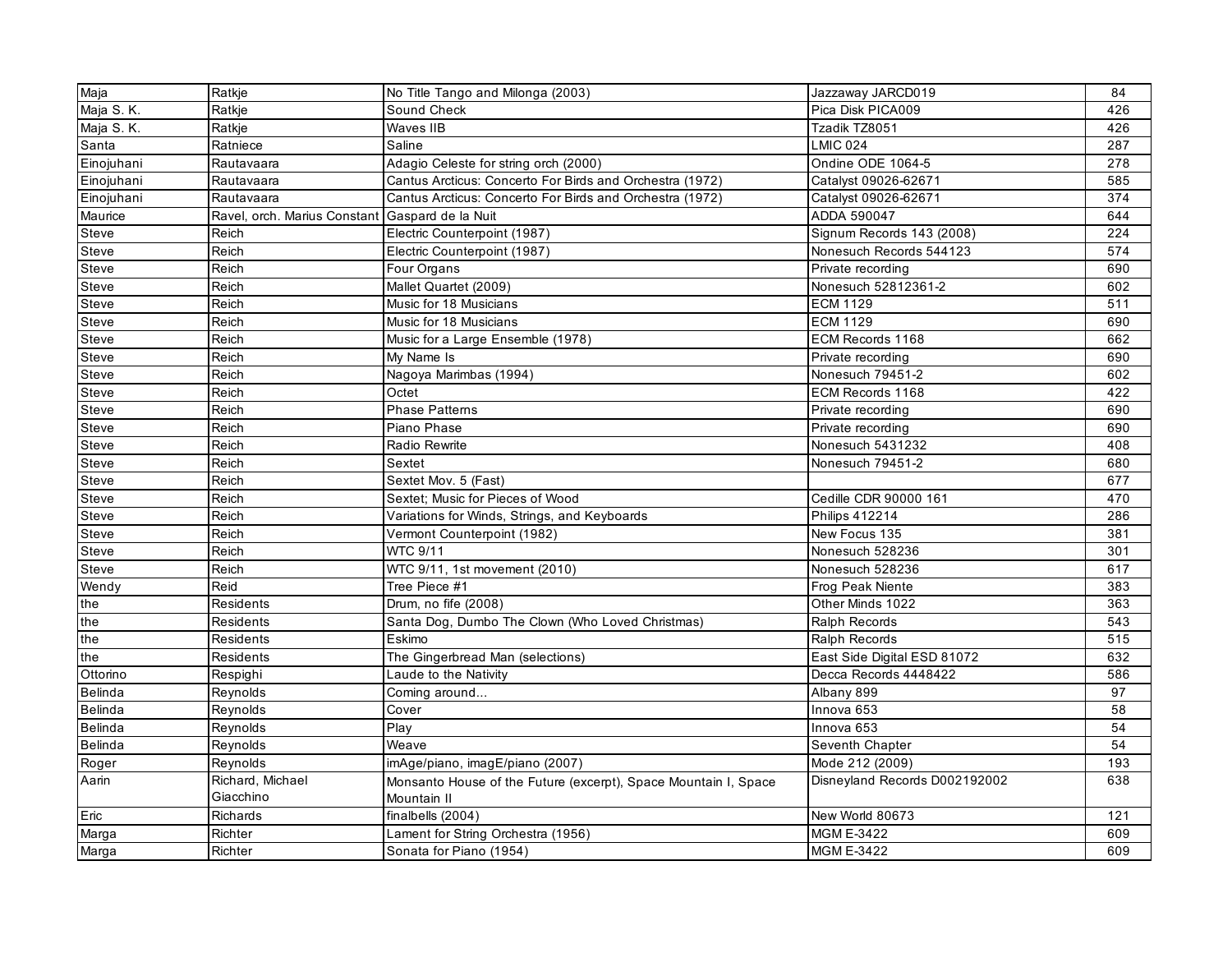| Marga       | Richter                  | Transmutation: Eight Songs from the Chinese (1949)        | <b>MGM E-3422</b>                    | 609 |
|-------------|--------------------------|-----------------------------------------------------------|--------------------------------------|-----|
| Marga       | Richter                  | Landscapes of the Mind I (Piano Concerto No. 2, 1968-74)  | <b>NA</b>                            | 609 |
| Marga       | Richter                  | Düsseldorf Concerto (1982)                                | <b>NA</b>                            | 609 |
| Max         | Richter                  | Recomposed by Max Richter- Vivaldi 4 Seasons,             | Deutsche Grammophon - 4793229        | 644 |
| Wolfgang    | Rihm                     | Dritte Musik (Violin Concerto) 1993                       | Hänssler Classic 93.185              | 105 |
| Wolfgang    | Rihm                     | Piano Piece No. 6                                         | <b>Kairos 12122</b>                  | 288 |
| Wolfgang    | Rihm                     | Sub-Kontur (1975)                                         | Hänssler Classic 93.202              | 149 |
| Gyan        | Riley                    | Movettabutta, Melismantra, Herbie Moonshine's Last Dance  | Agyanamus Music AM01 (2007)          | 208 |
| Terry       | Riley                    | Be Kind To One Another                                    | Other Minds 1022                     | 363 |
| Terry       | Riley                    | Desert of Ice                                             | CBS Masterworks 35164                | 622 |
| Terry       | Riley                    | Harp of New Albion                                        | Bridge 9132                          | 13  |
| Terry       | Riley                    | Harp of New Albion                                        | Bridge 9132                          | 171 |
| Terry       | Riley                    | In C (1964)                                               | Innova 758 (2010)                    | 204 |
| Terry       | Riley                    | In C (Bang on a Can version)                              | Canteloupe 21004                     | 633 |
| Terry       | Riley                    | In C Mali                                                 | Transgressive Records TRANS 186      | 633 |
| Terry       | Riley                    | In C (Acid Mother's Temple)                               | Squealer SQLR 037                    | 633 |
| Terry       | Riley                    | June Buddhas, from Mexico City Blues (1991)               | MHS 5180914                          | 156 |
| Terry       | Riley                    | Poppy No-good and the Phantom Band (1969)                 | <b>CBS MK 7315</b>                   | 680 |
| Terry       | Riley                    | The Walrus in Memorium                                    | <b>Telarc 80513</b>                  | 18  |
| Terry       | Riley                    | Tread on the Trail (1965)                                 | New World 80558 (2005)               | 82  |
| Terry       | Riley                    | Sunrise of the Planetary Dream Collector (1980)           | Nonesuch 548925                      | 604 |
| Terry       | Riley                    | The Philosopher's Hand (1999)                             | Nonesuch 548925                      | 604 |
| Terry       | Riley                    | You're No Good (1967)                                     | Cortical Foundation Organ of Corti 5 | 582 |
| Terry       | Riley                    | Be Kind to One Another                                    | OM 1022-2                            | 555 |
| Terry       | Riley                    | Concerto for 2 Pianists & 5 Tape Rcorders                 | organ of Corti 1                     | 544 |
| Terry       | Riley                    | Fandango on the Heaven Ladder (1994)                      | Irritable Hedgehog IHM 020M          | 540 |
| Terry       | Riley                    | Simone's Lullaby (1994)                                   | Irritable Hedgehog IHM 020M          | 540 |
| Terry       | Riley                    | Poppy Nogood & the Phantom Band, "All Night Flight" Vol 1 | Cortical Foundation Organ of Corti 4 | 536 |
| Terry       | Riley                    | Music for the Gift                                        | Elision Fields EF-10                 | 526 |
| Terry       | Riley                    | A Rainbow in Curved Hour                                  | <b>CBS MK 7315</b>                   | 523 |
| Terry       | Riley                    | The Gift, from Salome Dances For Peace (1985-86)          | Nonesuch 548925-2                    | 653 |
| Terry       | Riley/Zoë Keating        | Zinc (ln C)                                               | Innova Records 758                   | 633 |
| Katrine     | Ring                     | A Nice Cup of Tea, Please!; Kaningrin                     | Dacapo 8.226569                      | 337 |
| Chris       | Rippey                   | The Serpent, Angels and Ravens, Syskelia                  | self released                        | 570 |
| Jean-Claude | <b>Risset</b>            | Saxatile (1992)                                           | CCMIX, Paris Mode 98                 | 81  |
|             |                          | Mutations (1969)                                          | Sub Rosa 250                         | 653 |
| Juanjosé    | Rivas                    | Self-isolation soundscape                                 | na                                   | 639 |
| Juanjosé    | <b>Rivas</b>             | Nocturnal Emmisions, Insommnia                            | Mandorla Netlabel MNL 013            | 639 |
| Sam         | <b>Rivers</b>            | Arcs (2005)                                               | Rivbea Sound Company                 | 603 |
| Max         | Roach/Oscar Brown Junior | Driva' Man (1960)                                         | Candid CJS 9002                      | 603 |
| Curtis      | Roads                    | Point Line Cloud excerpts                                 | Asp+D1303:E1303hodel 3000            | 27  |
| Christopher | Roberts                  |                                                           | Cold Blue CB 0034 (2009)             | 200 |
| Christopher | Roberts                  | <b>Trios for Deep Voices</b>                              | Cold Blue CB 0030 (2009)             | 167 |
| Matana      | Roberts                  | excerpts from Coin Coin Chapter four                      | <b>NA</b>                            | 605 |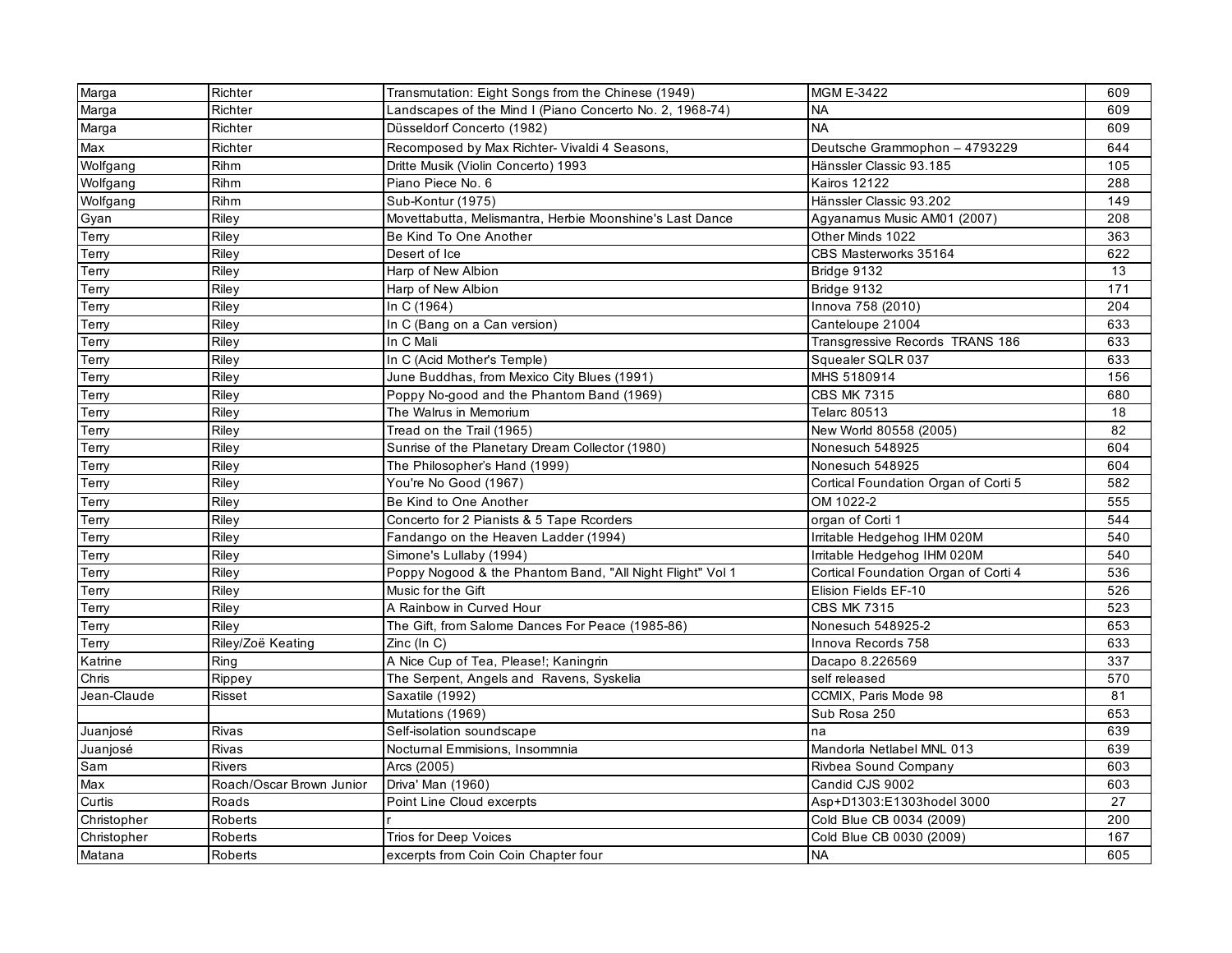| Matana         | <b>Roberts</b>                                    | Rise, Pop Piti, Song for Eulalie, Kersaia, Libation for Mr. Brown-Bid 'Em CST Records CST079<br>In |                              | 642 |
|----------------|---------------------------------------------------|----------------------------------------------------------------------------------------------------|------------------------------|-----|
| Matana         | Roberts, Ludwig van<br>Beethoven,<br>Reena Esmail | Borderlands, String Quartet No. 15 in A minor (1st movement), Zeher<br>(Poison)                    | In a Circle Records ICR014   | 642 |
| Paul           | Robinson                                          | The Triadic Riddles of Water (2010)                                                                | Nonclassical S012            | 278 |
| Joaquin        | Rodrigo/ Mile Davis                               | Concierto de Aranjuez: Adagio                                                                      | Columbia Legacy 889858414312 | 526 |
| Kurt           | Rohde                                             | <b>Bis Bald (2008)</b>                                                                             | Private recording            | 304 |
| Amadeo         | Roldan                                            | Ritmica No 5 (1930)                                                                                | Wergo 6928                   | 228 |
| Amadeo         | Roldan                                            | Ritmica No 6 (1930)                                                                                | Wergo 6928                   | 227 |
| Neil           | Rolnick                                           | 3 Songs to poems of Philip Levine                                                                  | Innova 656 (2006)            | 80  |
| James          | Romig                                             | Still                                                                                              | New World Records 80802      | 615 |
| Ned            | Rorem                                             | Songs                                                                                              | Other Minds 1009 (1964/2006) | 80  |
| Ned            | Rorem                                             | Mallet Concerto                                                                                    | Naxos 8.574218               | 640 |
| John           | Rose                                              | Our police                                                                                         | Rer Megacorp LC-2677         | 232 |
| Jason Carl     | Rosenberg                                         | String Quartet No. 1                                                                               | Unreleased Recording         | 435 |
| David          | Rosenboom                                         | In the Beginning (excerpt)                                                                         | New World 80735              | 382 |
| David          | Rosenboom                                         | Portable Gold and Philosophers' Stones                                                             | Pogus P21022-2               | 546 |
| Nino           | Rota                                              | Fellini's Satyricon                                                                                | Quartet Records QRSCE034     | 635 |
| Daniel Bernard | Roumain                                           | Lost, from String Quartet #2                                                                       | <b>DBR</b>                   | 55  |
| Daniel Bernard | Roumain                                           | String Quartet #2                                                                                  | <b>DBR Music</b>             | 3   |
| claire         | rousay                                            | Her Striped Shirt                                                                                  | <b>Tss Tapes 1</b>           | 595 |
| Kareem         | Roustom                                           | <b>Embroidered Verses</b>                                                                          | Navona NV6356                | 663 |
| Zach           | Rowden/ Henry Birdsey                             | Latitudes Set                                                                                      | N/A                          | 562 |
| Ana            | Roxanne                                           | I'm Every Sparkly Woman, On a Small Valley                                                         | Leaving Records LR 151       | 579 |
| Ana            | Roxanne                                           | Untitled, A Study in Vastness, Suite Pour L'Invisible                                              | Kr, naanky                   | 640 |
| Poul           | Ruders                                            | Four Dances (1983)                                                                                 | Dacapo 8.226028              | 203 |
| Dane           | Rudhyar                                           | Crisis and Overcoming (1978)                                                                       | CRI 604                      | 236 |
| Dane           | Rudhyar                                           | Five Stanzas (1927)                                                                                | CP2 105                      | 238 |
| Dane           | Rudhyar                                           | Sinfonietta (1925)                                                                                 | Varese Int'l VC81046         | 236 |
| Dane           | Rudhyar                                           | Sunburst (1925), The Gates: Stars (1925)                                                           | Orion OC674                  | 236 |
| Carl           | Ruggles                                           | Toys; Angels; Sun-Treader; Portals; Evocations                                                     | Other Minds 1020/1021        | 302 |
| Loren          | Rush                                              | Mattina                                                                                            | unreleased                   | 13  |
| Loren          | Rush                                              | Dans le Sable                                                                                      | KPFA lve.3/20/1972           | 522 |
| Johathan       | Russell                                           | <b>Bass Clarinet Double Concerto</b>                                                               | Private recording            | 386 |
| Jon            | Russell                                           | Light Cathedral                                                                                    | SNOtone ST03                 | 486 |
| Jonathan       | Russell                                           | Eleven (for Eleven Clarinets)                                                                      | private recording            | 431 |
| Jonathan       | Russell                                           | Repetitive Stress (2912)                                                                           | Innova 863                   | 372 |
| Jonathan       | Russell                                           | Repetitive Stress (2912)                                                                           | Innova 863                   | 415 |
| William        | Russell                                           | Three Dance Movements (1933)                                                                       | Wergo 6928                   | 228 |
| William        | Russo                                             | Three Pieces for Blues Band and Orchestra (Part 1)                                                 | DG 463 665                   | 337 |
| Sarah Kirkland | Ruth                                              | In Experiment in Giallo                                                                            | Obsolete Media Objects       | 541 |
| Jeffrey        | Ryan                                              | String Quartet #3 "sonata distorta" (2006)                                                         | CMC CD 13308                 | 156 |
| Frederic       | Rzewski                                           | Four Pieces for Piano: #4                                                                          | Wooden Fish                  | 352 |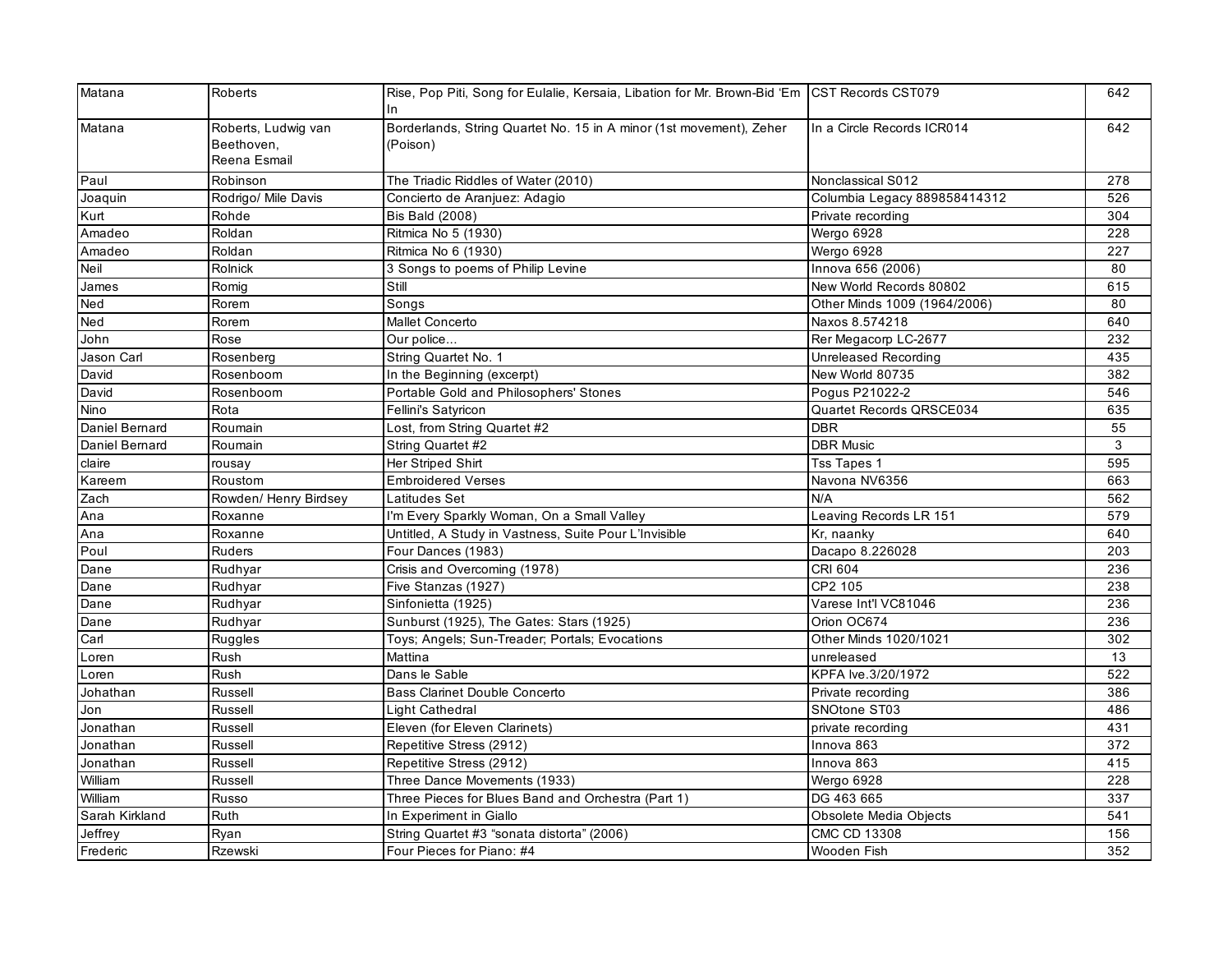| Frederic    | Rzewski                    | Piano Piece #4                                                                          | AM 1148                              | 34              |
|-------------|----------------------------|-----------------------------------------------------------------------------------------|--------------------------------------|-----------------|
| Frederic    | <b>Rzewski</b>             | The People United Will Never Be Defeated                                                | Cedille CDR 90000 158                | 625             |
| Frederic    | Rzewski                    | Coming Together                                                                         | Opus One 20                          | 658             |
| Frederic    | <b>Rzewski</b>             | The Road, Part 3                                                                        | Nonesuch 796232                      | 456             |
| Frederick   | Rzewski                    | 36 Variations on "The People United Will Never Be Defeated!"                            | Vanguard Classics OVC 8056           | 316             |
| Frederick   | Rzewski                    | Peace Dances                                                                            | Other Minds Records OM 1022-2        | 634             |
| Kaija       | Saariaho                   | Graal théâtre                                                                           | Cedille CDR 90000 183                | 691             |
| Kaija       | Saariaho                   | Lonh (1996)                                                                             | Ondine 906                           | 376             |
| G.S.        | Sachdev                    | Raga Patdeep: Teental                                                                   | Chandhi CPCD 201                     | 342             |
| Franco      | Saint de Bakker            | No One Knows                                                                            | WIRE sampler 253                     | 39              |
|             | Saleh/Ghazaleh             | Roba'iyat Shagar El Tout (El Donia) (2012)                                              | Mostakell EKA1202                    | 621             |
| Esa-Pekka   | Salonen                    | Dichotomie (2000)                                                                       | <b>Telarc 80712</b>                  | $\frac{153}{ }$ |
| Esa-Pekka   | Salonen                    | Cello Concerto                                                                          | Sony Classical 19075928482           | 561             |
| Eleanor     | Sandresky                  | REM1 from A Sleeper's Notebook (2004)                                                   | One Soul                             | 109             |
| Dean        | Santomieri / Thea Farhadia | <b>Big Clip</b>                                                                         | Independent release                  | 443             |
| Dean        | Santomieri / Thea Farhadia | Pollock                                                                                 | Independent release                  | 443             |
| Dean        | Santomieri / Thea Farhadia | Ricochet                                                                                |                                      | 443             |
| Dean        | Santomieri / Thea Farhadia | Six Seven                                                                               | Independent release                  | 443             |
| Dean        | Santomieri / Thea Farhadia | <b>Toy Structure</b>                                                                    | Independent release                  | 443             |
| Maryam      | Saleh/Louca/Ghazaleh       | Nefsif Akli (2017)                                                                      | Mostakell MST0004                    | 621             |
| Erik        | Satie                      | Sports et Divertissements 1-21 (1914)                                                   | Hyperion CDH55175                    | 540             |
| Somei       | Satoh                      | Lanzarote (1993)                                                                        | Camerata (Tokyo)                     | 111             |
| Somei       | Satoh                      | Litania, Birds in Warped Time II, A Gate Into the Stars                                 | New Albion 008                       | 41              |
| Somei       | Satoh                      | Music for Alonzo King's Lines Ballet: "SATOH"                                           | Private                              | 14              |
| Somei       | Satoh                      | UZU (Vortex) (1988)                                                                     | Camerata 28CM-628                    | 257             |
| Greg        | Saunier                    | Deerhoof Chamber Variations                                                             | New Amsterdam NWAM 076               | 475             |
| Eddie       | Sauter                     | Saxophone Quartet #1                                                                    | Hat[Now] Art 136                     | 240             |
| Tomoko      | Sauvage                    | Mylapore, Making of a Rainbow                                                           | APOSIOPESE APO 07                    | 577             |
|             | sawako                     | elf flute, woods susarrate, ancient memoria, great voyage, on the wind,<br>endless dawn | Sony Music Masterworks 24425425      | 671             |
| Ahmet Adnan | Saygun                     | Partita For Cello Solo, Op. 31 - Allegretto (1954)                                      | wa-on                                | 604             |
| Ramteen     | Sazegari                   | Conflicted Copy                                                                         | Milk Factory Productions MFP-008     | 463             |
| Irene       | Sazer                      | Homage to Oumou                                                                         | Flower Note Records: Four Little Sis | 431             |
| Giacinto    | Scelsi                     | Anahit                                                                                  | Accord 200612                        | 19              |
| Giacinto    | Scelsi                     | Ave Maria*, Ohoi, Anagamin, Nattura renovatur,                                          | ECM 1963 (2006)                      | 74              |
| Giacinto    | Scelsi                     | Canto #2                                                                                | Mode 95 (2001)                       | 222             |
| Giacinto    | Scelsi                     | Chukrum (1963)                                                                          | Stradivarius 33802                   | 149             |
| Giacinto    | Scelsi                     | Hurqualia (1960)                                                                        | Mode 95 (2001)                       | 222             |
| Giacinto    | Scelsi                     | Hymnos (1963); Konx-Om-Pax (1968)                                                       | Mode 95 (2001)                       | 195             |
| Giacinto    | Scelsi                     | Khoom for soprano and 6 instruments (1962)                                              | Salabert SCD 8905 (1990)             | 285             |
| Giacinto    | Scelsi                     | Kya (1959)                                                                              | ATMA ACD2-2394 (2008)                | 221             |
| Giacinto    | Scelsi                     | Okanagon                                                                                | Kairos 0012032KAI                    | 440             |
| Giacinto    | Scelsi                     | Poem pour Piano #2                                                                      | Adda 581189                          | 19              |
| Giacinto    | Scelsi                     | Quattro Illustrazioni sulle metamorfosi di Vishnu (1953)                                | Stradivarius 33801 (2007)            | 131             |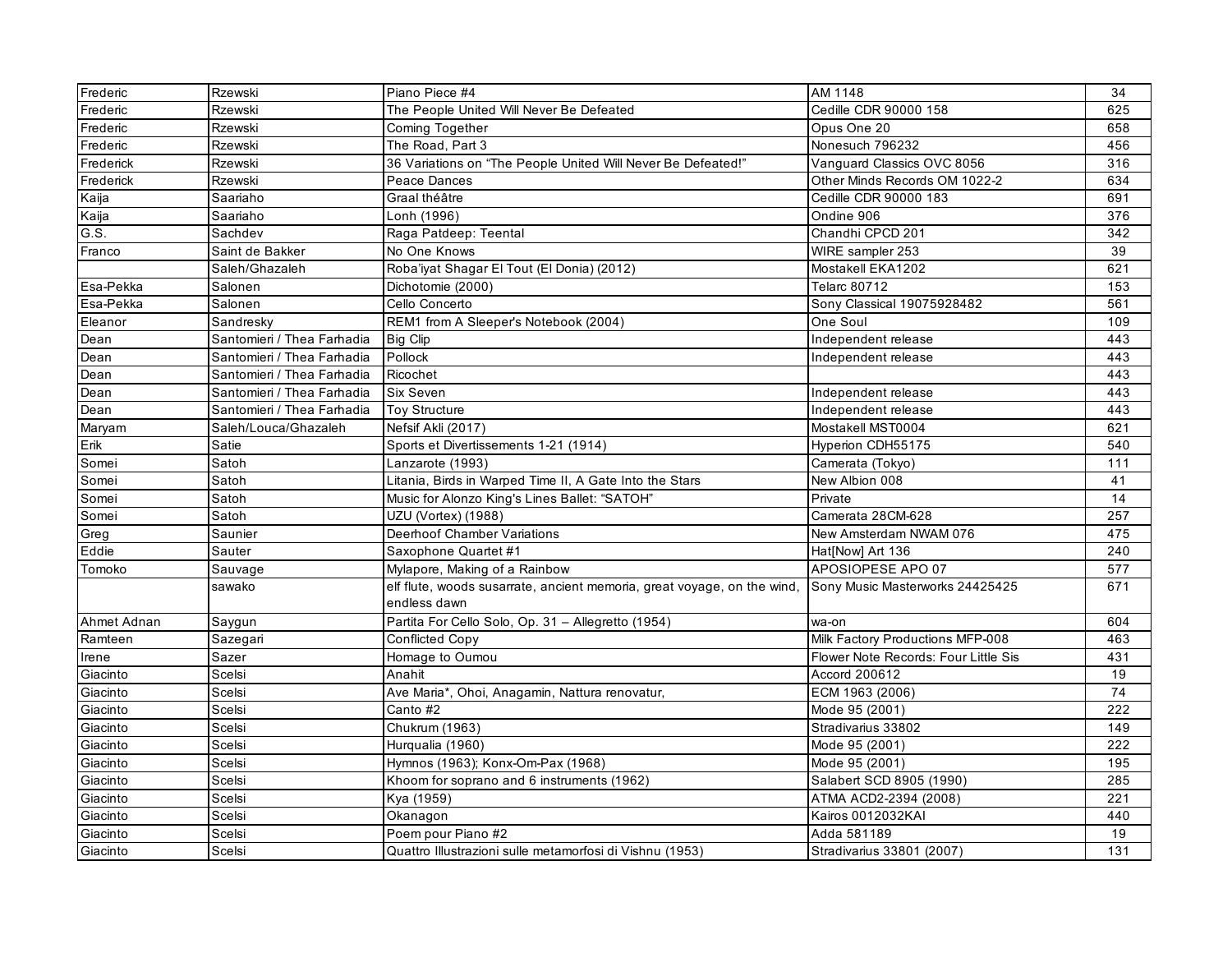| Giacinto        | Scelsi               | Riti: I Funderali di Achille (1962)                          | Stradivarius 33801 (2007)             | 128      |
|-----------------|----------------------|--------------------------------------------------------------|---------------------------------------|----------|
| Giacinto        | Scelsi               | Rotativa (1930)                                              | Stradivarius 33802                    | 149      |
| Giacinto        | Scelsi               | String Quartet #2                                            | Stradivarius 33801 (2007)             | 128      |
| Giacinto        | Scelsi               | String Quartet #2 (1961)                                     | Editions RZ 1014                      | 186      |
| Giacinto        | Scelsi               | String Quartet #4 (1964)                                     | edition RZ 1014 (2002)                | 242      |
| Giacinto        | Scelsi               | String Quartet #5                                            | Salabert 8904                         | 19       |
| Giacinto        | Scelsi               | Trilogy (excerpts) for solo cello (1965)                     | naïve v5257 (2011)                    | 264      |
| Giacinto        | Scelsi               | Trio for strings (1958)                                      | Salabert SCD 8904 (1990)              | 285      |
| Giacinto        | Scelsi               | Un Adieu, Sonata #3                                          | Hat Art 6092                          | 19       |
| <b>Boguslaw</b> | Schaeffer            | Little Symphony for Large Orchestra (1960)                   | PolMic - Warsaw Festival              | 353      |
| Pierre          | Schaeffer            | Cinq études de bruits-Étude violette (1948)                  | Sub Rosa 250                          | 531      |
| Pierre          | Schaeffer            | Symphony for one man alone                                   | <b>NA</b>                             | 619      |
| R. Murray       | Schafer              | Deluxe Suite for Piano (1995)                                | Centrediscs 12006                     | 89       |
| R. Murray       | Schafer              | String Quartet #3                                            | Centrediscs 39/4090                   | 66       |
| R. Murray       | Schafer              | String Quartet #6 (1993)                                     | ATMA Classique (Canada)               | 105      |
| Isaac           | Schankler            | Alien Warp Etude                                             | Microfest Records MF-3                | 454      |
| Isaac           | Schankler            | <b>Blindnesses</b>                                           | Sono Luminus DSL-92180                | 454      |
| Isaac           | Schankler            | Light And Power (excerpts)                                   |                                       | 454      |
| Isaac           | Schankler            | Mobile #1                                                    | independent release                   | 454      |
| Isaac           | Schankler            | Pheromone                                                    | Aerocade AM001                        | 454      |
| Lalo            | Schifrin             | Jm On The Move (1967)                                        | Ze Records/Light in the Attic LITA 13 | 604      |
| Steffen         | Schleiermacher       | gnarwhallaby                                                 | Populist PR004                        | 439      |
| Dieter          | Schnebel             | Orchestra (1977) excerpts                                    | Wergo 66742 (2006)                    | 134      |
| Dieter          | Schnebel             | Santus (from MISSA) excerpt                                  | Wergo 6218 (1993)                     | 134      |
| John            | Schneider            | Lament                                                       | Bridge 9132                           | 171      |
| Alfred          | Schnittke            | Sonata #2                                                    | Chandos 9704                          | 288      |
| Edward          | Schocker             | Hymn for Lou and Bill                                        | unreleased recording                  | 455, 660 |
| Arnold          | Schoenberg           | Six Short Pieces, op 19, Three Pieces, op 11                 | DG 423249                             | 45       |
| Carter          | Scholz               | Rhythmicon                                                   | Other Minds OM2013                    | 462      |
| Carter          | Scholz               | Delay 1 from Lexicon                                         | Other Minds 2013                      | 585      |
| John            | Schott               | Elegy: Thomas Edison and Emile Berliner                      | New World 80548                       | 383      |
| John            | Schott               | The Grind                                                    | Smash the State                       | 383      |
| Philip          | Schroeder            | Passage Through a Dream                                      | Innova 781 (2011)                     | 281      |
| Phillip         | Schroeder            | Crystal Springs (2011)                                       | Innova 846                            | 367      |
| Phillip         | Schroeder            | Oceans of Green; On Occasion                                 | Innova 781                            | 299      |
| Phillip         | Schroeder            | Twelve Pieces for Piano                                      | Capstone CPS 8742                     | 23       |
| Franz           | Schubert/Hans Zender | Schuberts "Winterreise": a composed interpretation, [exc]    | <b>Kairos 0012002KAI</b>              | 644      |
| Paul            | Schuette             | <b>Puzzle Pieces</b>                                         | private recording                     | 475      |
| Robyn           | Schulkowsky          | Percussion Songs No. 2 and No. 7 from Wolff Percussion Songs |                                       | 677      |
| Salvatore       | Sciarrino            | Let me die before I wake                                     | ECM New 2209                          | 299      |
| Stefano         | Scodanibbio          | Re-invention: Besame Mucho                                   | ECM New 2072                          | 362      |
| Raymond         | Scott                | IBM Probe & Baltimore Gas & Electric Co.                     | Basta Music 3090782                   | 602      |
| Raymond         | Scott                | Sleepy Time                                                  | Basta Music 3090351                   | 557      |
| Raymond         | Scott                | Manhattan Research Inc., excerpts                            | Basta Music 30-9078-2                 | 638      |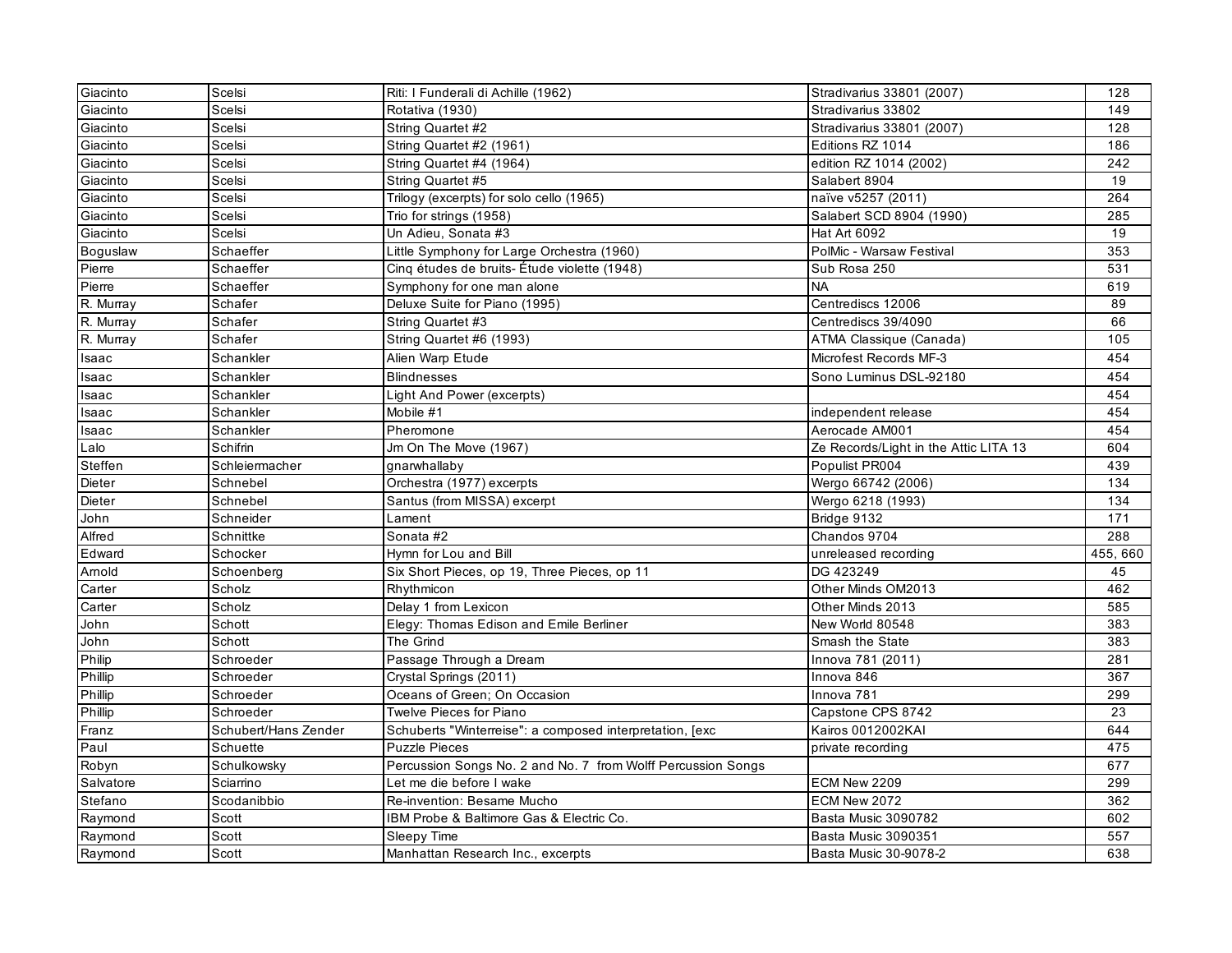| Raymond   | Scott                   | & the Cow Jumped Over the Moon, & the Dish Ran Awa            | Basta Music 309075             | 638             |
|-----------|-------------------------|---------------------------------------------------------------|--------------------------------|-----------------|
| Stephen   | Scott                   | Vikings of the Sunrise                                        | New Albion 884                 | 28, 645         |
| Stephen   | Scott                   | Rainbows                                                      | New Albion 107                 | 645             |
| Stephen   | Scott                   | The Deep Spaces                                               | New Albion 132                 | 645             |
| Stephen   | Scott                   | Fantasy for English Horn & Bowed Piano                        | private recording              | 645             |
| Stephen   | Scott & Terry Riley     | work-in-progress for 13 limit just intonation for bowed piano | private recording              | 645             |
| Peter     | Sculthorpe              | Mountains, Night Song, Irkanda I, Djilile                     | <b>Verso 2036</b>              | 85              |
| Peter     | Sculthorpe              | Sonata for Strings #3                                         | ABC Classics 465270            | 86              |
| Peter     | Sculthorpe              | String Quartet #8                                             | Nonesuch 79111                 | 59              |
| Peter     | Sculthorpe              | String Quartet #9                                             | Tall Poppies TP089             | 403             |
| Peter     | Sculthorpe              | String Quartet No. 12 (From Ubir / Earth Cry)                 | Sono Luminus DSL-92181         | 426             |
| Peter     | Sculthorpe              | Threnody for solo cello                                       | Tall Poppies 136               | 347             |
| Peter     | Sculthorpe              | String Quartet #14, Prelude and Mvmt #1                       | Sono Luminus DSL-92181         | 410             |
| Peter     | Sculthorpe              | String Quartet #18                                            | Sono Luminus DSL-92181         | 410             |
| Ruby      | Shabara                 | Faring, Trakea, Laring                                        | na                             | 637             |
| Sam       | Shalabi                 | Aha, Dol (2019)                                               | CST Records 146                | 621             |
| L         | Shankar                 | Ragam Tanam Pallavi (1980)                                    | <b>ECM 1195</b>                | 604             |
| Harold    | Shapero                 | Sonata for Piano Four Hands                                   | Sono Luminus DSL 92151         | 323             |
| Ralph     | Shapey                  | 21 Variations for Piano (1978)                                | New World 80681                | 123             |
| Ralph     | Shapey                  | String Quartet #6                                             | New World 80681                | 289             |
| Ralph     | Shapey                  | String Quartet #7 (1972)                                      | New World 80681                | 120             |
| Ralph     | Shapey                  | Three for Six (Movements II and III)                          | New World 80681                | 289             |
| Elliot    | Sharp                   | Storm Of The Eye                                              | Deutsche Grammophone 028947917 | 401             |
| Elliot    | Sharp                   | GevSong                                                       | <b>New Atlantis Records</b>    | 567             |
| Elliot    | Sharp                   | Perihelion                                                    | Intakt Records Intakt CD 311   | 672             |
| Elliot    | Sharp/Carbon            | Tox                                                           | Intakt Records CD 188          | 264             |
| Elliot    | Sharp, Mary Halvorson   | Sequoia pt 1, Sequoia pt 2                                    | Intakt Records CD 281/2017     | 592             |
| Elliot    | Sharp, Mary Halvorson   | Shredding Light                                               | Intakt Records Intakt CD 281   | 672             |
| Caroline  | Shaw                    | Partita (2012)                                                | New Amsterdam 041              | 356             |
| Nadah     | El Shazly, Sam Shalabi, | Afqid Adh-Dhakira, Palmyra (2017)                             | Nawa Recordings 007            | 621             |
| Victoria  | Shen                    | Funhouse Mirror Phase                                         | American Dreams Records 6 ADR  | 684             |
| Charles   | Shere                   | Trio forViolin, Piano, and Percussion                         | Other Minds 2028               | 628             |
| John Mark | Sherlock                | Necklace                                                      | Artifact 025 (2001)            | 181             |
| Dmitri    | Shostakovich            | "Bedroom Scene" from Lady Macbeth of Mtsensk                  | EMI B002NDZ44                  | $\frac{1}{545}$ |
| Dmitri    | Shostakovich            | Symphony #4 Alegretto- Presto (2 piano 4 hands)               | Supertrain                     | 545             |
| Dmitri    | Shostakovich            | Suite for Jazz Orchestra #1                                   | Decca Records 475 9983         | 545             |
| Dmitri    | Shostakovich            | Tahiti Trot/ Tea for Two                                      | Decca Records 475 9983         | 545             |
| Marilyn   | Shrude                  | Drifting Over a Red Place                                     | Capstone Records CPS 8636      | 583             |
| Jen       | Shyu                    | Door 6-World of Wehali, Door 7-World of Ati Batik             | Pi Recordings 79720-2          | 669             |
| Aaron     | Siegel                  | Science Is Only A Sometimes Friend (2009)                     | Lock Step 021                  | 361             |
| Wayne     | Siegel                  | Domino Figures                                                | LA Electric 8 Ensemble         | 157             |
| Wayne     | Siegel                  | <b>Tunnel Vision</b>                                          | Dacapo 8.226559                | 338             |
|           | Sigur Ros               | Svefn-g-englar                                                | Fat Cat Re4cords Pias A1-2     | 532             |
| Tomasz    | Sikorski                | Holzwege - Roads to Nowhere (1972)                            | PolMic - Warsaw Festival       | 354             |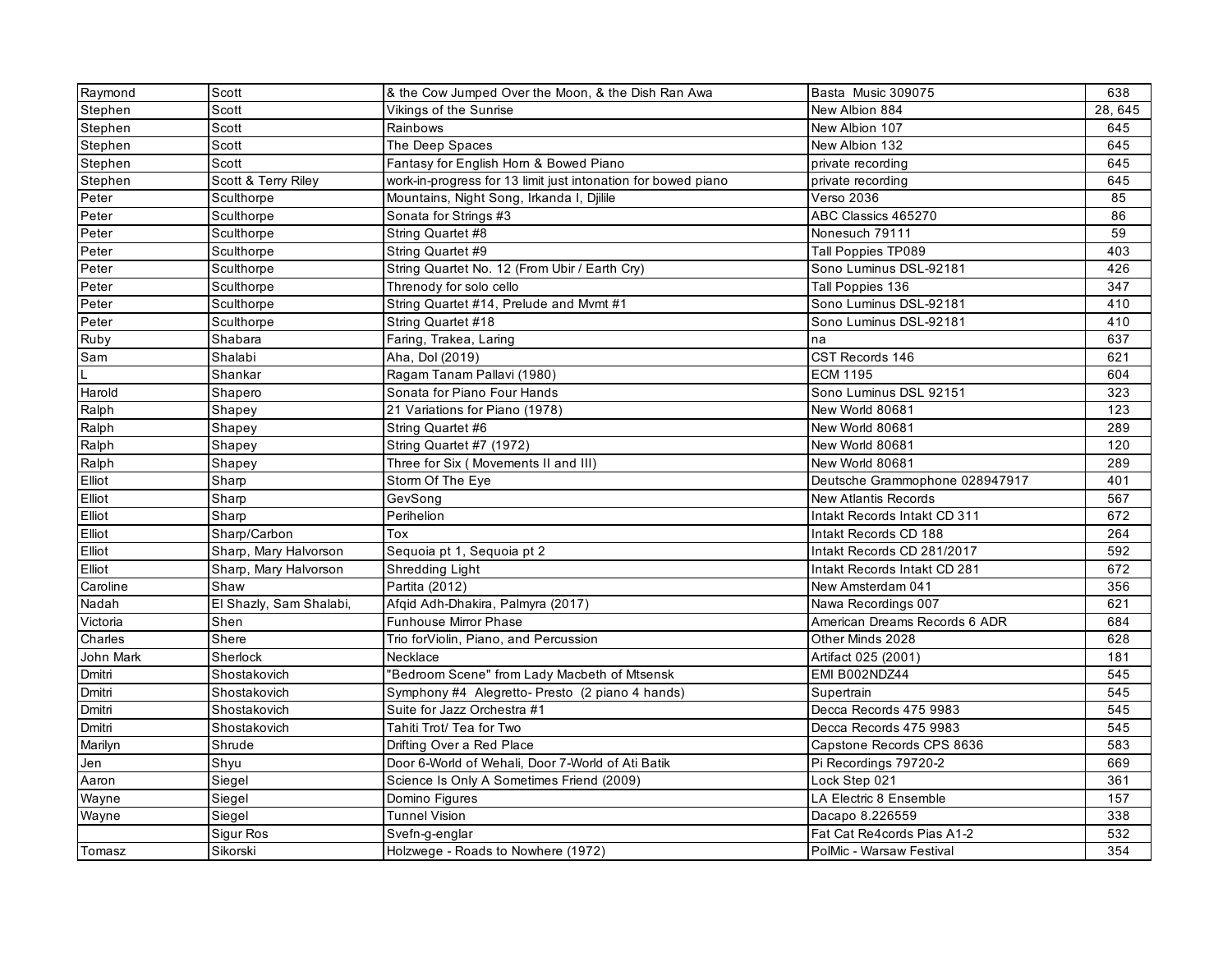| Valentin                    | Silvestrov                 | Bagatells I-XIII (2005)                                                                                                              | ECM New 1988 (2007)           | 155              |
|-----------------------------|----------------------------|--------------------------------------------------------------------------------------------------------------------------------------|-------------------------------|------------------|
| David                       | Silvian                    | Blemish                                                                                                                              | Samadhisound SS 001           | 651              |
| John                        | Simon                      | Be Bop                                                                                                                               | n/a                           | 660              |
| David                       | <b>Simons</b>              | Odentity (2005)                                                                                                                      | Tzadik 8067 (2009)            | 200              |
| Ezra                        | <b>Sims</b>                | Septet, mvt 1 "easy going"                                                                                                           | Northeastern Records NRR 224  | 534              |
| Marc                        | Sinan                      | Hasretim: Tableau V - Kars: Aşık Günay Yildiz ve Aşık Bilal Atışması                                                                 | ECM 2330/31                   | 693              |
| $\overline{\mathsf{M}}$ arc | Sinan                      | Hasretim: Tableau V - Kars: 99 Beautiful Names                                                                                       | ECM 2330/31                   | 693              |
| Marc                        | Sinan                      | Hasretim: Epilog                                                                                                                     | ECM 2330/31                   | 693              |
| Howard                      | Skempton                   | pianoworks (excerpts)                                                                                                                | <b>Sony JK89954</b>           | 319              |
| Charles                     | Smith                      | False Clarity                                                                                                                        | Cold Blue 23                  | 59               |
| Chas                        | Smith                      | Betrayal, Joaquin Murphey                                                                                                            | Cold Blue CB 0029 (2009)      | 167              |
| Chas                        | Smith                      | Twighlight Of The Dreamboats                                                                                                         | Cold Blue CB0045              | 444              |
| Hale                        | Smith                      | Ritual and Incantations                                                                                                              | Cedille Records CDR 90000 061 | 607              |
| LaDonna                     | Smith                      | violin & viola improvisation (2018)                                                                                                  | CvsD CD059                    | 683              |
| Linda Catlin                | Smith                      | Among The Tamished Stars (1998)                                                                                                      | Artifact 024                  | 99               |
| Linda Catlin                | Smith                      | Ballad (2006)                                                                                                                        | World Edition 0014            | 235              |
| Linda Catlin                | Smith                      | In the high branches (2008)                                                                                                          | Private recording             | 222              |
| Linda Catlin                | Smith                      | Memory Forms                                                                                                                         | Artifact 024                  | 95               |
| Linda Catlin                | Smith                      | Memory Forms                                                                                                                         | Artifact 024                  | 169              |
| Linda Catlin                | Smith                      | Passacaglia                                                                                                                          | Artifact 025 (2001)           | 181              |
| Linda Catlin                | Smith                      | Through The Low Hills (1994)                                                                                                         | Artifact 024 (2001)           | 169              |
| Linda Catlin                | Smith                      | With Their Shadows Long (1997), Moi Qui Tremblais (1999)                                                                             | Artifact ART 024              | 88               |
| Linda Catlin                | Smith                      | Meadows (2020)                                                                                                                       | Sub Rosa SR 250               | 653              |
| Patti                       | Smith                      | Elegy                                                                                                                                | Arista Records AL4066         | 646              |
| Patti                       | Smith/ Lenny Kaye, Richard | Radio Ethiopia/Abyssinia (1976)                                                                                                      | Arista AB 4097                | 531              |
| Ronald Bruce                | Smith                      | Tombeau                                                                                                                              | Other Minds 1019              | 324              |
| Ronald Bruce                | Smith                      | Trois regards for violin and piano - (OM séance                                                                                      | Private recording             | 66               |
| <b>Stuart Saunders</b>      | Smith                      | Here And There                                                                                                                       | Independent release           | 463              |
| Wadada Leo                  | Smith, Thelonius Monk      | Adagio: Monkishness (A Cinematic Vision of Monk Playing Solo Piano),<br>Adagio: Monk, the Composer in Sepia (A Second Vision) (2017) | TUM Records TUM CD 053        | 665              |
| Wadada Leo                  | Smith                      | Kulture of Jazz (1993)                                                                                                               | <b>ECM 1507</b>               | $\overline{571}$ |
| Wadada Leo                  | Smith                      | Tao-Niia                                                                                                                             | Tzadik 7071                   | 130              |
| Sarah Kirkland              | Snider                     | Unremembered                                                                                                                         | New Amsterdam NWAM067         | 447              |
| Ana                         | Sokolovic                  | Ciaccona                                                                                                                             |                               | 478              |
| Alessandro                  | Solbiati                   | Die Sterne des Leidlands (1991)                                                                                                      | Stradivarius 33760            | 116              |
|                             | Soliday                    | operator operator rapture expectorant                                                                                                | N/A                           | 583              |
| Jerod                       | Sommerfeldt                | Air Ascent: Cavvia & Passacaglia                                                                                                     | private recording             | 461              |
|                             | Sons of Kemet              | My Queen is Nanny of the Maroons (2018)                                                                                              | Impulse! B0027970-01          | 603              |
| <b>Bent</b>                 | Sørensen                   | <b>Birds and Bells</b>                                                                                                               | <b>ECM 1665</b>               | 297              |
| Bent                        | Sørensen                   | <b>Funeral Procession</b>                                                                                                            | ECM New 1665                  | 170              |
| Bent                        | Sørensen                   | The Lady and the Lark (II-V)                                                                                                         | ECM New 1665                  | 170              |
| Bent                        | Sørensen                   | The Lady of Shalott                                                                                                                  | ECM New 1665                  | 170              |
| Tyshawn                     | Sorey                      | Seventeen; Twenty-Five; Forty from Oblique                                                                                           | Pi Pi40                       | 291              |
|                             |                            |                                                                                                                                      |                               |                  |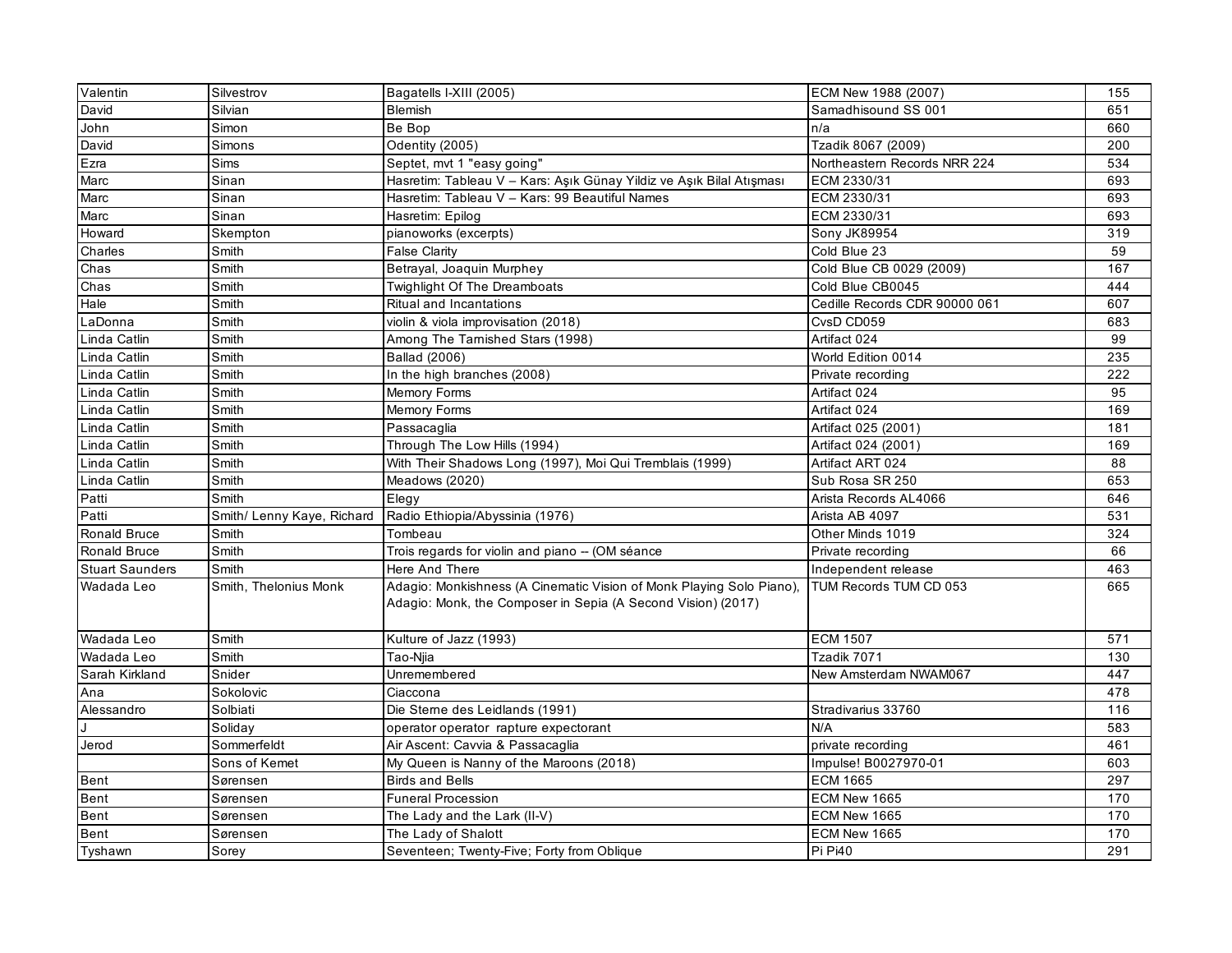| Tyshawn     | Sorey             | Cascade in Slow Motion (2017)                                    | Pi Recordings P170                | 602 |
|-------------|-------------------|------------------------------------------------------------------|-----------------------------------|-----|
| Tyshawn     | Sorey             | <b>Contemplating Tranquility</b>                                 | Pi Recordings PI 70               | 556 |
| Tyshawn     | Sorey             | Sympathy                                                         | Firehouse 12 Records FH12-04-02-0 | 649 |
| Tyshawn     | Sorey             | Thirty-Six                                                       | Pi Recordings PI 40               | 649 |
| Tyshawn     | Sorey             | Reverie                                                          | Pi Recordings PI 65               | 649 |
| Tyshawn     | Sorey             | <b>Algid November</b>                                            | Pi Recordings PI 70               | 649 |
| Tyshawn     | Sorey, King Britt | Untitled Three                                                   | The Buddy System Project          | 669 |
| Rogelio     | Sosa              | La noche del nahual                                              | Unexplained Sounds Group, na      | 639 |
| Rogelio     | Sosa              | Descenso, Visiones                                               | Bocian Records BC-ROG             | 639 |
| De la       | Soul              | Daisy A.G.E.                                                     | Tommy Boy Records                 | 572 |
| Ann         | Southam           | Commotion Creek, Spatial View of Pond 1, Pond Life I- VI (1983-2 | CMC CD 14109 (2009)               | 177 |
| Ann         | Southam           | Glass Houses                                                     | Wellspringe 0008                  | 155 |
| Ann         | Southam           | Glass Houses #2, 9, 5, 1                                         | CentreDisques 16511 (2011)        | 262 |
| Ann         | Southam           | Glass Houses #5.7                                                | Centredisques 1690                | 482 |
| Ann         | Southam           | In the Measure of Time (1988)                                    | <b>CBC 1124</b>                   | 234 |
| Ann         | Southam           | Noisy River; Fidget Creek; Fiddle Creek; Commotion               | CentreDisques 14109 (2009)        | 189 |
| Ann         | Southam           | Noisy River; Fidget Creek; Fiddle Creek                          | CentreDisques 14109 (2009)        | 507 |
| Ann         | Southam           | Passing Through                                                  | Artifact 025 (2001)               | 181 |
| Ann         | Southam           | Remembering Schubert (1988)                                      | CBC 1124                          | 235 |
| Ann         | Southam           | Simple Lines of Enquiry                                          | CMC CD 14609 (2009)               | 247 |
| Ann         | Southam           | Simple Lines of Enquiry (8-12)                                   | Centrediscs 14609 (2009)          | 195 |
| Ann         | Southam           | Untitled in G (2009)                                             | CMC 19113                         | 362 |
| Ann         | Southam           | Webster's Spin (1993)                                            | CBC 1124 (1999)                   | 270 |
| Ann         | Southham          | Simple Lines Of Enquiry, movements 10-12                         | Centredisques 14609               | 414 |
| Ann         | Southham          | Glass Houses #1, 9                                               |                                   |     |
| John Philip | Souza, arr The    | Souza Part                                                       | Ralph Records RZ-8652             | 607 |
| Laurie      | Spiegel           | Music for Dance 1                                                | Unseen Worlds UW019LP             | 619 |
| Laurie      | Spiegel           | East River Dawn                                                  | Unseen Worlds UW019LP             | 619 |
| Laurie      | Spiegel           | Appalachian Grove                                                | Unseen Worlds UW09                | 523 |
| <b>DJ</b>   | Spooky            | In Sea of C                                                      | Innova 758 (2010)                 | 204 |
| <b>DJ</b>   | Spooky            | Optometry                                                        | Thirsty Ear THI2126               | 582 |
| Moe!        | Staiano           | Piece No. 7/iii (An Inescapable Siren)                           | Amanita Records AMOE2             | 406 |
| Moe!        | Staiano           | As it goes along                                                 | n/a                               | 660 |
| Carl        | Stalling          | Mouse-taken Identity                                             | Warner Bros Records 9 45430-2     | 538 |
| Carl        | Stalling          | Porky in Wackyland/Dough for the Do-Do                           | Warner Bros Records 9 26027-2     | 538 |
| Vivian      | Stanshall         | The Intro and the Outro                                          | Liberty/EMI 0946 3 87889 2 8      | 544 |
| Simon       | Steen-Andersen    | Rerendered; Pretty Sound                                         | Dacapo Open Space 8.226523        | 295 |
| Simon       | Steen-Andersen    | String Quartet (1999)                                            | Dacapo 8.226530                   | 211 |
| Laura       | Steenberge        | Waltz (2013)                                                     | Wandelweiser 1405                 | 397 |
| Laura       | Steenberge        | The Four Winds                                                   | New Focus Recordings fcr203       | 525 |
| Rand        | Steiger           | A Menacing Plume (2011)                                          | New World 80747                   | 392 |
| Colin       | Stetson           | Like Wolves on the Fold                                          | 52 Hz 52HZ002CD                   | 651 |
| Robert W.   | Stevenson         | Present                                                          | Artifact 025 (2001)               | 181 |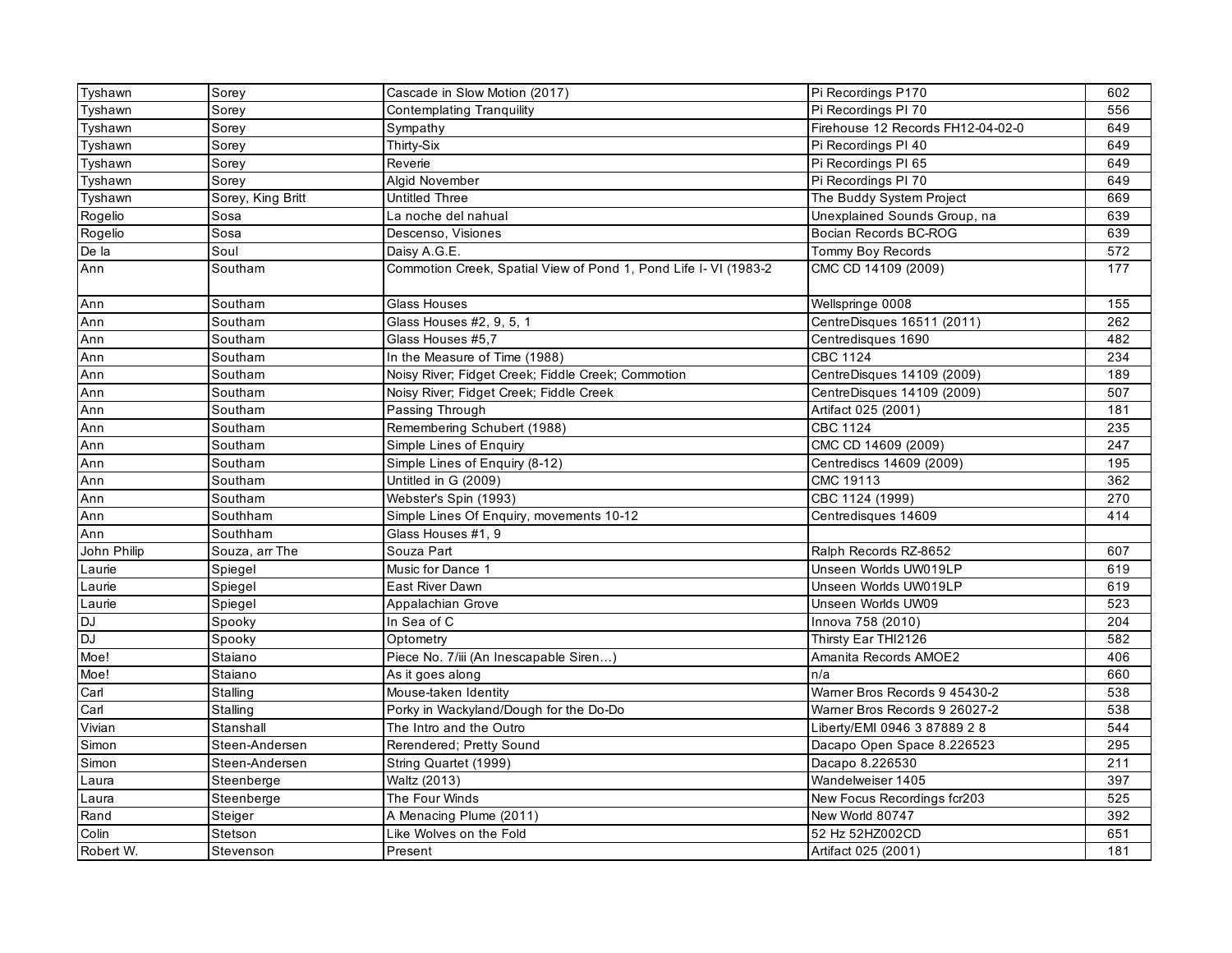| Karlheinz            | Stockhausen             | Amour: Sei wieder frohlich; Die Schmetterlinge spielen | DG 423378                         | 38         |
|----------------------|-------------------------|--------------------------------------------------------|-----------------------------------|------------|
| Karlheinz            | Stockhausen             | Invisible Choirs (1979) excerpt #32 to end             | DG 419431                         | 127        |
| Karlheinz            | Stockhausen             | Klavierstück IX (1961)                                 | Wergo 60135 (1987)                | 127        |
| Karlheinz            | Stockhausen             | Pole                                                   | <b>EMI 2009</b>                   | 323        |
| Karlheinz            | Stockhausen             | Stimmung (1968) excerpt sections 33-51                 | Hyperion CDA66115 (1986)          | 127        |
| Karlheinz            | Stockhausen             | STIMMUNG (Copenhagen 2007)                             | Harmonia Mundi 807408 2007        | 136        |
| Karlheinz            | Stockhausen             | Tierkreis 1975                                         | Stockhausen Ed CD 24              | 227        |
| Karlheinz            | Stockhausen             | Vier Sterne weisen Dir den Weg (from Amour)            | DG 423378                         | 127        |
| Karlheinz            | Stockhausen             | Zyklus (1959)                                          | Stradivarius 33816 (2008)         | 162        |
| Karlheinz            | Stockhausen             | Gesange der Jünglinge                                  | El/ Cherry Red Records            | 572        |
| Karlheinz            | Stockhausen             | Momente                                                | Wergo WER 67742                   | 513        |
| Markus               | Stockhausen             | Kurzes Glück, Andrea, Judan - from "Thinking About"    | Aktivraum-Musik AR 10103          | 65         |
| Markus               | Stockhausen             |                                                        | Aktivraum-Music AR50101           | 65         |
| Carl                 | Stone                   | Al-Noor                                                | In Tone CD 10 (2007)              | 124        |
| Carl                 | Stone                   | Shing Kee                                              | New Albion NA049                  | 338        |
| Carl                 | Stone                   | Sonamu (2010)                                          | Other Minds 1022                  | 363        |
| Carl                 | Stone                   | Woo Lae Oak                                            | Unseen Worlds UW03                | 148        |
| Susan                | Stone                   | Couch                                                  | live recording OM 23              | 600        |
| Susan                | Stone                   | House With a View                                      | N/A private recording             | 509        |
| Susan                | Stone                   | Ruby                                                   | N/A                               | 509        |
| Nathaniel            | Stookey                 | Double                                                 | Albany Troy717                    | 394        |
| Richard              | Strauss/Deodato         | Also Sprach Zarathustra                                | Sony SMM 504857 2                 | 564        |
| Igor                 | Stravinsky              | arrangement of The Star Spangled Banner                | RCA Victor Red Seal 09026-68865-2 | 401        |
| Igor                 | Stravinsky              | Le Sacre du Printemps (1929 recording)                 | Pearl 9334 (1989)                 | 139        |
| Igor                 | Stravinsky              | Le Sacre du Printemps (two piano version)              | Arion ARN 68041 (1988)            | 139        |
| Igor                 | Stravinsky              | Circus Polka for a Young Elephant, (two piano version) | Columbia ML 4157                  | 528        |
| Igor                 | Stravinsky              | Circus Polka for a Young Elephant, (orchestra)         | Columbia MS 6648                  | 528        |
| Igor                 | Stravinsky              | Les Noces                                              | Other Minds OM 1001-2             | 691        |
| lgor                 | Stravinsky              | The Rite Of Spring: Adoration Of The Earth             | EMI HMV 7 67640 2                 | 422        |
| Igor                 | Stravinsky/ arr. Isao   | Finale from the Firebird Suite                         | RCA 7717-2-RC                     | 564        |
| Cassia               | Streb, Cody Putman, and | Windward                                               | <b>Full Spectrum</b>              | 610        |
|                      | Tim Feeney              |                                                        |                                   |            |
| Steven               | Stucky                  | First Concerto for Orchestra                           | BIS-1622                          | 487        |
| Steven               | Stucky                  | from Etudes: Glides and Arpeggios                      | Dacapo 6.220503                   | 343<br>349 |
| Morton               | Subotnick               | A Sky of Cloudless Sulphur: Dance                      | Mode 97                           |            |
| Morton               | Subotnick               | Butterfly #4                                           | Mode 237                          | 349        |
| Morton               | Subotnick               | Fluttering of Wings, Echoes from the Silent Call of    | Cambria 8811                      | 32         |
| Morton               | Subotnick               | In Two Worlds (2007)                                   | Innova 736                        | 196        |
| Morton               | Subotnick               | Music for the Double Life of Amphibions                | Wergo                             | 461        |
| Morton               | Subotnick               | Until Spring                                           | Mode 132                          | 349        |
| Dana                 | Suesse                  | Jazz Concerto in D for combo & orchestra               | <b>Premier Recordings</b>         | 607        |
| Ken                  | Sugai                   | Daidai                                                 | World Music Network RGNET1406CD   | 647        |
| Sir Arthur           | Sullivan                | Pineapple Poll: Reconciliation, Finale                 | OM 1001-2                         | 555        |
| <b>Sheila Davies</b> | Sumner                  | What is the Matter in Amy Glennon (1988)               | What Next? Recordings WN0013,     | 509        |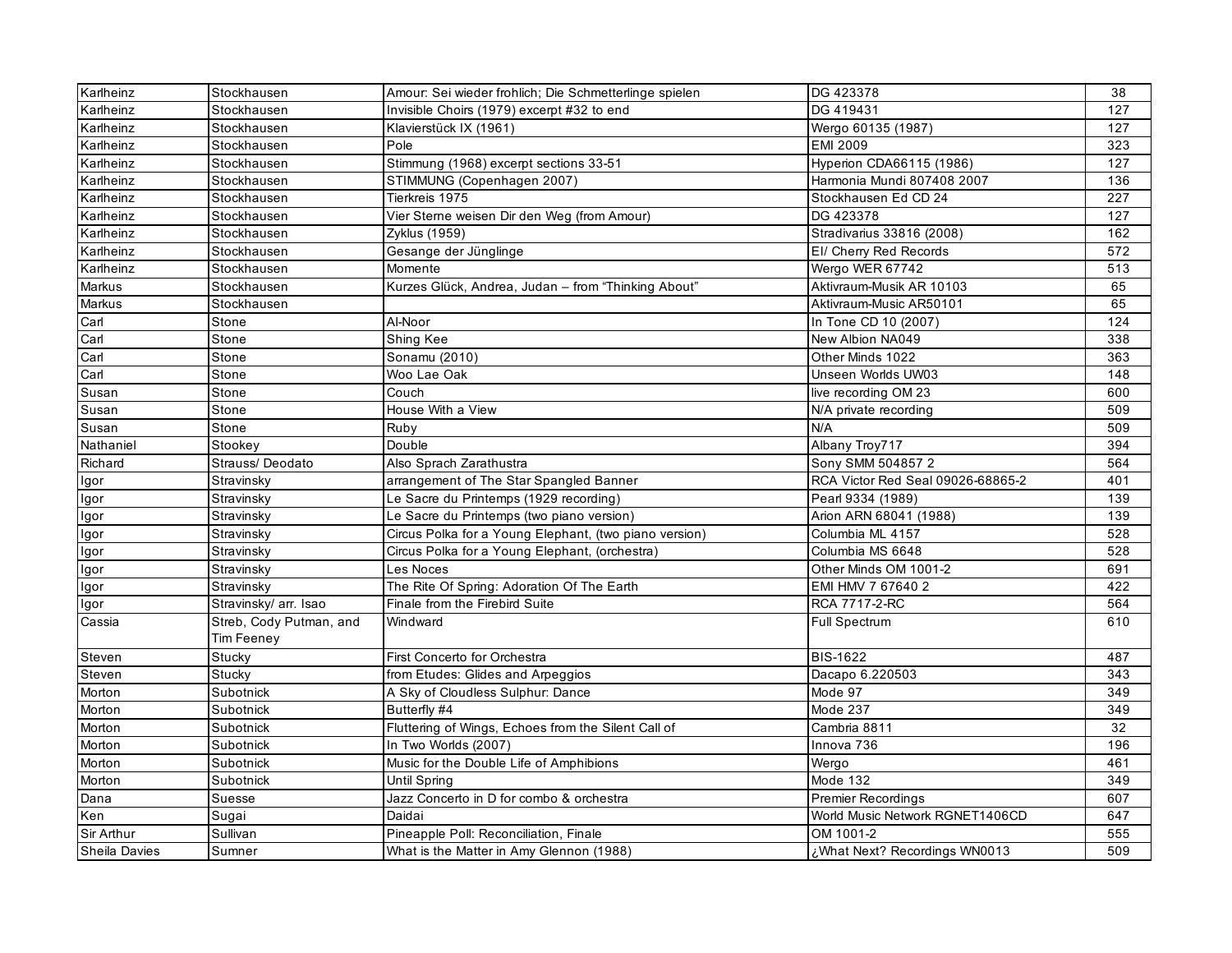| <b>Sheila Davies</b> | Sumner           | Ruffling the Jack of Hears, LightDiver              | Other Minds 2024               | 584             |
|----------------------|------------------|-----------------------------------------------------|--------------------------------|-----------------|
| <b>Sheila Davies</b> | Sumner           | Static (1984)                                       | Other Minds 2024               | 572             |
| Helge                | Sunde            | 3rd Rotation (from Rotations)                       | Aurora ACD 5033                | 250             |
| Helge                | Sunde            | Caglia (1999)                                       | Aurora ACD 5033                | 250             |
| Helge                | Sunde            | The 1002nd Tale                                     | Aurora ACD 5033                | 250             |
| Akio                 | Suzuki/Aki Onda  | Do Ko Ka Ra, Ma Ta Ta B                             | Oral Records 61                | 616             |
|                      | Swans            | Frankie                                             | Young Gods Records YG58        | 624             |
|                      | Swans            | The Glowing Man                                     | Young God Records YG58         | 680             |
| Donald               | Swearingen       | Salvation at 1 AM                                   | Nonsequitur Records WN0013     | 527             |
| Chiyoko              | <b>Szlavnics</b> | (a)long lines: We'll draw our own lines (2004)      | World-Edition 0022             | 395             |
| Chiyoko              | <b>Szlavnics</b> | Gradients of Detail (2006)                          | World-Edition 0022             | 380             |
| Pawel                | Szymanski        | Two Studies (1986)                                  | Labor Records 7090             | 356             |
| Craig                | Tabom            | Shining Through                                     | Thirsty Ear THI 57144.2        | 343             |
| Craig                | Tabom            | This Is How You Disappear                           | <b>ECM 2207</b>                | 343             |
| Tanya                | Tagaq            | Aorta, Nacreous                                     | Six Shooter Records SIX0102    | 624             |
| Midori               | Takada/Lafawndah | Le Renard Bleu (2018)                               | <b>K7 Records</b>              |                 |
| Mari                 | Takano           | Mugen No Tsuki - Mugen No Hoshi (1998)              | BIS (Sweden) 1238 (2002)       | 114             |
| Toru                 | Takemitsu        | Quotation of Dream, Twill By Twilight, Dream/Window | DG453495                       | 92              |
| Toru                 | Takemitsu        | Rain Tree Sketch I (1982)                           | Hat [Now] Art 103              | 257             |
| Toru                 | Takemitsu        | Rain Tree Sketch (1982)                             | Etcetera KTC 1103              | 662             |
| Toru                 | Takemitsu        | Rain Tree Sketch, For Away, Piano Distance          | Etcetera 1103                  | 41              |
| Toru                 | Takemitsu        | Hear the Water Dreaming                             | <b>BIS-CD-1300</b>             | 594             |
| Toru                 | Takemitsu        | A String Around Autumn                              | BIS Records BISCD1300          | 561             |
| Louise               | Talma            | Let's Touch the Sky                                 | VoxBox CD3X 3037               | 607             |
| Karen                | Tanaka           | Frozen Horizon, Water and Stone, Invisible Curve    | New World 80683                | 150             |
| Karen                | Tanaka           | Song of Songs                                       | Albany 726                     | 27              |
| Satoshi              | Tanaka           | Four Pieces for Piano (2009)                        | <b>EMEC 112</b>                | 388             |
| Tanya                | Taqaq            | Aorta, Nacreous (2016)                              | Six Shooter Records SIX0102    | 624             |
|                      | Tarawangsawelas  | Sekalipun                                           | Morphine Records Doser032      | 659             |
| John                 | Tavener          | Song for Athene                                     | Delos DE3270                   | 307             |
| Cecil                | Taylor           | Erzulie Maketh Scent: Parts 1, 3                    | Free Music Production          | 317             |
| Cecil                | Taylor           | Question                                            | Soul Note                      | 317             |
| Cecil                | Taylor           | EB                                                  | Enlightenment EN5CD9018        | 556             |
| Richard              | Teitelbaum       | Solo for Three Pianos (1982)                        | New World 80756                | 378             |
| Simeon               | ten Holt         | Canto Ostinato (2 piano version)                    | <b>Brilliant Classics 9171</b> | 336             |
| Simeon               | ten Holt         | Lemniscaat                                          | Composers Voice CV-145         | 303             |
| Simeon               | ten Holt         | Palimpsest for string sextet                        | Donemus CV85                   | 339             |
| Simeon               | ten Holt         | Solo Devil Dance IV                                 | Composers' Voice Special 137   | 419             |
| Simeon               | ten Holt         | Soloduiveldans III (1990)                           | Composers' Voice Special 137   | 508             |
| Simeon               | ten Holt         | Soloduiveldans IV (1998)                            | Composers' Voice Special 137   | 508             |
| James                | Tenney           | Collage No. 1 (Blue Suede)                          | Art Records 1007               | 619             |
| James                | Tenney           | Chorale (1974)                                      | Hat Art 102                    | $\overline{77}$ |
| James                | Tenney           | Cognate Canons (1993)                               | New World 80740                | 360             |
| James                | Tenney           | Diaphonic Trio (1997)                               | Hat [Now] Art 120 (1999)       | 267             |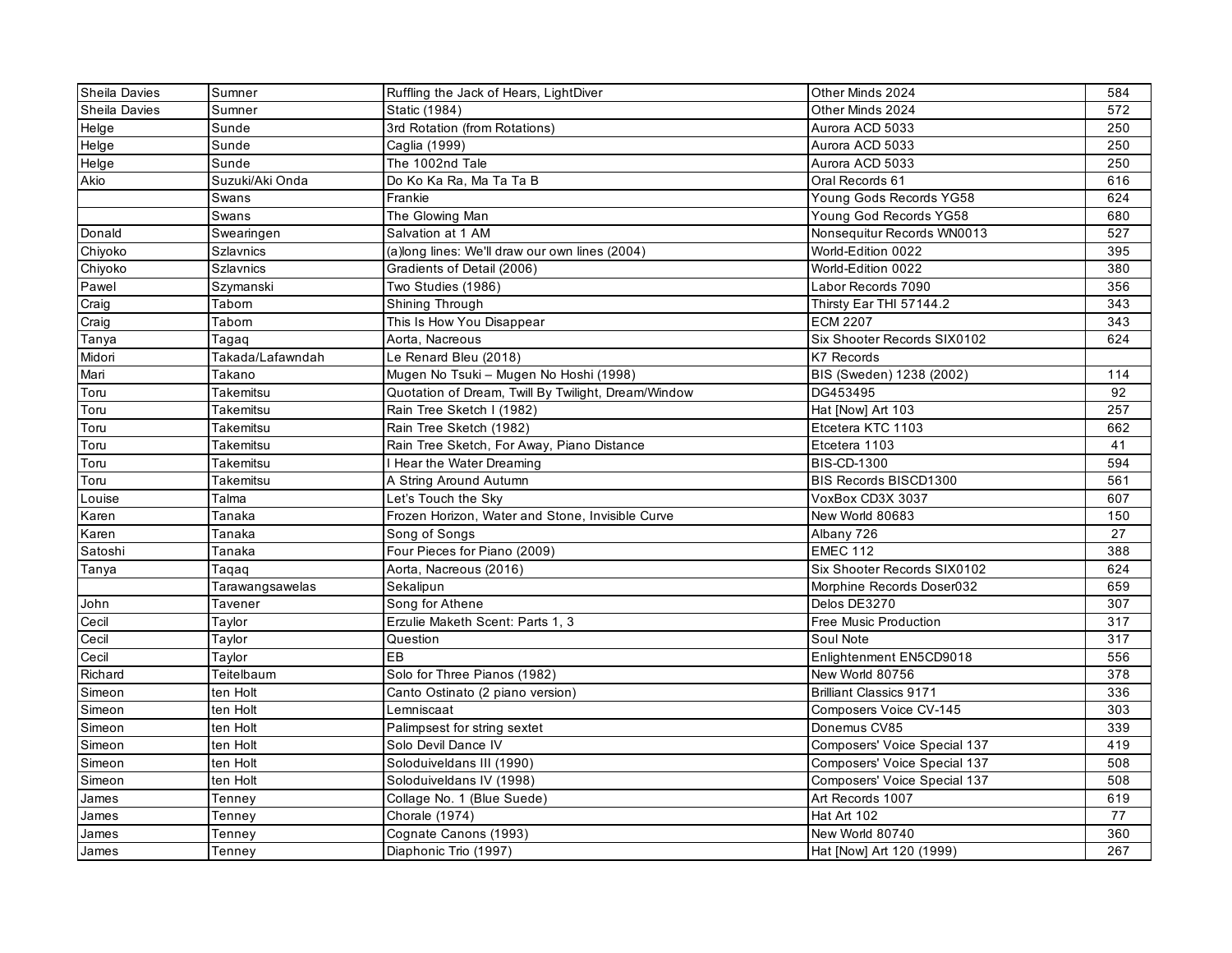| James                   | Tenney                  | Ergodos II (1964) for electronic tape; Ergodos III (1994) for       | Mode 185 (2007)                 | 120            |
|-------------------------|-------------------------|---------------------------------------------------------------------|---------------------------------|----------------|
| James                   | Tenney                  | Ergodos II with Instrumental Responses                              | Hat(now)Art 120                 | 327            |
| James                   | Tenney                  | Ergodos II with Instrumental Responses (1964)                       | Hat Art 120 (1999)              | 77             |
| James                   | Tenney                  | Fabric for Ché                                                      | Artifact 1007                   | 232            |
| James                   | Tenney                  | Harmonium #5 (1978)                                                 | Artifact 002 (1988)             | 181            |
| James                   | Tennev                  | Having Never Written a Note for Percussion                          | SYR <sub>4</sub>                | 318            |
| James                   | Tenney                  | Music for Player Piano                                              | Bandcamp                        | 497            |
| James                   | Tenney                  | Music for Violin and Piano                                          | Hat Art 120                     | 51             |
| James                   | Tenney                  | Quintext II Clouds for Iannis Xenakis (1972)                        | <b>CQB 0806</b>                 | 275            |
| James                   | Tenney                  | Rune                                                                | Hat [Now] Art 151               | 296            |
| Michael                 | Tenzer                  | <b>Three Island Duos</b>                                            | Cantaloupe                      | $\overline{7}$ |
| Jakob                   | Ter Veldhuis            | Suites of Lux (2004); String Quartet #2; Postnuclear                | Basta CD 3091752                | 305            |
| Jakob                   | Ter Veldhuis/Masanori   | <b>Syracuse Blues</b>                                               | World Music Network RGNET1406CD | 647            |
| Alicia                  | Terzian                 | Un Argentino en Europa                                              | <b>DOM Records</b>              | 314            |
| Carl                    | Testa                   | Diffracted (2012); When Scattered (2012)                            | Lock Step 23                    | 377            |
| Terre                   | Thaemlitz               | Supersuperbonus (2000)                                              | Zeitkratzer x-tract (2006)      | 110            |
| Ken                     | Thomson                 | Perpetual (2010)                                                    | Cantaloupe 21095                | 381            |
| Ken                     | Thomson                 | Perpetual                                                           | Cantaloupe CA21095              | 688            |
| Ken                     | Thomson                 | Thaw (4th movement) (2011)                                          | Cantaloupe 21095                | 372            |
| Ken                     | Thomson                 | Undo                                                                | Sqwonkle McKonkle               | 323            |
| Lasse                   | Thoresen                | Forfrisk Og Gled Min Ånd                                            | 2L Records 2L-075-SABD          | 466            |
| Lasse                   | Thoresen                | La Meg Næres Av Din Skjønnhet                                       | 2L Records 2L-075-SABD          | 466            |
| Lasse                   | Thoresen                | Likferdssaelmin                                                     | 2L Records 2L-075-SABD          | 466            |
| Helen                   | Thorington              | Adrift                                                              | Other Minds 2025                | 584            |
| Helen                   | Thorington              | <b>Partial Perceptions</b>                                          | Nonsequitur Records WN0013      | 527            |
| Anna                    | Thorvaldsdottir         | In The Light Of Air                                                 | Sono Luminus DSL-92192          | 449            |
| Henry                   | Threadgill              | "In For A Penny, In For A Pound": Opening, Ceroepic, Dosepic, Zooid | Pi Recordings pi58              | 473            |
| Henry                   | Threadgill              | Poof                                                                | Pi Recordings PI92              | 672            |
| Ernst                   | Toch                    | Geographical Fugue                                                  | Naxos Canadian Classics         | 510            |
| Marcelo                 | Toledo                  | Aliento / Arrugas (1998)                                            | New Focus 109                   | 365            |
| Veljo                   | Tormis                  | Raua Needmine (Curse Upon Iron)                                     | Toccata TOCC 0073               | 307            |
| Tongue Depressor        | <b>Tongue Depressor</b> | Smoke Em if you got Em                                              | na                              | 637            |
| <b>Tongue Depressor</b> | Tongue Depressor        | For Velma Parker                                                    | na                              | 637            |
| Øyvind                  | Torvund                 | Power Art                                                           | unreleased recording            | 295            |
| Øyvind                  | Torvund                 | Neon Forest Space (2009)                                            | Private recording               | 274            |
| Øyvind                  | Torvund                 | The Exotica Album                                                   | Hubro HUBROCD2580               | 585            |
| Øyvind                  | Torvund                 | Starry Night, Out of the Jungle (Exotica)                           | Hubro HUBROCD2580               | 656            |
| David                   | Toub                    | "mf"                                                                | OgreOgress                      | 73             |
| David                   | Toub                    | 3 Pieces for Electric Organ                                         | Unreleased                      | 49             |
| David                   | Toub                    | Music for Cello (2011)                                              | private release                 | 390            |
| David                   | Toub                    | Pieces #1 and #3 for Electronic Organ                               | <b>OgreOgress</b>               | 374            |
| David                   | Toub                    | Quartet for Piano                                                   | World Edition 0029              | 491            |
| David                   | Toub                    | Textbook, excerpts                                                  | Itunes download                 | 189            |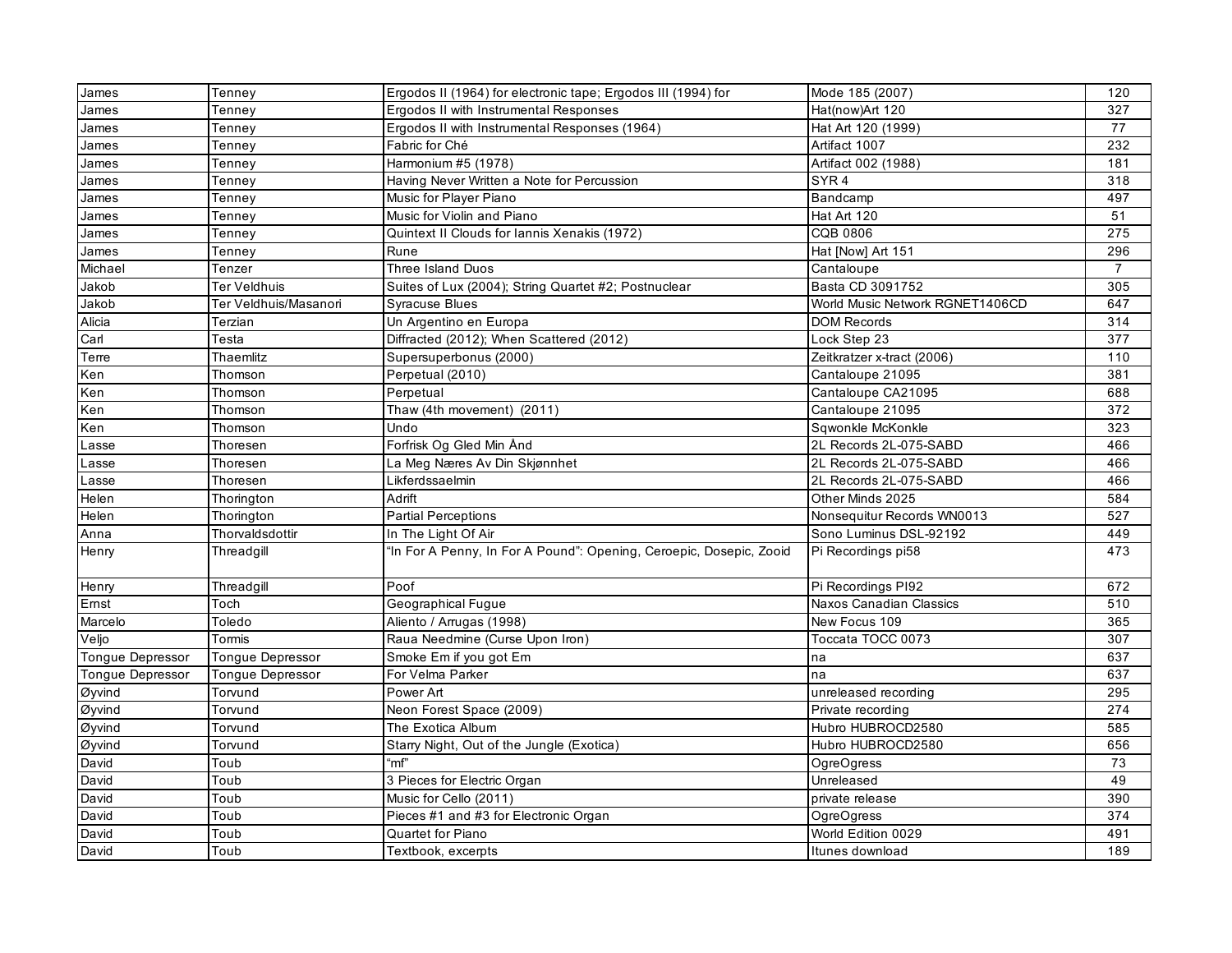| David         | Toub                         | this piece intentionally left blank                                                                                                       | (unreleased tape)                   | 112 |
|---------------|------------------------------|-------------------------------------------------------------------------------------------------------------------------------------------|-------------------------------------|-----|
| Joan          | Tower                        | Fanfare For The Uncommon Woman, No. 1                                                                                                     | RCA Victor 60778-2-RC               | 401 |
| Joan          | Tower                        | In Memory (2005)                                                                                                                          | Naxos 8.559215                      | 617 |
| Pete          | Townsend                     | Baba O'Riley                                                                                                                              | Decca DL 79182                      | 523 |
|               | Tradional                    | O Holy Night, Christmas Awake, Hark the Herald Angels                                                                                     | Radiophonics Archives RPA 077       | 586 |
|               | Traditional                  | Bubaran Hudan Mas (Golden Rain)                                                                                                           | Elektra Nonesuch 7559-72044-2       | 521 |
|               | Traditional                  | Sabilulungan                                                                                                                              | SP Records Indonesian cassette tape | 692 |
|               | <b>Traditional Spiritual</b> | Deep River                                                                                                                                | Vanguard Records B000000ECS         |     |
|               | Traditional Javanese         | Ketawang Puspawarna                                                                                                                       | Elektra/Nonesuch 7559-72044-2       | 692 |
| Jude          | Traxler                      | Fallout                                                                                                                                   | Cat Crisis Records                  | 430 |
| Jason         | Treuting                     | Amid the Noise: July, March February, Go                                                                                                  | Cantaloupe 21039                    | 116 |
| Jason         | Treuting                     | GO, and OLD (2006)                                                                                                                        | Cantaloupe CA21039                  | 84  |
| Ivan          | Trevino                      | Things We Dream About: Ghosts and Love                                                                                                    | Independent Release                 | 406 |
| Sachito       | Tsurumi                      | Sushita 009 (2003)                                                                                                                        | Jazzaway JARCD019                   | 84  |
| Mark-Anthony  | Tumage                       | Mambo, Blues, and Tarantell: Concerto for Violin and                                                                                      | London Phil Orch LPO-0066           | 333 |
| Erkki-Sven    | Tüür                         | Lighthouse (1997)                                                                                                                         | ECM 1673 (1999)                     | 186 |
| Erkki-Sven    | Tüür                         | Piano Concerto                                                                                                                            | ECM New 2341                        | 399 |
| Erkki-Sven    | Tüür                         | Symphony #7 "pietas" (2011)                                                                                                               | ECM New Series 2374                 | 396 |
| Erkki-Sven    | Tüür                         | O Crux & L'ombra della croce                                                                                                              | <b>ECM 2452</b>                     | 566 |
| Erkki-Sven    | Tüür                         | Architechtonics VI, Passion, Crystallisatio                                                                                               | ECM New Series 1590                 | 635 |
| Pyschic       | <b>TV</b>                    | Southern Comfort (1988)                                                                                                                   | <b>Temple Records</b>               | 624 |
| Toby          | Twining                      | Chrysalid Requiem: II Kyrie                                                                                                               | Cantaloupe 21007                    | 229 |
| Toby          | Twining                      | Eurydice                                                                                                                                  | Cantaloupe (2011)                   | 273 |
|               | Twink AKA Mike               | Alphabent, Pussycat, The Broken Record                                                                                                    | Seeland Records SEELAND 529         | 568 |
| "Blue Gene"   | Tyranny                      | A Letter from Home, the basic chords, improvisation for one pianist<br>(Live at Roulette, New York, December 1, 2004); Spirit, for piano, | Unseen Worlds UW035CD               | 655 |
|               |                              | natural and artificial harmonics (Live at Roulette, New York,<br>December 1, 2004); The Forecaster Hopes                                  |                                     |     |
| Ken           | Ueno                         | Shiroi Ishi; Age of Aircraft                                                                                                              | unreleased recording                | 291 |
| Frances-Marie | Uitti                        | Double Choral, Inert                                                                                                                      | BVHAAST 9505                        | 134 |
| Frances-Marie | Uitti                        | There Still Is Time for speaking voice and cello (1997)                                                                                   | ECM 1882 (2005)                     | 135 |
| Piero         | Umiliani                     | Pazzariello, Fenesta che lucivi, O marenariello, Fantasia di motivi:<br>Vierno-O Sole Mio- Funiculi Funicula, Santa Lucia, Tarantella     | Sonor Editions/Omicron SME 27       | 663 |
| Vladimir      | Ussachevsky                  | Wireless Fantasy (1960)                                                                                                                   | <b>CRI 813</b>                      | 358 |
| Vladimir      | Ussachevsky                  | Wireless Fantasy (1960)                                                                                                                   | Ellipsis Arts 3691                  | 531 |
| Galina        | Ustvolskaya                  | Sonata #4 (1957)                                                                                                                          | Col Legno 50502                     | 362 |
| José          | Valente                      | Os Pássaros Estão Estragados (The Birds Are Broken)                                                                                       | <b>JACC Records</b>                 | 484 |
| Fernand       | Vandenbogaerde               | Tlatoani Empereur                                                                                                                         | n/a                                 | 660 |
| Michel        | van der Aa                   | Imprint (2005)                                                                                                                            | Disquiet 01                         | 366 |
| Dan           | Van Hassel                   | Reverie                                                                                                                                   | web release                         | 465 |
| Jeroen        | Van Veen                     | Preludes #8, 14, 16, 17 18                                                                                                                | <b>Brilliant Classics 8551</b>      | 514 |
| Edgard        | Varèse                       | Ameriques                                                                                                                                 | Vanguard                            | 68  |
| Edgard        | Varèse                       | Ameriques (1921), 2 pianos 8 hands transcription                                                                                          | Wergo 67082 (2009)                  | 184 |
| Edgard        | Varèse                       | Density 21.5                                                                                                                              | Corbett vs. Dempsey CvsD CD076      | 653 |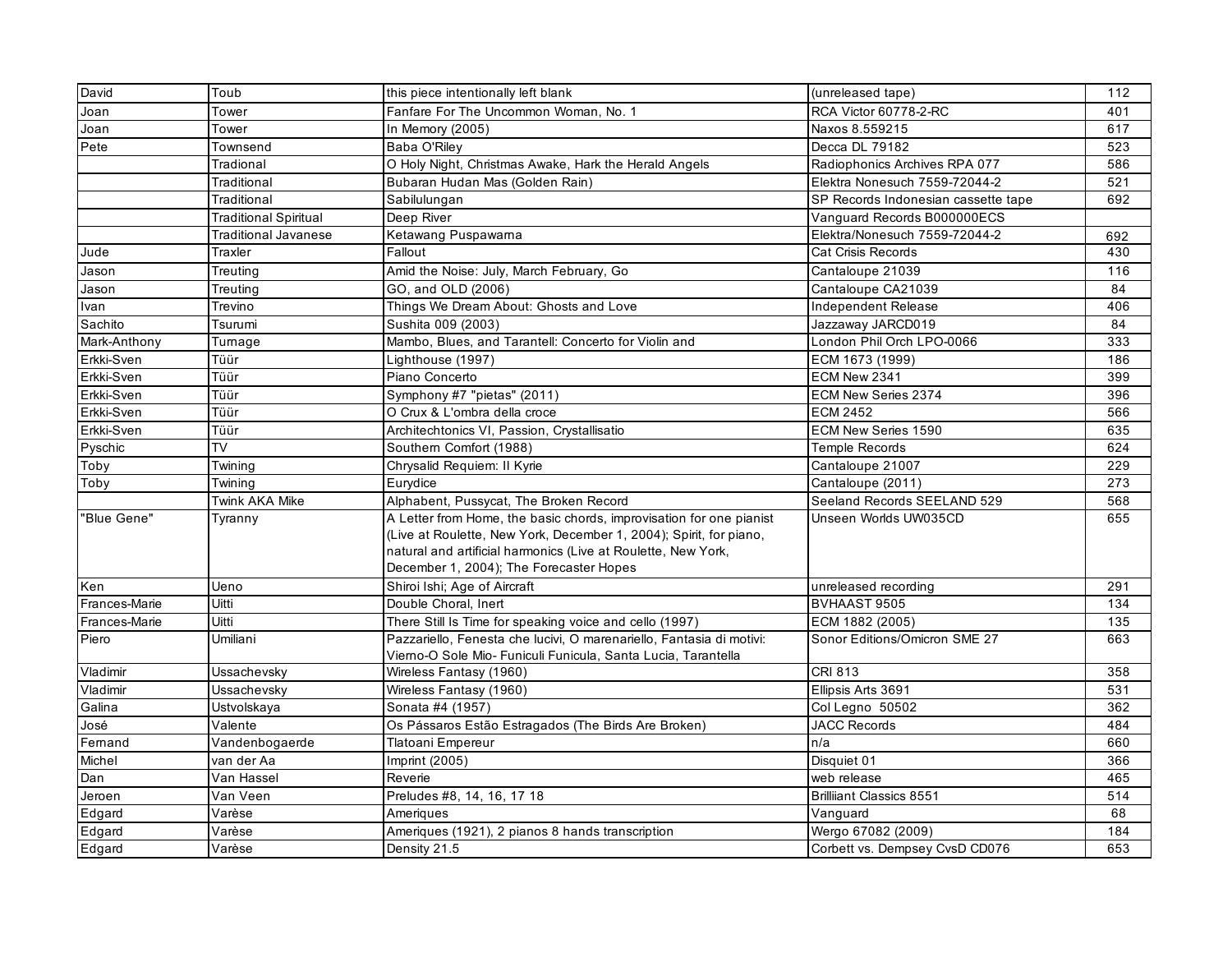| Edgard            | Varèse         | Density 21.5                                                | London 460208                      | 365              |
|-------------------|----------------|-------------------------------------------------------------|------------------------------------|------------------|
| Edgard            | Varèse         | Density 21.5                                                | New Focus 135                      | 381              |
| Edgard            | Varèse         | Déserts (1954)                                              | Naxos 8.554820 (2001)              | 214              |
| Edgard            | Varèse         | Ecuatorial (1934)                                           | Vanguard Classics OVC 4031 (1968)  | 163              |
| Edgard            | Varèse         | Hyperprism                                                  | Erato/Musifrance                   | 68               |
| Edgard            | Varèse         | Integrales                                                  | Sony                               | 68               |
| Edgard            | Varèse         | Integrales $(1925)$                                         | Naxos 8.554820 (2001)              | $\overline{213}$ |
| Edgard            | Varèse         | Ionisation (1931)                                           | Stradivarius 33816 (2008)          | 162              |
| Edgard            | Varèse         | Ionisation; Integrales                                      |                                    | 290              |
| Edgard            | Varèse         | Octandre                                                    | Erato/Musifrance                   | 68               |
| Edgard            | Varèse         | Offrandes                                                   | Sony                               | 68               |
| Edgard            | Varèse         | Arcana (1927)                                               | Sonv                               | 500              |
| Edgard            | Varèse         | Poème électronique (arr. Evan Hause)                        | Cantaloupe CA 21117                | 472              |
| Edgard            | Varèse         | Poème électronique (1958)                                   | Ellipsis Arts 3691                 | 531              |
| Antonio Pinho     | Vargas         | Graffiti - Just Forms (2006)                                | Numerica NUM 1166                  | 253              |
| <b>Nick</b>       | Vasallo        | Elements of Metal: Omnes Perituri (2011)                    | Friction Quartet private recording | 368              |
| <b>Nick</b>       | Vasallo        | <b>Dark Matter</b>                                          | private recording                  | 431              |
| Artem             | Vassiliev      | Valere Lubere                                               | Our Recordings 8.226905            | 343              |
| Jasna             | Veličković     | Ombre, moi non plus                                         | n/a                                | 660              |
| Giovanni          | Verrando       | Agile (2004)                                                | Stradivarius STR 33573             | 154              |
| Serge             | Verstockt      | Apeiron (1993)                                              | Megadisc MDC 7869                  | 157              |
| Heitor            | Villa-Lobos    | Choros #8 (1925)                                            | <b>BIS 1830/32</b>                 | 228              |
| Carmen            | Villain        | Affection in a Time of Crisis                               | Longform Editions LE053            | 610              |
| Claude            | Vivier         | Et je reverrai cette ville étrange (1981)                   | Artifact 002 (1988)                | 181              |
| Claude            | Vivier         | Lonely Child                                                |                                    | 478              |
| Claude            | Vivier         | Zipangu                                                     | Philips 454231-2                   | 417              |
| Kevin             | Volans         | Cicada for Two Pianos (1994)                                | BlackBox Music BBM 1029            | 101              |
| Anna              | von Hausswolff | All thoughts fly, Persephone                                | Southern Lords Records, na         | 637              |
| Andy              | Vores          | On Site Remix                                               | Independent Release                | 417              |
| Benjamin          | Vraja          | Quiescence, Siren on the Lake, The Rascal of Tama Mare      | <b>NA</b>                          | 610              |
| Richard           | Wagner         | selections from Tannhäuser, arr. for mechanical instruments | Oehms Classics 330                 | 564              |
| Tom               | Waits          | The Black Rider                                             | Audare Records K61064-6            | 641              |
| Anne              | Waldman        | <b>Synoptic Microcosmos</b>                                 | Naxos Canadian Classics            | 510              |
| Damon             | Waitkus        | Deepwater Turbines Turning; What to do in Our Neighborhood  | Independent release                | 472              |
| Colin             | Walcott        | Like That of Sky (1979)                                     | ECM 2033-35                        | $\overline{571}$ |
| George Theophilus | Walker         | Concerto for trombone and orchestra                         | Columbia / Sony re-release 586215  | 605              |
| George Theophilus | Walker         | Lyric for Strings (1946)                                    | Columboa Masterworks M 33433       | 603              |
| Scott             | Walker         | Cossacks Are                                                | 4AD CAD 2603                       | 651              |
| Scott             | Walker         | Corps De Blah, Epizootics                                   | 4AD CAD 3220                       | 651              |
| Scott             | Walker         | It's Raining Today                                          | Fontana 510 881-2                  | 651              |
| Chace Dietz       | Wall           | Arboreal City; Cliese 667 CC; Sunken Monument               | private recording                  | 475              |
| Errollyn          | Wallen         | Daedalus                                                    | Brodsky Records BRD3501            | 427              |
| Errollyn          | Wallen         | Lively (from Horseplay)                                     | <b>Avie 0006</b>                   | 427              |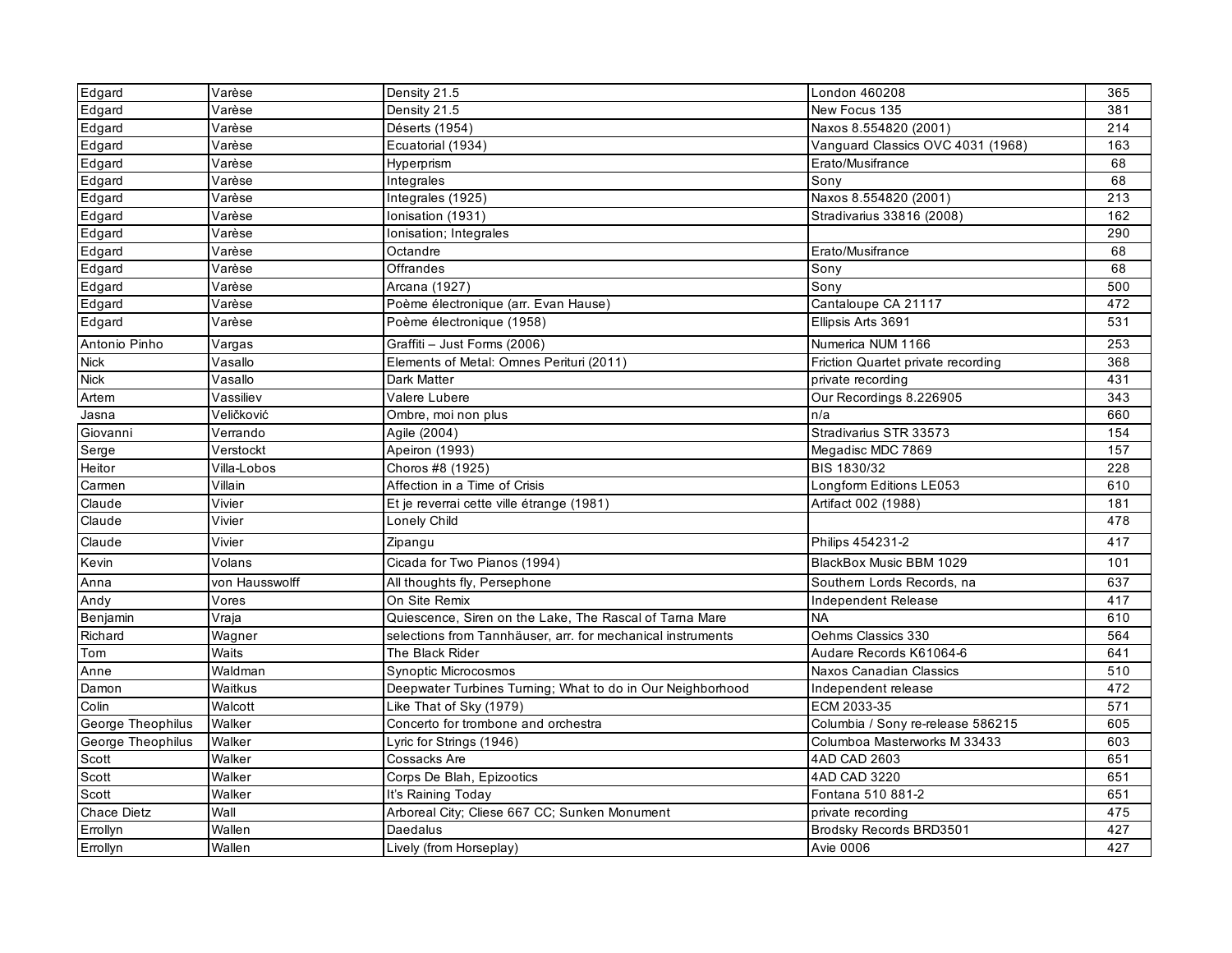| Errollyn  | Wallen                | Meet Me At Harold Moores                                      | Wallen Music And Production WMP0  | 427 |
|-----------|-----------------------|---------------------------------------------------------------|-----------------------------------|-----|
| Errollyn  | Wallen                | Don't Panic                                                   | Wallen Music And Production 001   | 593 |
| Jennifer  | Walshe                | In Glorius Mono                                               | Migro Records MIG008              | 652 |
| Zachary   | <b>Watkins</b>        | Suite for String Quartet                                      | Unreleased                        | 117 |
| Kurt      | Weill, Willem Breuker | Dance of the Tumblers, Der Song von Mandelay, Benares Song,   | BV Haast Records CD 9808          | 666 |
|           |                       | Scène au Dancing, My Ship                                     |                                   |     |
| Chou      | Wen-Chung             | Yü Ko (1965)                                                  | Albany TROY 155 (1995)            | 207 |
| Guo       | Wenjing               | Xi for Three Sets of Cymbals (1995)                           | Channel Classics (China)          | 306 |
| Lotta     | Wennakoski            | Culla d'aria; Boogie Mama                                     | Alba ABCD 253                     | 295 |
| Hildegard | Westerkamp            | Attending to Sacred Matters                                   | earsay music, na                  | 637 |
| Hildegard | Westerkamp            | Into the Labyrinth                                            | Earsay Music 6.220640             | 664 |
| Hildegard | Westerkamp            | Türen Der Wahrnehmungen                                       | Nonsequitur Records WN0013        | 527 |
| Eric      | Whitacre              | Lux Aurumque                                                  | Decca B0014850                    | 307 |
| Francis   | White                 | Centre Bridge (dark river)                                    | Mode 184                          | 117 |
| LJ        | White                 | Zin Zin Zin Zin                                               | Parlour Tapes PT+001              | 445 |
| Stephen   | Whittington           | Music for Airport Furniture (2011)                            | Cold Blue 0038                    | 364 |
| Jörg      | Widmann               | Violin Concerto (2007)                                        | Ondine 1215                       | 366 |
| Håvard    | Wiik                  | piano improvisation (2018)                                    | CvsD CD059                        | 683 |
| Lawrence  | Wilde                 | Origins, Distances, Triptych                                  | Soundlink                         | 570 |
| Amy       | Williams              | Richer Textures (2011); Astoria (2004); Cineshape 2 (2007)    | Albany Troy 1415                  | 373 |
| Jay       | Williams              | Not so Silent Night based off the poetry of W.B. Yeats (2019) | <b>NA</b>                         | 611 |
| lan       | Wilson                | Atlantica (2001)                                              | CMC CD06                          | 103 |
| lan       | Wilson                | String Quartet #1 "Winter's Edge"                             | BBM 1031 (UK 2000)                | 106 |
| lan       | Wilson                | String Quartet #4 "wander, darkling" (2000)                   | Riverrun CD77                     | 111 |
| Olly      | Wilson                | Akwan for piano and electric piano, amplified strings, and    | Columbia / Sony re-release 586215 | 605 |
| Mark      | Winges                | Nova Luna - excerpt                                           | Innova 834                        | 330 |
| Dalia     | <b>With</b>           | Grues et Nix (1999); FCH for piano (2007)                     | New Focus FCR186                  | 499 |
| Daniel    | Wohl                  | Cantus - 323 - Neighborhood - Limbs                           | New Amsterdam 073                 | 498 |
| Daniel    | Wohl                  | Limbs                                                         | New World 083                     | 485 |
| Daniel    | Wohl                  | Source                                                        | New Amsterdam 048                 | 498 |
| Erling    | Wold                  | Mordake Suite (2007)                                          | Unreleased                        | 119 |
| Julia     | Wolfe                 | Anthracite Fields                                             | Cantaloupe CA21111                | 451 |
| Julia     | Wolfe                 | Anthracite Fields, mvts 1, 4, 5                               | Cantaloupe CA21111                | 688 |
| Julia     | Wolfe                 | Four Marys                                                    | Cantaloupe 21011                  | 230 |
| Julia     | Wolfe                 | <b>Steel Hammer</b>                                           | Cantaloupe 21099                  | 393 |
| Julia     | Wolfe                 | <b>Steel Hammer</b>                                           | Cantaloupe CA21099                | 448 |
| Julia     | Wolfe                 | <b>Steel Hammer</b>                                           | Cantaloupe CA21099                | 688 |
| Christian | Wolff                 | Duo for Pianists I, version 2 (1957) recorded 1960            | edition RZ 1018-19                | 249 |
| Christian | Wolff                 | Exercise 10 (from Exercises 1973)                             | New World 80658 (2006)            | 267 |
| Christian | Wolff                 | Exercise 3                                                    | New World 80658                   | 112 |
| Christian | Wolff                 | Exercises 11 and 18 (1975)                                    | New World 80658                   | 84  |
| Christian | Wolff                 | For Piano I                                                   | Sub Rosa SR 389                   | 433 |
| Christian | Wolff                 | For Piano with Preparations                                   | Hat Art 6181                      | 29  |
| Christian | Wolff                 | For Prepared Piano                                            | Sub Rosa SR 389                   | 433 |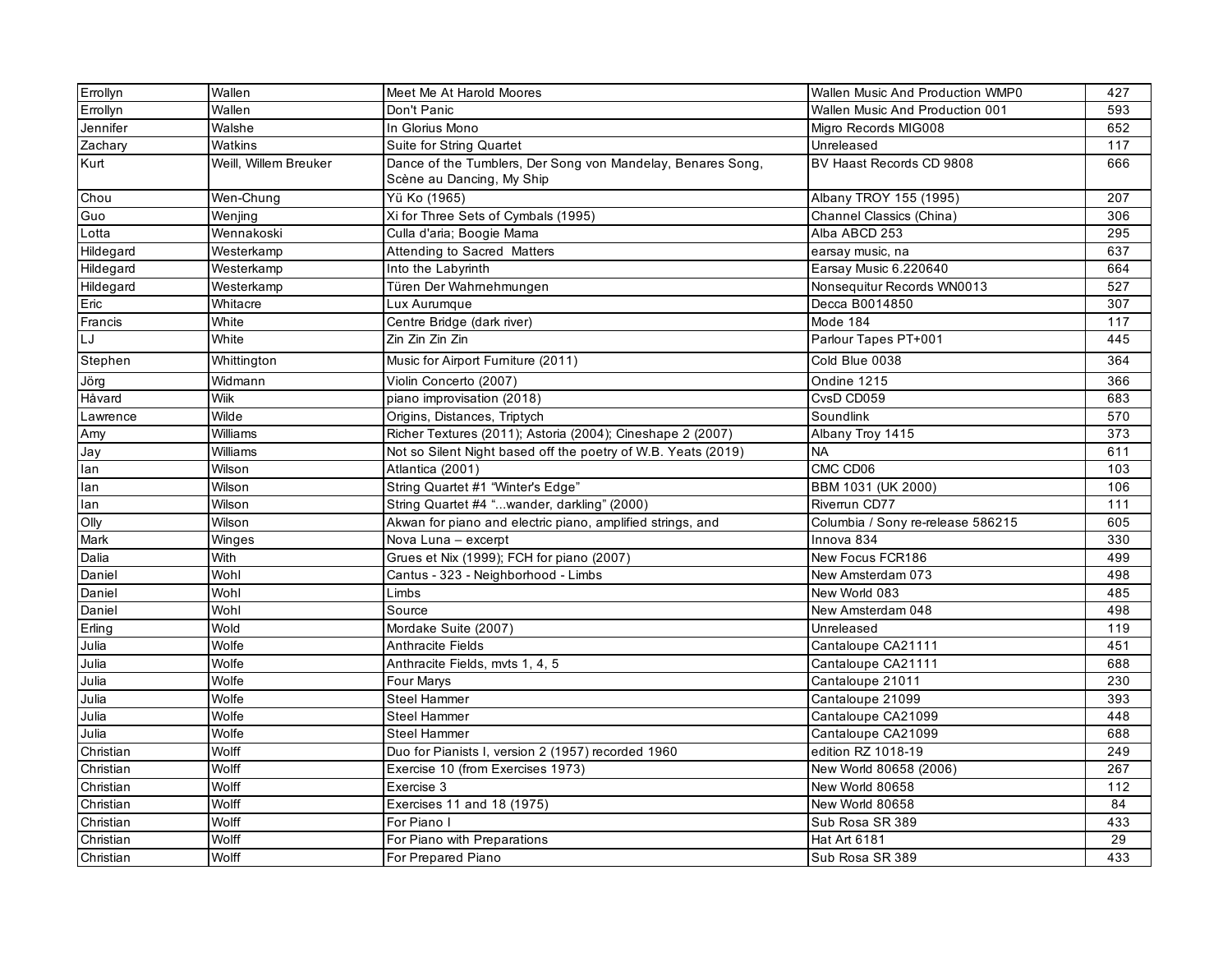| Christian | Wolff          | For Si (1991)                                           | Artifact 035                      | 90               |
|-----------|----------------|---------------------------------------------------------|-----------------------------------|------------------|
| Christian | Wolff          | Hay Una Mujer Deseparecida                              | Mode 43                           | 232              |
| Christian | Wolff          | Improvisation for Two Pianos and Fretless Guitar        | Henceforth 111                    | 348              |
| Christian | Wolff          | One Coat of Paint (2004); Rosas #5 (1990)               | New World 80734                   | 355              |
| Christian | Wolff          | Trio III                                                | Tzadik 7071                       | 43               |
| Christian | Wolff          | A Piano Piece                                           | Noctumes 1-4                      | 412              |
| Julia     | Wolff          | Shelter: What We Build                                  | Cantaloupe CA21083                | 350              |
| Stefan    | Wolpe          | Blues "Stimmen aus dem Massengrab" (1929)               | Hat[Now] Art 136                  | 239              |
| Stefan    | Wolpe          | Konzert für neun instrumente op 22 (1937)               | Mode 156 (2006)                   | 165              |
| Stefan    | Wolpe          | Passacaglia                                             | Mode 156 (2006)                   | 223              |
| Stefan    | Wolpe          | Psalm 122 (1955)                                        | New World 80550                   | 83               |
| Stefan    | Wolpe          | Them with Variations and Coda (1934)                    | Mode 156 (2006)                   | 223              |
| Stefan    | Wolpe          | Piece for Oboe, Cello, Percussion, & Piano              | Bridge 9215                       | 594              |
| Robert    | Worby          | Factitious Airs Parts 1 and 2                           | Persistence of Sound PS002        | 611              |
| Theresa   | Wong           | La Forma Dei Miei Genitori                              | Private recording                 | 340              |
| Jack      | Wright         | alto sax improvisation                                  | Spring Garden Music SGM 26        | 683              |
| Eric      | Wubbels        | the children of fire come looking for fire (part iii)   | Wet Ink Ensemble Carrier Records  | 479              |
| Ivan      | Wyschnegradsky | selections from 24 Preludes for quarter tone pianos     | col legno 20206                   | 563              |
| Ivan      | Wyschnegradsky | Allegro con fuoco from Ainsi Parlait Zarathoustra op 17 | Shiin 10                          | 563              |
| Ivan      | Wyschnegradsky | La Journée de l'Existence                               | Shiin 4                           | $\overline{551}$ |
| Ivan      | Wyschnegradsky | <b>Chant Nocturne</b>                                   | Archiv Music VMM 2017             | 551              |
| Ivan      | Wyschnegradsky | String Quartet #2                                       | <b>Block Records EB 201</b>       | 551              |
| Ivan      | Wyschnegradsky | <b>Composition in Quarter Tones</b>                     | Société Nouvelle d'Enregistrement | 551              |
| lannis    | Xenakis        | A Helene                                                | Chandos 9663                      | 430              |
| lannis    | Xenakis        | A la Memoire de Witold Lutoslawski (1994)               | Mode 56 (1996)                    | 185              |
| lannis    | Xenakis        | Achorripsis (1956); Terretektorh (1966)                 | Editions RZ 1015 (2003)           | 186              |
| lannis    | Xenakis        | Aïs (1980); Tracées (1987)                              | Timpani 5C1177                    | 391              |
| lannis    | Xenakis        | Akea (1986)                                             | Mode 156 (2006)                   | 240              |
| lannis    | Xenakis        | Aroura (1971)                                           | Aurora ACD 5039 (2006)            | 264              |
| lannis    | Xenakis        | Ata (1987)                                              | Timpani 5C1177                    | 505              |
| lannis    | Xenakis        | Dikhthas (1979)                                         | Mode 80 (2006)                    | 182              |
| lannis    | Xenakis        | Dox-Orkh (1991)                                         | <b>BIS</b>                        | 500              |
| lannis    | Xenakis        | Embellie, Akea                                          | Disque Montaigne 780025           | 46               |
| lannis    | Xenakis        | Eonta                                                   | Mode 217                          | 408              |
| lannis    | Xenakis        | Eonta (1964)                                            | Mode 53 (1996)                    | 185              |
| lannis    | Xenakis        | Erikhthon (1974); Ata (1987)                            | Timpani 5C1177                    | 392              |
| lannis    | Xenakis        | from 6 Chansons pour piano, 1-3 (1950)                  | Mode 80 (2006)                    | 183              |
| lannis    | Xenakis        | Gmeeoorh (1974)                                         | Orgelpark 011-2012                | 505              |
| lannis    | Xenakis        | Habiki-Hana-Ma                                          | Mode 203                          | 493              |
| lannis    | Xenakis        | Kraanerg                                                | Mode 196                          | 492              |
| lannis    | Xenakis        | La Legende d'Eer                                        | Mode 148                          | 31               |
| lannis    | Xenakis        | Linaia-Agon (1972)                                      | Orgelpark 011-2012                | 505              |
| lannis    | Xenakis        | Mikka (1971)                                            | Disques Montaigne 782005          | 244              |
| lannis    | Xenakis        | Morsima-Amorsima (1956-62)                              | Accord 250652                     | 275              |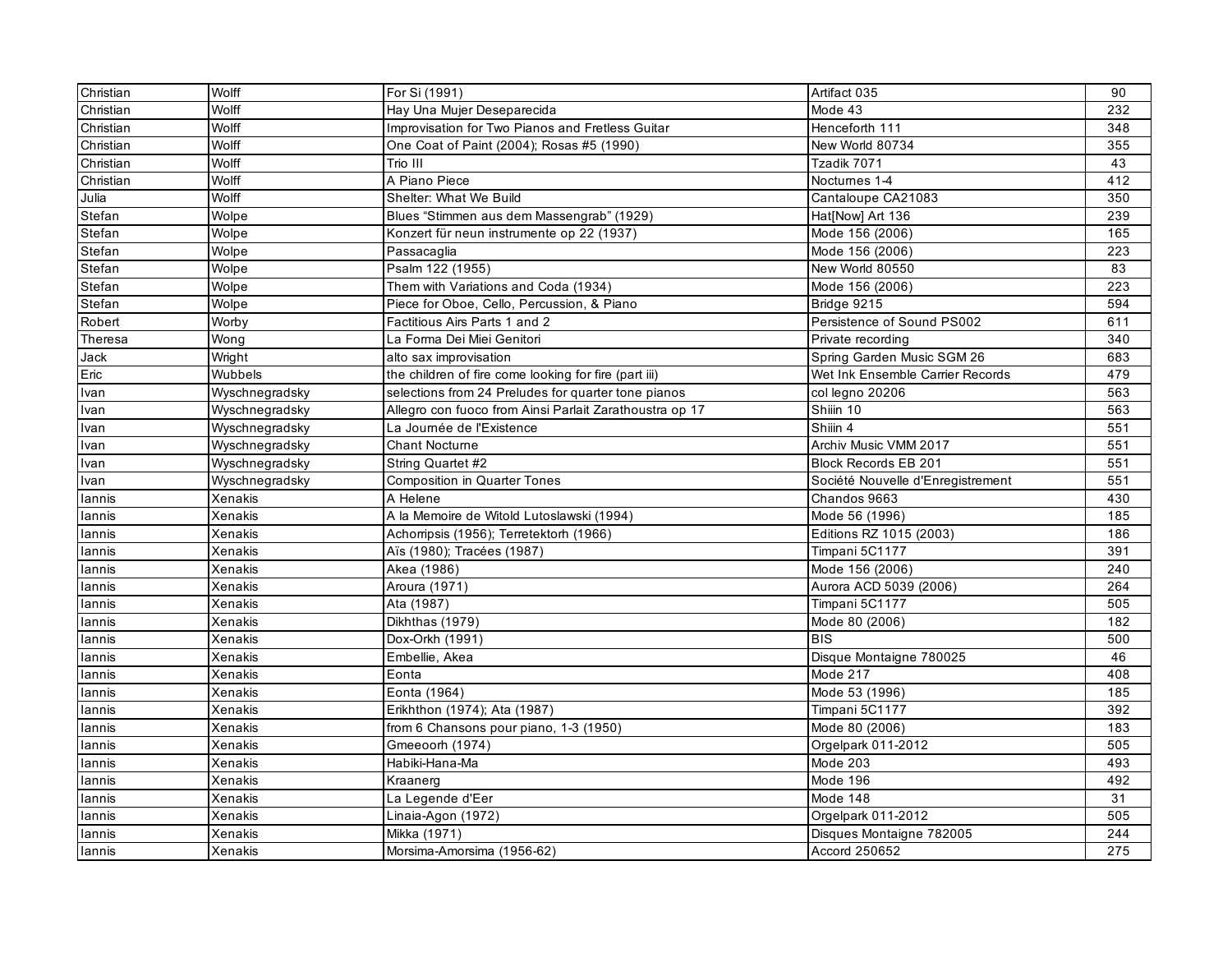| lannis      | Xenakis         | Nomos Alpha                                                         | EMI Classics EMI 87674CD          | 440 |
|-------------|-----------------|---------------------------------------------------------------------|-----------------------------------|-----|
| lannis      | Xenakis         | <b>Nuits</b>                                                        | <b>CHAN 9663</b>                  | 494 |
| lannis      | Xenakis         | Oresteïa (1966-87)                                                  | Salabert SCD 8906 1990            | 142 |
| lannis      | Xenakis         | Paille in the wind (1992)                                           | Mode 217                          | 240 |
| lannis      | Xenakis         | Palimpsest (1979); Mists (1980)                                     | Mode 80 (2006)                    | 187 |
| lannis      | Xenakis         | Pithoprakta                                                         | Le Chant Du Mond                  | 31  |
| lannis      | Xenakis         | Pithoprakta; Voile                                                  |                                   | 290 |
| lannis      | Xenakis         | Pleiades: Métaux (1978)                                             | Mode 171                          | 358 |
| lannis      | Xenakis         | Pleiades: Métaux and Claviers                                       |                                   | 677 |
| lannis      | Xenakis         | Polytope de Montreal; ST/48; Syrmos                                 | Editions RZ 1015 (2003)           | 187 |
| lannis      | Xenakis         | Rebonds B                                                           |                                   | 677 |
| lannis      | Xenakis         | Roáï (1991)                                                         | Timpani 1c1057                    | 396 |
| lannis      | Xenakis         | Serment-Orkos                                                       | <b>CHAN 9663</b>                  | 494 |
| lannis      | Xenakis         | ST/48 (1956); Hiketides (1964)                                      | Timpani 5C1177                    | 395 |
| lannis      | Xenakis         | Synaphaï for piano and orchestra                                    | Timpani 1C1068                    | 399 |
| lannis      | Xenakis         | Syrmos, Analogique, Voile, Ittidra                                  | Mode 1452                         | 46  |
| lannis      | Xenakis         | Tetora (1990); Ergma (1994)                                         | Mode 209 (2009)                   | 183 |
| lannis      | Xenakis         | Tracées                                                             | Timpani 5C1177                    | 505 |
| lannis      | Xenakis         | Xas (1987); Echange (1989)                                          | Mode 56 (1996)                    | 184 |
| Michiyo     | Yagi            | Diminished Shower, Talking Durian                                   | Tzadik 7218                       | 554 |
| Michiyo     | Yagi            | Rouge                                                               | World Music Network RGNET1406CD   | 647 |
| Kosaku      | Yamada/Gesang   | Sukanpo no Sakukoro, Bengawan Solo, Kanpyo                          | World Music Network RGNET1406CD   | 647 |
| Ai          | Yamamoto        | 360 Degrees, Tickling Water, Skyscraper, Make A Wish                | Room 40 DRM455                    | 616 |
| Carolyn     | Yamell          | Lapis Lazuli                                                        | Albany 899                        | 97  |
| Peter       | Yates           | G-String Fetish (2003)                                              | Electric 8 Independent Release    | 379 |
| Xuan        | Ywe/ Chik White | <b>Omnivore Machine</b>                                             | Notice Records NTR051             | 583 |
| Chen        | Yi              | China West - Suite for 2 Pianos                                     | Klavier Fest Ruhr 1008            | 158 |
| Chen        | Yi              | Tibeta Tunes (2007); Happy Rain on a Spring Night                   | New World 80691 (2009)            | 179 |
| Otomo       | Yoshihide       | Japanorama                                                          | World Music Network RGNET1406CD   | 647 |
| <b>Buck</b> | Young           | Murdoch                                                             | No Rent NRR64                     | 552 |
| LaMonte     | Young           | 31 VII 69 10:26-10:49 (excerpt)                                     | Edition X 1079                    | 622 |
| LaMonte     | Young           | 42 for Henry Flint                                                  | <b>NA</b>                         | 622 |
| LaMonte     | Young           | The Well-Tuned Piano (Opening Chord)                                | Gramavision 18-8701-2/R279452     | 622 |
| LaMonte     | Young           | The Melodic Version of The Second Dream Of The High-<br>Tension     | Gramavision R2 79467              | 424 |
| Timothy     | Young           | Hands - Edgar Meyer Visits Me In A Dream                            | Independent release               | 441 |
| Isang       | Yun             | Chamber Symphony No. 1                                              | Naxos 8.557938                    | 489 |
| Pamela      | Z               | "In Tymes of Olde" and "The Muni Section"                           | Starkland ST-213                  | 344 |
| Pamela      | Z               | Quatre Couches / Flare Stains, Site Four (from Occupy), He Says Yes | Neuma Records 143                 | 678 |
|             |                 | (from Echo)                                                         |                                   |     |
| <b>Nick</b> | Zanca           | Cacerolazo I, Cacerolazo II, Cacerolazo III                         | Full Spectrum Records FS109       | 678 |
| Frank       | Zappa           | Welcome fo the United States; G-Spot Tomado; Dog Breath Variations  | Yellow Shark -Barking Pumpkin R27 | 271 |
| Frank       | Zappa           | We're Only In It For The Money                                      | Zappa Records ZR3837              | 646 |
| Frank       | Zappa           | Who Are The Brain Police?                                           | Zappa Records ZR3834              | 646 |